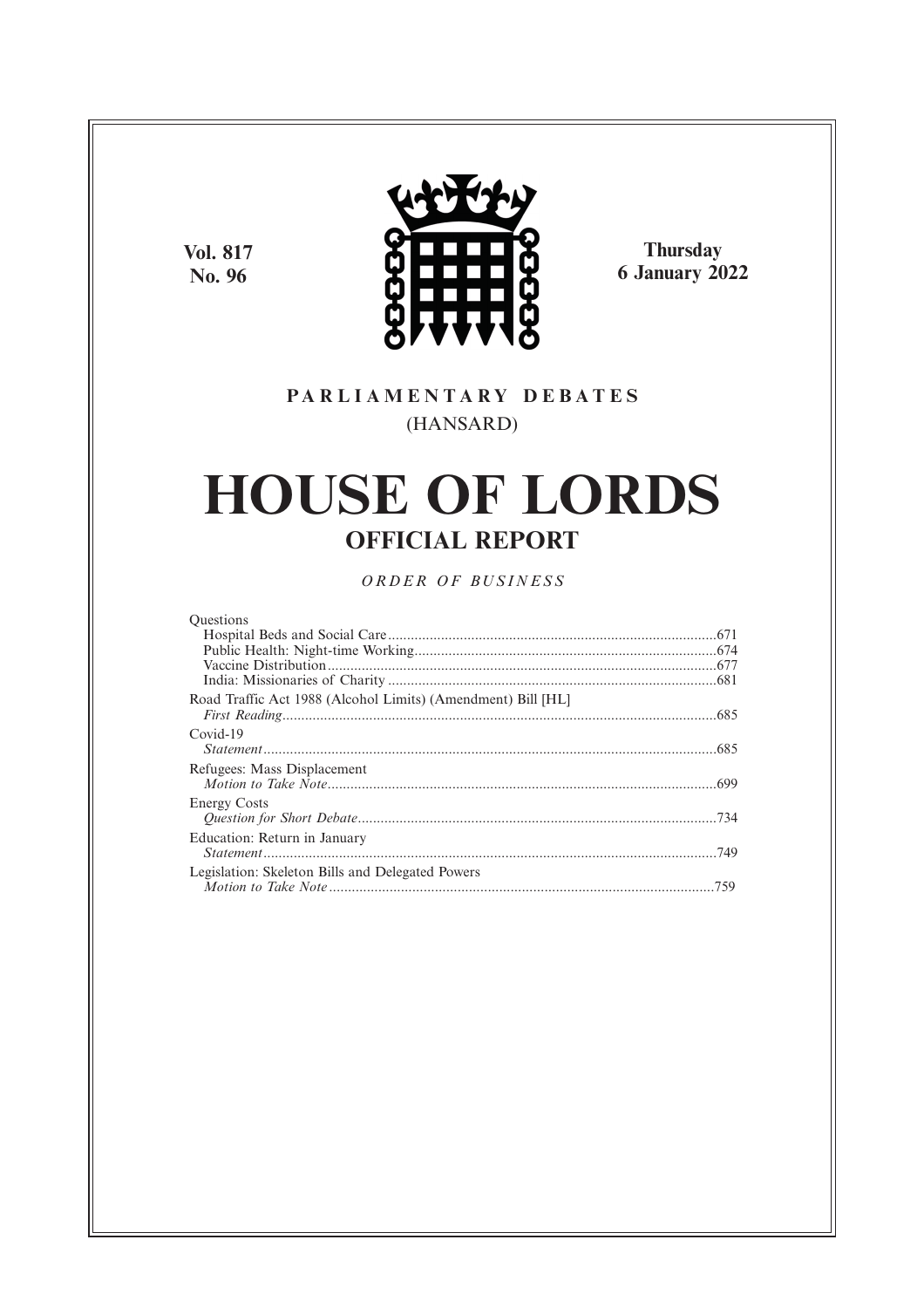Lords wishing to be supplied with these Daily Reports should give notice to this effect to the Printed Paper Office.

No proofs of Daily Reports are provided. Corrections for the bound volume which Lords wish to suggest to the report of their speeches should be clearly indicated in a copy of the Daily Report, which, with the column numbers concerned shown on the front cover, should be sent to the Editor of Debates, House of Lords, within 14 days of the date of the Daily Report.

> *This issue of the Official Report is also available on the Internet at* https://hansard.parliament.uk/lords/2022-01-06

The abbreviation [V] after a Member's name indicates that they contributed by video call.

The following abbreviations are used to show a Member's party affiliation:

| <b>Abbreviation</b> | <b>Party/Group</b>                 |
|---------------------|------------------------------------|
| <b>CB</b>           | Cross Bench                        |
| Con                 | Conservative                       |
| <b>DUP</b>          | Democratic Unionist Party          |
| GP                  | Green Party                        |
| Ind Lab             | Independent Labour                 |
| Ind SD              | <b>Independent Social Democrat</b> |
| Ind UU              | Independent Ulster Unionist        |
| Lab                 | Labour                             |
| Lab Co-op           | Labour and Co-operative Party      |
| LD                  | Liberal Democrat                   |
| Non-afl             | Non-affiliated                     |
| PC                  | Plaid Cymru                        |
| <b>UKIP</b>         | UK Independence Party              |
| UUP                 | <b>Ulster Unionist Party</b>       |

No party affiliation is given for Members serving the House in a formal capacity or for the Lords spiritual. © Parliamentary Copyright House of Lords 2022,

> *this publication may be reproduced under the terms of the Open Parliament licence, which is published at www.parliament.uk/site-information/copyright/.*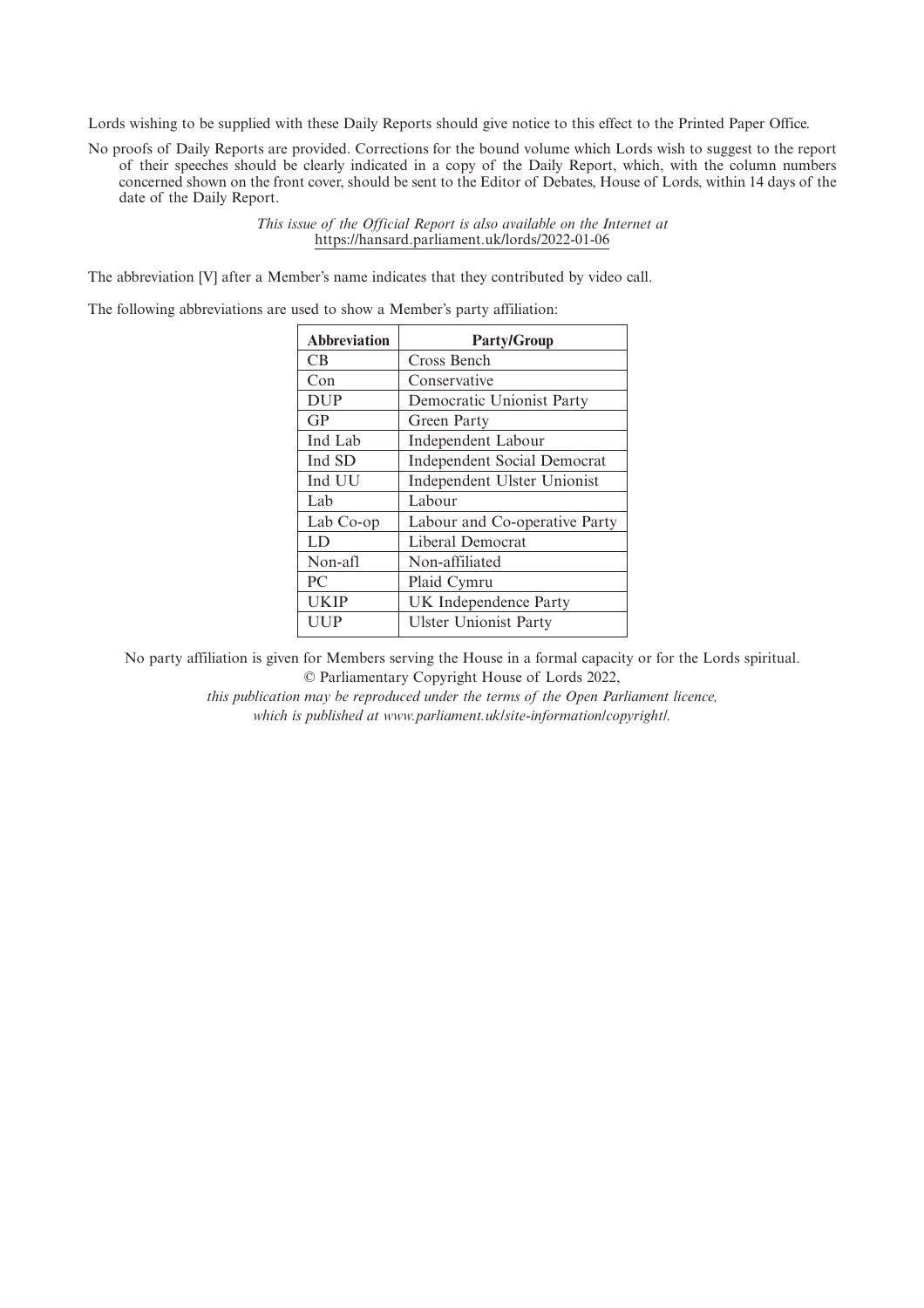# House of Lords

*Thursday 6 January 2022*

*11 am*

*Prayers—read by the Lord Bishop of Leeds.*

## **Hospital Beds and Social Care**

*Question*

*11.06 am*

*Asked by Lord Dubs*

To ask Her Majesty's Government what estimate they have made of the number of people occupying hospital beds because (1) there are not enough places in care homes to accommodate them, or (2) there is insufficient domiciliary social care support.

**TheParliamentaryUnder-Secretaryof State,Department of Health and Social Care (Lord Kamall) (Con):**Although the number of people continually changes, there are approximately 10,000 people in hospital who do not currently meet the criteria to reside and have not yet been discharged. To drive progress and to support local system arrangements, we have established a national discharge task force to monitor and address the causes of delayed discharges. We have also provided £462.5 million via local authorities over winter to support care providers to increase recruitment and existing care support.

**Lord Dubs (Lab):**My Lords, I appreciate the Minister's Answer, but is it not the case that this bed-blocking has been happening for a long time, and that health service hospitals are under enormous pressure because of it? Can he give us some idea of when anything will happen as a result of his proposals? Can he comment on another representation that I have had—that there are empty places in care homes not being used?

**Lord Kamall (Con):** I begin by wishing the noble Lord and all your Lordships a happy new year. We have started the national discharge task force, with membership from local government, the NHS and national government, and we have looked at the different pathways. There are four pathways: one is direct discharge, one is interim discharge, and one is for those who need a bit more support. But then sometimes individual cases are quite different; sometimes a place is offered, but the family may not be happy, so we have to find other ways. One thing that the national discharge task force has been doing is to look for spaces, wherever they may be, across the health and social care system to see whether they would be suitable for interim—but we are looking at all sorts of solutions in partnership with local authorities.

**Lord Forsyth of Drumlean (Con):** My Lords, while I welcome the very substantial additional resources given to the health service, will my noble friend revisit the decision to delay making money available for social care purposes? That money is needed now to finance the care workers and finance those places in care homes. Without it, we will continue to see bed-blocking, so it is a policy that is self-defeating.

**Lord Kamall (Con):** My noble friend makes an important point. In the White Paper, *People at the Heart of Care*, we have set out our vision for adult social care and outlined our priorities. Throughout the pandemic, we made available nearly £2.9 billion in specific funding for adult social care—£1.75 billion for infection prevention and control, £523 million for testing and £583 million to support workforce capacity and recruitment, as well as all the other measures that I have previously referred to as part of the task force.

**Baroness Greengross (CB):** What assessment have the Government made of NHS or other publicly owned land that is currently unused and could be converted into accommodation for people who are rehabilitating and no longer need to be in hospital but cannot be discharged into their own home? Does the Minister agree that rehabilitation accommodation, commonly used throughout Scandinavia and other parts of Europe, could ease the pressure on both the NHS and the social care providers?

**Lord Kamall (Con):** I thank the noble Baroness for raising this issue previously with me in private, and for looking into it. One issue that is very clear to us is that effective use of the NHS estates is a top priority for the Government. We have not yet considered the benefits of using vacant hospital land or unused buildings, but we are committed to utilising the estates to their maximum capacity. Rehabilitation is a critical element of the health and care system, and there are a number of areas that we are looking into, including some of the suggestions made by the noble Baroness—but also best practice from other parts of the world.

**Lord Ashton of Hyde (Con):** My Lords, I think it is the turn of the Liberal Democrats. The noble Lord, Lord Jones of Cheltenham, wishes to speak virtually, so I think that this is a convenient moment to call him.

Lord Jones of Cheltenham (LD) [V]: According to the Alzheimer's Society, nearly two-thirds of all hospital admissions for people living with dementia are unnecessary and could be prevented with high-quality personalised social care. Does the Minister agree that providing such care will reduce pressure on our NHS? If so, can he outline the steps that the Government are taking to deliver high-quality personalised care to people with dementia?

**Lord Kamall (Con):**The noble Lord raises an important point about dementia. We have had many debates and discussions in this Chamber about dementia and increasing awareness of the issue, right across educating the workforce in the health and social care sector, and in how we can address specific issues on dementia and healthy living. As part of the reforms under social care, there will be more training and more specific focus on issues including dementia, to ensure that all inhabitants of care homes or recipients of domiciliary care receive appropriate care.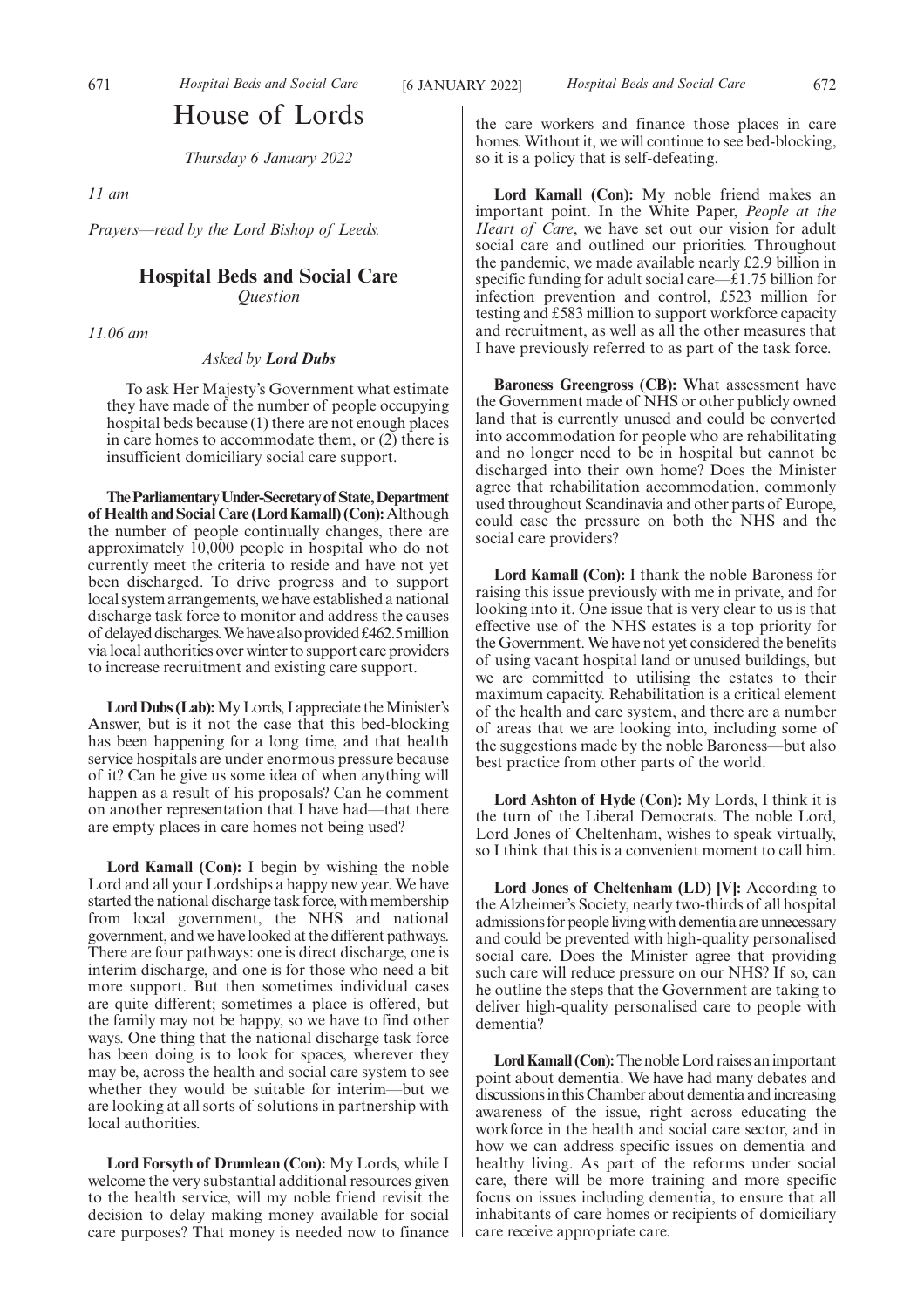**Baroness Wheeler (Lab):** My Lords, with today's reports of hundreds of care homes closing their doors to new admissions because of the rapid spread of omicron, adding to the huge pressure on hospitals, can the Minister explain in more detail why urgent priority funding is not being directed to the provision of step-down facilities to address the escalating crisis? We are told that we have new diagnostic units and resurrected Nightingale hospitals, but step-down facilities in local NHS and community settings, where patients medically fit for discharge can be monitored and properly assessed, have been shown to be working very successfully. Would not that provide the right care at the right time, as promised in last month's social care White Paper?

**Lord Kamall (Con):** We have been looking at different pathways out of hospitals, and one of the discharge pathways is step-down care. One issue that the task force has looked at is how we improve and increase accessibility to appropriate step-down care when a patient is unable to go straight to their home.

**Baroness Finlay of Llandaff (CB):** I will follow on from the question from the Labour Front Bench. Who is taking responsibility for actively recruiting staff so that any step-down beds can be staffed and managed? We have a workforce problem; without actively recruiting back into the workforce people who have experience but currently have left, we will not bridge that gap in manpower and womanpower provision.

**Lord Kamall (Con):** All noble Lords will appreciate the work and dedication of all our social care workers, especially in these challenging times and with the extra pressure that omicron has brought. Throughout the pandemic, we have provided different types of funding. In December 2021, we announced an extra £300 million to support local authorities working with care providers to recruit and retain staff throughout the winter. This funding is in addition to the £162.5 million announced in October 2021. We recognise the issue, and it is about working with local authorities and others to make sure that this money gets into the system and achieves what it is intended to do.

**Baroness Pitkeathley (Lab):** My Lords, following on from the question from the noble Lord, Lord Jones of Cheltenham, does the Minister agree that it will be important for the discharge team to also look at the reasons for admission, since many people would not have been in hospital at all—they would never have been admitted—if there had been adequate domiciliary care services? Will the task force focus on those issues as well as the issues for not discharging?

**Lord Kamall (Con):** The noble Baroness makes an important point. The task force, working with all the various partners, is looking at the different pathways. Most patients can be discharged from hospital to their own home, but a number are held back because they should be discharged from hospital to their own homes but with a new additional or restarted package, which may take time. Patients might be discharged to residential care within the independent and community sector, but one issue is that a number of our care homes are owned privately and are not necessarily as joined up in the system. Patients may also have been discharged to a care home, but sometimes the family may not appreciate or approve of the first venue given and may push back and ask for another one. There are a number of issues that we are looking at; it is very complicated, which I am sure all noble Lords understand. We are trying to really push and get to the bottom of this. Another thing is to make sure that there is education across health and social care staff so that they really understand the needs of particular patients.

**Lord Ashton of Hyde (Con):** My Lords, the noble Baroness, Lady Masham, wishes to speak virtually, so I think this is a convenient point to call her.

**Baroness Masham of Ilton (CB) [V]:** My Lords, as president of the Spinal Injuries Association, I ask the Minister whether he realises that there are many people who are severely paralysed, some of whom need two or three carers each day living in their own homes. Is he aware that the skilled labour market of carers from Europe has dried up since Brexit, leaving many people in a state of fear and anxiety of being at risk? The Government can help. Will they?

**Lord Kamall (Con):** The noble Baroness makes a very important point. One thing that the Government announced before Christmas was on visas and encouraging more care workers to come to this country. Where she and I might disagree is that we are going to approach the best in the world, not just Europe—we want the best staff possible.

## **Public Health: Night-time Working** *Question*

## *11.16 am*

## *Asked by Baroness Bennett of Manor Castle*

To ask Her Majesty's Government what assessment they have made of the effects of increased night-time working on public health; and what steps they intend to take to mitigate the negative effects of such working arrangements.

**TheParliamentaryUnder-Secretaryof State,Department of Health and Social Care (Lord Kamall) (Con):** Health and safety at work is covered by the Health and Safety at Work etc. Act 1974 and corresponding regulations. The Working Time Regulations also impose requirements on employers regarding the number of hours worked and scheduled. The Government commissioned a review of sleep and health in 2020-21. While this did not directly address the effects of increased night-time working on health, it covered the impact of shift work, including night-time work. The findings will be published in summer 2022.

**Baroness Bennett of Manor Castle (GP):** I thank the Minister for his Answer, but many people will be surprised to learn that one in nine British workers now works at night. The medical evidence is that this is bad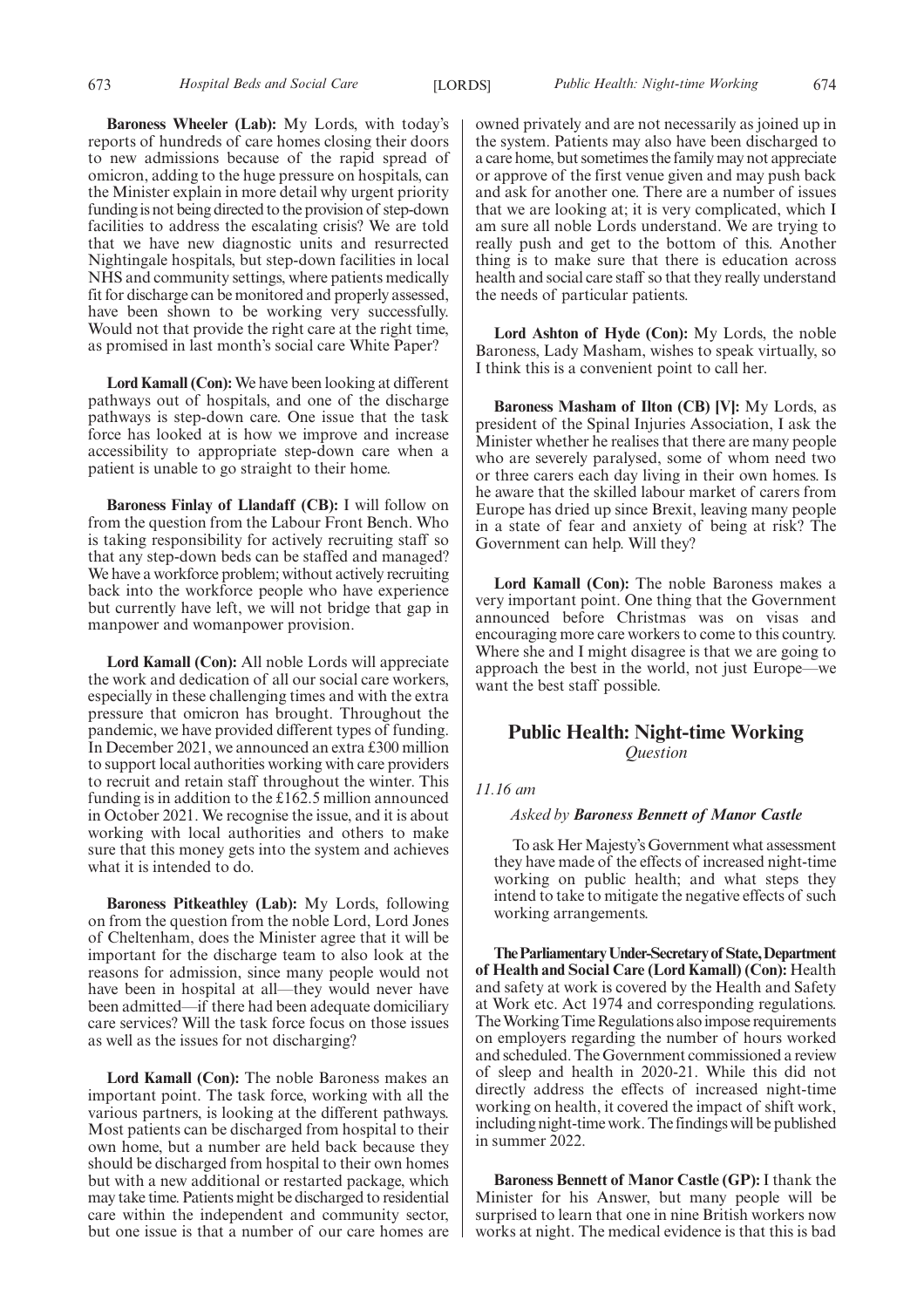for health, whatever ameliorating steps are taken, with higher levels of cancer, heart disease, diabetes, pre-term births and premature births, as well as the impact on family and social life. Are the Government really considering monitoring directly the impacts of that huge increase in night-time working? Are they considering ways to ameliorate it? Are they considering ways to reduce what is clearly an undesirable economic trend?

**Lord Kamall (Con):** I start by thanking the noble Baroness for the article that she sent a link to, which addressed some of the issues around her Question. The sleep review is looking at all these issues. As she rightly says, there are some links between fatigue and certain ailments and diseases. On some of them, the academics are still challenging each other, but that is all part of the review.

**Lord Scriven (LD):** My Lords, a wide body of research has revealed that a number of health conditions are related to night-shift working. In the Netherlands, breast cancer is now recognised as an industrial disease for female night-shift workers. What policies are the Government undertaking to deal with this body of research that points to health for night-shift workers being unequal?

**Lord Kamall (Con):** The Government commissioned a review of sleep and health from the former Public Health England for 2020-21. That reported just before Christmas and is now being considered by Ministers and other officials. We are hoping that the Office for Health Improvement and Disparities will publish the findings in 2022. The review looked at a number of different things, including trends over time, optimal levels of sleep, links between mental and physical health, the economic impact and factors that hinder interventions to promote sleep. As the noble Lord rightly says, there is research out there about how workers can experience gastrointestinal disturbance and sleeping disorders and the possible association with breast cancer, cardiovascular disease and diabetes. All that will come out in the review, I hope.

**Baroness Lister of Burtersett (Lab):** My Lords, does not the evidence about the poor conditions experienced by night workers underline the need for stronger employment rights for those in the so-called gig economy, in which many night workers work? When, therefore, will the Government finally publish their long-promised employment Bill?

**Lord Kamall (Con):** The noble Baroness makes an important point. Indeed, the article the noble Baroness, Lady Bennett, sent me talked about the impact on delivery drivers of not being allowed to rest or take shelter in restaurants and takeaways—being sent away and not having access to bathrooms and other facilities. The Government are looking at getting the balance right on this, in terms of flexibility, because some people value zero-hours contracts as long as they are not exclusive and they can work around them. We are looking at the various categories of workers. Because this is employment, I have been trying to get more answers; I apologise that I do not have all of them, but I will write to the noble Baroness.

**Baroness Merron (Lab):** My Lords, night working can place a strain on people's health through increased incidents of depression, diabetes and cardiovascular disease. Can the Minister tell the House what work the Government are doing with unions and employers to reduce this link between night working and ill health, and what account they are taking of the TUC report which calls for greater attention to the pressure of night working on home life and relationships?

**Lord Kamall (Con):** A number of noble Lords have made the very important point that there is clearly an impact on individuals of working at night, including fatigue, wider pressures and disruption to family life. The sleep review has looked at this and reported just before Christmas, after consulting a wide range of stakeholders. The Office for Health Improvement and Disparities will publish its report in the summer of 2022, I hope.

**Lord Grocott (Lab):** My Lords, given that so few people work night shifts from choice—some do but most do not—is it not ironic that, very often, these night-time jobs are quite low paid? Is it not a strange commentary on our society that, all too often, the people working in the least popular and more difficult and challenging jobs are also the lowest paid?

**Lord Kamall (Con):** One of the issues of technology is how it has changed the nature of work. We have seen over time how older jobs have disappeared and new types of jobs and industries and different working practices have appeared. It is really important to make sure that workers, wherever and whatever times they work, get the best facilities and conditions possible. Sometimes that is done directly by unions, which work with employers and companies, and other times it is done directly, but it is important. One of the things we are looking at in the review is how deprivation of sleep affects many people, especially those who work at night.

**Lord Hamilton of Epsom (Con):** My Lords, I totally accept that night work may affect the health of many night workers, but the noble Baroness, Lady Bennett, said that it is bad for the economy. Surely if night work increases, this should increase productivity.

**Lord Kamall (Con):** It depends on why people are working at night—it really ranges. For example, when I was a student, I did a night shift from 10 pm to 8 am to pack the shelves for the next day. Sometimes drivers decide to work at night; some Uber or Bolt drivers tell me that they prefer night-time working because the roads are clearer then. There are different reasons—as the noble Lord indicated, sometimes it is the only job available to some people. It is really important to make sure both that customers and others are getting the services they want and that workers are treated decently and with dignity.

**Lord Foulkes of Cumnock (Lab Co-op):** Does the Minister agree that if the start time of this House on Tuesdays and Wednesdays were brought forward to 11 am, it would save some elderly people from late-night work?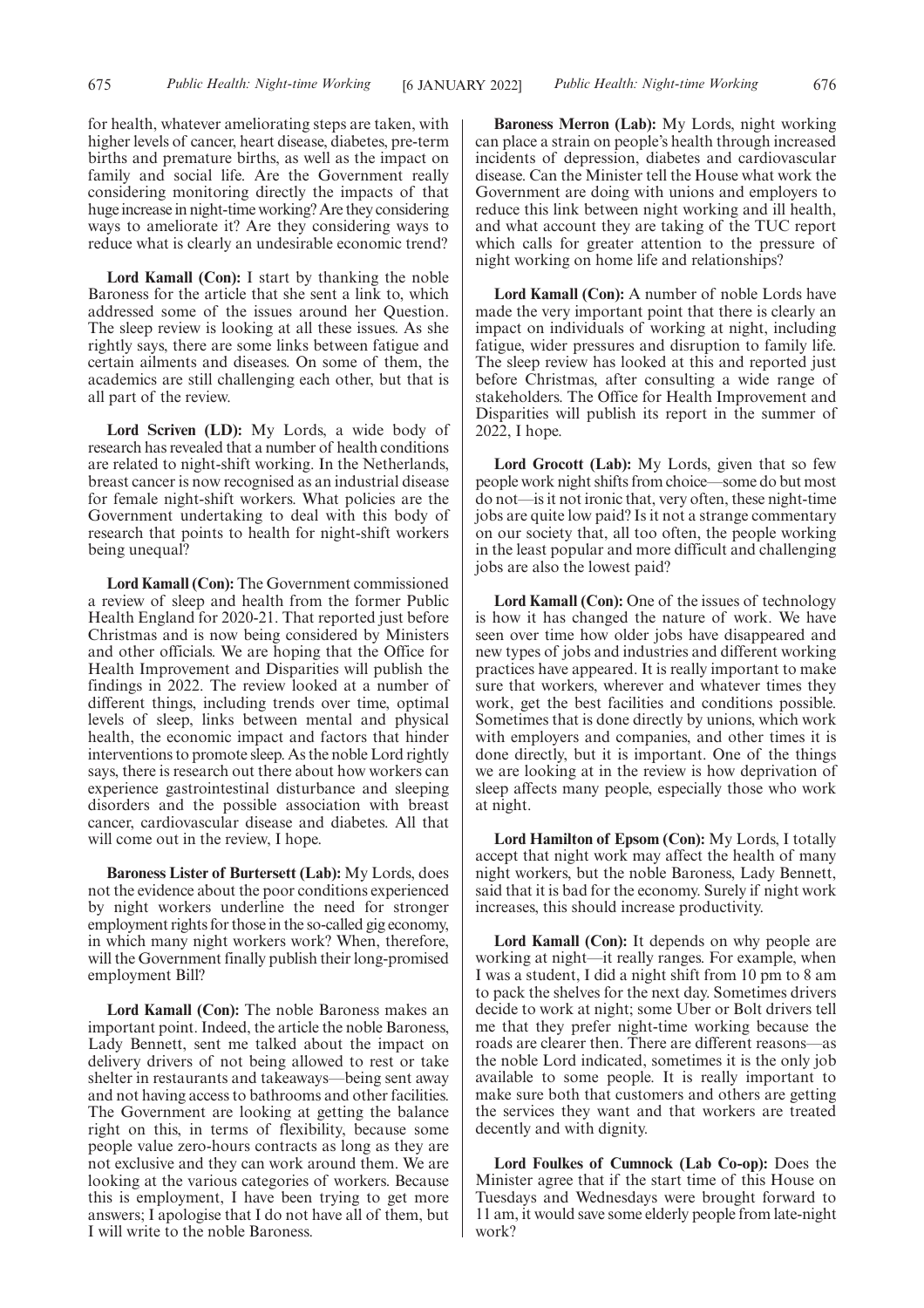Lord Kamall (Con): This is why I was so looking forward to coming back here today. The noble Lord makes an incredibly important point about the effects of night-time working on noble Lords. It is really important that we push the Government to understand the impact it is having on our health.

**Baroness Ritchie of Downpatrick (Lab):** My Lords, many of those who work at night are nurses, doctors and care workers because their jobs demand and require it. Their situation has been exacerbated during the Covid pandemic. Can the Minister indicate what work the Government are doing to look into ways of ameliorating and mitigating their situation, so that they can continue to carry out their work unhindered and unencumbered, as they are exposed daily and nightly to the ravages of Covid and other diseases?

**Lord Kamall (Con):** I think all your Lordships would agree on the incredible dedication of our medical and health and social care staff, before and particularly during the pandemic. We have to remember that a lot of these conditions are governed by the Health and Safety Executive guidance on managing health and safety risks, which includes guidance on shift work and fatigue, to make sure employees are treated with as much dignity and respect as possible.

**Baroness McIntosh of Pickering (Con):** My Lords, the Wilf Ward Family Trust is a charity that looks after severely disabled adults in north Yorkshire. Following the court case last year over pay for sleep-in shifts, it has had great difficulty in filling these roles and reaching an accommodation with the staff. Could my noble friend look into this—perhaps I could have a word with him afterwards—to see if that situation has been resolved to the satisfaction of both the adults in care and those providing that care?

**Lord Kamall (Con):** As my noble friend will appreciate, I cannot comment on the details of a specific case, but I would welcome a conversation with my noble friend. The general issue has to be that we make sure that patients are treated as well as possible but that staff and employers are treated with as much as dignity as they deserve.

**Lord Flight (Con):** Approximately what proportion of total working is represented by night working?

**Lord Kamall (Con):** There are various surveys and debates, and it depends on whether you work purely at night-time or sometimes your shift might involve working at night-time. One estimate is that, at the moment, as many as one in nine workers works at night, but it depends on where you draw that definition.

## **Vaccine Distribution** *Question*

*11.26 am*

## *Asked by Lord Campbell-Savours*

To ask Her Majesty's Government what discussions they have had in the last month with vaccine manufacturers on vaccine distribution.

**The Minister of State, Foreign, Commonwealth and Development Office (Lord Ahmad of Wimbledon) (Con):** My Lords, the Vaccine Taskforce is in constant communication with vaccine manufacturers to carefully manage UK vaccine supply. Due to commercial sensitivities, we are unable to comment on the details of these discussions. The UK manages our vaccine supply so that all procured doses are either used in the domestic programme or shared internationally. We continue to ensure that any vaccine that the UK does not need is, wherever possible, reallocated to other countries that require it.

**Lord Campbell-Savours (Lab) [V]:** My Lords, how do we justify a vaccination programme that leaves the third world innocently unable to stop disease spread to the unvaccinated in the developed world? If the answer is vaccine supply shortage on the one hand and refusenik human rights on the other, then why not respond by challenging patents, increasing vaccine manufacture and now, while resisting mandatory vaccination, selectively isolating refuseniks where they risk spreading the disease? Or is it that refusenik rights outweigh those of the vulnerable millions who are now forced to work from home, as I am having to do, as the disease spreads?

**Lord Ahmad of Wimbledon (Con):** My Lords, it is important to recognise that, as has been said repeatedly, there is a global response to this; that is why the UK led on supporting the COVAX Facility. The noble Lord refers to the developing part of the world, and he will be aware, for example, of the additional donations promised by the Prime Minister. Some 20% are going bilaterally, and this includes countries such as Angola, Antigua and Barbuda, Jamaica and Mozambique. We are also working on technical support, which has ensured the manufacture of vaccines within, for example, South Africa.

**Lord Bilimoria (CB):** My Lords, the Minister has referred to the commitment we made in the summer of 100 million surplus doses to the world. How many of those 100 million have now been distributed? Are the Government working with companies such as the Serum Institute of India, the largest vaccine manufacturer in the world and producer of over a billion doses of the Oxford/AstraZeneca vaccine? India has allowed vaccine exports since November, having previously stopped them. Are we using facilities such as that to fulfil our commitment?

**Lord Ahmad of Wimbledon (Con):** My Lords, I assure the noble Lord that we are working with our partners. To date, the UK has delivered 23.3 million doses to countries in need, of which 17.8 million have been delivered via COVAX and a further 5.5 million donated directly. We are aiming to complete the promise of 100 million doses by the summer, as my right honourable friend the Prime Minister stated. The Government are directly involved and continue to work with India, particularly the Serum Institute, on the distribution and continued manufacture of the AZ vaccine.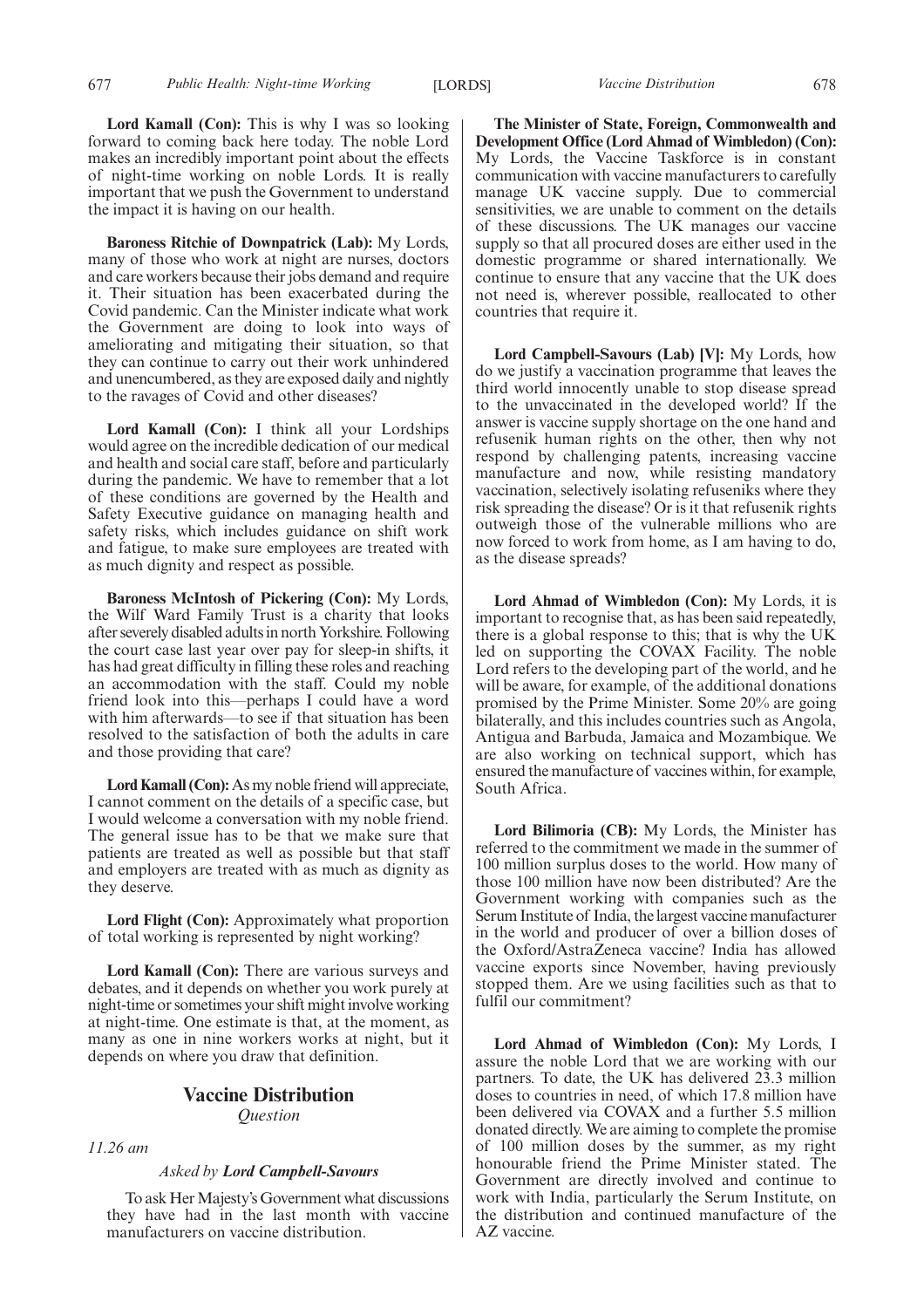**Lord Trefgarne (Con):** My Lords, is it not the case that some vaccines need to be distributed in refrigerated facilities, and is this not a restricting consideration?

**Lord Ahmad of Wimbledon (Con):** My noble friend is quite right. That is why the Government have worked directly with key countries, because the issue is one not just of supply but of final supply, in terms of the final hour of the vaccine. So, we are working with key countries, including South Africa, to ensure a whole of supply chain response to that issue.

**Lord Purvis of Tweed (LD):** My Lords, the Minister just told the House that at this time of great urgent need in developing countries around the world, less than one-third of what the UK committed has been distributed to those countries. According to Our World in Data this morning, the percentages of people fully vaccinated are 77% in Canada, 74% in Italy, 73% in France and 70% in the UK, but in Africa it is 9.5%. When will this discrepancy end, and when will the developed world act on a moral basis to ensure that the whole world, especially the developing world, has the kind of access that we have here?

**Lord Ahmad of Wimbledon (Con):** My Lords, I assure the noble Lord that we are working with the developing world. The noble Lord, Lord Bilimoria, just pointed to our partnership with India, which has been crucial in terms of distribution and manufacture. But we have provided, for example, technical support to develop business cases for the Biovac company to manufacture vaccines in South Africa, to the Institut Pasteur in Dakar, Senegal, and directly to the Moroccan Government. We are also ensuring that our bilateral donations are targeted to the developing world.

**Baroness Lawrence of Clarendon (Lab):** My Lords, following on from the question from the noble Lord, Lord Campbell-Savours, do Her Majesty's Government consider that vaccine manufacturers should release the IP of the vaccine to help reduce transmission and possibly prevent further variants developing, which would eventually affect the UK in the long run?

**Lord Ahmad of Wimbledon (Con):**My Lords, I believe the noble Baroness is referring to the continuing discussions at the WTO on the intellectual property rights waiver proposed by South Africa and India. In this regard, we are continuing to engage directly with key partners at the World Trade Organization, but the one caveat I would share is that there is no evidence that an IP waiver would help us meet that goal. The reality is that the proposal for the TRIPS waiver would actually dismantle to a certain extent the very framework that has helped produce Covid-19 vaccines at an unprecedented pace.

Lord Hylton (CB): Can the Minister give us any good news about the supply of vaccines to places such as Gaza and the West Bank of Palestine and other refugee situations, which are particularly vulnerable because of overcrowding and general squalor?

**Lord Ahmad of Wimbledon (Con):** My Lords, I can share that we are looking particularly at issues of dense populations in countries and at the point the noble Lord raises about refugees. In this regard, we are working very closely with the World Health Organization, and indeed UNICEF, through the COVAX Facility.

**Baroness Blackwood of North Oxford (Con):** My Lords, vaccine supply is just one part of the picture. We know from this country that rollout and vaccine confidence are just as important, and the UK has extensive experience in some of the countries with the lowest uptake. Can the Minister say what steps we are taking with the COVAX programme and others to improve uptake?

**Lord Ahmad of Wimbledon (Con):** My Lords, my noble friend speaks with great insight on this issue; let me assure her that we are working on the very basis that she outlined. It is important to recognise what the issues preventing vaccination are. It is not just about supply; it is about distribution, infrastructure and vaccine hesitancy. We are working quite closely, as I said, with the likes of UNICEF but also with NGOs on the ground. Recently, for example, we have also met the Anglican Communion to see what its network can do. I will be convening a meeting of faith NGOs to ensure that we can leverage the networks they have across the world.

**Lord Collins of Highbury (Lab):** My Lords, one of the things we could have more of is greater transparency on this issue. Last month, the noble Lord, Lord Sharpe, was unclear on, or did not know, whether Gordon Brown was correct in stating that the UK had 33 million vaccine doses that we could immediately deliver to the rest of the world without impacting our own vaccine programme. The noble Lord also spoke about manufacturing and supporting the Partnership for African Vaccine Manufacturing. Can the Minister tell us today about that road map announced in December? Just how much progress will be made? How many new manufacturing facilities will be open in Africa by the end of the 12 months promised?

**Lord Ahmad of Wimbledon (Con):** My Lords, on the specific issue within Africa, we are working, for example, with the African Union as well as with key countries—South Africa being one of them, as I have illustrated—in opening up those manufacturing facilities. For example, we have given £20 million to the AU fund on the Covid-19 response, which constitutes about 7% of the overall response of the African Union to the Covid-19 vaccine. That includes all issues of supply chain and manufacture. On the issue of excess vaccines which the noble Lord alluded to, I can assure him that there are no excess vaccines that we sustain. Of course, we need to ensure that we secure our domestic supply, but also, at the same time, both bilaterally and through COVAX, that there is a global distribution.

**Baroness Sheehan (LD):** My Lords, the WHO and the Africa Centres for Disease Control and Prevention have asked that vaccines have a minimum shelf life of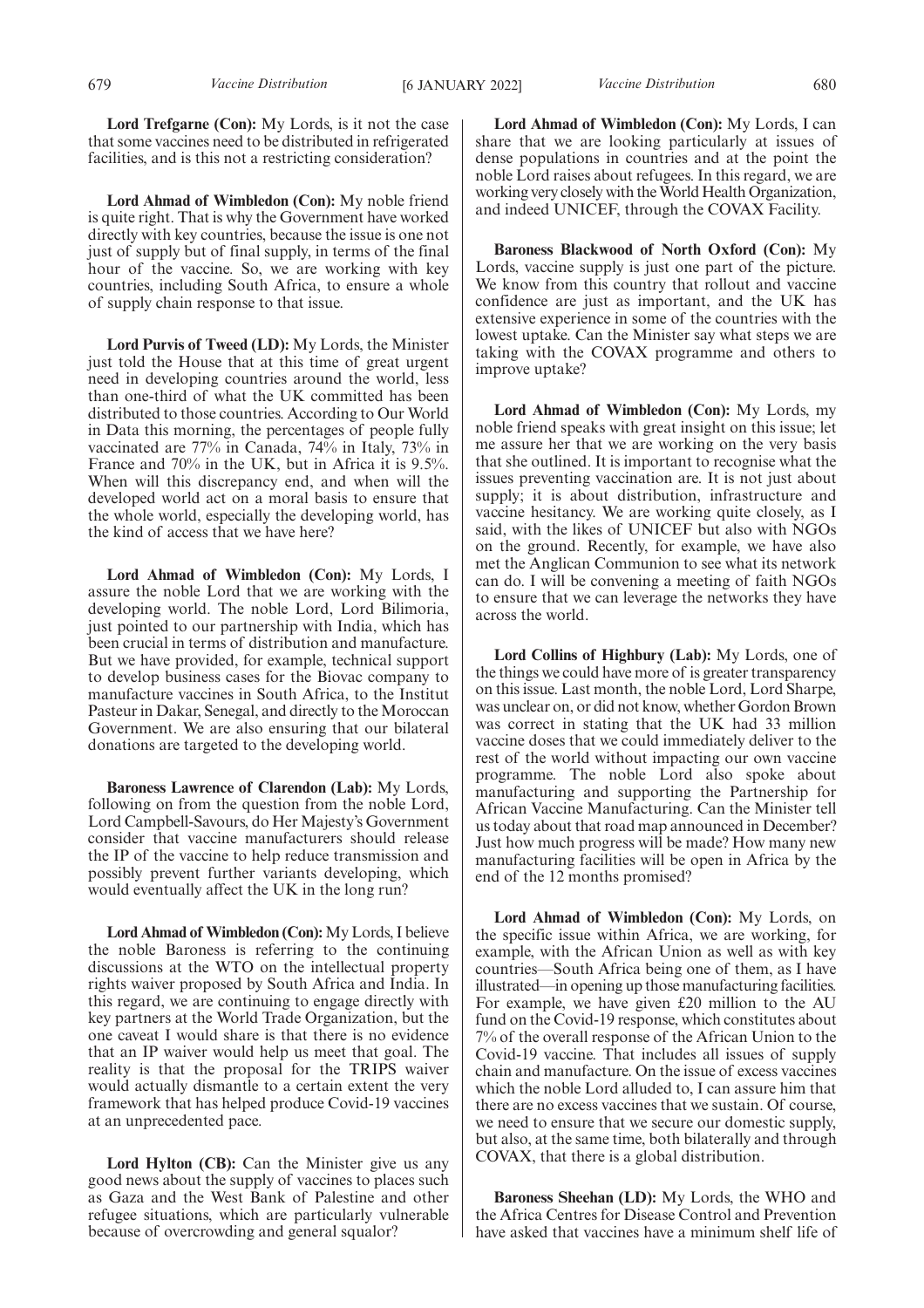[BARONESS SHEEHAN]

two and a half months on arrival and that countries receive at least a month's notice. Can the Minister reassure the House that our Government take on board those eminently sensible requests and are acting on them?

**Lord Ahmad of Wimbledon (Con):** My Lords, I assure the noble Baroness that the Government always listen to eminently sensible requests and will continue to co-operate accordingly.

**Lord Ashton of Hyde (Con):** It is time for a nonaffiliated question.

**Baroness Hoey (Non-Afl):**My Lords, will the Minister give an absolute assurance that in any new creation of vaccines and in all distributions, Northern Ireland will be treated as part of the United Kingdom's distribution and not be subject to any EU disagreements over the protocol?

**Lord Ahmad of Wimbledon (Con):** My Lords, as the noble Baroness will know, the FCDO has taken on the responsibility of the Brexit negotiations. The very point the noble Baroness raises will be paramount to my right honourable friend the Foreign Secretary.

## **India: Missionaries of Charity** *Question*

*11.36 am*

## *Asked by Lord Harries of Pentregarth*

To ask Her Majesty's Government what representations they have made to the government of India about the blocking of overseas funds for the Missionaries of Charity and other non-governmental organisations.

**The Minister of State, Foreign, Commonwealth and Development Office (Lord Ahmad of Wimbledon) (Con):** My Lords, we are aware of some non-governmental organisations that face difficulties in India due to the use of the Foreign Contribution Regulation Act by the Indian Government, and that some have recently had applications to renew their foreign funding licences rejected. We support a wide range of local NGO partners in India, including through programmes directly. A vibrant civil society is central to any democracy. Officials have discussed issues facing NGOs with the Indian Government, and the British high commission in New Delhi will continue to monitor developments in this respect.

**Lord Harries of Pentregarth (CB):**I thank the Minister for his reply. The work of Mother Theresa and the charity she founded, the Missionaries of Charity, is renowned throughout the world. It works among some of the poorest and most destitute people on earth. What possible reason could the Indian Government have for wanting to hinder and block its work? The rumour, I am afraid, is that it is continuing pressure from Hindu nationalism, because people might come

into contact with Christianity and eventually convert to it. We need to know from the Indian Government precisely, in writing, what their reasons are so that we can examine the validity of their reasoning.

**Lord Ahmad of Wimbledon (Con):** My Lords, first, I share the noble and right reverend Lord's view on the important work the Missionaries of Charity has done among particularly vulnerable populations within India. On the issue of the licence in India, I have looked into this specifically, and we do not know why its applications were rejected. I have asked and pressed to see the kinds of numbers that currently exist. Among the 12,580 organisations whose licences have ceased to exist, some ceased to exist because they did not submit their applications in time, and others were rejected for other reasons. There are Christian NGOs, but there are also 250 Hindu NGOs and more than 250 Muslim NGOs, so whether this is specifically against Christian organisations is not shown by the data, but I am requesting further information in this respect.

**Baroness Royall of Blaisdon (Lab):** My Lords, civil society organisations provide a lifeline in many societies, including in India, where among their invaluable contribution they have helped to sustain communities and individuals during the pandemic. They are a bulwark against populism, and they defend human rights and freedom of the press. Any and all attempts to curb their powers or indeed crush them have to be condemned. Will the Minister join me in praising the National Foundation for India for the work that it does in strengthening civil society? I am proud to be a distinguished fellow of the NFI.

**Lord Ahmad of Wimbledon (Con):** My Lords, as the noble Baroness will know, in my capacity as not just Minister for South Asia but Minister for Human Rights, I see the issue and important role of civil society organisation as key. I share with the noble Baroness the view that civil society has a central and pivotal role to play in not just standing up for but defending human rights within countries. India is a very good example of a massive democracy where the institution of human rights is key. A key pillar of human rights is ensuring that civil society is not just sustained but able to prosper. That will certainly continue to be part of my engagement with the Indian Government.

**Baroness Northover (LD):** My Lords, may I pin the Minister down somewhat? This is an issue which has come up repeatedly and over a period of time, so he will be very familiar with it. He mentions officials taking action here. Does he think it right that organisations such as Amnesty International and Oxfam are, in effect, being starved of funds? If he does not, what are we doing at ministerial level to engage with the Indian Government to seek to have these funds unblocked? Is this not what global Britain was supposed to be about: promoting UK values, including human rights?

**Lord Ahmad of Wimbledon (Con):** My Lords, the noble Baroness rightly raises specific issues. She mentioned Amnesty International and I can assure her that I have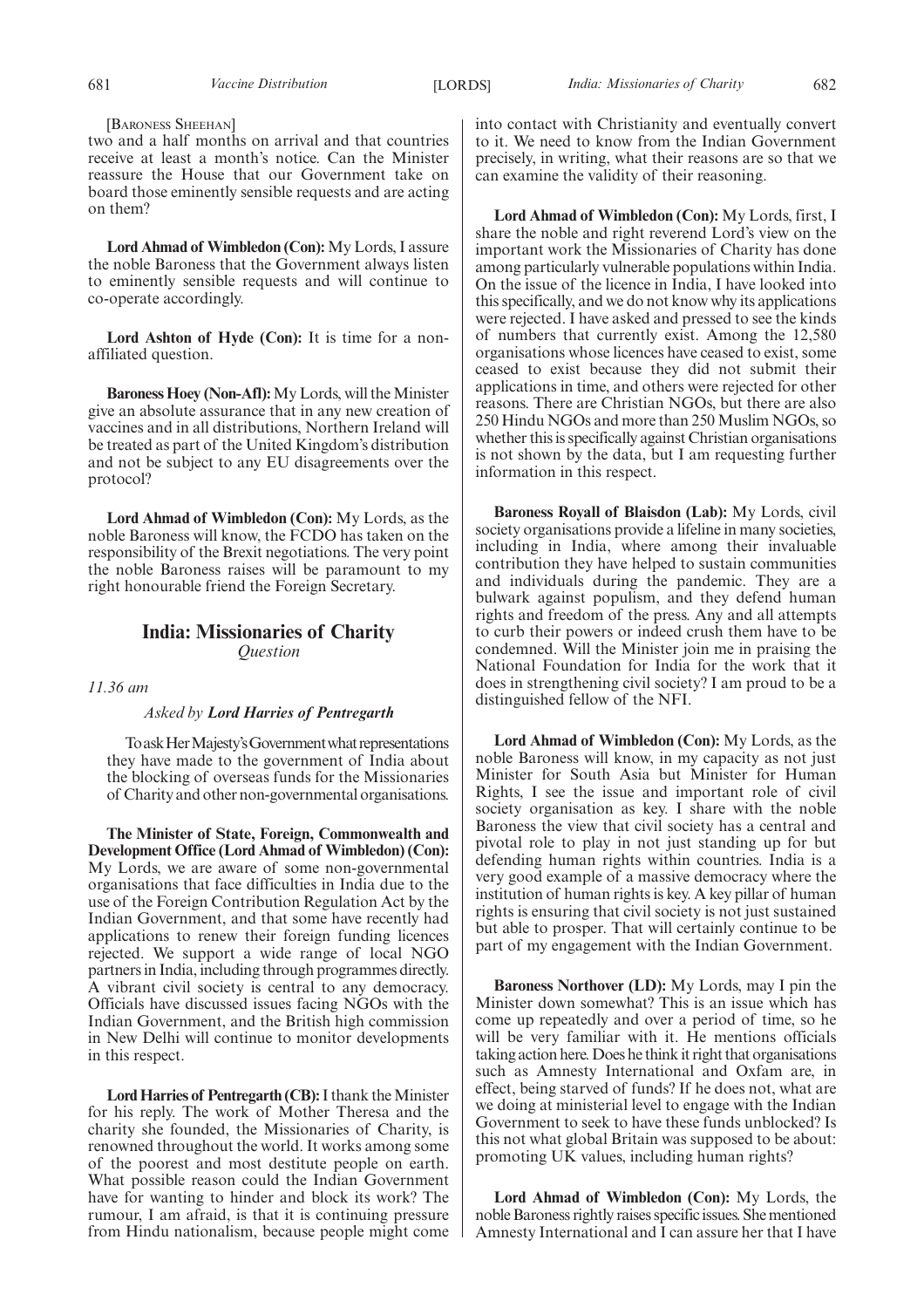taken that issue up directly with the Indian authorities, including the Indian high commissioner, as well as the Government in Delhi. That issue continues to provide challenge. However, because of our lobbying and representations, we welcomed the recent High Court decision in Karnataka which allowed Amnesty to access some of its funds. We remain in direct contact with Amnesty International and other organisations. I meet with them quite regularly on these and other matters.

**Lord Alton of Liverpool (CB):** My Lords, I have written to the Minister, copying in the Indian high commissioner, specifically about the life-saving work of Mother Teresa's community in Calcutta, which I have seen first-hand. I have registered with the Minister my concern about the withdrawal of FCRA licences. Has he studied the list of organisations which have now lost their licences—the number of which some put as high as 3,000, not the 1,200 he just mentioned? It includes Oxfam, which says that its work will be severely affected, and the Commonwealth Human Rights Initiative, which has had its bank account frozen. When he says that he and his officials have contacted the high commission and Mr Modi's office, what response has he received to date? Does he not agree that there will be appalling consequences for some of India's most vulnerable people unless this iniquitous decision is reversed?

**Lord Ahmad of Wimbledon (Con):** My Lords, we are raising these issues quite directly. Because of the constructive nature of our engagement, we are able to raise this not just with the Indian high commission here in London but in a constructive manner with the Indian Government directly. The noble Lord points to specific numbers. As I alluded to earlier, I have asked specifically for a drill-down on the numbers over a period, so that I can analyse directly which organisations are impacted and the reasons why these licences have been revoked, to allow us to make much more qualified representation.

**Lord Collins of Highbury (Lab):**My Lords, constructive dialogue with an ally such as India is important. Last year, I raised with the noble Lord, and the noble Lord also raised, the situation of caste discrimination in India and the impact that was having. He said to me then, in relation to the G7 meeting that had taken place, that this issue would be raised on an ongoing basis, so that the dialogue was not limited just to the UK and India but became a much broader dialogue on how we can support human rights in India. Can he tell us whether that dialogue has continued and whether we are working with other allies to ensure that democracy in India is maintained and human rights are supported?

**Lord Ahmad of Wimbledon (Con):** My Lords, as I alluded to in my response to the noble Baroness, Lady Royall, India is a key partner and ally. It is also a democracy with a constitution and that constitution provides protection for all communities, including those of different faiths and, as the noble Lord pointed out, the Dalit community. I assure the noble Lord that we continue to make the case for strengthening human rights constructively with the Government of India.

We believe we are strong partners and friends of India, which allows us to make these representations in a constructive manner and strengthen the work we do ourselves with NGO partners in India, to ensure that representation of those such as the Dalits is supported, particularly through specific funding programmes funded by the British Government.

**Lord Hamilton of Epsom (Con):** My Lords, how does the Indian respect for human rights tie in with the caste system?

**Lord Ahmad of Wimbledon (Con):** My Lords, as someone who knows that part of the world well, what we have seen in India over time is increased representation of different castes and communities within different parts of the Government and in society. Human rights is never a done deal or a completed job; we need to be ever vigilant across the world and stand up for the human rights of all communities.

**Lord Bruce of Bennachie (LD):** My Lords, the Government of India have had considerable success in reducing poverty in recent years, but government and indigenous agencies do not reach many of the poorest people in India. In their dialogue with the Indian Government, will the Government ask them to explain how those people will be reached if the agencies currently serving them are withdrawn?

**Lord Ahmad of Wimbledon (Con):** My Lords, as I said, I am looking into the figures, but a lot of NGOs continue to operate across a range of different areas across India. India is a very diverse country, with great strengths, and it is very multi-religious, as well as multi-community. We will continue to work and raise issues constructively where we have concerns, including on issues raised in your Lordships' House.

**Lord Foulkes of Cumnock (Lab Co-op):** My Lords, as well as bilateral representation country to country, which can sometimes be misunderstood, will the Minister and the Government explore the possibility of using multilateral organisations, particularly the Commonwealth, to make representations? In this instance, would he have discussions with the noble and learned Baroness, Lady Scotland, at the Commonwealth Secretariat and Stephen Twigg, the Secretary-General of the Commonwealth Parliamentary Association, to see how they can help? Sometimes multilateral representations can be better than getting a lecture from the United Kingdom.

**Lord Ahmad of Wimbledon (Con):** My Lords, on the noble Lord's final point, I think we are well away from the time when the UK should be perceived as lecturing others. When we approach the issue of human rights, I do so with a domestic lens. Our own journey on human rights was not an easy one, when we look at the equality that people enjoy across different communities in the UK today. It is that experience that we should share in a constructive and friendly, but in no sense condescending, manner with other partners across the world. The noble Lord talks about the secretary-general of the Commonwealth Secretariat and Stephen Twigg, people with whom I often discuss various issues.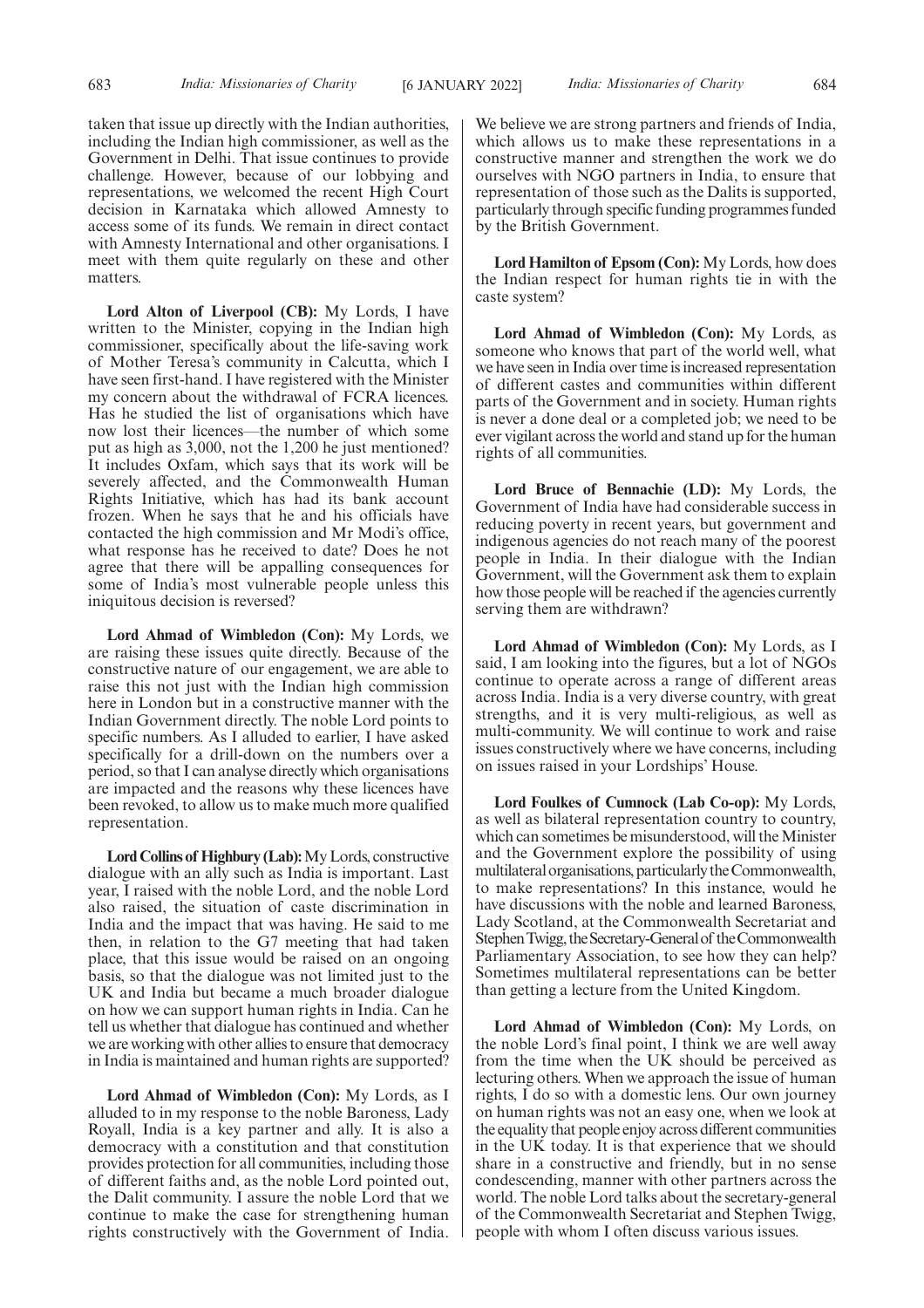*First Reading*

## *11.47 am*

*A Bill to amend the Road Traffic Act 1988 to lower the prescribed limit of alcohol in relation to driving or being in charge of a vehicle.*

*The Bill was introduced by Lord Brooke of Alverthorpe, read a first time and ordered to be printed.*

## **Covid-19**

*Statement*

*ThefollowingStatementwasmadeintheHouseof Commons on Wednesday 5 January.*

"With permission, Mr Speaker, I will make a Statement on the omicron variant and our measures to contain this virus, fortify our NHS and keep our country open.

First, I am sure that the whole House will join me in paying tribute to everyone working in our NHS and social care for their extraordinary efforts in the teeth of yet another wave of this pandemic, and for all that they have done, together with thousands of volunteers, to get Britain boosted. Since we began the Get Boosted Now campaign just over three weeks ago, we have delivered 10 million extra boosters across the UK; we have doubled the rate of vaccination from 450,000 doses a day to a peak of more than 900,000; we have matched the NHS's previous record day, then beaten it again and again; and we have met our target of offering a booster to every eligible adult in England a whole month early.

As a result, we have a higher level of booster protection than all our European neighbours, with more than 34 million boosters having been administered across the UK, reaching in England more than 90% of the over-70s and 86% of the over-50s. Together with the evidence that omicron causes less severe disease than previous variants, and the way in which the public have conscientiously changed their behaviour in response to plan B, that level of protection means that we are in a very different position from where we were during previous waves.

I know that some honourable Members may therefore ask whether that means we can now do away with measures altogether, but I am sorry to report that hospital admissions are rising rapidly—doubling around every nine days—and there are more than 15,000 Covid patients in hospital in England alone. We are experiencing the fastest growth in Covid cases that we have ever known; over 218,000 cases were reported yesterday, although that included some delayed reporting. Potentially of greatest concern, case rates are now rapidly rising among the older and more vulnerable—doubling every week among those over 60, with the obvious risk that that will continue to increase the pressures on our NHS.

In response to the latest data, the Cabinet agreed this morning that we should stick with plan B for another three weeks, with a further review before the regulations expire on 26 January. People in England should carry on working from home whenever they can, wear face coverings on public transport and in most indoor public places, and take a test before going to high-risk venues or meeting the elderly or vulnerable. All of these measures are helping to take the edge off the omicron wave, to slow the spread of infection, to manage the immediate pressures on our NHS and to buy time for the boosters to take effect. Those in Scotland, Wales and Northern Ireland should, of course, continue to follow the rules where they live.

Faced with those pressures on our NHS, I know that some Members may ask the opposite question: whether we should go even further and move towards a full lockdown. But lockdowns are not cost-free; they impose a devastating toll on our physical and mental well-being, on our businesses, jobs and livelihoods and, worst of all, on the life chances of our children, so the Government do not believe that we need to shut down our country again.

Instead, we are taking a balanced approach, using the protection of the boosters and the plan B measures to reduce the spread of the virus, while acting to strengthen our NHS, protect critical national services and keep our supply chains open. We are building on-site Nightingale hospitals and creating 2,500 virtual beds to increase NHS capacity. We have bought more antivirals per person than anywhere else in Europe, and we are working to identify those trusts that are most likely to need military support, so that that can be prepared now.

From 10 January, we will provide 100,000 critical workers in England with free lateral flow tests for every working day to help to keep essential services running. That includes those who work on critical national infrastructure, national security, transport, and food distribution and processing. Those tests are separate—and in addition—from those already allocated to our public services, such as in education, where we have delivered 31 million testing kits to schools and colleges for the start of the new term.

We have the biggest testing programme in Europe, registering almost twice as many tests as France, and four times as many as Germany. Last month alone, we distributed 300 million lateral flow devices, enabling millions of people to get tested and keep their loved ones, friends and colleagues safe in the run-up to Christmas. Thanks to the sheer size of the omicron wave, we still need to take steps to ensure that our testing capacity reaches those who need it most, so we will be suspending the need to do a PCR test to confirm the result of a positive lateral flow test. From next Tuesday in England, if someone tests positive on a lateral flow device, they should just record that result on GOV.UK and begin self-isolating.

Our balanced approach also means that where specific measures are no longer serving their purpose, they will be dropped. When the omicron variant was first identified, we rightly introduced travel restrictions to slow its arrival in our country, but now omicron is so prevalent, these measures are having a limited impact on the growth in cases while continuing to pose significant costs for our travel industry. I can announce that in England, from 4 am on Friday, we will be scrapping the pre-departure test, which discourages many from travelling for fear of being trapped overseas and incurring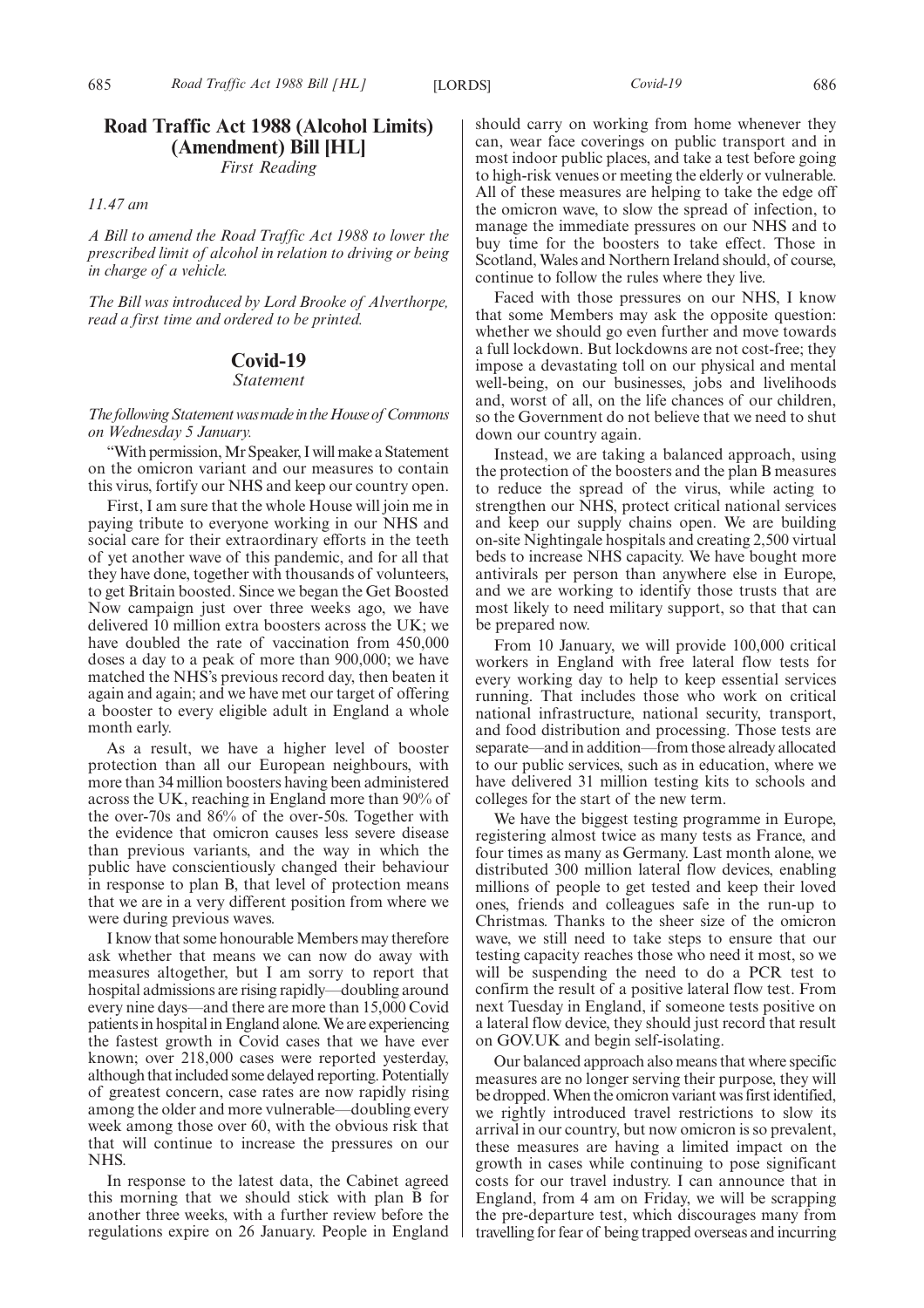significant extra expense. We will also be lifting the requirement to self-isolate on arrival until receipt of a negative PCR, returning instead to the system we had in October last year, where those arriving in England will need to take a lateral flow test no later than the end of day 2 and, if positive, a further PCR test to help us to identify any new variants at the border.

All these measures are balanced and proportionate ways of ensuring we can live with Covid without letting our guard down, and we can do this thanks only to the biggest and fastest booster campaign in Europe. Yet there are still almost 9 million people eligible who have not had their booster. As many as 90% of those in intensive care with Covid have not had their booster and over 60% of those in intensive care with Covid have not had any vaccination at all.

There are 2 million slots available in the next week alone, so I urge honourable Members on both sides of the House to do everything possible to encourage their constituents to get boosted now. This is the very best way to save lives, reduce pressure on our NHS and keep our country open. I commend this Statement to the House."

## *11.48 am*

**Baroness Smith of Basildon (Lab):** My Lords, to most of us, it was obvious that plan B restrictions had to remain in place. As the Labour Party, we fulfilled our responsibilities to act in the national interest to support these when the Prime Minister faced such strong opposition from his own Benches. No one likes or enjoys these restrictions, but when they are needed to protect public health and the delivery of health and other public services, they will have our support. Internal party politics or personal ambition should never be a factor at these times.

In his Statement, the Prime Minister rightly praised everyone working in the health service and social care and the volunteers for their work on the vaccination programme. Their work is very impressive and, generally, the public response to getting the vaccine is equally impressive.

The Prime Minister now has to get a grip on those issues which could derail plan B. He has an opportunity to finally get a grip on the pharmaceutical interventions which could ultimately bring the pandemic to a close. Our lives are more global than ever. We have to do all we can to prevent further waves and new mutations. That means vaccinating beyond our own shores. The UN Secretary-General has warned that the world is far off track from meeting the WHO goal of vaccinating 70% of people in all countries by the middle of 2022. What steps are the Government taking to increase global supply to the COVAX scheme and what support is being given to increase vaccination capacity in lowincome countries when the doses arrive?

At home, there is also more that the Government themselves could do to end the Government's cycle of restrictions. Can the noble Baroness outline today what steps they will take to drive up vaccination rates in the 12 to 17 age group, and if not, please can she write to me? The noble Baroness will be aware of the report about recent new orders from the Government's Antivirals Taskforce. Is she confident that all antivirals on order will be effective against omicron? Given the incidence of transmission in schools, can she say anything today by way of an explanation about why the Government are taking so long to act on the SAGE advice about recirculating air and ventilation? SAGE first mentioned it over two years ago, and it seems that the Government are dragging their heels at a crucial time.

On testing and self-isolation, the new requirements on a daily lateral flow test for critical workers are welcome. However, the Government have to ensure that the capacity exists to facilitate it. Local services across the UK are already buckling because doctors, nurses, carers and teachers cannot find the tests to meet current requirements. I have to say to the noble Baroness that I welcome the commitment to 100,000 tests per day in England for critical workers. However, can she tell me what percentage of critical workers that covers? I looked at how many workers are employed in England in the food manufacturing industry, and it is something like 400,000, and something like 120,000 workers are involved in providing bus services. I am not quite sure where the 100,000 tests will go and whether they will be adequate to meet demands. I went online this morning to try to order lateral flow tests, and they are still not available. Just when the Government say that we need to test more often, they go into short supply. That kind of lack of joined-up thinking undermines public confidence.

Can the noble Baroness the Leader also confirm what modelling the department has produced on test demand over the course of the current wave? When do the Government estimate that the current shortage of tests will end? There has to be a long-term plan for testing capacity. Given that we all agree that we will have to learn to live with some degree of Covid, can the noble Baroness tell us what steps the Government are taking to scale up the manufacturing of tests here in the UK? I am quite interested to know the proportion of current tests that are produced here in Britain. She will have seen the reports from a company that is already supplying to the EU, has the capacity and wants to supply to the UK, but we are importing tests from China and we have a shortage. Something about the Government's plans to address that in the short term would be welcome.

In addition to the scaling up of testing, it is equally important that the Government take action to ensure that those who test positive are able to self-isolate. We are now two years into this pandemic. When will the Government finally introduce sick pay provisions so that people do not have to choose between isolation to prevent others getting the virus and putting food on the table or paying the rent?

In the immediate term, we need to see real leadership from the Government on alleviating the pressure currently placed on the National Health Service. An increasing number of trusts are declaring critical incidents. Greater Manchester has been forced to halt non-urgent surgery and the West Midlands Ambulance Service has asked retired workers to return. Can the noble Baroness tell the House what support is being offered to trusts which have declared critical incidents and what action is being taken to prevent others being in that position as well?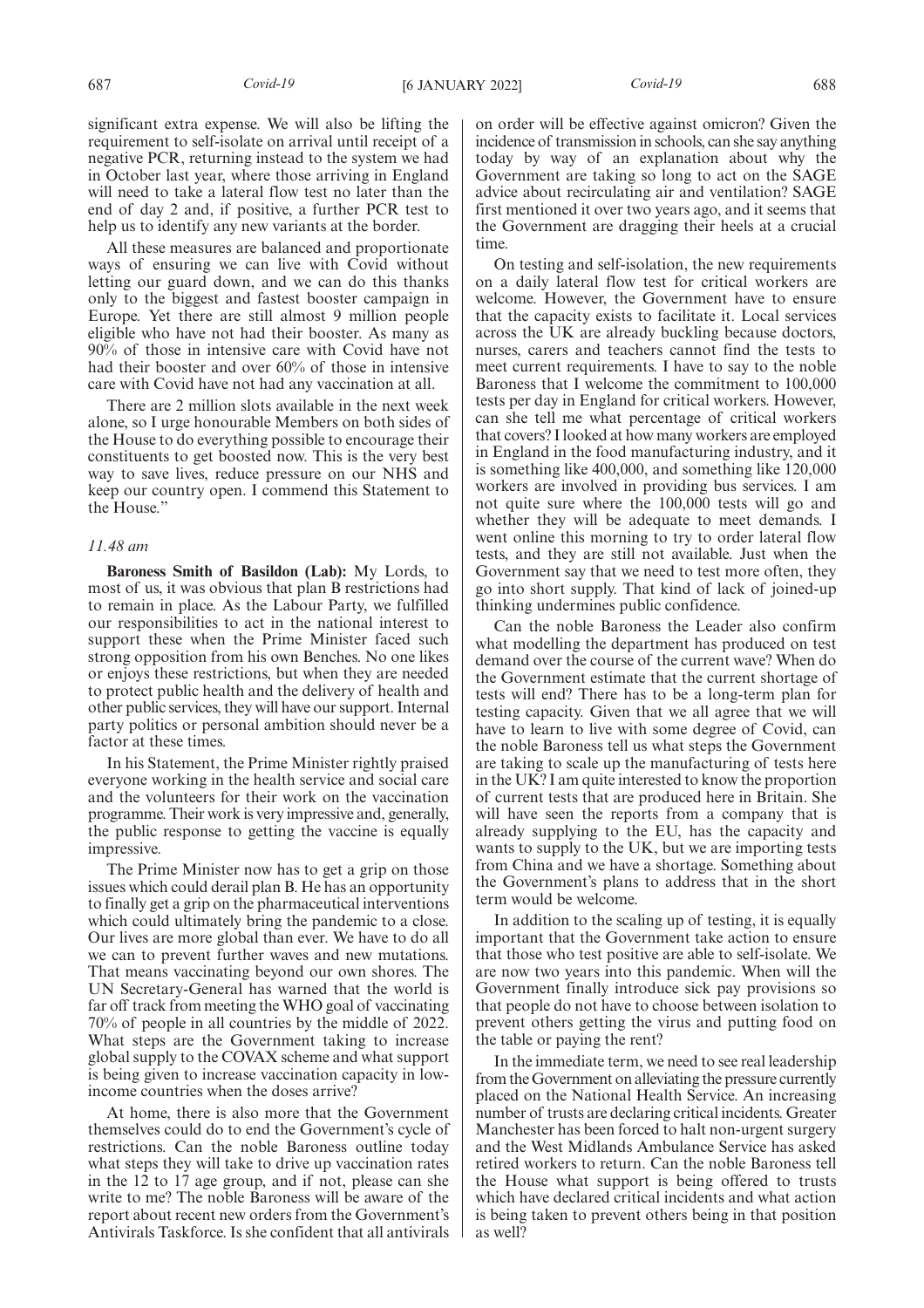[BARONESS SMITH OF BASILDON]

We cannot ignore that the NHS is struggling, not just because of the pandemic but because of a decade of mismanagement previously. We entered this pandemic with the longest waiting lists on record, and so we need to hear from the noble Baroness and the Government what action will be taken, and clear targets to reduce waiting lists and waiting times. Waiting for treatment or surgery when you are in pain or unable to work severely affects the nation's mental as well as physical health. The Commons Health and Social Care Committee has warned that 6 million people are currently waiting for treatment, so can the noble Baroness say something about what assessment the Department of Health and Social Care has made on the impact on the mental health of patients of that uncertainty about getting the treatment or surgery required?

We are seeing now that progress is being made, but there is still some way to go before we can be confident that we can all be living that normal life again. The country cannot afford any further mismanagement or slow responses from the Government.

**Lord Newby (LD):** My Lords, I begin by expressing my support for the extraordinary work being done by NHS staff and all those—including pharmacies and volunteers—who are helping to make the booster programme such a success.

The decision to scrap the requirement for a PCR test following a positive lateral flow test clearly makes sense, given the delays which are regularly occurring both in sending out the PCR test and then in receiving the results of it. I know of cases where these waits have been of a week or longer, which has meant that they have not arrived until far too late to be of any use to the individuals concerned.

The new relaxed rules for travellers entering or re-entering the UK apply to those who are fully vaccinated, but this definition does not require people to have had the booster jab. Have the Government any plans to require a booster jab, not least to incentivise travellers to get the booster before they travel?

Despite the scale of the testing programme, there have been and remain serious delays in getting test kits to local pharmacies, schools and individuals. I repeat the question from the noble Baroness, Lady Smith, about the Government's current assessment of the ability of the supply chain to deliver the number of tests to fulfil the Government's own targets.

Despite the Government's support for Operation Moonshot—do people remember that?—to create a domestic production capacity, only one British manufacturer is making kits which meet UK standards. Others, as the noble Baroness said, are making kits which pass EU standards but not our own, and as a result they are exporting all their kits. What plans do the Government have to expedite approval of further UK manufacturers and reduce our dependency on kits made almost exclusively in China?

Can the Leader assure us that the Prime Minister, in his efforts to remove as many restrictions as possible, is not considering following the strategy of the United States by reducing isolation to five days without two negative lateral flow tests? There is considerable evidence that many people shed significant amounts of virus on days six and seven and later, making them still contagious and a threat to public health, so making any reduction would be dangerous.

It is clear that hospitals and ambulance services are struggling at the moment, with 24 critical incidents already declared and people with a possible heart attack being advised to get a taxi or a lift to hospital. The NHS was clearly underresourced to cope with a pandemic such as this, not least due to its having lost thousands of beds over the past decade. Can the Leader say what assessment is being made of the resilience and ability of our health services to deal with future pandemics?

It is clear that there will be further disruption for many school pupils who have yet to catch up on their studies following the closures over the last 18 months. Will the Government therefore expedite the catch-up programme and start by providing every parent with a £30 catch-up voucher for every day their child misses school?

The Prime Minister repeated the government injunction yesterday for people to

"carry on working from home whenever they can".

I fear that the Government are not supporting their own policy when it comes to your Lordships' House. I accept that we can legislate really effectively only when we are here in person, but we know that we can vote effectively from home. Next week, we are asking people to take journeys on public transport of up to five hours and more to sit in an office, often not even in the Palace itself, simply to vote. This poses a potential threat to them and their families. It has been argued that reverting to virtual voting would pose a reputational risk to the House. I believe the opposite, and anecdotal evidence supports that view. I hope that the commission will look at this again as a matter of urgency and that the noble Baroness the Leader will now support this sensible change.

**The Lord Privy Seal (Baroness Evans of Bowes Park) (Con):** I thank the noble Lord and the noble Baroness for their comments. First, touching on the questions of the noble Baroness, Lady Smith, about our international efforts, she may well be aware that last week, we pledged a further £105 million of UK emergency aid to help vulnerable countries tackle the omicron variant by scaling up testing capacity, improving access to oxygen supplies and providing communities with hygiene advice and products. That builds on the £1.3 billion of UK aid already committed to the international health response, supporting vaccines, health systems and economic recovery in developing countries. I am delighted to say that we met our 2020-21 target of delivering more than 30 million vaccines to more than 30 countries as part of our pledge to donate 100 million doses to the world. This year, we will be donating millions more vaccines, including 20 million AstraZeneca doses and 20 million Janssen doses.

The noble Lord and noble Baroness both rightly asked about education, and of course there will be more detail in the further Statement later today, but we have delivered almost 3 million doses to children aged between 12 and 17 in England. We continue to work on increasing uptake, including through repeat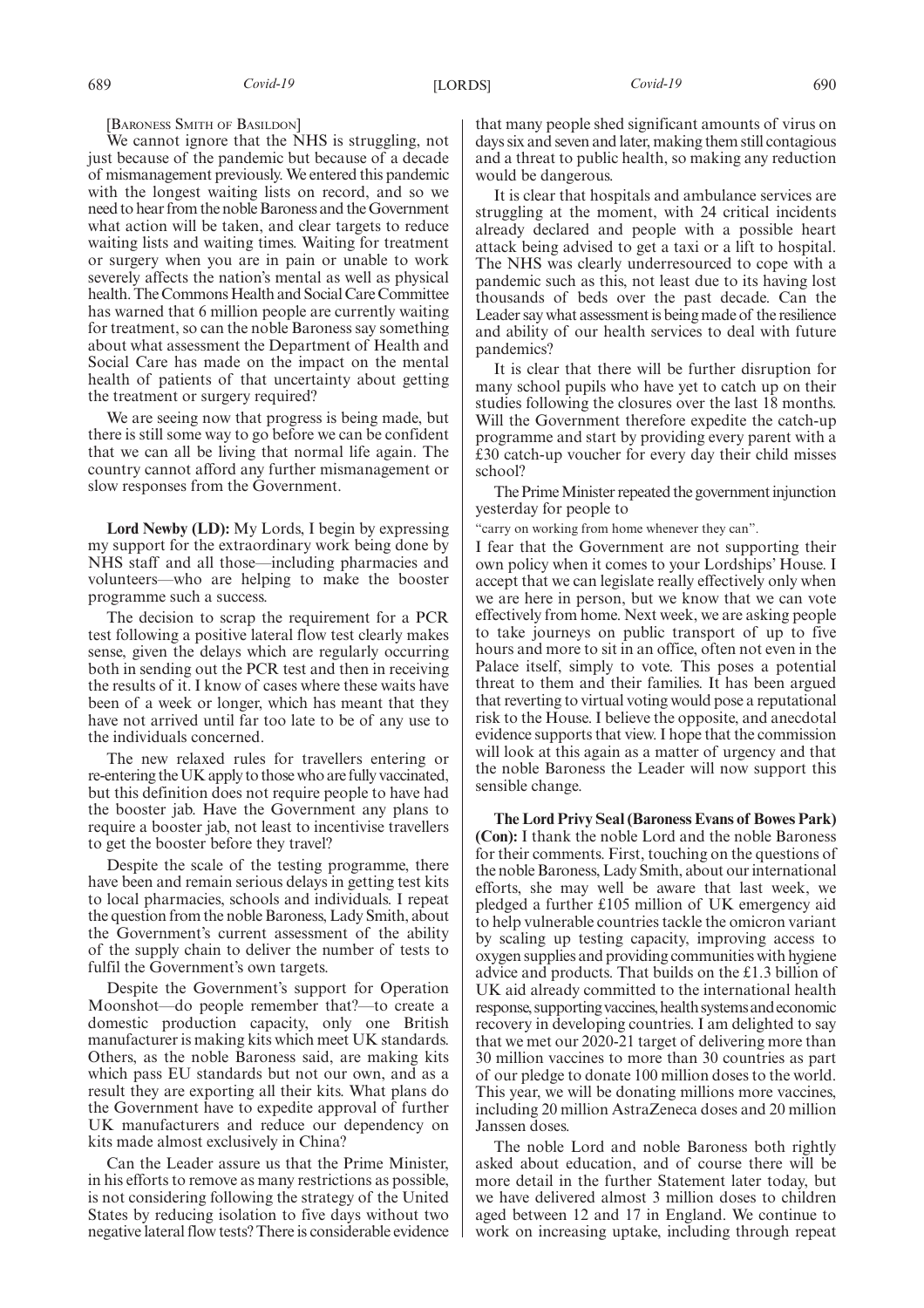offers, ensuring parental consent forms are translated into appropriate languages and collaborating with leading social media platforms to direct people to trusted sources of information. Obviously, we must make sure that where people can get vaccinated is clearly evidenced, and we are working with the education sector on that.

In relation to catch-up, the noble Lord is absolutely right. It is a priority, and always has been, to try to keep schools open, which is why we have been putting so much effort into that, and we are incredibly grateful to all the teachers and other staff in schools who have been helping to make that happen. We already announced £5 billion for education recovery, including £1.5 billion for tutoring, to provide up to 100 million tutoring hours for five to 19 year-olds by 2024, more than £800 million to fund 40 additional hours per student in 16 to 19 education and more than £950 million in flexible funding for schools to use how they see best. We are very cognisant of the need to ensure that young people do not suffer yet more during the pandemic, and we have a lot of work in place to do that.

The noble Baroness asked about antivirals, and I am pleased to say that we are leading in the number of antivirals bought per head of population in Europe. We are currently rolling out neutralising monoclonal antibodies and antiviral treatments for patients at highest risk of severe disease and hospitalisation, and up to 1.3 million patients could benefit if they are clinically eligible. We have a plan to personally communicate with those patients and make sure that they receive prioritised PCR test kits to ensure early access to treatment if they become ill. Antivirals are and will be playing an increasing role for us in coming to live with this virus, so I can certainly assure the noble Baroness that we are in the forefront of making sure we have access to the drugs, which are developing constantly, to help tackle Covid.

The noble Baroness asked about lateral flow tests for the 100,000 critical care workers. These kits will be sent directly to organisations, including those who work in critical national infrastructure, national security, transport and food distribution and processing. These are separate and in addition to the tests already allocated to our public services, and we will be working with those sectors on distribution; but, as I said, tests will be sent directly to those sectors.

Both the noble Lord and the noble Baroness asked about testing capacity. We are now delivering record numbers of lateral flow tests to pharmacies across England, with almost 8 million tests being made available this week alone. I can reassure the noble Lord and noble Baroness that we are tripling our supply of lateral flow tests in January and February from our pre-omicron plan of 100 million to 300 million a month. Of course, we will continue to review and work with the sector on where we can source tests to ensure we can meet the demand, which they rightly say is unprecedented. But this shows how conscientious the public are being in protecting themselves and their loved ones by testing regularly, and we are very grateful to everyone for everything they are doing to keep each other safe.

The noble Baroness asked about statutory sick pay. We have extended it to those who are self-isolating and made Covid-related SSP payable from day one, meaning that it could be up to 75% more generous for full-time employees who need to self-isolate. Statutory sick pay is £96.35 a week, and that remains the statutory minimum, but more than half of employees receive contractual sick pay from their employer. It should not be looked at in isolation. We have taken other measures through universal credit and employment support allowance, so we have been focused on and cognisant of the need to provide support for people. We have also provided the £500 test and trace support payment, which we have extended until the end of March. We have already committed more than £340 million to ensure that there are no financial barriers for those isolating in England, and we have made nearly 400,000 of those payments.

On the NHS's preparedness, the noble Lord and noble Baroness will be well aware that we have provided record investment to tackle the backlog, with £2 billion this year and £8 billion over the next three years to deliver an extra 9 million checks, scans and operations. We have provided an extra £5.4 billion for the NHS to respond to Covid up to April, including £2.8 billion for costs including infection control measures, £600 million for day-to-day costs, £478 million for enhanced hospital discharge and £1.5 billion for elective recovery, together with capital funding. I hope that they will agree that we are supporting our NHS with further investment to help it get through this incredibly difficult time.

Both the noble Lord and the noble Baroness asked about critical incidents, which, as they will know, are determined and activated locally. Of course it is serious when that happens, but noble Lords will be aware that the NHS also takes this approach during non-Covid winters, because it is a way of ensuring that the local NHS can continue to best serve patients and protect staff, as it is an operational escalation mechanism. Ministers are working very closely with NHS England to get the assurance that proper support is being delivered.

The noble Baroness rightly asked about mental health. Noble Lords will know that at the heart of the NHS long-term plan is an expansion of mental health services. Mental health will receive at least a further £2.3 billion a year of extra investment to support 380,000 more adults and 345,000 more children.

I was grateful to hear the noble Lord mention the changes to the travel rules. The one thing I would say is that there have been no changes for unvaccinated adults: the changes that have been made are for those who have been vaccinated, and we are keeping the definition of fully vaccinated under review. If it changes to include boosters, plenty of time and notice will of course be given to make sure that people understand and are aware of that.

The noble Lord asked about reducing isolation times. Our current assessment is that shortening the period would be counterproductive. In some settings, such as hospitals, it could actually worsen staff shortages if it led to more people being infected.

In relation to your Lordships' House, as the noble Lord said, legislating, of which I believe voting is a key part, is the central element of what we do. I disagree with him: I believe it should be done in person. We are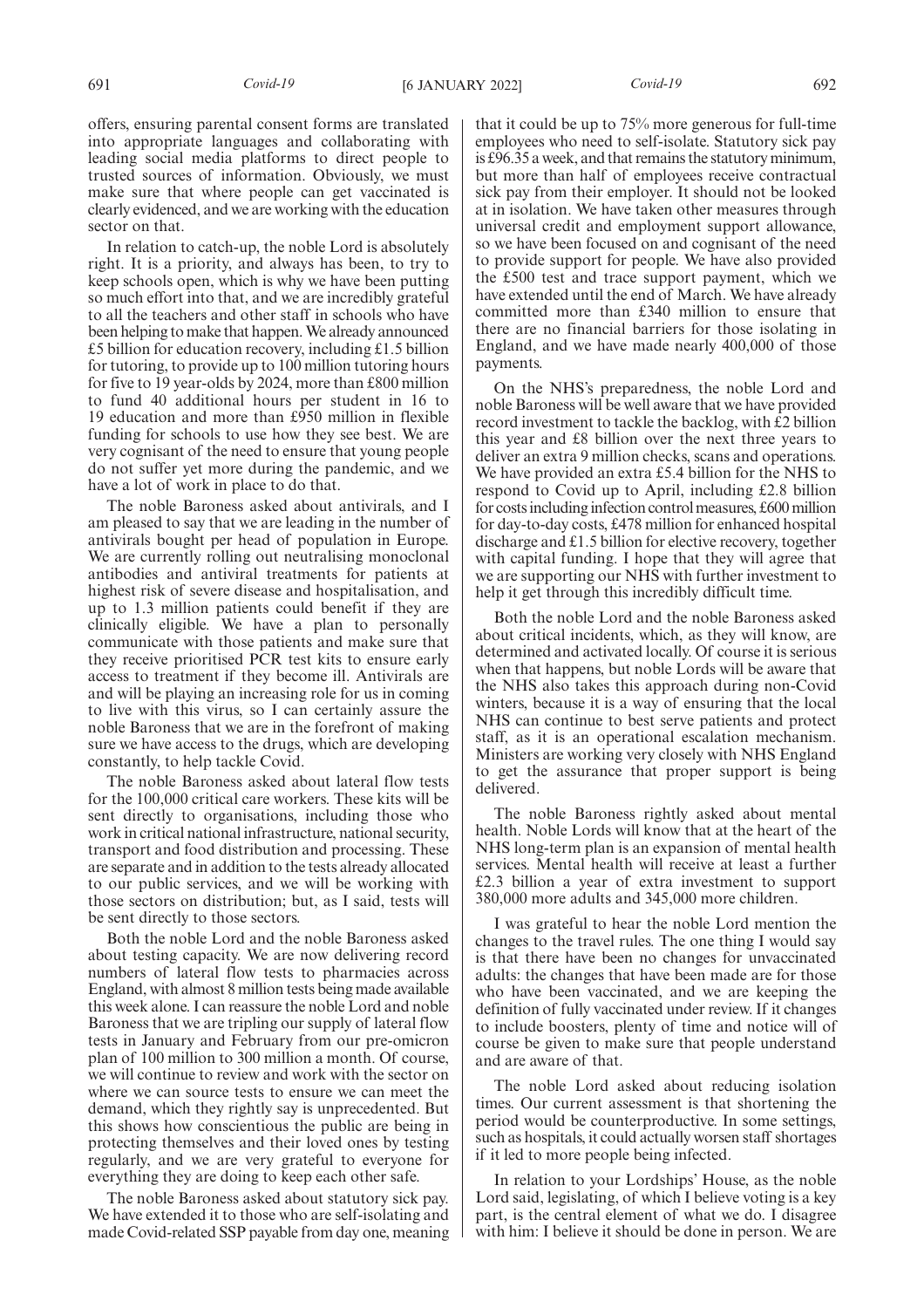[BARONESS EVANS OF BOWES PARK]

working to make sure that it is as safe for everyone as possible. I am afraid that I disagree with him on that point.

**The Deputy Speaker (Baroness Pitkeathley) (Lab):** The noble Baroness, Lady Harris, is contributing virtually, so I call her as the first Back-Bench speaker.

## *12.08 pm*

**Baroness Harris of Richmond (LD) [V]:** My Lords, the noble Baroness the Leader of the House just said that she disagrees with my noble friend—my leader—but clearly, the House of Lords must be described as a high-risk area; otherwise, why must Peers take a lateral flow test every day before attending? Why, then, are we not at least implementing remote voting? Surely, we have a duty of care to Members and staff.

**Baroness Evans of Bowes Park (Con):** I completely agree that we have a duty of care, which is why we have implemented a whole range of measures to which noble Lords were alerted earlier this week. It would be a great disservice to the whole commission to suggest that that is not at the front and centre of what we are doing, but we are trying to balance that with being able to work in an effective manner—noble Lords made it clear that they did not believe that hybrid working was as effective as being here—and we are meeting regularly to assess the situation as things happen. We are asking millions of people to go to work in such circumstances. I think we should show by example, but I also genuinely believe that we are providing a safe working environment here for both Peers and staff.

**Lord Reid of Cardowan (Lab):** My Lords, given the chronic shortage of lateral flow tests, can the noble Baroness confirm press reports over the Christmas and new year period that no sooner had one of the major distributors received 2.5 million lateral flow tests then it went on holiday for a week? Has there been any follow-up on that to discover whether that was an isolated incident, or has it been a recurrent pattern?

**Baroness Evans of Bowes Park (Con):** The noble Lord is right: there was a reduction in capacity over Christmas. I am sure that conversations are being had, but I go back to the point that I made earlier: in the next couple of months, we are tripling the supply of lateral flow tests from 100 million under our pre-omicron plan to 300 million a month to ensure that we have the testing capacity that we need.

**The Lord Bishop of Leeds:** I am intrigued by the statement about Nightingale hospitals. What is meant by a virtual bed and how does that increase actual capacity, especially in the light of the staffing pressures in the NHS already? If these Nightingale hospitals are to be populated and used, how will they be staffed?

**Baroness Evans of Bowes Park (Con):** The virtual wards are different from the Nightingale surge hubs. The hubs will create up to 4,000 beds if needed, and will be facilities that take patients who, although not fit for discharge, need minimal support and monitoring while they recover. The virtual wards involve people who are able to return home to have treatment through virtual interaction with medical professionals. They are different things done in different ways for different patients in different situations so that they can be properly treated in an appropriate manner.

**Baroness Finlay of Llandaff (CB):** Can the noble Baroness explain to the House how the messaging is being reviewed, given that we have some areas of great resistance to vaccination? There is extensive anti-vax propaganda going out through the internet, which picks up the transmission of one internet message such that once one logs into that one gets bombarded with messages? Is there a way of intercepting those and countering them through the same route? There are patients in their 40s whom I have heard of almost at first hand who have been desperately sick and said that they were too frightened to be vaccinated because of that type of messaging.

There is also false reassurance now that omicron is mild. It is a mild disease most of the time in those who have been vaccinated and boosted, but in the unvaccinated what appears to be a simple cold might be a killer disease. That message does not seem to be getting out to the public. Nor is the message about the symptomatology presenting differently, so that if people have not lost taste they think that they do not have Covid.

**Baroness Evans of Bowes Park (Con):** The noble Baroness of course makes incredibly important points. We already know that about 60% of those in intensive care have not been vaccinated. We know that unvaccinated people are up to eight times more likely to be hospitalised. The noble Baroness is absolutely right about the importance of this, which is why we are pushing the constant message about getting boosted. She will, I hope, be pleased to know—I am not saying that this solves the problem by any stretch—that we have seen more people coming forward to have their first jabs. There was an increase of 44% in the seven days to 22 December, compared to the previous seven days, which is a move in the right direction. However, the noble Baroness is absolutely right: we need to work with social media companies and are continuing to do so to identify and remove dangerous disinformation about vaccines, and make sure that we are getting our positive messages out.

We have allocated £22.5 million to help areas with low vaccine take-up. We recruited vaccine ambassadors, who speak 33 languages between them, to promote take-up across the country. We have a community vaccine scheme to target the 60 local authorities with the lowest uptake and use local networks to promote accurate health information. So we are trying to use a range of sources in order to try and either address the disinformation or the nervousness that is preventing people from coming forward.

**Lord Forsyth of Drumlean (Con):** My Lords, should we not congratulate the Prime Minister on having made the right judgment call about the arrangements between Christmas and new year and on deciding to prevent us from having to have a PCR test on returning from abroad? I declare an interest, having been to the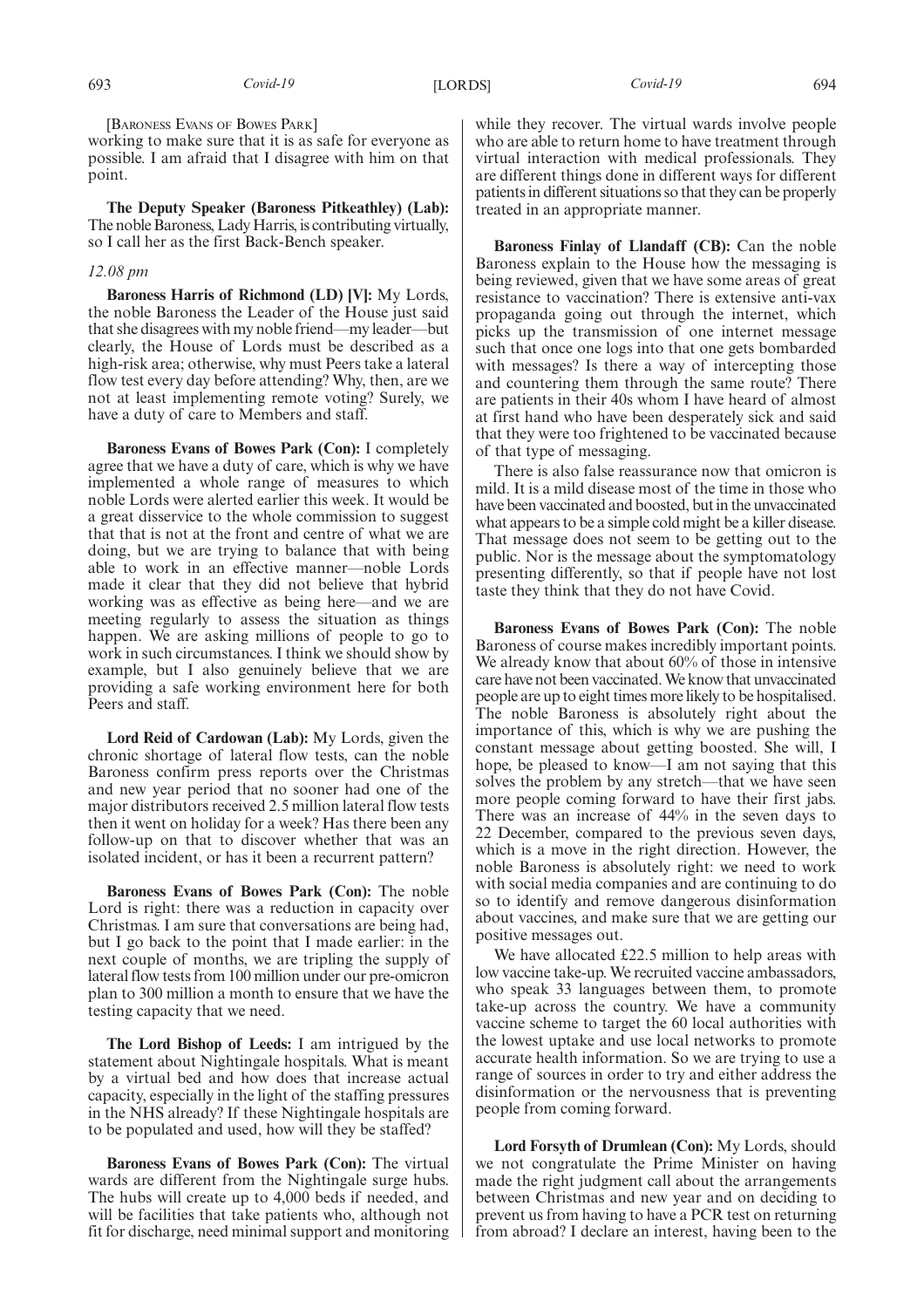United States over Christmas and new year to see my grandchildren and paying an exorbitant amount in costs for testing. Is it not obvious that profiteering is going on, both in the supply of tests and in the costs that people are being asked to pay in order to be able to go abroad or continue to work? Will the Government ask the Competition and Markets Authority or some other body to look at this and end this absolute rip-off?

**Baroness Evans of Bowes Park (Con):** My noble friend is right. It is something that I know noble Lords and our colleagues in the other place have raised. Work is going on to try to take action in this area. When the omicron variant was first identified we introduced the travel restrictions to try to slow its arrival, but now that it is so prevalent these measures are having a limited impact but are obviously having a significant impact on the travel industry. I think these are welcome measures that will, I hope, be welcomed by the public. However, there are no changes for unvaccinated adults.

**Baroness Blackstone (Ind Lab):** My Lords, in the period before Christmas, the Government gave a high priority to keeping schools open, which was welcome. However, does the Minister agree that it is not just a matter of keeping schools open but a matter of encouraging all parents to send their children to school? With that in mind, will the Government consider making exclusion zones around schools to prevent anti-vaxxers providing parents, pupils and teachers with a lot of misinformation about vaccination? Does she also agree that it is extremely important that parents do not think that their children are going to have to sit in classrooms in the kind of weather that we are having now with windows open because adequate funds have not been provided for proper ventilation schemes for schools?

**Baroness Evans of Bowes Park (Con):** I certainly agree with the noble Baroness about the appalling behaviour of some people around schools, and we have provided guidance to all schools on how to manage vaccination-related protests in liaison with the police, the NHS and the local authorities. Should a protest contravene the law, the police have comprehensive powers to deal with activities that spread hate or deliberately raise tensions. But she is right: it is an unsatisfactory situation and we are working with schools to try to help and support them in any way we can.

On the noble Baroness's second point, more than 350,000 CO<sub>2</sub> monitors have been rolled out to schools across the country and 8,000 air purifiers are being distributed to schools with particular ventilation difficulties. However, in the areas where  $CO<sub>2</sub>$  monitors have been rolled out to schools to identify poorly ventilated areas, feedback shows that in most of those settings existing ventilation measures are sufficient. So a lot of work is being done, but we have added 7,000 to the 1,000 purifiers that we were planning for SEN and alternative provision settings to add to the broader school estate.

**Lord Bilimoria (CB):** My Lords, I returned from South Africa where I spoke to Dr Abdool Karim, one of the leading epidemiologists there. He said on Monday

—after I landed on Tuesday I saw the message—that they are coming to the end of their fourth wave. Are we learning the lessons from South Africa, where there are three-day hospital stays for omicron versus stays of between seven and eight days for beta and delta? There is far less use of ventilators and ICUs. Are the Government aware of the report of Professor Ravi Gupta of Cambridge, as well as a report from Hong Kong, showing that omicron is not as severe because it does not affect the lungs as much? If that is the case, can we try to reduce the isolation period as much as possible using testing? Can testing be made free, right up to spring? Finally, given the good news about the MHRA approving the Pfizer antiviral, which in trials has shown an 89% reduction in hospitalisation and deaths, how soon can we get 2.5 million treatments? That will be a game-changer. Will it be before March?

**Baroness Evans of Bowes Park (Con):** As I mentioned in response to an earlier question from the noble Lord, Lord Newby, our current assessment is that we are not planning to shorten the isolation period, for the reasons I gave. We are certainly working with international partners to learn the lessons of omicron and we obviously have increasing data on what is happening here across the country. We are monitoring data daily. We have tried to have a proportionate approach to ensuring that people's health, safety and well-being are at the top of our priorities while understanding that lockdowns have a severe cost in many other ways. Balancing that has been incredibly difficult, but we are looking at data daily to try to make sure that we get that balance right in order to keep the economy open and keep people safe.

**Lord Grocott (Lab):** My Lords, 60% of the people in intensive care have received no vaccination whatever. Can the Minister tell us more about the people who have not been vaccinated? In particular, what proportion of them are unvaccinated because of medical reasons? What proportion of them are unvaccinated because they have not received the information that they need to know where to go and the importance of this? What proportion of them are simply, for whatever reason, ideologically opposed and refuseniks as far as vaccination is concerned, which of course brings great problems to the rest of us who are vaccinated?

**Baroness Evans of Bowes Park (Con):** I am afraid that we do not have that kind of granularity of data but, as I explained in my response to the noble Baroness, Lady Finlay, we are trying to use a whole array of different means to target people who, for instance, are unvaccinated because they are nervous and need more information. Obviously there are issues around different communities in the country. Then, I am afraid, there are people who believe the disinformation that they read on the internet or elsewhere; we are trying to tackle that. We are trying to have a holistic approach where we tackle the differing reasons why people do not want to be vaccinated. Most importantly, we need to keep highlighting some of the numbers that the noble Lord rightly mentioned, as well as highlighting to people the absolute importance of getting their booster.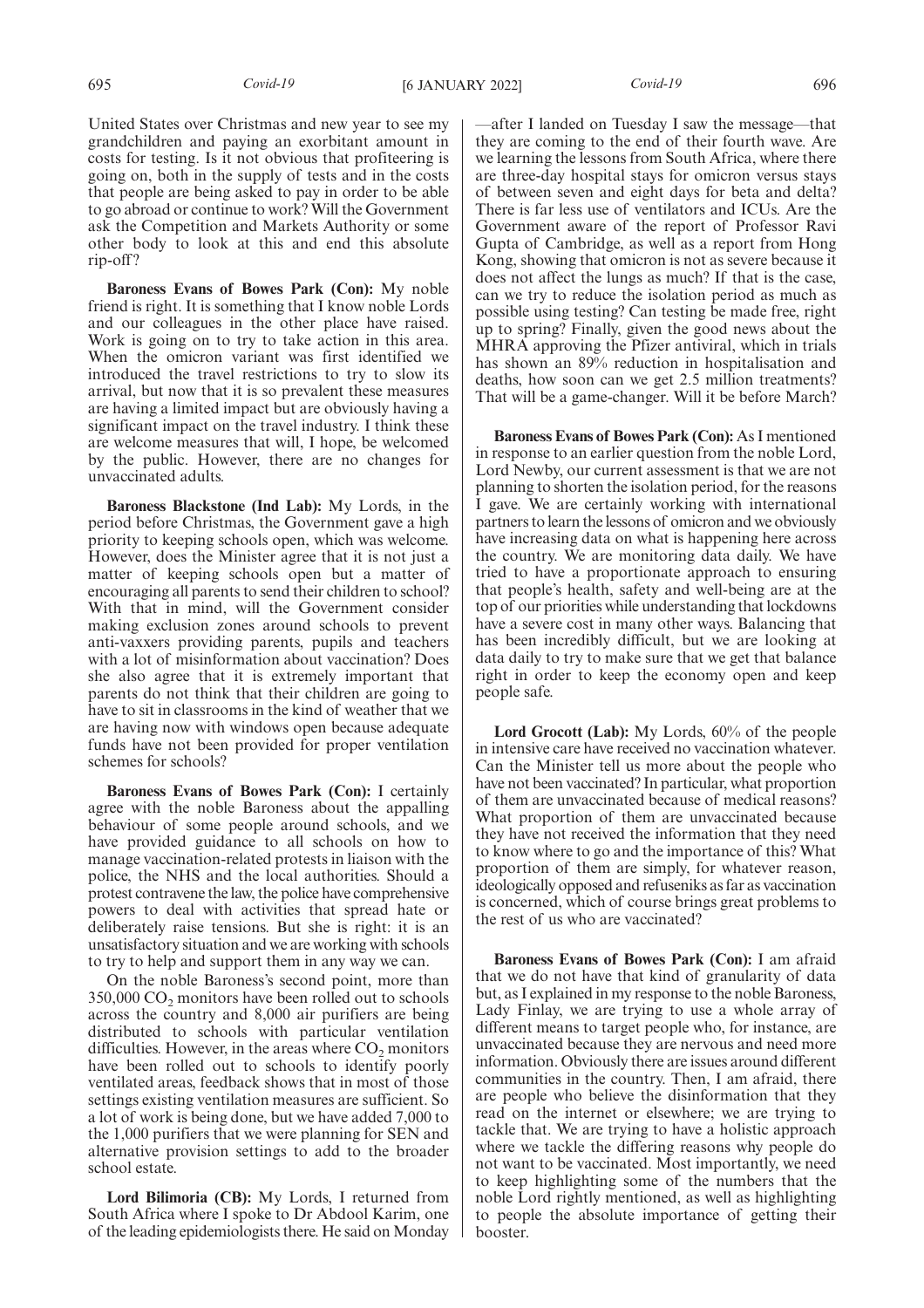"From next Tuesday in England, if someone tests positive on a lateral flow device, they should just record that result on GOV.UK and begin self-isolating."

As supply is not keeping up with demand, rather than giving generic numbers, can the Minister say on what date in January the supply of lateral flow tests will meet demand so that people who are worried can take a test and carry out the Statement's instruction?

**Baroness Evans of Bowes Park (Con):** As I have already said in answer to previous questions, almost 8 million tests are being made available to pharmacies in this week alone, and we are increasing our supply of lateral flow tests from 100 million to 300 million over January and February.

**Baroness Fox of Buckley (Non-Afl):** My Lords—

**Lord Walney (CB):** My Lords—

**Baroness Bennett of Manor Castle (GP):** My Lords—

**Lord Ashton of Hyde (Con):** My Lords, we have not had anyone from the non-affiliated Benches yet.

**Lord Foulkes of Cumnock (Lab Co-op):** They are all non-affiliated.

**Baroness Fox of Buckley (Non-Afl):** My Lords, there is a slight panic in the House about the non-affiliated. I am glad to hear a new emphasis that lockdown is not cost-free, but that devastating toll is present with these restrictions too. Can the Minister comment on whether there is an impact assessment on, for example, working from home guidance and effectively closing down city and town centres and the impact that this has on jobs and livelihoods for the people who work there? On the pressures on the NHS, is there more detailed evidence of how many people are actively being hospitalised by this new variant of Covid rather than being in hospital already and testing positive for it? That is not at all clear in the Statement but it makes a difference as to how frightened people might be of it.

**Baroness Evans of Bowes Park (Con):** Of course we understand that the rise of omicron has been very challenging, particularly for certain sectors and businesses, which is why we have announced a £1 billion support package to help those affected. We have provided £683 million for targeted grants of up to £6,000 per premises for hospitality and leisure businesses, and provided an additional £30 million for the Culture Recovery Fund. We have also given a £100-million boost to the additional restrictions fund for local authorities in England. We are well aware of the issues, and obviously that is within the context of the huge economic support that we have provided throughout the pandemic. The pressures on the NHS are indeed considerable but we need to remember that we are in a much better position this year, not least because of the 133 million vaccine doses, including 34 million boosters, that have been administered. We need to keep that going forward in the right direction so that we can try to relieve the pressure on the NHS as much as we can.

**Lord West of Spithead (Lab):** My Lords, has any work been done on the necessity or value of a second booster after a three-month period, bearing in mind that a whole raft of people who have had their first booster and are in vulnerable categories are coming to the end of it just as we are hitting the peak of omicron?

**BaronessEvansof BowesPark(Con):**Myunderstanding is that discussions are taking place in the JCVI and among scientific advisers but, in terms of things that have come politically, the answer is: not as far as I am aware. It is being looked at. The one thing that is happening is that those people who have specific immunity issues are being offered a further, fourth, jab after 12 weeks but, to be honest, that generally does not have a clear-cut science to it at the moment, if the noble Lord sees what I mean. It is being looked at but I am afraid that I cannot set out a position for him today.

**Lord Walney (CB):** My Lords, do the Government recognise that the scale of the NHS backlog means that what is required is not only a great deal of extra investment but a focus on NHS reform beyond the ambition of the current Health and Care Bill—indeed, on a scale last seen under the leadership and Government of the newly knighted Sir Tony Blair?

**Baroness Evans of Bowes Park (Con):** The noble Lord is absolutely right, which is why a huge amount of work around NHS reform is going on in government. The integrated care White Paper and other things will be coming down the line.

**Baroness Bennett of Manor Castle (GP):** My Lords, the Minister addressed ventilation and air filtration in schools but the noble Baroness, Lady Smith of Basildon, asked about stepping the issue up more broadly. In her response, the Minister said that antiviral drugs were the key to the next stage of dealing with the pandemic, but surely we need to get beyond treating infected people. As a ballpark figure, air sanitation provides a 70% reduction in the transmission of disease. This is a long-term, systematic solution that should be implemented not just in schools but everywhere, particularly in public buildings. Should we not be getting ahead of the viruses rather than continually chasing after them?

**Baroness Evans of Bowes Park (Con):** I agree with the noble Baroness's last point but I think that she miscategorised me slightly. I did not say that antivirals were the only answer; I said that they are one part of a suite of things that we need to be doing, from ventilation through to hygiene and cleanliness. There is a whole range of things that we will need to do, but she is absolutely right: we need to understand how we can live with Covid and not continually chase our tails, because we can see the damage that it causes.

**Lord Purvis of Tweed (LD):** My Lords, I received my two vaccines in Scotland but my booster jab in England. I have been informed by NHS England and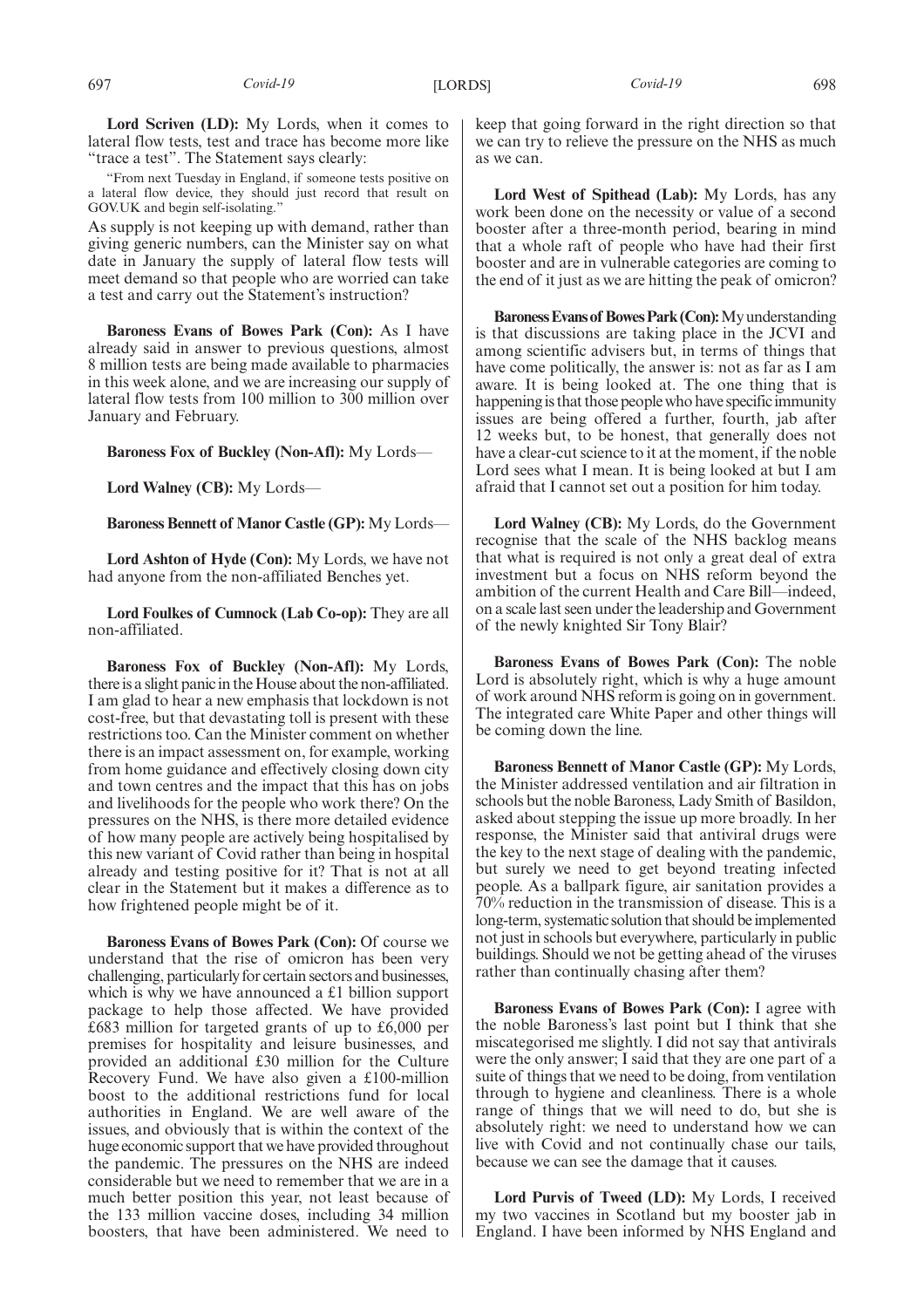NHS Scotland that there is still no way of having that booster jab recognised under the Scottish system. Likewise, after so many months of this pandemic, why have both Governments not worked this out together? When will this be resolved?

**Baroness Evans of Bowes Park (Con):** I completely understand the noble Lord's frustration. My niece is at university in Cardiff and is in exactly the same position; she has had to go back to Wales over the holiday to get her jabs. I will certainly take his request to bang heads together back to the department.

**Baroness Donaghy (Lab):** My Lords, I am appalled by the level of complacency about the availability of lateral flow tests—

**The Deputy Speaker (Baroness Pitkeathley) (Lab):** My Lords, the time allowed has elapsed. Before I call the next debate, I draw your Lordships' attention to a change in the running order of speakers. The noble Baroness, Lady Smith of Newnham, will open for the Lib Dem Benches and the noble Lord, Lord Purvis of Tweed, will wind up at the end of the debate.

## **Refugees: Mass Displacement**

*Motion to Take Note*

*12.29 pm*

## *Moved by Lord Alton of Liverpool*

That this House takes note of (1) the United Nations High Commissioner for Refugees' estimate that 82.4 million people are displaced worldwide, 42 per cent of whom are children, and 32 per cent of whom are refugees, and (2) the case for an urgent international response to address the root causes of mass displacement.

**Lord Alton of Liverpool (CB):** My Lords, I declare my interests as a trustee of the charity Arise and as co-chair or officer of a number of relevant all-party groups. Seven years ago, I opened a Cross-Bench debate on the challenge posed by the wave of refugees leaving Africa and Asia and pleaded for a co-ordinated, urgent international response. I thank my noble friends for once again recognising the importance of this subject, and express my thanks to all noble Lords speaking today, especially the Minister, and to the Library for its excellent briefing note.

The debate is about push factors rather than the pull factors, which have dominated the consideration that we have been giving to the Nationality and Borders Bill. The Motion draws attention to the estimate of the United Nations High Commissioner for Refugees that 82.4 million people are displaced worldwide, 42% of whom are children and 32% of whom are refugees. It calls for an urgent international response to address the root causes, recognising that this is a complex strategic problem which cannot be addressed without systematic and sustained international co-operation.

Those push factors involve wars and conflicts, persecution and terrorism, destitution, corruption, instability, grinding poverty, man-made phenomena such as climate change, and natural disasters, which drive people out of their homes, communities and countries, risking their lives in doing so. It is about people such as Harem Pirot, a 25-year-old Iraqi Kurd, one of 27 people, mostly Iraqi Kurds, who perished five weeks ago in the world's busiest shipping lane, having set off from the coast of northern France in a flimsy dinghy. It is about Khazal Ahmed and her three children, who also perished that day in the biggest known number of fatalities in one channel tragedy since refugees began making the perilous journey to Britain. It is about people being displaced from Afghanistan, Burma, Tigray, Nigeria, Venezuela, Eritrea, Syria, Iraq and Sudan, or illegally repatriated by China to North Korea.

To keep our own position in perspective, just 0.65% of the world's refugees are in the United Kingdom. We take about half the number of asylum seekers that we took 20 years ago. By contrast, the top five countries hosting refugees have more than 9 million in their territories. Of the 82 million displaced people, 55 million are said to be living in internal displacement because of conflict or displacement. Conflict in Syria is in its 12th year. There are 13.5 million displaced Syrians, representing more than half of Syria's population; 6.7 million Syrian refugees are hosted in 128 countries; and 80% of all Syrian refugees are in neighbouring countries such as Turkey but, like Belarus, its record in using refugees as cannon fodder, and in creating them in the first place, is appalling.

Two years ago, I visited Bardarash refugee camp in northern Iraq, where Kurdish families from Syria had fled after their homes were bombed by Turkish aeroplanes. A mother of four told me that

"the war planes came at four o'clock. As they dropped their bombs and chemicals many children were burnt. Some were killed. We all started to run. I just want to go home with my children, but everything was destroyed, and we would be slaughtered." Another Bardarash refugee, Hamid, described how he saw people choking as their homes were burned:

"Children were throwing up and we had to leave the injured behind as we fled."

Hamza, whose wife, mother of their three year-old daughter, was killed, asked me:

"Where is the justice in letting Erdoğan force Kurdish families to flee their homes? The international community did nothing about it."

When did it become acceptable for a NATO country to break the Geneva conventions and, potentially, the chemical weapons convention, illegally occupy territory, ethnically cleanse a population and face no investigation, little censure, no Security Council resolution and no consequences? Does it matter that such actions add to the millions of people already caught up in such miserable displacement, denying them the chance just to go home?

As one of the four sponsors of the 2016 amendment moved by the noble Lord, Lord Dubs, on child refugees, it particularly disturbs me that of the 82 million displaced people, 42% are children. Children make up almost 25% of those seeking asylum in the UK and almost half of all identified potential victims of modern slavery or exploitation in our own national referral mechanism. Nelson Mandela was right when he observed:

"The true character of a society is revealed in how it treats its children."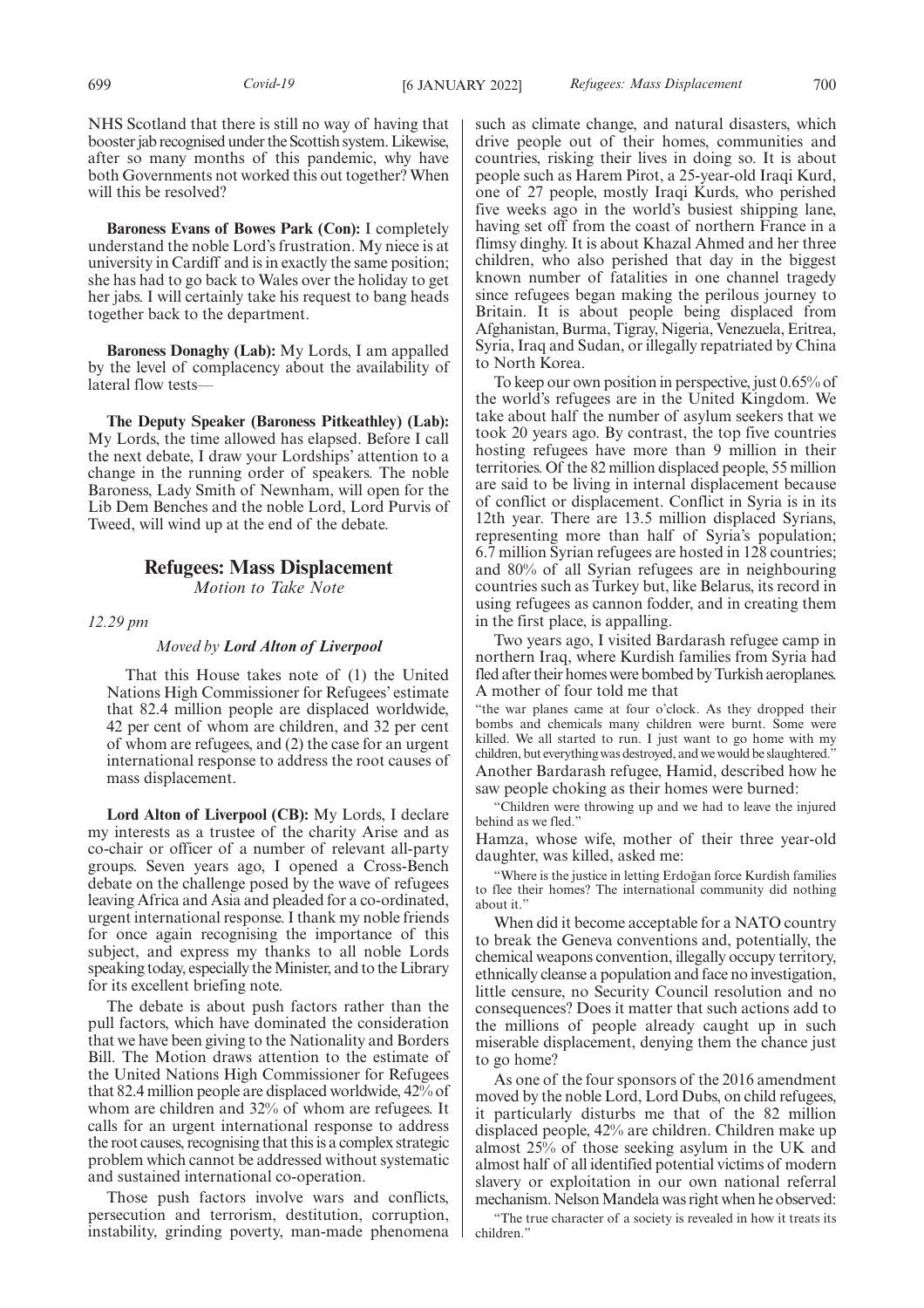#### [LORD ALTON OF LIVERPOOL]

When a Kurdish child drowns in the English Channel, a Syrian child drowns in the Aegean, or an Eritrean or Nigerian child drowns in the Mediterranean, we must ask what drives families and their children to such desperation? Some refugees spend their entire lives in sprawling, squalid, makeshift camps. Some I visited decades ago are still there.

As a young MP I travelled to Lebanon with the late Lord Avebury. In 1981 we visited Palestinian refugee camps at Shatila and Sabra, where a terrible massacre occurred in 1982. Those camps, two of 68 Palestinian refugee camps, were a perfect breeding and recruiting ground for terror, sucking up people who believed that the future held nothing for them. Shatila, Sabra, Bardarash and places like them are a symbol of the breakdown of global leadership. Millions are paying the price of our abysmal failure to hold perpetrators of atrocities to account.

In Northern Iraq, I met some of the displaced religious and ethnic minorities, including Yazidis, Assyrians and Chaldean Christians, displaced from the Nineveh Plains, Mosul, Sinjar and elsewhere during the ISIS genocide. Despite the best efforts in 2016 of my noble friend Lady Cox, the noble Baroness, Lady Kennedy of The Shaws, the noble Lord, Lord Forsyth, and myself, we failed to persuade the Government that a genocide was under way and there is still no ad hoc tribunal to bring to justice those responsible. The veteran diplomat, Dr Richard Haass, is right that in a world of bad options,

"not acting can be every bit as consequential as acting".

The abysmal failure to act on genocide and atrocity crimes is a major push factor in creating displacement, from Burma to northern Nigeria and from Tigray to Somalia. In Afghanistan, the chaotic withdrawal of the US and the return to power of Taliban death squads has resulted in thousands of people fleeing, whether in official state and NGO-organised evacuations or by resorting to smugglers and human traffickers. The most at risk include thousands of people from religious or belief minorities, including small groups of Christians, Sikhs, Ahmadis, Uighurs and others substantial in number, such as the Hazara Shias. Women are generally at risk, especially those who have been in powerful positions, including women judges, lawyers and politicians, and women in medicine, education and journalism. The list goes on.

The noble Baroness, Lady Kennedy of The Shaws, will speak later. She has done such admirable work, with a Kindertransport-inspired airlift of 103 at-risk women and their families—close to 500 people airlifted on private charter planes to Greece, which has been a lily pad. However, as their temporary visas come to expire, countries such as the UK continue to delay implementing their promised resettlement programme. Can the Minister tell us what has caused the delay and when it will be resolved?

Can he also spell out how he is responding to the Bishop of Truro's 2019 report, commissioned by the then Foreign Secretary? It found that in some regions the "level and nature" of the persecution of Christians was

"arguably coming close to meeting the international definition of genocide according to that adopted by the UN".

What assessment has the Minister made of FoRB as a driver pushing refugees such as the Pakistani Ahmadis and Christians, whom I have seen for myself in refugee detention centres in south-east Asia? Will he tell us what is being done by our embassies to help resettle religious minorities and what priority is being given to combating persecution and upholding Article 18 of the Universal Declaration of Human Rights, a major push factor all over the world?

In south-east Asia, I also visited Karen refugee camps established decades ago, which are now seeing new influxes as Burmese ethnic minorities are subjected to fierce attacks by the Tatmadaw following their illegal coup. Many are living on the run in the jungles of Myanmar. In Burma, I met Rohingya Muslims and visited a burned-out village. Even before the coup, 800,000 Rohingya Muslims were subjected to genocide and forced to flee to Bangladesh, while Christian minorities in Chin state and elsewhere have been, and continue to be, subjected to terrible atrocity crimes. Will the Government consider providing urgently needed humanitarian aid to internally displaced peoples through cross-border delivery?

In autumn 2020, the noble Lord, Lord Collins, and I raised in this House the consequences of the conflict in Tigray. One year later, just before Christmas, the United Nations Human Rights Council established a UN inquiry that will monitor the crimes and preserve the evidence for future generations, with notable votes cast against doing that by China, Russia and Eritrea. Welcome though that motion is, it will do nothing to reverse the mass displacement of 2 million people forced to flee their homes. Hundreds of thousands of people are in famine-like conditions and are starving. The catastrophic conflict continues to expand, devastating the whole region. If the political will had been there, these atrocities, the pain, suffering, displacement and much more besides could have been prevented

Meanwhile, the World Bank and United Nations High Commissioner for Refugees, along with the Minister himself in evidence given at a recent hearing of the International Relations and Defence Select Committee, have warned that rising sea levels and climate change will displace millions more. Post COP 26, how are we preparing to meet that challenge? How are we ensuring that displaced people and refugees, already at the bottom of the pile, are receiving Covid vaccinations—a point raised by my noble friend Lord Hylton during Questions today—and are not part of what the United Nations High Commission for Refugees calls

"a substantial vaccine equity gap"?

What assessment have we made of its estimate that 30 million more people will be facing hunger by the end of this decade than if the pandemic had not occurred? A point often referred to by the noble Lord, Lord Purvis, and others is our cuts to overseas aid, the subject of a Cross-Bench debate on 1 July 2021. That, for many, has been a final blow.

The UK has some generous and worthwhile initiatives, but clearly we cannot meet these interlinked challenges alone or by hoping that the problem will simply go away. It will not. With our allies, global Britain needs to drive this issue right up the international agenda. We should be convening summits, commissioning hardheaded humanitarian solutions, tackling the problem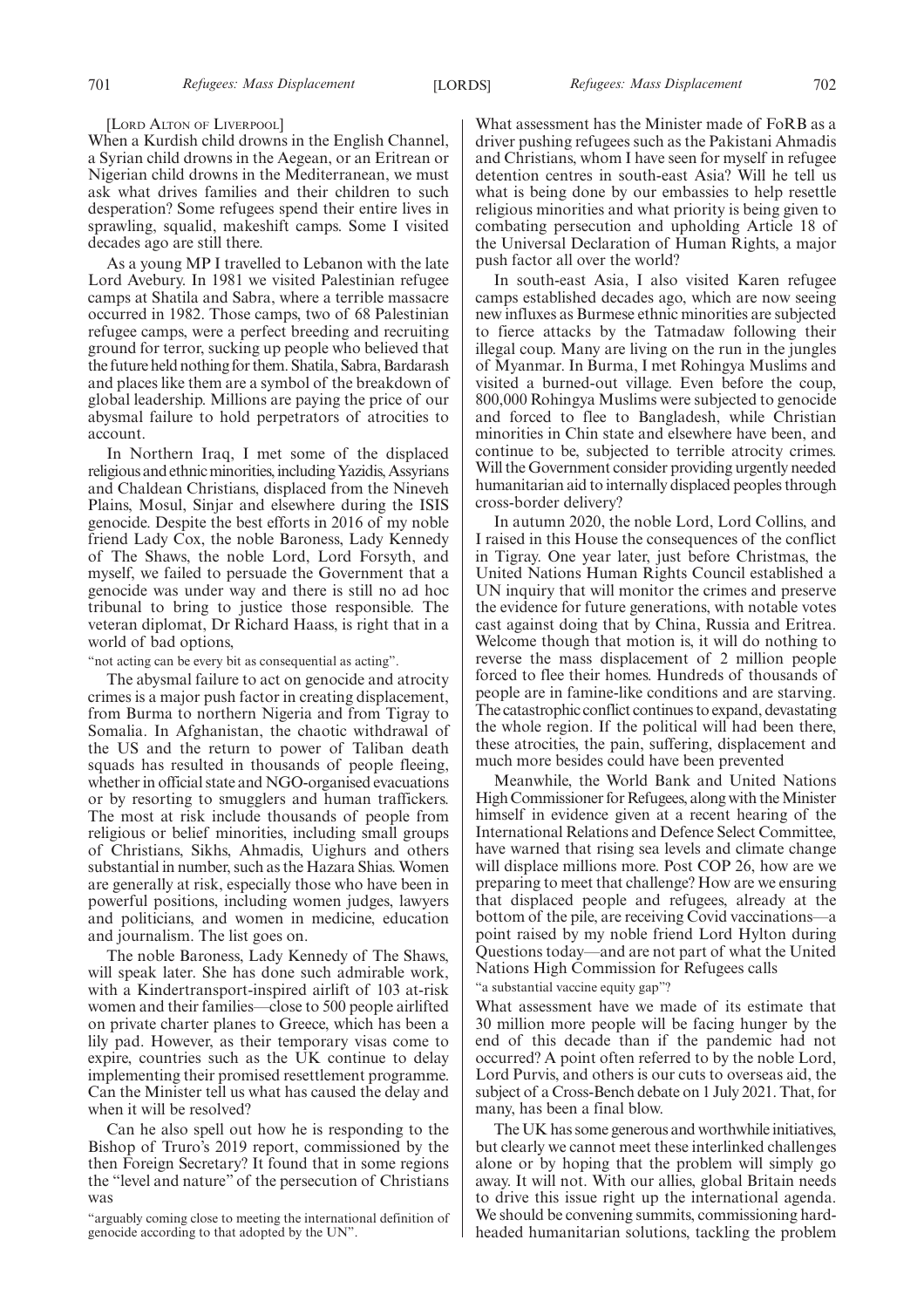at its roots and creating secure, safe havens in which people can prosper and make new lives. We need something on the imaginative scale of the US-inspired 1948 Marshall aid programme, which rebuilt western Europe.

Along the coast of north Africa, we should be building new Carthages—a series of new, UN-protected, small city states—using brilliant Israeli and other western technology to create renewable energy for water desalination, electricity and the production of food. If this was done under a UN mandate, it might turn the UN into something other than a spectator.

Instead of a well-thought-out international plan of action, we have near silence in the UK's 2021 integrated review. If we are to be what the review calls "a force for good", we need to turn the rhetoric into deeds. In addition to the altruistic reasons for doing so, the Government should follow the logic of their own argument when they say that, for the cost of helping 3,000 refugees who arrive in Britain, the UK could help 100,000 refugees in camps overseas. It is what the Norwegian Government do; their Minister for Immigration and Integration, Sylvi Listhaug, believes not only that the rich world has a moral duty to help refugees but that the deployment of 1% of its GDP on foreign aid should be used to tackle the refugee problem at source. Other countries should be persuaded by us, but we need to lead by example.

It is an echo of a remark made in a debate in 1940 by the formidable independent MP, Eleanor Rathbone, who established the Parliamentary Committee on Refugees and argued that responding to the plight of refugees was

"not only in the interests of humanity and of the refugees, but in the interests of security itself".—[*Official Report*, Commons, 10/7/1940; col. 1212.]

Today's Motion is about facing up to the global duty to understand why mass migration is rapidly on the rise and how we in the rich North need to respond not by endless barriers but by serious and intentional economic, social and democratic investment to support building lives of dignity, way beyond our borders. It is in their interests and in the common interests of humanity, but it is in our interests too. If we fail to do this, there will be many more fatal tragedies, many more Harem Pirots and Khazal Ahmeds. There will be many more camps, and many more lives devoid of human dignity and opportunity. I beg to move.

## *12.44 pm*

**Lord Hayward (Con):** My Lords, it is always a challenge to follow the noble Lord, Lord Alton, because he covers such a broad range with such expertise. In my brief comments, I will cover just one small matter. Before I do, I draw attention to my register of interests and the matters declared there.

I want to look not at government but, as was indicated in an article in the *Guardian* on Monday, at the involvement of major corporations and businesses—in this case, Coca-Cola. I cited Coca-Cola as sponsor of the Beijing Games next month and asked what it is doing there. Why is it there? Should it be there? I think I am correctly interpreting the comments that I have received about my proposal that those who consume Coca-Cola—and I happen to—should not consume it for the next two months. I am pleased that people such as the noble Lord, Lord Alton, the noble Baroness, Lady Bennett, and the right reverend Prelate the Bishop of St Albans have indicated that they take the same view on that intervention.

Sporting events go to a particular location because they know they will get the finance. That comes, in large part, not from individuals but from sponsors. Coca-Cola is pouring tens of millions, possibly \$100 million or more, into the Beijing Olympics. It therefore has questions to answer, and they have to come from the top, from Atlanta, where Coca-Cola is based. I am asking a question of what is probably the most centralised company with which I have ever worked, Coca-Cola, and of its chief executive, who happens to be a British national. Will he answer the question of what it is doing in Beijing?

Last night, I went on to the web page of the Coca-Cola Company in Atlanta. It has six headings; one is "Better Shared Future". How ironic that one of the five items it identifies is human rights. It says:

"Respect for human rights is a fundamental value of ours." Tell that to the Uighurs and to the people in Hong Kong, who are losing their security on a daily, or hourly, basis. On the same page of the Coca-Cola corporation's main website, it says:

"Dedicated to using our voice and position to support equality, justice and universal values across various diverse groups. Tell that to the Uighurs and the people of Hong Kong. Mr Quincey, as chief executive of the Coca-Cola corporation, could you please explain to the public at large why those phrases are on your web page? Can you make them stand up?

I ask that question of Mr Quincey, who, as I say, is a British national. He spent part of his youth at Dartmouth College in New Hampshire. He was educated at King Edward's School in Birmingham. Some time in the next two months, I would like him to provide one hour to a panel of students from Dartmouth and King Edward's explaining what Coca-Cola is doing to protect the fundamental rights of individuals in China.

In conclusion, a phrase that Coca-Cola uses is about achieving "share of throat". The throats of the Uighurs and the residents of Hong Kong are silent. I would like Mr Quincey to explain to the students of Dartmouth and King Edward's in Birmingham why.

## *12.48 pm*

**Baroness Smith of Newnham (LD):**My Lords, I believe the noble Lord, Lord Touhig, has scratched. Therefore, rather than winding for the Liberal Democrats, I am not only opening but speaking a lot earlier, and am down to four minutes, rather than the 10 that I was anticipating. So I will confine my remarks primarily to the situation in Afghanistan.

As my noble friend Lord Alton said in opening, this is a debate about massed forced migration. It is about push factors, not pull factors. It is not about why individuals might seek to come to the United Kingdom, Germany or other countries, but about the factors that are forcing people to leave their homes, countries and regions of origin.

The numbers of those people who feel the need to flee are absolutely breath-taking. The pressure that those people who are refugees, asylum seekers or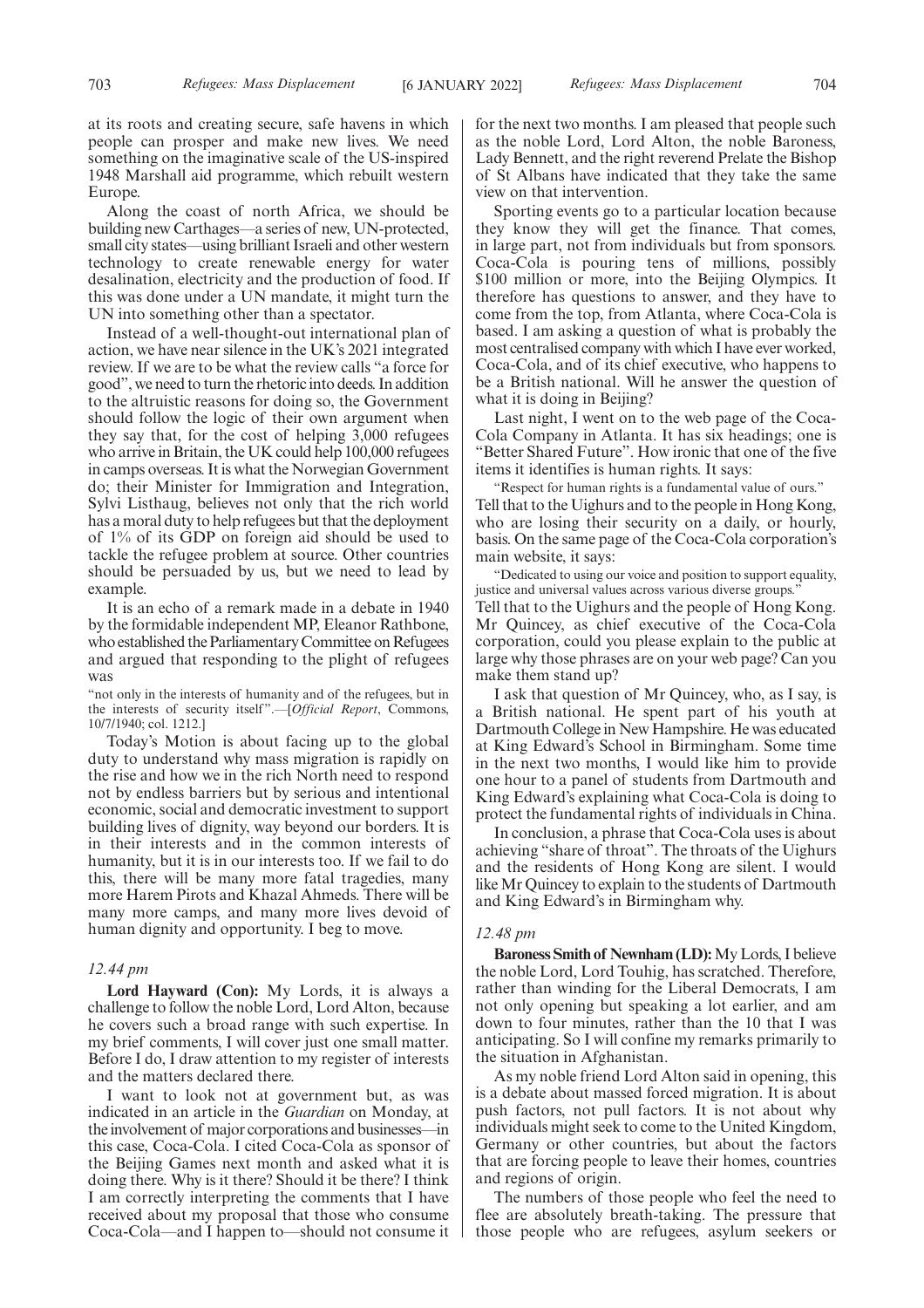#### [BARONESS SMITH OF NEWNHAM]

internally displaced—84 million people globally—put on neighbouring countries can be significant. Those who seem to think that the UK has too many asylum seekers—people seeking refuge here—forget that in Turkey, one in 23 people is a refugee. In Jordan it is one in 14 and in Lebanon one in eight. Millions and millions of people feel they need to leave, not to seek a better life in a general materialistic sense but because they are fleeing war, poverty, genocide, hate speech in Myanmar, and Hindu nationalism, which is forcing more than a million Rohingya to flee to Bangladesh.

In mid-2021, the UNHCR believed that 2.6 million Afghans had already fled their homes. That was before Kabul fell to the Taliban. How many more tens and hundreds of thousands of people have now moved? Could the Minister tell us what assessment Her Majesty's Government have made of the impact of the US withdrawal on individuals and their families in Afghanistan—not just the date that the 20,000 people under the ACRS might expect to come here, but how many people are being forced to flee? As the noble Lord, Lord Alton, pointed out, 42% of displaced people are children, and in Afghanistan those people fleeing the Taliban because they worked with the US and the United Kingdom are not just individual men—they would very often be men—but their wives, sisters, mothers and children. What are Her Majesty's Government doing to ensure that those people who worked with us, for us and alongside us can be given some sense that they can get out and that they will not keep living in holes without any money? When I say "holes", I mean that. There are individual cases of people who worked for the British Council saying that they no longer have anywhere to live and that they are on a Taliban list. What are Her Majesty's Government doing at least to deal with this aspect of push migration?

## *12.53 pm*

**Baroness Greengross (CB):** My Lords, the UN has defined forcibly displaced persons as those who are

"forced to move, within or across borders, due to armed conflict, persecution, terrorism, human rights violations and abuses, violence, the adverse effects of climate change, natural disasters, development projects or a combination of these factors".

As the noble Lord, Lord Alton, outlined in his very important and moving speech, there are 82.4 million people across the world in this situation. It is a truly shocking and awful predicament and one we must take urgent action to address.

However, one group that often gets ignored and yet very often ends up being displaced as per the UN definition is widows. A conservative estimate by the organisation Widows for Peace through Democracy is that there are 258 million widows. This includes half widows: those married to missing or forcibly disappeared husbands. There are also estimated to be 1.5 million child widows. We know that these estimates are conservative as very little data is collected internationally on widows. What do the Government intend to do to improve data collection on widows globally?

Widows very often end up being displaced and forced to move from their homes. The human rights of widows around the world are all too often breached, and when their husbands die they too often lose their homes and are denied any form of welfare or income. These women are often vulnerable to sexual exploitation and trafficking, including child widows, who may be very young.

Like most displaced people, widows often lack legal documentation, and they may end up struggling to seek asylum in countries such as the UK. In most cases, these women will not make it that far once they have been displaced.

The Covid-19 pandemic has meant that there are far more widows in the world today. Sadly, many will find themselves displaced and in a very difficult situation. A recent World Bank report on the subject found that widows in Africa faced lower welfare and nutritional status. Again, there has been very little research into this, so the data we have is extremely limited.

Some 27 years after the Beijing declaration on gender equality, it seems that we still have not come that far regarding the rights of widows internationally. In addressing the root causes of mass displacement, we must not forget women and in particular widows, who all too often find themselves in these terrible situations.

## *12.56 pm*

**The Lord Bishop of Leeds:** My Lords, I also congratulate the noble Lord, Lord Alton, on securing this debate. I am grateful to him for personifying the issue by naming individuals. I visited camps for internally displaced people in Iraqi Kurdistan several years ago. I am still haunted by the faces, not always the voices. When you are confronted with a 12 year-old boy who had not spoken since being forced to watch his father be beheaded outside his front door, then it is the faces, not the voices. They haunt me.

As Desmond Tutu observed, although it is possibly misquoted, "There comes a point where we need to stop just pulling people out of the river. We need to go upstream and find out why they're falling in." What he actually might have said is: find out who or what is pushing then in. Yesterday in this House we discussed the Nationality and Borders Bill. That legislation focuses on asylum and refugees almost entirely through the lens of deterrence and enforcement. It contains a lot of measures to make it harder to prove refugee status and to prevent pull factors, but there is nothing at all on going upstream to find out why they are falling in or being pushed in. This debate is therefore critical in this context. Until we can take action to prevent people falling in, all the deterrence policies in the world are unlikely to stop an ever greater flow of displaced peoples. What happens when the irresistible force meets the immovable object? That is what we are talking about.

In this context, I will add a few remarks on climate and displacement. While the UK retains COP presidency and the Government are in the business of rethinking international norms around refugee law, perhaps we might hear from the Minister what thought, if any, has been given to climate displacement and refugee policy. There is no such thing, legally speaking, as a climate refugee. There is a growing wave of people displaced by climate and weather events. Of the 82.4 million people displaced worldwide, the UNHCR reports that about a quarter are forcibly displaced by sudden-onset weather-related hazards and thousands more from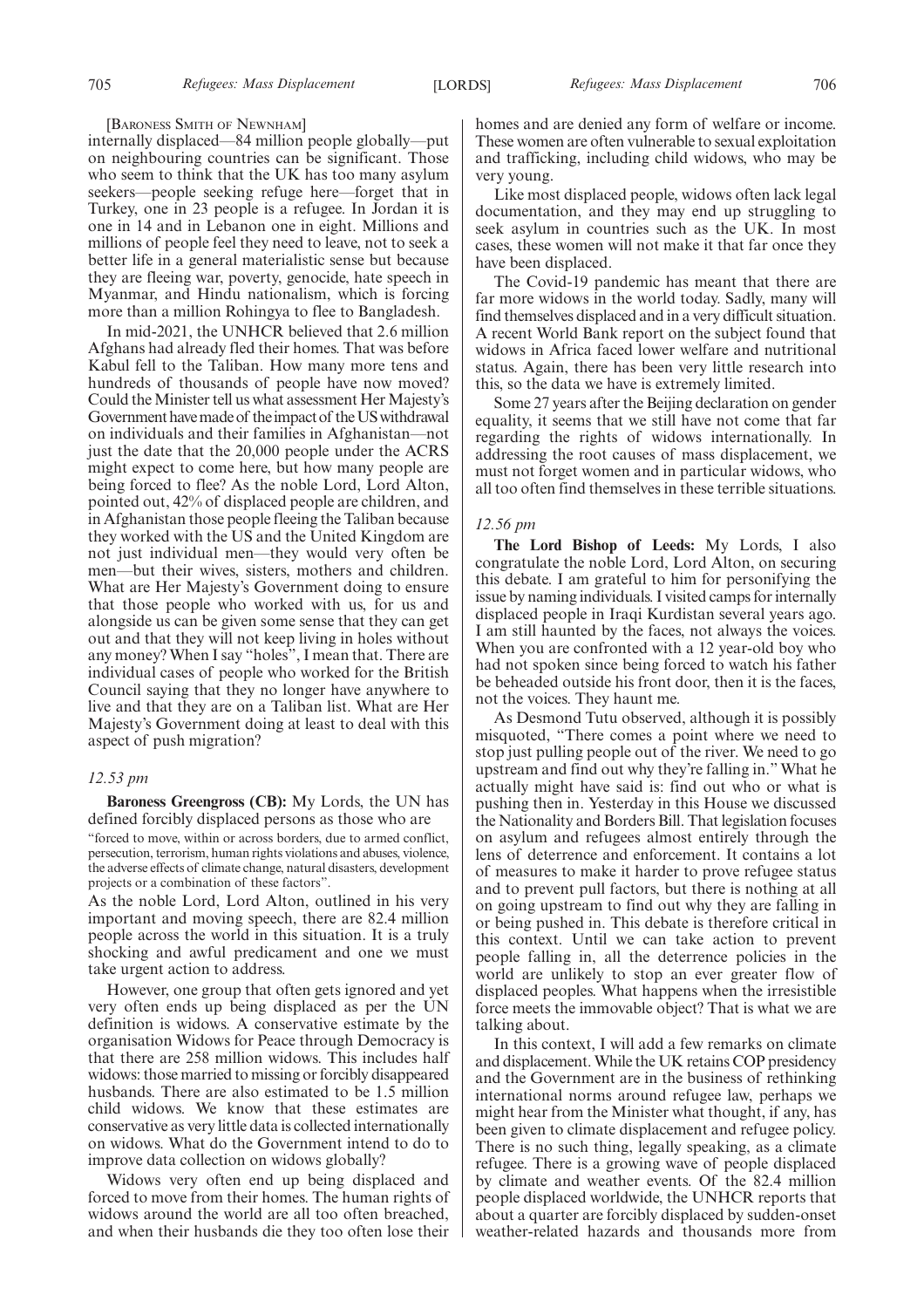These changes have been recognised for some time as a long-term driver of displacement, especially in the absence of appropriate mitigation and adaptation support for communities. Some £100 billion a year in climate finance was promised in the COP process, but it has not been delivered. This target is not likely to be met until 2023, so there is not just a shortfall in the finance but it is skewed in favour of mitigation, such as renewable energy projects, rather than adaptation, such as flood defences and so on. Global south nations have been calling for more funding for adaptation, and some progress was made in the Glasgow climate pact when developed nations were called on to double, at least, their collective provision of climate finance for adaptation from 2019 levels by 2025. This falls a long way short of what is needed. We need an urgent international response on all these fronts.

I have focused my remarks on climate displacement but there is a thread in this: that our national approach to refugees and asylum is doomed to failure unless we acknowledge, understand and confront the push factors that are driving displacement. This cannot be accomplished simply by deterrence and enforcement, no matter how draconian the regime that we install.

## *1.01 pm*

**Baroness Hooper (Con):** My Lords, in thanking the noble Lord, Lord Alton, for giving us this opportunity to debate what is, and ought to be, a top priority for our national agenda and the global agenda, I also thank him for, and congratulate him on, introducing the debate in his usual well-researched and comprehensive way. I fully support his suggested way forward. I also thank the House of Lords Library for the excellent briefing on which I have relied, since, I must confess, I have not read the full United Nations report.

I wish to concentrate on the second part of the Motion in the name of the noble Lord, Lord Alton: the case for an urgent international response to address the root causes of mass displacement. The United Nations' definition of those root causes is important and broad but does not apparently include the breakdown or failure of proper democratic systems. This has occurred in a number of countries—I cite Venezuela and Haiti as examples, although in the latter country natural disasters have undoubtedly added to the chaos there. If people feel that the rule of law no longer exists and that their vote does not count, they are just as likely to feel they have no future in their home country as someone persecuted for religious or other freedoms.

The other omission is the failure to deal not just with what happens to people when they reach their final destination country but with how they get there. Any international response must include consideration of how people move from A to B. Not everyone can afford to fly; we have witnessed on our television screens, for example, the masses of people moving on foot through central American countries and Mexico towards the United States. I am told that many Africans now cross the Atlantic in order to join those human chains. I know that there are Venezuelans, most of whom have fled to Colombia, and others who have had to make their way through Brazil and Bolivia in order to reach Chile. Some of these people may be classed as economic migrants, but how are the transit countries supposed to distinguish? Therefore, I believe that any international response must take account of the needs of transit countries, to enable them to cope with these influxes. Any international response must take into account the many unaccompanied children and deal with the people traffickers who mislead and exploit vulnerable people.

The movement of peoples is not new. Those of us who have had the privilege of visiting the fantastic museum of anthropology in Mexico City have seen how the Americas were peopled way before 1492 and European colonisation. Modern communications enable us to be immediately more conscious of what is going on. That knowledge must lead us to find some way to improve and resolve these issues throughout the world. It must be a priority for global co-operation. The United Nations is the global organisation we subscribe to in order to preserve world peace and to cope with climate change, pandemics and much more. Can my noble friend the Minister reassure us that the United Kingdom will take the lead in this respect?

## *1.05 pm*

**Baroness Royall of Blaisdon (Lab):** My Lords, I am grateful to the noble Lord, Lord Alton, for enabling this debate and for his excellent introduction. I refer noble Lords to my interests in the register, and I must apologise to the House for omitting to make this reference when I asked a Question on 16 November.

The numbers cited are vast and shameful. Each number is a human being, like you and me, with the same physical and emotional needs. They are, however, far more resilient than most of us, cut off from their country and culture, often having suffered the trauma of war, civil unrest, hunger and persecution. Most have tenacity, talents and potential for which the world is in great need, but this is squandered at enormous cost to the individuals themselves and the world. We are talking about more than 30 million children, many of whom have few opportunities for education, little or no hope and stunted dreams. It is unconscionable that this situation is allowed in the 21st century when we have the knowledge, wealth and capacity to address the issues that cause mass displacement. Unless we address the root causes now, including climate change, the crisis will grow.

It is not a crisis for us, the developed, wealthy world; it is a crisis for the people who are displaced and often for the countries from whence they came. Our integrated but unequal world is desperate for an urgent international response but global leadership is severely lacking—and I suggest that it is certainly not going to come from this country at the moment. We have a moral duty to act, but it is also in our self-interest. The situation in Afghanistan is a tragic but perfect illustration. Unless the world comes together to provide the necessary humanitarian aid to Afghanistan, the whole country will be living in absolute poverty, with millions of Afghans faced with starvation, and thousands will continue to seek refuge in other countries, including the UK.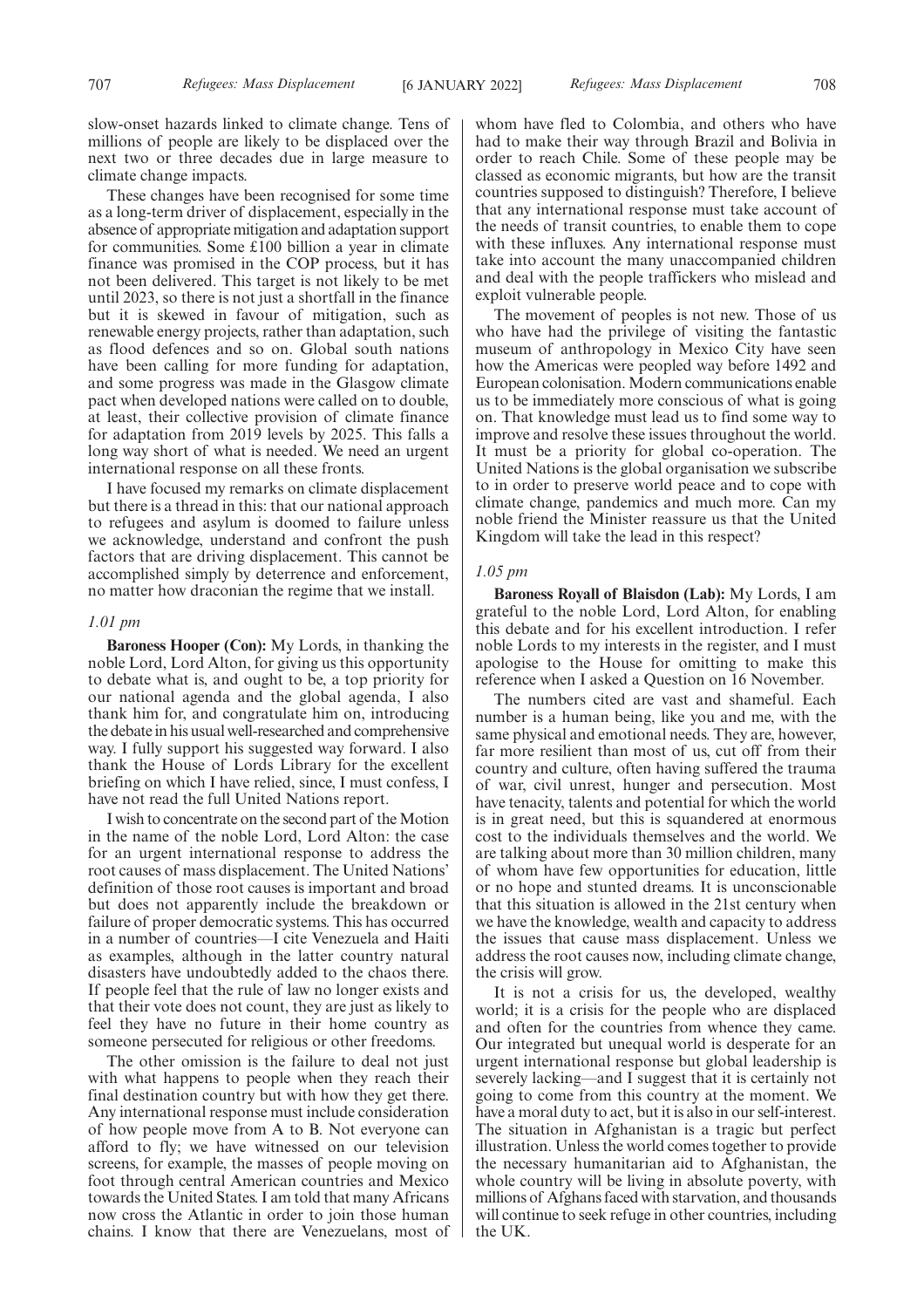#### [BARONESS ROYALL OF BLAISDON]

I could not participate in yesterday's Second Reading of the appalling borders Bill, and I will not rehearse the powerful arguments against the Bill, but I am deeply concerned about the hostile narrative that it fosters. So many refugees and asylum seekers feel unworthy and they continue to suffer stigma in this country, notwithstanding the work of organisations and networks such as City of Sanctuary, which in turn gave birth to Universities of Sanctuary. I am very proud that Somerville College and Mansfield College are the first university colleges of sanctuary, creating an environment of support and welcome and working with students, academics and the local community. We award sanctuary scholarships to refugees such as Asif, who travelled alone to Britain from Afghanistan aged just 14 in order to avoid being conscripted by the Taliban. He is now excelling in his studies and will make a great contribution to society. Sadly, higher education is something that only 3% of refugees in this country experience—another of the immeasurable challenges they face.

I should briefly mention the work of CARA, the Council for At-Risk Academics, which provides a lifeline to academics at risk and is supported by many universities, including Oxford. I pay tribute to charities such as Asylum Welcome, which is doing a superb job in welcoming Afghan refugees to Oxfordshire and providing invaluable, practical help and support, as it does to all refugees and asylum seekers in the county. It enables the teaching of English, provides youth services and domestic abuse support, helps people into employment and so much more.

I have an extraordinary young Afghan refugee living with me, Freshta Karim, a children's rights activist who founded a charity, Charmaghz, which provided mobile libraries to enable young people in Afghanistan to have a better education. In November, she addressed the UN Security Council. I asked her what she, as a refugee, most wanted. Her response was: "peace". No displaced person wants to leave their home and their family. They have to do so because their country is riven with conflict or ravaged by the impact of climate change. She thought that the UN should not just be a provider of aid in Afghanistan, important though that is. It should bring the different stakeholders together, as we did in Northern Ireland.

We should listen to the millions of people such as Freshta who are exhausted by conflict and war and desperate for peace and stability, who have so much to give and want to give back to the communities in which they find sanctuary, and who ultimately want to bring about change in their own country.

**Lord Sharpe of Epsom (Con):** My Lords, with respect, I remind noble Lords of the four-minute Back-Bench speaking time. We are running over and obviously, that eats into the Minister's ability to respond.

## *1.10 pm*

**Lord Harries of Pentregarth (CB):** My Lords, I thank the noble Lord, Lord Alton, not only for securing this debate but for once again being a prophetic voice among us and reminding us of the serious moral challenge we face on this issue.

It is important to begin by stating the obvious, because it is so often easy to forget the obvious. If the root cause of the refugee problem is conflict, the first priority is to prevent that conflict in the first place and to bring conflicts that have started to a halt. This highlights the need for wise foreign policy and good diplomacy. Take the issue almost on our doorstep, the tension now gearing up over Ukraine and the number of people who could flee if a serious conflict broke out there. The priority is, as it always was, good statecraft and serious diplomacy.

Secondly, at the moment the main burden of the refugee problem is being borne in the middle to lowincome countries on the borders of those countries where there is violence. I am no fan of Erdoğan's Turkey, for the reasons that the noble Lord, Lord Alton, outlined, but Turkey is at present hosting 3.7 million refugees, mainly from Syria. We also note that Uganda has nearly 1.5 million, mainly from South Sudan, and Pakistan also nearly 1.5 million, mainly from Afghanistan. In Europe it is the poorer, smaller countries such as Greece that have to bear the real burden and responsibility for those who cross the Mediterranean.

There are two reasons in particular for giving attention and support to these countries: first, as mentioned, because they bear the main burden; and secondly because it is highly desirable that refugees are settled back in their own countries as soon as it is safe to do so. They are much more likely to be able to do that if they are temporarily placed nearby. UN High Commissioner for Refugees Filippo Grandi was absolutely right in emphasising these two points when he said:

"The international community is failing to prevent violence, persecution and human rights violations, which continue to drive people from their homes … It is the communities and countries with the fewest resources that continue to shoulder the greatest burden in … caring for the forcibly displaced".

To address these issues, he called on the international community to

"redouble its efforts to make peace",

while ensuring that

"resources are available to displaced communities and their hosts."

In response to that situation, in 2018 the Government signed up to an international agreement on support for refugees and reforming the global humanitarian situation: the Global Compact on Refugees. It provided the basis for a co-ordinated international response to improve support for refugees and share the responsibility for hosting them more fairly among wealthy and poorer countries. However, this agreement is not legally binding and internally displaced persons are not represented in it.

I simply ask the Minister: what progress has been made on this global compact in the last three years? Has the international response become more effective and co-ordinated than it was? Finally, in what way have our drastic cuts in foreign aid affected this programme and our support for that global compact?

## *1.14 pm*

**The Lord Bishop of St Albans:** My Lords, I too thank the noble Lord, Lord Alton of Liverpool, for initiating this most important debate and for his excellent introduction, which has set the scene for us all.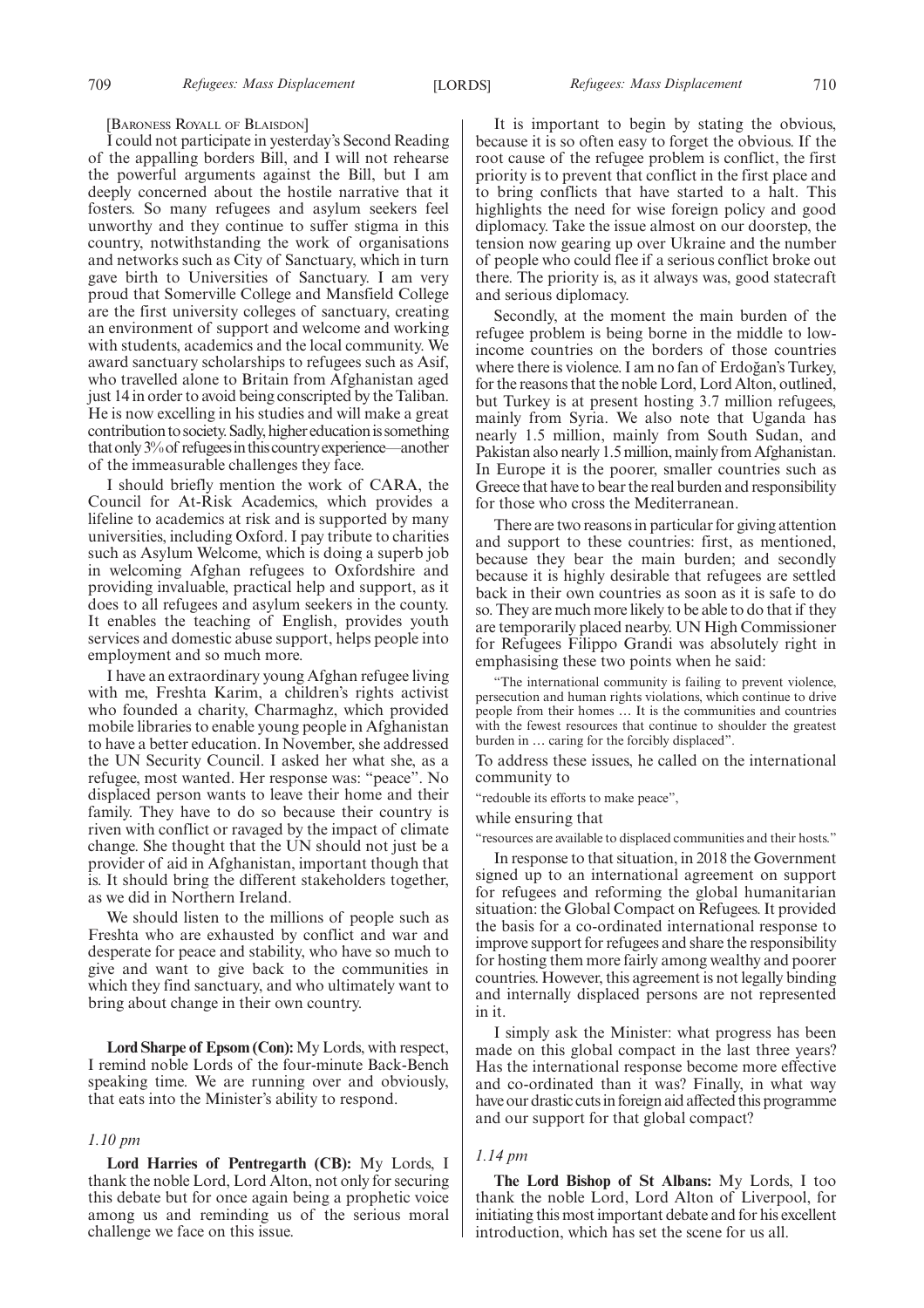We face not a static situation but one that is constantly changing. Since the start of 2020, we have seen the re-emergence of conflict in Nagorno-Karabakh, bringing back the displacement that characterised the conflicts in the 1980s and 1990s. Ethiopia's ongoing civil conflict has left just over 2 million internally displaced people in Tigray and a further 250,000 in the region of Amhara, according to the UN. We have seen the military coup in Myanmar, which has done nothing to improve—indeed, it has made worse—any prospect of resettling the estimated 745,000 beleaguered Rohingya Muslims resident in Cox's Bazar, now the world's largest refugee camp.

The noble Lord, Lord Alton, rightly calls for an urgent international response. That surely must be rooted above all in recapturing the vision behind the UN and the need for international law. Anything less than that will fail in delivering what is so urgently needed. That is what we need in the long run, and it will require global Britain to give a strong moral lead, as well as playing its own part in trade and other aspects of our world. In addition, therefore, we need to restore urgently our international aid budget. It is shameful that, at a time when the world faces such incredible problems, we have pulled back from what was actually a very modest contribution we were making. I know others will pick up on this later, but I believe this is fundamental.

We need to use those international budgets carefully. of course. We all know that there are cases in which money has not been used wisely. I am absolutely convinced that the most important thing we can do is to provide grass-roots training, education, health work and the development of low-tech, sustainable industries that will remain there even when countries go through famines, wars and so on. We need to use them carefully, but our international aid budgets are a fundamental part of this.

Secondly, it will require global Britain to act consistently in response to situations where there are causes of mass migrations. This means that in certain situations we may need, with partners, to boycott some international sporting events. I know that some people say these are just small symbols, but they are powerful symbols to a world where such dreadful suffering is going on. It certainly means that we need to use Magnitsky sanctions judiciously, where appropriate, to signal to the international community when the actions of Governments are simply unacceptable. The trouble with this is that it will be costly for us and affect some of our international trade.

Thirdly—I do not need to say so much about this as the noble Lord, Lord Hayward, put it so eloquently—we need to engage with businesses working internationally, some of which are quite blatantly not living up to the values they have spelt out as the basis of their work.

Lastly, we need to engage with charities and religious bodies, many of which have access to the grass-roots communities that Governments and the UN do not. Our efforts will fail unless we can pull together a strong, consistent, comprehensive approach drawing on a wide group of stakeholders.

#### *1.18 pm*

**Lord Hannay of Chiswick (CB):** My Lords, it is conventional to congratulate the noble Lord, Lord Alton, on securing this topical and timely debate, and I do so wholeheartedly—all the more so because our debate today draws together the many threads of a series of migration crises around the world and their principal drivers. Some are mainly driven by security considerations—think Syria, Afghanistan, Ethiopia or Myanmar—and some by mainly economic considerations; think sub-Saharan Africa to Europe, or Latin America to the US. One thing they all have in common is that we, the international community, are not addressing them very effectively or in a very humane fashion. Another is that they cannot be so addressed by neglect, denial, building walls or ignoring our obligations under international law.

When it comes to the root causes of displacement in this modern world, the security ones cannot possibly be ignored. The experiences in Iraq and Afghanistan mean that there are highly unlikely to be coalitions of the willing ready to step forward in the foreseeable future to deal with the challenges of state failure and of gross breaches of international humanitarian law, so, however imperfect their efforts have so far proved to be, we are going to have to put more reliance on the UN and on such regional organisations as the African Union working in concert with the UN.

Our own contribution to UN peacekeeping can most politely be described as modest. We surely need to do more, particularly by supplying the ever more complex requirements of multifaceted peacekeeping. We need to strengthen the UN Secretary-General's capacity for conflict prevention and to encourage António Guterres, just starting his second term of office, to make more use of Article 99 of the UN charter to bring matters, on his own responsibility, to the Security Council. If that is to be effective, it will also require restoring a greater willingness of its permanent members to work together. We should look again at the toolbox available to implement the responsibility to protect, focusing on a much wider agenda than that of military intervention.

The economic drivers of displacement are complex and daunting too, but they surely all require helping developing countries to build their economies, to provide employment for their growing populations, to have better educational opportunities for women and girls in particular, to have better primary healthcare systems and to be better equipped to mitigate and reverse the effects of climate change. All those policies require resources, which is what makes the Government's decision to ignore our commitment in law to devote 0.7% of our GNI to overseas aid and, alone among the G7, impose drastic cuts on our aid budget just when it is most needed so aberrant and so urgent to be reversed.

What are we doing to give developing countries better trade access? There is not a single African or Latin American country on our priority list for negotiating free trade agreements. What are we doing to use our competition policy powers to make private transfers and remittances to developing countries less costly? It is a statement of the obvious to say that this country cannot hope to deal on its own with the root causes of displacement, which will require major collective effort if they are to be counted. That calls for close co-operation with like-minded developing countries, our fellow Europeans, the US, Commonwealth countries and Japan, and it will require working with developing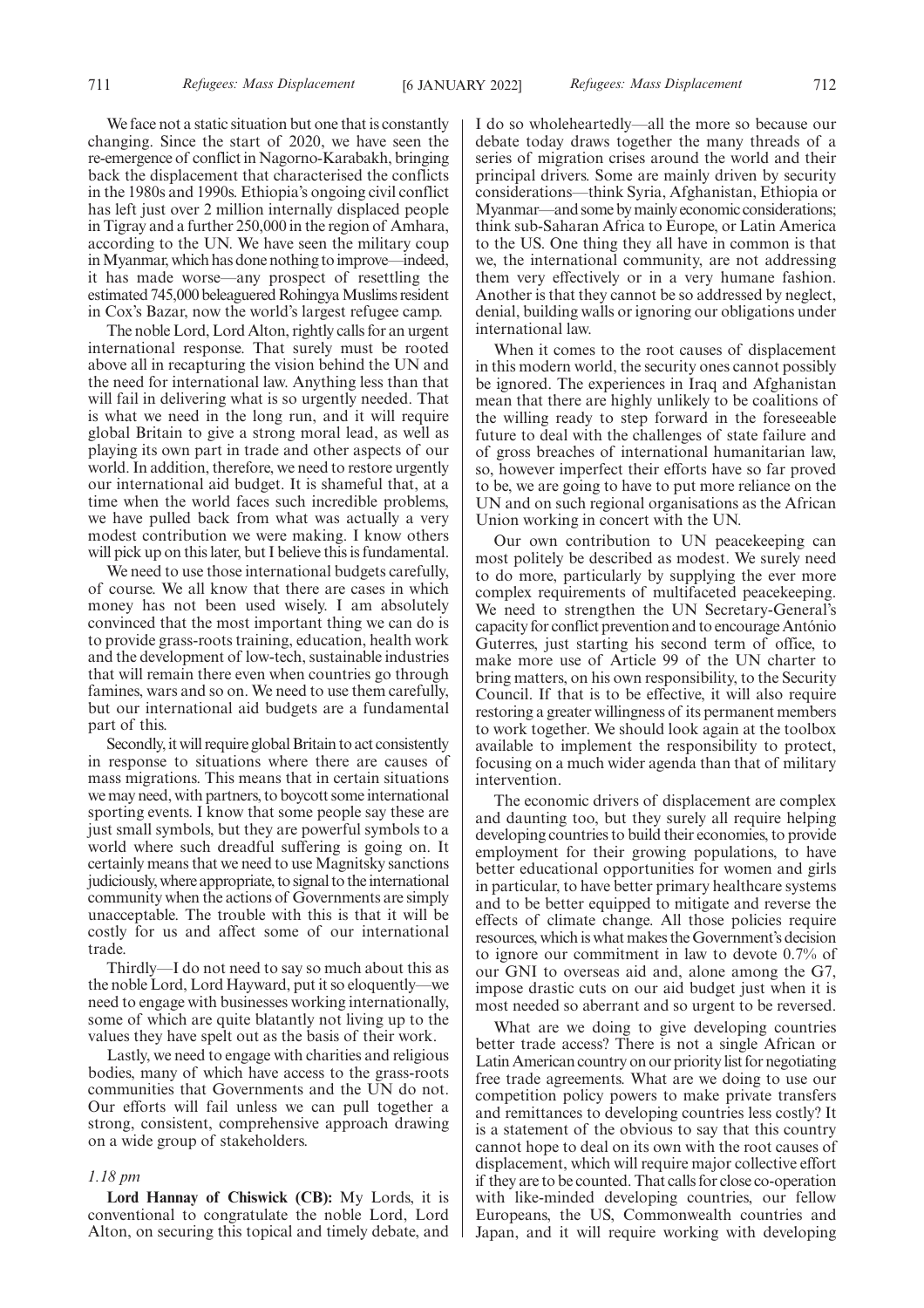#### [LORD HANNAY OF CHISWICK]

countries in a spirit of genuine partnership, unlike the leadership-driven approaches of the past. On our success in playing an active role in those wider aspects will depend our success in promoting global policies for years to come and in gaining acceptance for our claim, as yet unsubstantiated, to represent a "global Britain".

## *1.23 pm*

Lord Dubs (Lab): My Lords, I join in the congratulations to the noble Lord, Lord Alton, not only on initiating this debate but on his consistent commitment to the cause of refugees and displaced persons. It is a privilege to follow the noble Lord, Lord Hannay, who is the voice of common sense, reason and insight, and we enjoy listening to his speeches.

I have the privilege of serving on the OSCE Parliamentary Assembly, where we have a migration committee and we co-operate with the Council of Europe, but of course we are looking more at migration movements into Europe than we are its root causes. We have to accept, and public opinion needs to be prepared for this, that movements of populations towards this country, towards Europe and indeed all over the world will continue, exacerbated not only by wars, conflict, tension and persecution but by climate change. We have to accept that such movements will be the norm rather than deciding that, like King Canute, we can somehow stop the tide.

I join in the condemnation of our mean, niggardly approach to overseas aid. The 0.7% commitment was good—not enough, but good—but we have moved away from it. For us to be cutting it, at a time when the need for an increased overseas aid budget is paramount, is niggardly. I only hope that the Government will change their mind. Our reputation as a country and, above all, our commitment to tackling root causes surely depend upon a decent overseas aid budget. Instead we are seeing miserable approaches such as pushbacks, whether in Croatia or Bosnia, on the Belarus border or in the Mediterranean—or indeed whether we initiate them, as we saw in yesterday's debate. Surely that is not the right way to move forward.

We should acknowledge what other countries are doing. We may not be fans of the Turkish Government in all respects, but at least they have 3 million to 4 million refugees while the Lebanese are getting on for a million, as are the Jordanians. When people say to me, "Why don't Muslim countries do more?", I point out the millions that there are in those countries whereas we are arguing about a small number of people, albeit an important number, who seek to make their way here, and indeed the small numbers who get to Europe other than to Germany.

I want to say two other things. First, it is important that we have public opinion on our side in attempting to explain why tackling the root causes is important, and that it is the best way of dealing with these enormous migration flows. Secondly, we have to be aware of the far right in Europe, who are seeking to exploit the refugee argument for their own miserable political ends. We have, unfortunately, seen how the far right in Europe have achieved electoral successes, some in Germany—in Hungary they are always there and in Italy, Austria and elsewhere. That is very depressing. I believe the only way to tackle the far right is to make sure that public opinion understands what we are about and we do not have Ministers saying "We don't want these people here", because that is exactly the way in which public opinion is not going to be sympathetic to this.

Lastly, there are success stories and Canada is one of them. We should look at Canada and see what it is doing, both internationally and in terms of accepting refugees. Canada is a good example of what can be done, and maybe we should emulate it.

## *1.26 pm*

**Lord Loomba (CB):** My Lords, I am grateful to the noble Lord, Lord Alton, for raising this important subject. We often focus on the consequences of displacement, the exploitation of refugees, the impact on host communities and the challenges of coming up with solutions. It is important to look at the causes too, and to consider what we in Britain can do about them.

We know that the principal causes of mass displacement are climate change and natural disasters, political and armed conflict, ethnic cleansing and trafficking. Around a quarter of a million people are currently displaced in Myanmar due to the conflict there since February last year. Within Afghanistan the figure for internal displacement, according to the UN High Commissioner for Refugees, is 665,000, 80% of whom are women and children. Those displaced due to climate change since 2010, according to the same organisation, number more than 20 million. The question today is not what we could have done to prevent the coup in Myanmar or the situation in Afghanistan, or what we should have done over the last century to avoid the climate impacts that are already a reality, but what we can do together to address the causes. The key to addressing them must be to work towards delivering the UN's 17 sustainable development goals, which include climate action, peace, justice, strong institutions, eradicating poverty and hunger and promoting education and gender equality.

On climate change, the Government are playing an important leadership role that must not end when our presidency of COP 26 finishes. The Minister is to be commended on his commitment to this most important issue. Beyond that, Britain is well positioned to offer a leading contribution through science and in the areas of economic empowerment, trade, education for girls, conflict resolution and sustainable cities and communities, and by supporting the many British businesses and NGOs in delivering aid and expertise around the world. I hope the Minister will ensure that this issue is addressed in the forthcoming international development strategy.

Finally, I am grateful to the noble Baroness, Lady Greengross, for elaborating on the plight of widows around the world. However, I add here that the number of widows has, over the past two years, increased by millions around the world on account of Covid-19. I declare my interest as founder and chairman-trustee of the Loomba Foundation. I ask the Minister: what are the UK Government doing to help the Covid widows financially, and to overcome their mental and bereavement sufferings?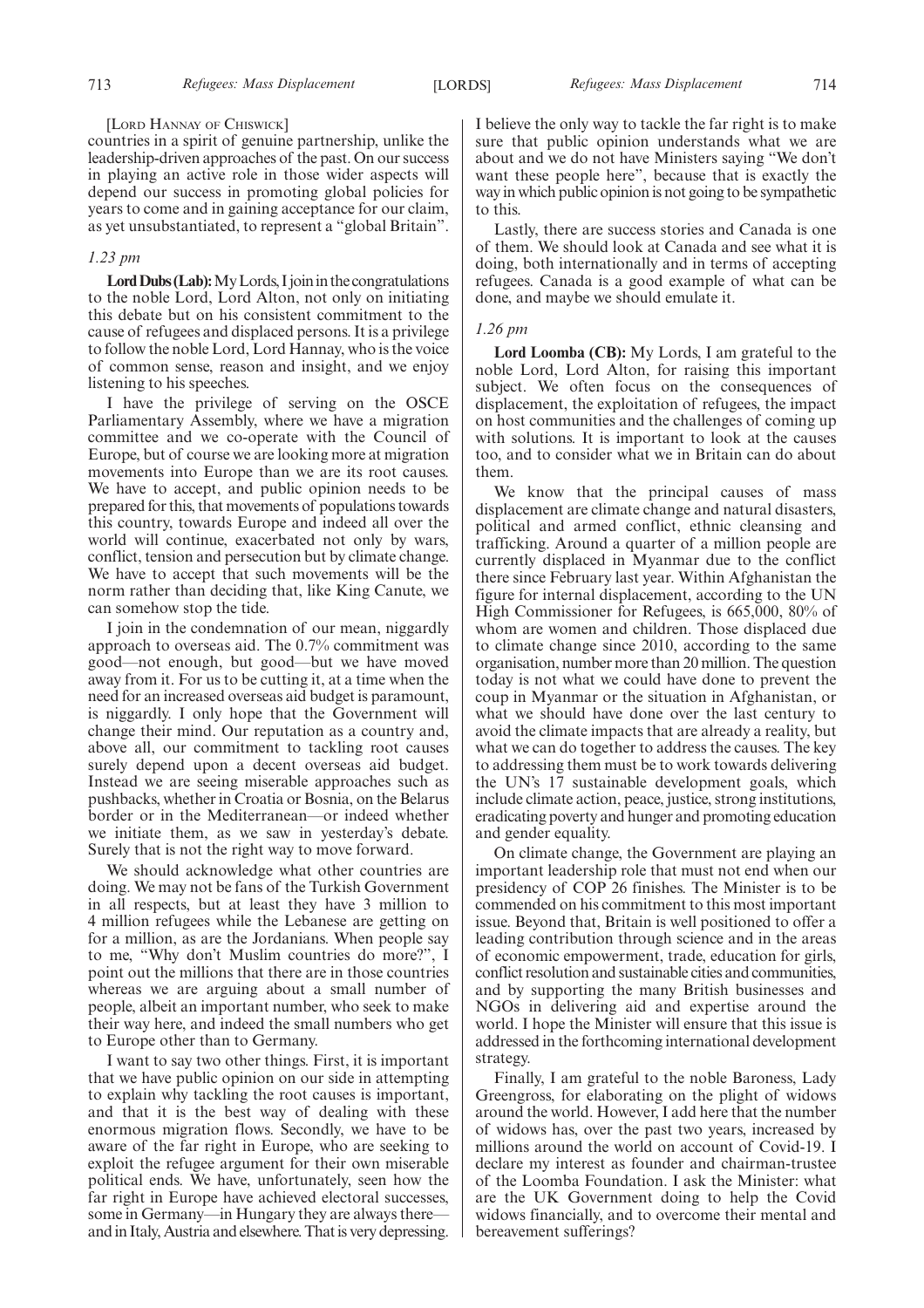## *1.31 pm*

**Lord Griffiths of Burry Port (Lab):** My Lords, I add my voice to all others in thanking the noble Lord, Lord Alton, for bringing this debate to the Floor of the House. I would just translate a change in the wording of the Motion from percentages into numbers, so that we can remind ourselves that we are living in a world where 36.4 million children count as displaced persons and 26.3 million people are refugees. These are horrible figures to contemplate.

Faced with the size of the problem, the United Nations is bringing forward its global compact. I am so happy that my noble and right reverend friend Lord Harries, if he will allow me to call him that, has given it such ample recognition. The United Kingdom is one of 181 nations to endorse the programme. Its principles are to be implemented through the more than 1,400 pledges made by Governments, civil society and other stakeholders at the first Global Refugee Forum in December 2019. It offers, as he said, a legally nonbinding and readily accessible framework document under which states agree that they will share equitably the responsibility for refugees.

A two-year opening phase of this programme was launched just a month ago in Geneva. It describes itself as offering a breakthrough in addressing some of the acknowledged difficulties surrounding the implementation of the United Nations convention and its protocol. This represents an urgent international response and should be given proper notice. There was scant mention of it, however, in yesterday's Second Reading on the Nationality and Borders Bill. Yet it is a major attempt by the United Nations to deal with the current state of affairs and deserves to be given proper focus—I hope it will be—at later stages in the consideration of that Bill.

In yesterday's debate, both Ministers were adamant that the Bill we were discussing in no way undermined the international agreements and conventions to which we are a party. Yet a 72-page document from the UNHCR spells out not only the way in which we in the United Kingdom risk being in breach of our commitments, but how the proposals in our Bill would effectively undermine the complex international structures at a more general level. As an ordinary Member of this House, it seems important to me that somebody with authority and a full understanding of both arguments—the United Kingdom case and the UNHCR case—should explain to the House how to reconcile these apparently divergent narratives.

In my contribution to yesterday's debate, I urged our lawyers and judges to help us in this regard. These are matters of law, after all. The Bill is proving worrisome to a broad phalanx of organisations in civil society and across the globe. They out there at large, as well as we here in this House, deserve satisfaction as we seek to find our way forward on this matter.

## *1.35 pm*

**The Earl of Sandwich (CB):** My Lords, it is always a pleasure to hear the noble Lord, Lord Griffiths. While thanking my noble friend Lord Alton for this opportunity, I will focus on the Palestinian refugee crisis that culminated in the creation of Israel in 1948 and has continued ever since.

The Motion today includes the phrase "root causes". In the case of Palestine, we have to go back many centuries but after 1945 Britain, alongside other European powers, had the responsibility to encourage the two communities to live together. We failed miserably, at a cost to our own soldiers and police at the hands of the Zionists. This story is easily forgotten today alongside many other dramas. Today, there are still 6 million to 7 million refugees from that period, plus over 700,000 displaced people.

The worst massacres, such as at Deir Yassin on 9 April 1948, were carried out by the ruthless Irgun and Stern gangs; in response, the Palestinians have developed their own brands of resistance and terrorism, now incorporated in the military wing of Hamas. The UN's right to return concept has been ignored. Most of these refugees remain in Lebanon, Jordan and Syria, apart from those abroad or internally displaced. I was at Christian Aid at the time of the Shatila and Sabra massacres, mentioned by my noble friend, and I well remember the horror we felt in the aid agencies as we scrambled to help with medical teams.

Palestinians in the West Bank and Gaza still live under foreign occupation after 73 years. They depend to a great extent on the services provided by UNRWA, the UN agency designated to help them. But their situation is worse than that of refugees, in the sense that they are treated as second-class citizens, shuttled between barriers and barbed wire and wholly dependent on Israel for permissions. They are often left without a means of livelihood; they also have to live in diminishing space. Recently, I watched a video showing abandoned Palestinian villages overshadowed by Israeli settlements and streets where the two communities live divided by the wall, one of them overlooked by watchtowers as in a prison camp. Progressive demolition of houses in favour of new settlements continues.

Many NGOs and human rights agencies are making the case for Palestinians, including some within Israel. However, the Israeli Government have recently outlawed half a dozen local NGOs as agents of terrorism, and the UK has unwisely decided to proscribe the political wing of Hamas. In my view, our present Government are going backwards and urgently need to rebuild our reputation as a state wishing to see justice for the Palestinians. I should say at this point that my wife is chair of PalMusic UK, a charity that helps Palestinian musicians. It has perennial problems in obtaining all the necessary permits to allow musicians to travel, even within and between Palestinian territories.

Now that we have left the EU, are we not falling back in influence in the Middle East? Have we abandoned the two-state solution altogether and what is the UK position on the so-called Abraham accords, which draw a few Arab states into economic and, above all, security arrangements with Israel? The Biden Government have not so far stepped back from these agreements, although in September Mr Kushner feared that if they "are not nurtured, we run the risk that they could go backward." The Minister will know more about this, so I would be grateful if he could share the information.

## *1.39 pm*

**Baroness Bennett of Manor Castle (GP):** My Lords, I thank the noble Lord, Lord Alton, for securing this debate and so powerfully introducing it by setting out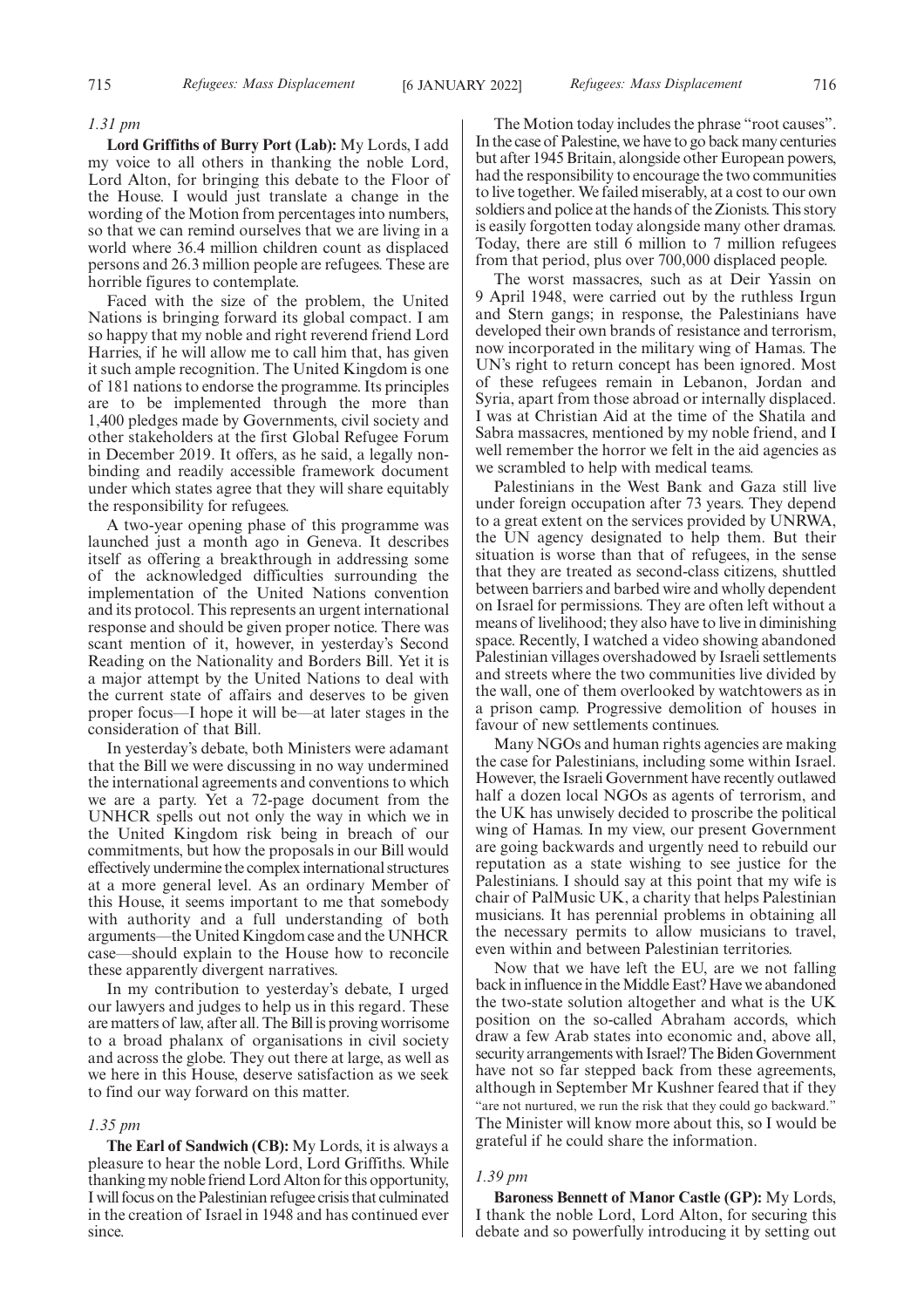[BARONESS BENNETT OF MANOR CASTLE]

the human reality of displacement, particularly for children. We have already had a very rich and informed, if distressing, debate.

I particularly commend the comments of the noble Lord, Lord Hayward. I regret the fact that I cannot boycott Coca-Cola myself, because I never drink the vile stuff, although I have once or twice used it as a cleaning fluid. Its impact on grime certainly raises questions about its impact on the people who ingest it—but I promise him that I will not use it in the next two months.

Some 16 years ago, in 2005, the world's nations collectively signed up to a responsibility to protect the world's people from genocide, war crimes, ethnic cleansing and crimes against humanity. There are three pillars in that: each state should protect its own people, other states should provide international assistance and capacity building to ensure that other states can protect, and there should be a timely and decisive collective response when states fail.

As this debate and the UNHCR have made clear, war crimes and genocide are having a big impact on the displacement of people. If we are looking at the root causes of mass displacement, as the noble Lord, Lord Alton, set us to do, there is a patently obvious missing pillar in that responsibility to protect agreement. You might call it a Hippocratic pillar: do not create and continue the conditions that allow genocide, war crimes, ethnic cleansing and crimes against humanity to flourish. We really need to think about the world that we have created and been such a powerful force in. One in 95 people in the world is displaced. We should look at that figure with horror.

So I want to be practical. I have three suggestions for the Minister that might live up to the UK's Hippocratic responsibility not to do harm. First, end our arms sales; stop pumping out arms into a world already awash with them. We are the second largest arms exporter in the world. Between 2011 and 2020, the majority of UK defence exports—60%—went to the Middle East. That is a cause of the great issue that we are discussing now.

Secondly, we need to stop buying goods from around the world. We have already talked quite a bit about goods from Xinjiang, where a people subject to genocide are also subject to forced labour, producing IT goods and medical supplies that we consume and use. But of course it is much broader than that. In south-east Asia, palm oil is a major driver of deforestation, environmental destruction and the consequent impact on states and their ability to protect their people.

Thirdly, and most obviously and importantly, we need to rein in our companies, particularly miners but also bankers, consultants and lawyers, who profit from corruption in the global south that causes the breakdown of countries. We are the problem here; we are causing many of these problems.

If noble Lords do not want to accept the moral argument for change, I put to them the self-interest argument: the wealth that we have extracted cannot protect us in this unstable and unequal world, where so many people are forced to be on the move.

## *1.43 pm*

**Baroness Kennedy of The Shaws (Lab):** My Lords, I, too, wish to pay tribute to the noble Lord, Lord Alton, for introducing this debate with his usual humanity and well-informed compassion. This debate calls for an international response to the shocking fact that, globally, 84 million people are displaced. It is a misery index of record proportions. The noble Lord, Lord Alton, the noble Baroness, Lady Greengross, and others documented the basis and root causes of so many of those people moving. People do not choose to leave their homes, extended families and communities unless they have very good reason.

As a human rights lawyer over many years, my work has taught me about inhumanity and the pain experienced by those at the receiving end. Like the noble Lord, Lord Alton, I have visited lots of the refugee camps where the wretched of the earth are collected: Sabra and Shatila in Lebanon and the Jordan camps, where people have fled from Syria. More recently, I have gone to Erbil to take testimonies from the Yazidi women who were raped and raped, over and over again. I saw girls who, having returned to their Yazidi families, had to abandon babies who would not be accepted by their communities because they had been produced as a result of the rapes by ISIL militia.

The noble Lord, Lord Alton, mentioned my recent work. My young team—there were only four of us —worked to evacuate the women judges, lawyers and journalists from Afghanistan. It is shocking that the international community failed so greatly to do something that we ended up having to do. Why should a small group of people have to think, "How are we going to get these women judges out, who are on a Taliban kill list?" It should have been nations that came together and said, "What are we going to do? How do we evacuate? Who are we going to offer places to?"

That should have been done, and this emergency should have been prepared for. However, we are seeing a retreat from internationalism, and that is the difficulty when we call for an international response, because international collaboration is basically what will do the business of responding to these horrors. I recently read a lecture given just before Christmas by David Miliband, who was the director-general of the International Rescue Committee. I recommend it to everyone. He talks about the systems failure of states, diplomacy, humanitarian response and law.

It will not surprise noble Lords that I will highlight the business about the failure of law. A number of years ago, in 2013, I was involved in the creation of a report on climate change and human rights. It became so clear that we would create a sort of cauldron of people movement if we did not act promptly to the emergency of climate change, because people would be forced to move.

David Miliband speaks to the failure of diplomacy, the failure of peacekeeping, which we heard about from others, and the reduction in peace treaties. We used to work hard at creating these, but last year there were only seven efforts to create peace in conflicted areas.

On the failure of law, we have seen a retreat from international law. When the UN was inaugurated in 1945, Clem Attlee described the UN charter as "our first line of defence".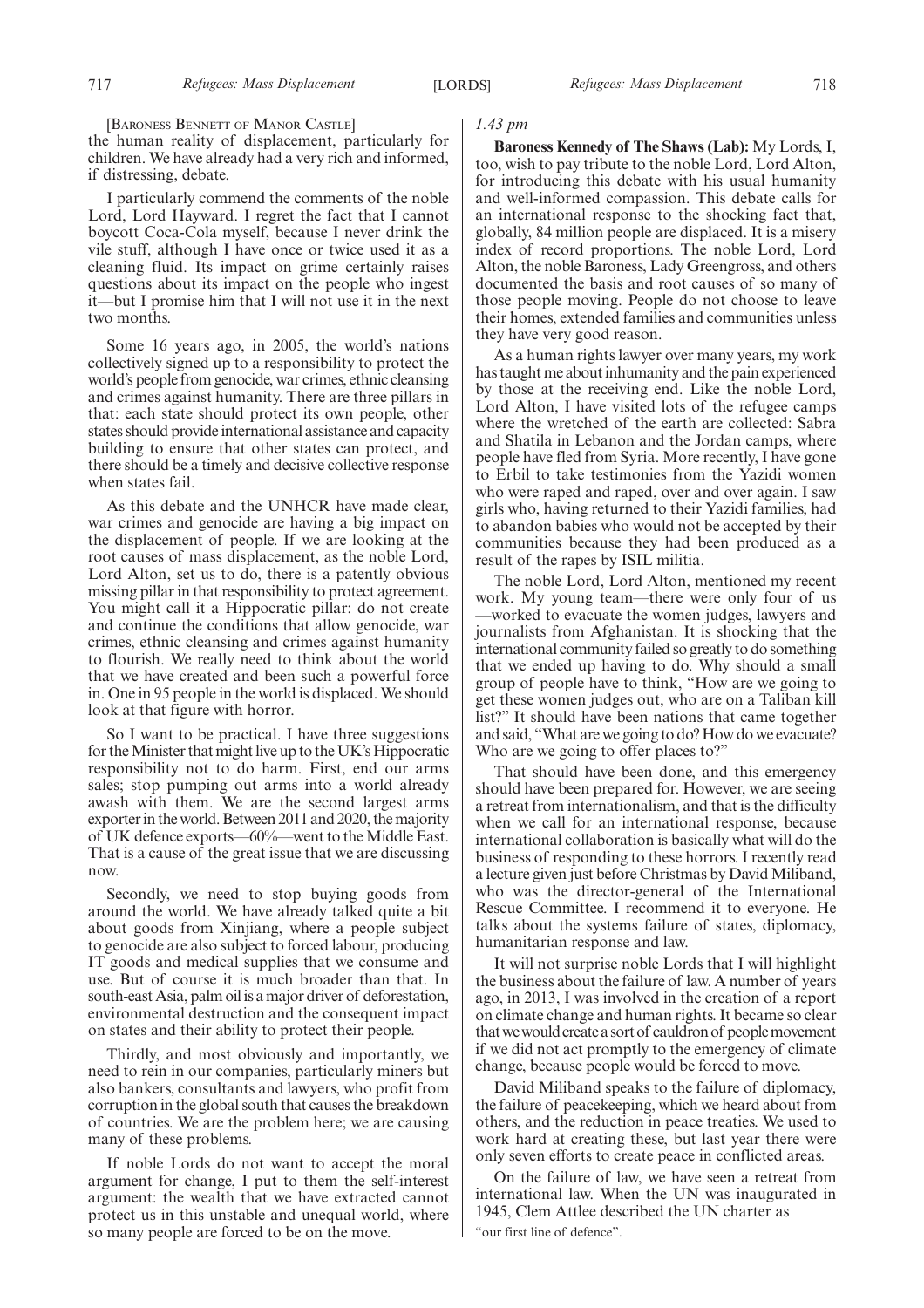He meant that it would be our first line of defence against the abuse of power and that we were, of course, reminding everyone that the rights of people and individuals who suffer, not just the rights of states, are so important. The creation of that rules-based order is now under threat. So we need more internationalism. We need to enrich internationalism if there is to be an international response.

## *1.48 pm*

**Lord Singh of Wimbledon (CB):** My Lords, I, too, congratulate the noble Lord, Lord Alton, on securing this important debate on the root causes—I emphasise "root causes"—of conflicts that lead to the displacement of millions of people around the world.

The devastation of the Second World War and the Holocaust against the Jews and others led to the establishment of the United Nations and the Security Council, with the victor nations as permanent members. It was realised that conflicts result when one group or nation sees itself as superior or tries to impose its will on others. This led to the Universal Declaration of Human Rights, which recognises that we are all free and, importantly, equal. Sikh teachings remind us that this equality must also extend to women.

Sadly, these lofty ideals for universal peace were instantly ignored by members of the Security Council. If they were employees in a business, they would have been sacked long ago, not only for neglecting their responsibility but for using their privilege and position to further their own interests. The sobering reality is that members of the so-called Security Council now provide more than 80% of the arms and sophisticated weaponry that fuel horrendous conflict throughout the world, conflict that leaves some 80 million people destitute and homeless. Worse, people in more affluent countries see desperate asylum seekers as a problem rather than as deserving members of one human family. We should remember that in supposedly less civilised times, Jesus and his parents were themselves welcome asylum seekers in the land of Egypt. Wars and suffering of innocents will continue until we see what Jesus Christ, Guru Nanak and others saw: that we are all equal members of one interdependent human family.

Tragically, what passes for religion today, with claims of superiority and exclusive links to God, a God who allows the killing of innocents in his name, has led to religion itself becoming a major cause of conflict. The words of a Christian hymn remind us:

"New occasions teach new duties; Time makes ancient good uncouth."

We cannot use the mindset of the 20th century to tackle the problems of today. Today, difficult, frank and open debate is urgently needed to make religion what it was intended to be: a cure rather than a cause of conflict. We need to remove dated cultural norms and practices, which often override underlying ethical teachings. We need to recognise that no one religion has a monopoly of truth and that those not of our faith or of a different complexion are not lesser beings.

Speaking from a Sikh perspective, I believe that the underlying ethical teachings of religion of concern and compassion, and a realisation that our destinies are inextricably entwined, are the key to reducing mindless violence and the suffering of innocents that we see in the world today.

## *1.52 pm*

**Lord Carey of Clifton (CB):** My Lords, a phrase in Deuteronomy 26:5 has long puzzled scholars. It says:

"A wandering Aramean was my father."

I have no time to consider the strangeness of the text, but the obvious meaning and obvious admission of it is that the Hebrew people themselves were migrants, as the Bible clearly indicates. We can build on that: migration is part of the human story and of human history, and the history of these islands declares it.

I too am grateful to the noble Lord, Lord Alton, for securing this important debate and thank him for his impressive introduction. I want also to thank the noble Lord, Lord Singh, a dear friend.

Behind the stark figures that reveal the displacement of millions of people is the misery and suffering of ordinary people who simply want to enjoy life as we do, but this long history of migration is now multiplying into a picture out of control. Something has to be done, and this debate is declaring it. We all have a part to play.

I want to offer two reflections. First, as a patron of Barnabas Fund, I am glad to say that this organisation is already at work with refugees in many parts of the world, including Afghanistan. We are currently attempting to assist several hundred Christians, pastors, converts and Muslims too to asylum in safe countries. Their situation is perilous. I have to say with some regret that our experience is that, in spite of warm noises from our own Government about Christian persecution, no practical targeted assistance is ever offered to persecuted Christians, be they from Syria or from Afghanistan. I wonder whether the Minister might like to offer a reason why this is so. The situation in recent years has plainly got worse, with organisations such as ours simply unable to address the basic issue of survival that many refugees, many of them children, face.

About a week ago, Gordon Brown said that we have got to act for moral reasons. As some speakers here have already mentioned, it is also in our own self-interest to do so. This reminded me of Archbishop William Temple's dictum during the war years, that:

"The art of government … is the art of so ordering life that self-interest prompts what justice demands." Both thinkers are absolutely right. Allowing the situation to get worse is simply irresponsible.

A second point to note is the unspoken fear among us all in stable societies that we might ourselves be unsettled by the consequences of allowing large numbers from other ethnic communities to settle among us. I recognise the worry, which to some degree we all share. Clearly, those who join us must recognise that they have to embrace the values, traditions and history of the host nation, just as the host nation will allow the customs of the migrants a place among us. We are enriched by the presence of those who have joined us in recent decades. I hope that the United Kingdom will give a firm moral lead as the nations have to respond to the crisis facing the human family today.

#### *1.56 pm*

**Lord Desai (Non-Afl):** My Lords, once again, I thank the noble Lord for introducing this topic and, once again, I am sorry to say that I am not going to join in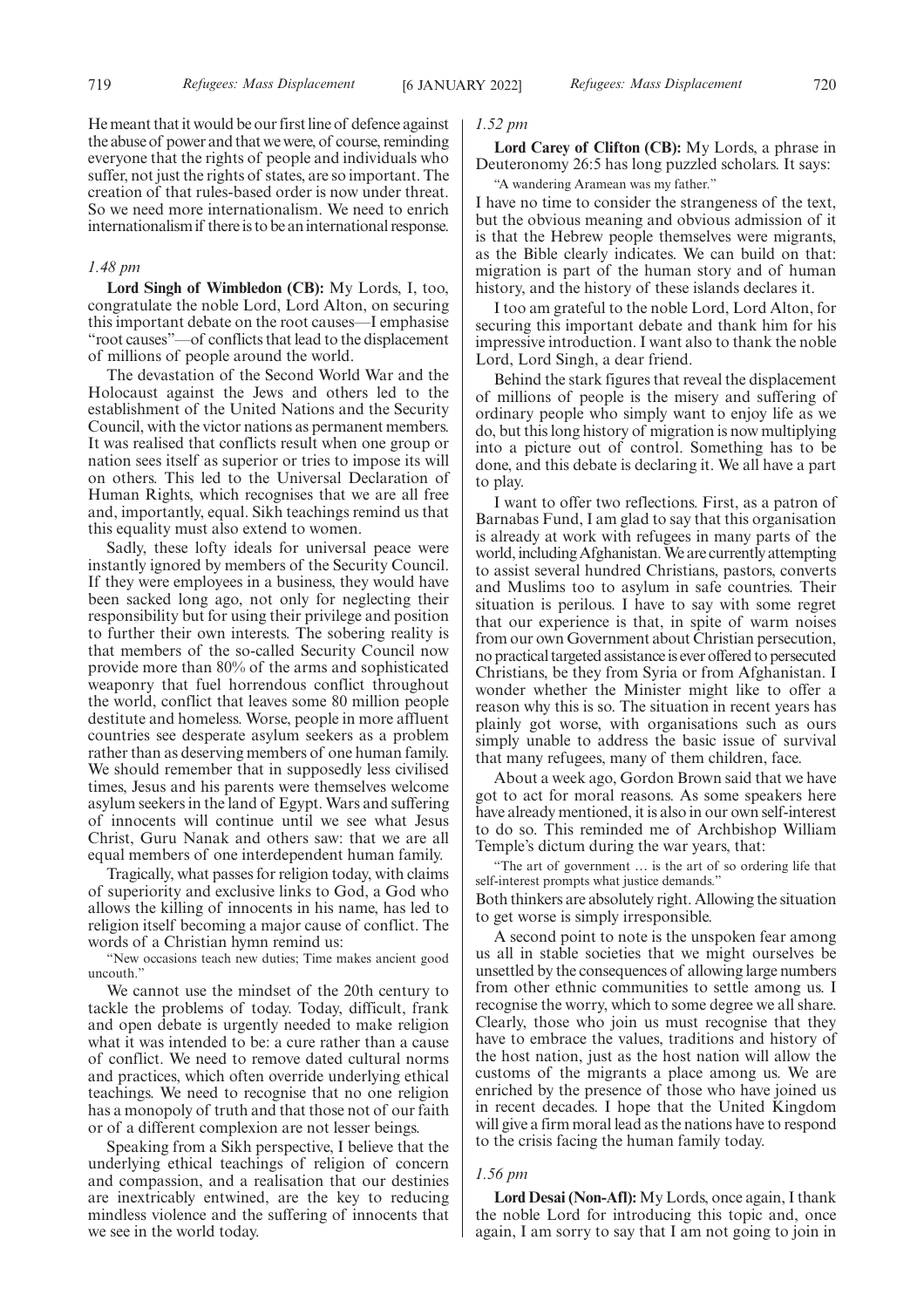[LORD DESAI]

his idealistic, very sincere and moral teaching. I do not think that the second part of his proposition, that we should get some international movement to do something about this problem, will do any good, because we already have enough international agreements that have not done any good. I have spoken on this before.

Basically, the international system is a failure. As the noble Lord, Lord Singh, said, the United Nations, whatever its ideals, created an institution in which there are five permanent members, at least two of which right now, China and Russia, are creating refugees and the likes of the Uighur crisis. As the noble Baroness, Lady Bennett, said: do not worry about doing good; just stop creating problems.

One root cause of the refugee problem is the break-up of the Ottoman Empire—I am sorry to go back 100 years. The break-up of the Ottoman Empire and the abolition of the Caliphate created a huge problem in the Middle East, and a lot of our refugee problems are in the Middle East—I do not have time to go into all this.

Let me come to Afghanistan. Who created the Taliban? We did. Afghanistan was a nice, peaceful place; it had a king—and then, the Russians decided to go in and make it communist. Then, of course, the Americans decided that we had to fight the godless communists, so they armed the Taliban with drugs and guns. The Taliban were our own creation. We say, "We don't like you because you are against women." Again, I do not have time to go into it, but the roots of the Taliban are in the mid-19th century and the Deoband school of Islamic theology, which is in India. Everybody should have known what the religion, the theology, of those people is, but we armed them, and now we say, "Oh, my God, how did this happen?" Well, we did it.

There has been so much Christianity hovering around today. I feel like saying that the first murder registered in the Bible is in the family, and I feel like Cain. "I am not my brother's keeper. It is bad enough that I murdered him, but I am not going to do anything further please—get me out of here.'

Please do not do anything. The idea that we, the United Kingdom, are going to cure the world's problems by taking our foreign aid from whatever it is right now to 0.7% is so arrogant that I cannot begin to think why we do it. We have enough problems at home. Get rid of the food banks—that will help.

## *2.01 pm*

**Baroness Cox (CB):**My Lords, I join other noble Lords in offering the warmest congratulations to my noble friend on securing this debate and his characteristically comprehensive introduction. I refer to my interests in the register as the founder of the Humanitarian Aid Relief Trust—HART—which works with courageous partners in remote locations, who risk their lives to provide life-saving aid for displaced communities. Time allows only two examples: Nigeria, and the historically Armenian enclave of Nagorno-Karabakh.

In Nigeria, almost 3 million civilians are internally displaced due to insurgency and conflict. The UK Government's response has been focused predominantly on the north-east, but has not provided aid to the Middle Belt, one of the regions worst affected by Islamist attacks. We have visited many times and personally witnessed the results of massacres, atrocities and forced displacement. HART receives almost daily reports of killings, rape, abductions, enslavement, land-grabs and mass forced displacement in the Middle Belt. Our local partner, Reverend Canon Hassan John, told me that, for over 10 years, displaced villagers have been forced to rely on aid from local churches or NGOs. He said:

"I can say categorically that there has been very little or no aid, not even from the state or Federal Government of Nigeria ... I am not aware of any assistance from the British Government in the central region ... In Southern Kaduna state, at least seven communities have [recently] been attacked. Villagers are forced to move onto the next village. None of these villages have received security or humanitarian assistance. Families in neighbouring villages do what they can to absorb and care for their relatives. In one room, I saw 40 people sleeping on the same floor."

Will the Minister confirm that Her Majesty's Government will ensure immediate humanitarian support for displaced people in the Middle Belt? Will he arrange for the Africa Minister to meet colleagues from the All-Party Parliamentary Group for International Freedom of Religion or Belief, of which I am co-chair, to discuss what action has been taken following the group's report on whether escalating atrocities in Nigeria represent an unfolding genocide?

I turn briefly to Nagorno-Karabakh, where 80% of the historically Armenian enclave is now occupied by Azerbaijan. In 2020, more than 91,000 people fled to Armenia from Nagorno-Karabakh; 88% of them were women and children. More than 40,000 people were deprived of their homes in areas such as the Shushi and Hadrut regions, which are still under the occupation of the Azerbaijani armed forces.

I have had the painful privilege of visiting the region more than 85 times, during the wars in the 1990s and in 2020. Last September, I visited Syunik region in Armenia to witness the suffering caused by Azeri military incursions into Armenian territory, causing displacement of local villagers within Armenia itself. Countless refugees describe the anguish of the loss of loved ones, and Azerbaijan still violates the conditions of the 2020 ceasefire by detaining Armenian prisoners of war and civilians, and perpetrating atrocities, sometimes taking a prisoner's phone to film horrendous activities, then sending the pictures back to their families.

Refugees also describe the loss of livelihoods, agricultural lands, water resources, and other vital infrastructure. Yet the Armenians of Nagorno-Karabakh have received almost no support from the British Government. The UN Secretary-General's official spokesperson in May last year unequivocally indicated that it is Azerbaijan that, despite the calls of the international community, and the UN in particular, has not provided permission for unhindered humanitarian access in Nagorno-Karabakh, and that situation remains the same.

In conclusion, can the Minister confirm that the UK will no longer turn a deaf ear to this cry for help, and will ensure the provision of urgent humanitarian assistance to the thousands of Armenians displaced by war? In both Nigeria's Middle Belt and Nagorno-Karabakh, the UK has failed to acknowledge, let alone address, the root causes of mass displacement. Perpetrators have carried out atrocities with impunity. There has been no justice or support for victims and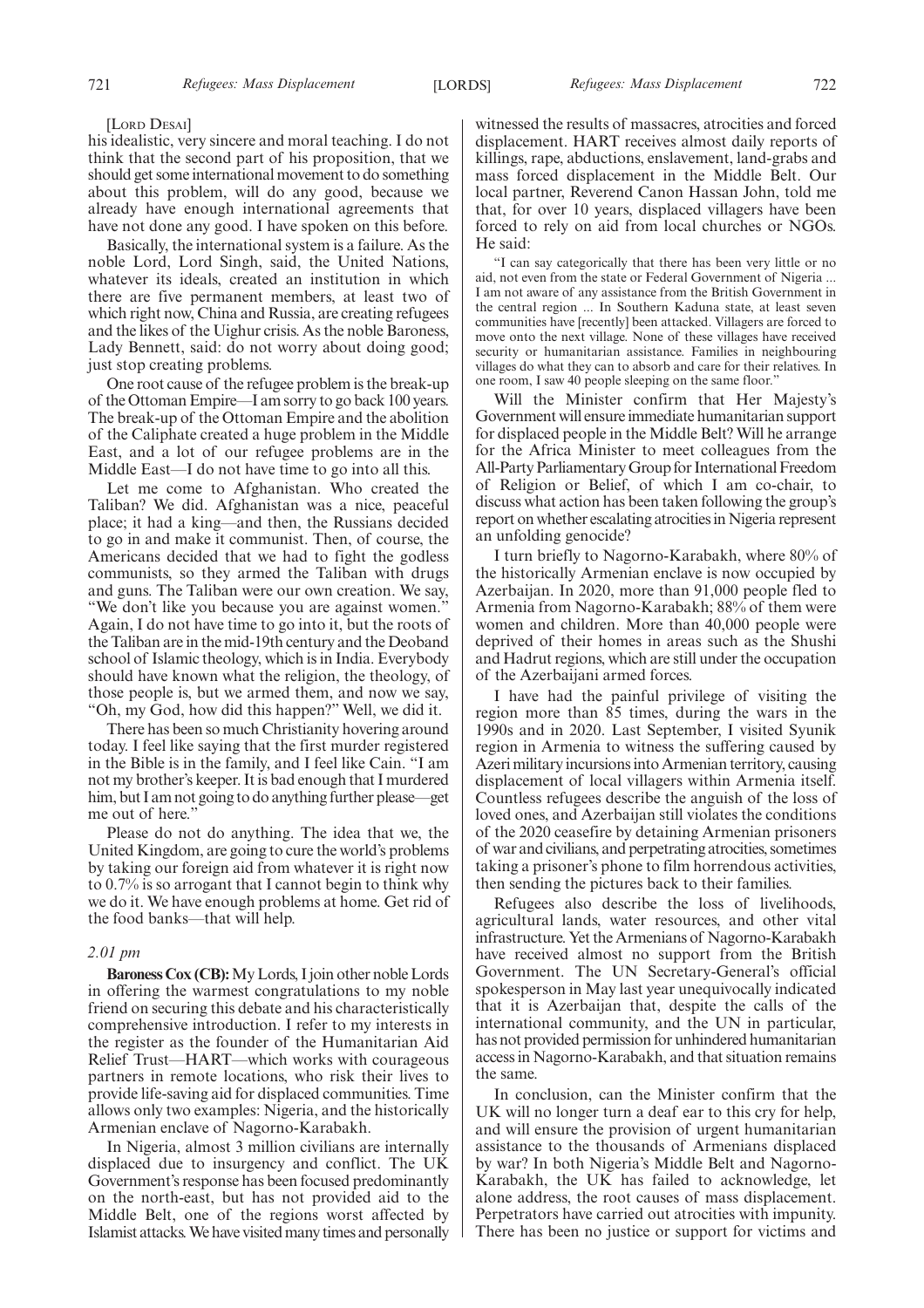their families. I urge the Minister to give greater priority to the problems I have identified and to many others suffering in similar situations.

## *2.05 pm*

**Lord Purvis of Tweed (LD):** My Lords, the noble and right reverend Lord, Lord Harries of Pentregarth, commended the noble Lord, Lord Alton, for securing this debate and said that it was prophetic. I agree very strongly with that, and I commend the noble Lord for doing so, too. His powerful contributions in this place are often, depressingly, not just prophetic but based on experience of past mistakes, from which we continually do not learn and which we repeat—including 40 years ago, when he visited Lebanon. I shall be there in two weeks' time, and I shall no doubt see many of the pressures that existed at the time in a tinderbox area. Equally, it is a country, as my noble friend indicated, where one in eight of the population is not Lebanese. There is a great complexity there, with great generosity, openness and tolerance, in an area of economic vulnerability and conflict. My noble friend also gave the illustration of the case whereby we in the UK, by our direct hands, have caused many of the concerns, especially of those who have worked with us and supported us in Afghanistan. Her brilliant speech was made much earlier than she expected, and it was more brief but brilliant nevertheless.

The noble Lord, Lord Alton, gave some figures on the scale of the crisis. My noble friend called them "breathtaking", and the noble Baroness, Lady Royall, called them "vast" and "shameful". They all are. The noble Lord, Lord Alton, commended the Norwegian Government and the excellent GRID report, funded by that Government, on internally displaced people in 2020. It provides data that is even more alarming. We have been distracted here because of the pandemic, perhaps understandably, but we have neglected to recognise, according to the GRID report, the 40.5 million new people displaced in 2020, 9.8 million by conflict and 30.7 million by disasters. The average time after a disaster for people to return to their homes is five years, so what is happening in 2020 will have to be addressed for a number of years to come. This is a growing problem, not a receding one.

When natural calamity strikes, people are desperate to return home; they want shelter, food and services—and, when they are restored, they are very keen to return to their homes. When conflict scorches their homelands, people flee, but they want to return when safety and security are restored. Regrettably, the average time for returnees because of conflict displacement is 13 years. On climate, weather-related events were responsible for 98% of all disaster displacement recorded in 2020. Disaster resilience is therefore essential, and yesterday's Question on Typhoon Odette was testament to this.

Can the Minister clarify an answer that he gave yesterday to the noble Lord, Lord Foulkes, who referred to a review carried out by my late noble friend Lord Ashdown on behalf of Andrew Mitchell, as Secretary of State, on disaster resilience? The noble Lord, Lord Foulkes, asked:

"Can the Minister therefore tell us exactly the effects of the cuts announced to the development programme on the money spent on disaster resilience?"

The Minister—the noble Lord, Lord Goldsmith of Richmond Park, who is in his place—said that "I do not think it is possible to provide an exact answer", and the noble Lord, Lord Foulkes intervened to ask "Why not?" To that the Minister said:

"Because I do not think that answer exists, and it is hard to assess."—[*Official Report*, 5/1/2022; cols. 570-1.]

The very same Minister was trumpeting at COP 26 what the Government claimed was additional support for disaster resilience. Can the Minister be clear as to what the position is? At the moment it is opaque.

In a previous debate on development policy, the Minister and I had an interaction with regard to multilateral support. We know that for systematic and sustained responses, as the noble Lord, Lord Alton, has called for, one of the most effective ways of providing this is through a multilateral response, whether through UNDP or UNOCHA on the ground or co-ordinated through the World Bank IDA. This was also evidenced in a report during the time of the coalition Government, commissioned by Andrew Mitchell, which showed the effectiveness of multilateral aid.

In our debate on 16 December, I questioned why the Government had cut support specifically for this area. The Minister replied that it is

"right that that is part of the strategy, but it is not an overall or meaningful cut in real terms … There is plenty of room there for us to redirect some of that funding in a way that we think is strategic."—[*Official Report*, 16/12/21; col. 478.]

What the Minister believes is not a meaningful cut in real terms was, I remind the House, £1.8 billion. That was a cut, and it meant that the replenishment of the IDA—an essential fund for disaster resilience in developing countries and highlighted specifically by the World Bank and those recipient countries—could not be met, because other countries could not meet the UK shortfall. I believe that a 55% cut is meaningful, and I hope that the Government will reconsider this for the next replenishment. The scale of the problem will not be alleviated in the period when we are cutting our aid.

Let us not forget that the convergence of conflict and disasters has led to people being displaced for a second or third time. Many of those fleeing flooding in Yemen have already been displaced by conflict—and the UK Government's response was to cut aid to the people of Yemen by 60% without carrying out an impact assessment. Drought in Somalia has forced people to flee to urban areas, putting them at greater security risk, which the Government themselves have said is the greatest priority area of concern. According to DevTracker today, however, the support that the UK provided in 2019-20—£260 million—is now, believe it or not, going down to £20 million in 2023-24. That is an astronomically cruel cut for the people of Somalia. The noble Lord, Lord Alton, called for leadership. This is the polar opposite of global leadership, and I hope that the Government will think again.

Internally displaced persons add a greater complexity. My noble friend highlighted the situation in Lebanon, but many other countries have hosted. The fact that many people flee within their own boundaries is often neglected. The number of those who fled conflict within Iraq reached 3 million people. If we visualise the entire population of Wales having to resettle en masse to the Midlands over a period of five years,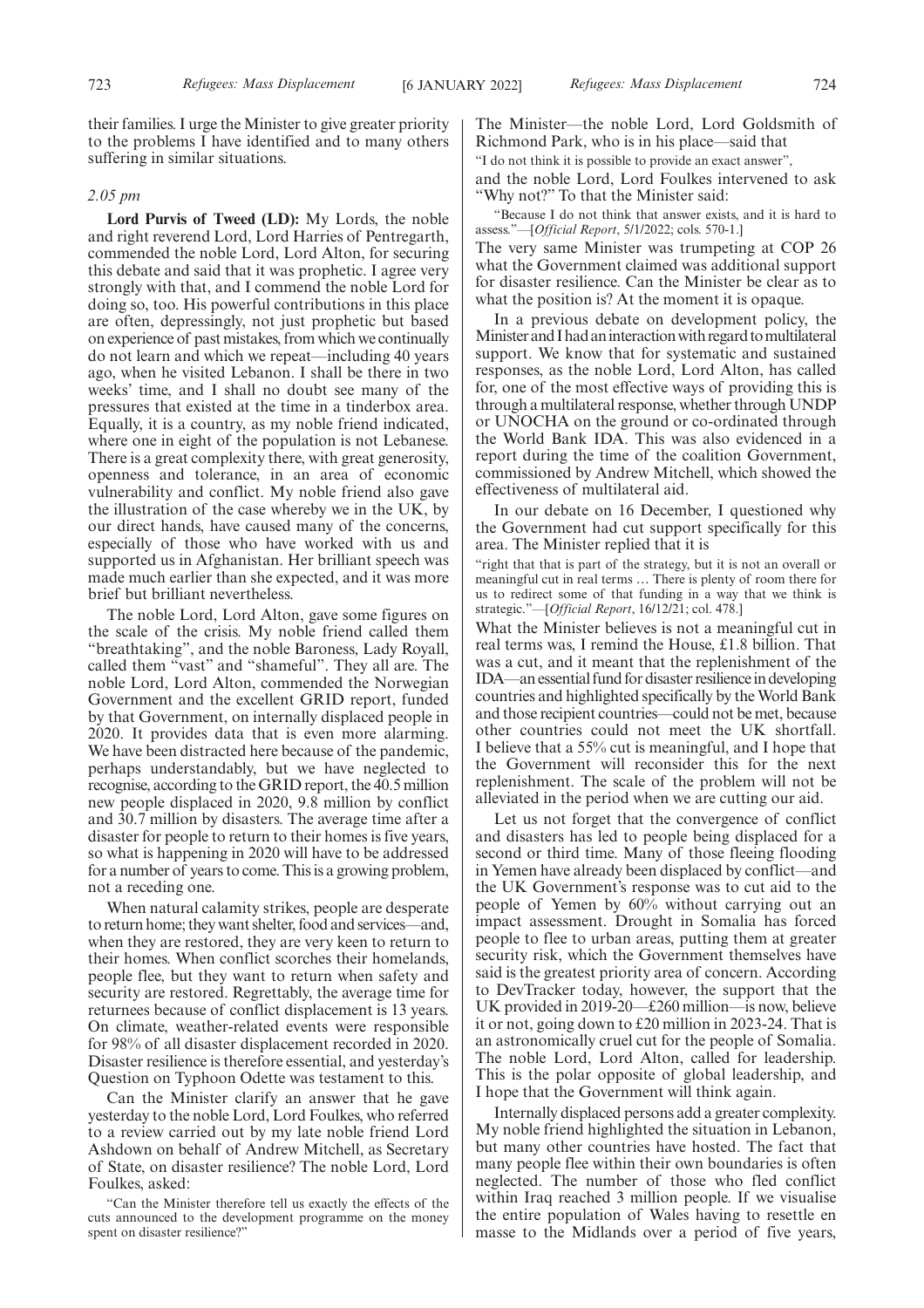#### [LORD PURVIS OF TWEED]

what pressure would that put on our own infrastructure and services? We should have a little more sympathy for the many countries that have had to cope with this. What was the UK response? To cut support for Iraq from £50 million to £3 million. Can the Minister say why?

The noble Baroness, Lady Kennedy of The Shaws, rightly mentioned the Yazidis. Before Christmas, I was in north Iraq and met Vian Dakhil, the Yazidi MP. Of those who have returned within Iraq, 280,000 Yazidis remain displaced—that is 70% of the Sinjar population. Of those in the Duhok camp in north Iraq, 99% are Yazidi. There is still no formal way of officially documenting the Yazidi genocide, which acts against building confidence for returning. Still the injustices are repeated for many Yazidis, and there is a lack of implementation of the Sinjar agreement. If the Minister responds to anything that I have said today, I hope that it will be on the UK increasing support for the implementation of the Sinjar agreement for the Yazidi people, who continue to have injustices levelled against them.

The scale of this is colossal and will remain with us. The UK is diminishing, not increasing, our level of support. However, I am glad that the noble Lord started this debate not simply by talking about the global figures. He named those children and individuals who have perished in our waters at the same time as I was travelling to Kurdistan. They were seeking shelter here in the UK because they wanted the same as what we want for our own people. They are our brothers and our sisters and our children, and we should be thinking of them and supporting them in exactly the way that we should be supporting our own people.

## *2.15 pm*

**Lord Collins of Highbury (Lab):** My Lords, I too thank the noble Lord, Lord Alton, for initiating this debate and for being absolutely consistent in the message that he has put across in numerous debates over the last couple of years—namely, the need for us to be consistent as a country in our policy on human rights and refugees.

It is now over 70 years since the refugee convention was ratified and, with 82 million people still displaced, the international co-operation is as strong as ever. I totally agree with my noble friend's words that that requires us to invest more in international co-operation, not less.

Conflict, persecution and human rights abuses are all drivers which force people away but, increasingly, and as we have heard in this debate, many of them face additional challenges due to Covid-19, disasters, extreme weather and other effects of climate change. The noble Lord, Lord Purvis, is absolutely right: it is not just refugees who move countries; internally displaced people are a huge issue. The UNHCR reported that, by mid-2021, the number of people internally displaced due to conflict and violence had risen to nearly 50.9 million, almost 5% more than the 48.6 million reported at the end of 2020.

The noble Lord, Lord Hannay, is absolutely right that political leaders from around the world must work through multilateral institutions, particularly the United Nations. I agree with him that one area that we

could focus on is strengthening the mandate of the United Nations Secretary-General, ensuring that he can bring things to the United Nations Security Council and General Assembly, creating greater transparency. We should also be supporting his call and work for greater co-operation and engagement with civil society. Civil society is often the guarantor. When Governments fail to protect their citizens, it is civil society that is there to stand up. I absolutely agree with the references to the responsibility to protect. We should not forget that in 2005, when that principle was adopted, every single country on the United Nations Security Council adopted it—including China and Russia. We should focus more on that.

A commitment in last year's integrated review was the shortly-to-be-published international development strategy. To deal with the root causes of conflict and instability, defence, diplomacy and development must go hand in hand. The noble and right reverend Lord, Lord Harries, is right that we should ensure that the strategy contains a clear commitment to conflict-affected and fragile states. It should be at the heart of the new strategy. We have seen in Ethiopia how quickly incredible levels of development can fall apart when conflict re-emerges. In Afghanistan, we have seen how people's lives can be turned around in a matter of months, despite progress over 20 years. We must retain our commitment to conflict prevention and peacebuilding.

Being a force for good in the world also means putting forward a vision for a more secure and prosperous future, delivering on the UN's global goals and fulfilling our commitment to the world's poorest and most vulnerable—not leaving anyone behind. The global health, climate and humanitarian crises should result in more attention being given to the critical role that development plays in tackling global challenges. The global refugee crisis requires a joined-up strategic approach.

As the noble Lord, Lord Alton, said today and in the debate on the international development strategy just before Christmas, the best way to help people is to ensure that they can have a better life in the countries from which they originate. International development is key to unlocking many of the other strategic and diplomatic aims of the FCDO. I hope the Minister will focus more on the strategy that will be published shortly.

Africa has witnessed the most new internal displacements as conflict and violence flared up in several countries across the continent. Some 1.3 million new displacements were recorded in the Democratic Republic of Congo. In Ethiopia, conflict in the Tigray region and increasing insecurity in other parts of the country have triggered more than 1.2 million displacements. As we have heard, the situation in Mozambique's northern province of Cabo Delgado continues unabated, uprooting just over 120,000 people. In addition, large new displacements occurred in the Central African Republic, South Sudan and Nigeria.

Currently—I re-emphasise the point made by the noble Lord, Lord Purvis—the FCDO's bilateral aid budget to countries in Africa is at a 15-year low. At the time when we should be focusing on them, we are turning our backs. Many of the world's poorest countries are on the African continent. I hope the Minister can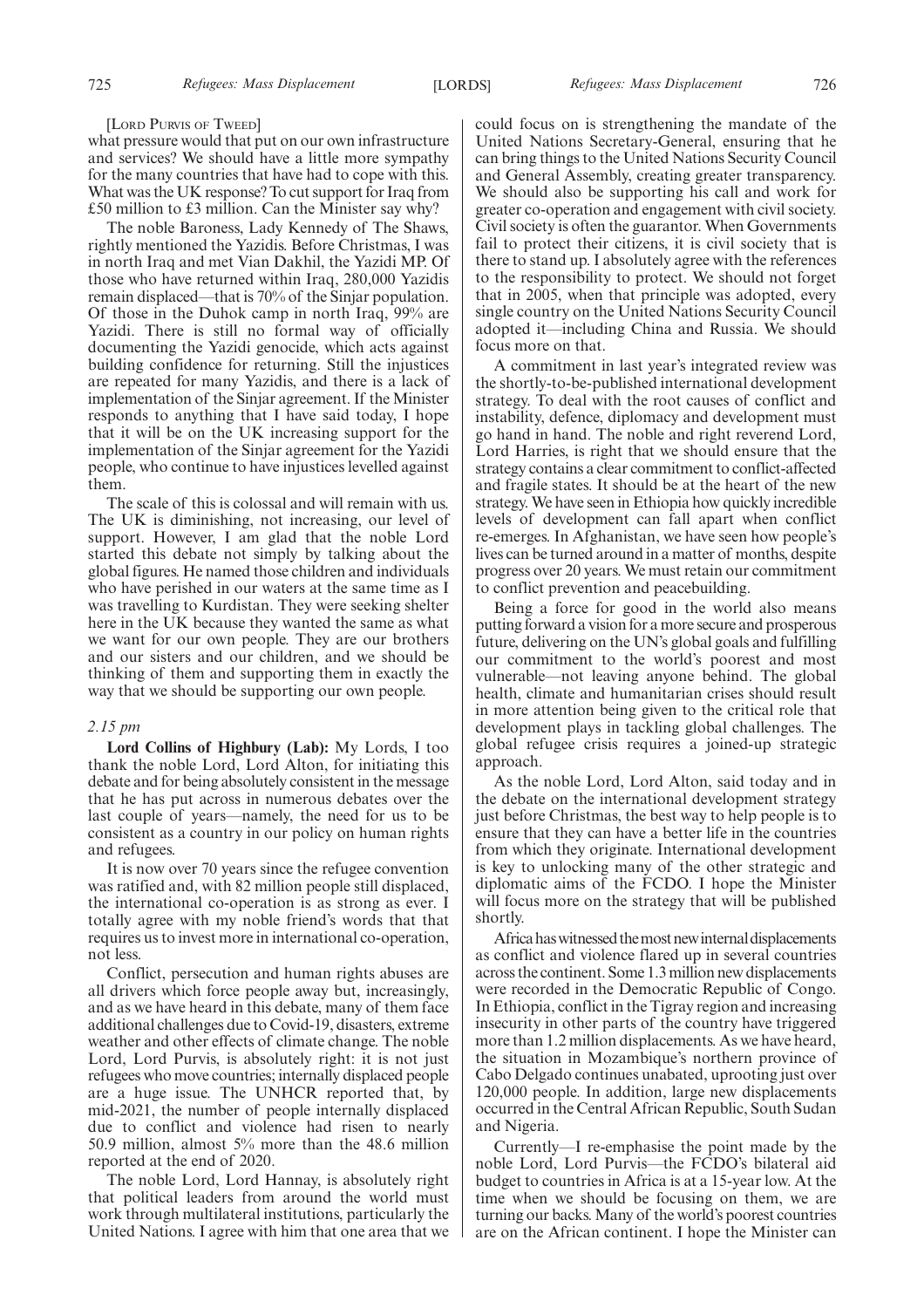confirm that the international development strategy to be published shortly will reaffirm the United Kingdom's commitment to Africa and increase aid to the continent in real terms.

Internal displacement also surged in the Asia-Pacific region, particularly in Afghanistan, as we have heard. I would also like to particularly mention Myanmar. The military coup in Myanmar ignited further widespread violence, bringing the total number of internally displaced people to an estimated 567,000, which is 54% higher than the 370,000 at the end of 2020. This fresh fighting has forced people to flee across into Thailand. I hope the Minister will reassure us that he will urge the Thai Government to provide the necessary humanitarian assistance following the violence which has resulted in that wave of refugees. We also need to strengthen and better resource the UNHCR and to accelerate applications for Myanmar nationals in countries where they are at risk of being deported back to Myanmar.

As we have heard in the debate, particularly from the noble Lord, Lord Alton, the United Kingdom's domestic policy towards refugees and asylum seekers is broken. The processing system has imploded, with the share of applications that received an initial decision within six months falling from 87% in 2014 to 20% in 2019. On asylum accommodation, the Government are increasingly looking towards dehumanising options, including sending people to offshore processing sites. Meanwhile, the High Court ruling that the Home Office's decision to house asylum seekers in Napier barracks was unlawful was a shameful verdict for the Home Secretary.

Unfortunately, processing and accommodation are only the tip of the iceberg. We have heard horrific stories of people trying to find a safe passage across seas. A failure to solve the problem of dangerous boat crossings is putting lives at risk and is a wider symptom of the Government's inability to offer safe routes of passage. The Nationality and Borders Bill offers only unworkable solutions and undermines international humanitarian conventions at a time when co-operation is most needed.

Ultimately, none of these issues can be properly addressed without international co-operation. We need a clear articulation of the United Kingdom's global leadership role, a cross-government approach to responding to humanitarian and peacebuilding activities, a plan to ensure that economic systems do not perpetuate poverty and a clear commitment to ensure vaccine equality. The United Nations, the UNHCR in particular, provides a legitimate forum for finding agreement and I hope the Minister will focus on those institutions today.

## *2.26 pm*

**The Minister of State, Department for the Environment, Food and Rural Affairs and Foreign, Commonwealth and Development Office (Lord Goldsmith of Richmond Park) (Con):** My Lords, I thank the noble Lord, Lord Alton, for securing this debate and for his extremely powerful words in starting it. I also thank all other noble Lords for their insightful contributions.

A surge in violent conflict since 2010 has prompted historically high levels of mass and forced displacement. As the noble Lord, Lord Alton, said in his opening remarks, the UN refugee agency estimates that the number of forcibly displaced people rose to a recordbreaking 82 million during 2020. That is more than 1% of the world's population, or one in every 95 people, being driven from their homes, some by conflicts and natural disasters, others by hunger, climate change, poverty or persecution. In 2010, that figure was one in every 159 people, so there is little wonder that the international humanitarian system is under strain.

Crises are also becoming increasingly protracted, with around three-quarters of all refugees displaced for more than five years. As the noble Lord, Lord Alton, again pointed out, in some cases they are displaced for much longer than that. The pandemic has made things worse. Covid has thrived in the cramped conditions that many displaced people endure and prevented them being able to return home.

It is clear that the international community has an immense and growing task on its hands to support those driven from their homes. I am going to set out some of the actions that the UK Government have taken to address this crisis and outline our work to tackle its root causes.

The UK has a strong track record of helping those who need our protection and assistance, as well as the host communities that give them sanctuary. Despite the seismic impact of the pandemic on the UK economy, the Government remain one of the largest donors in the world. Indeed, we spent more than £10 billion on overseas development assistance last year, making us the third-largest donor in the G7. In answer to comments made by a number of noble Lords, not least the noble Lords, Lord Hannay, Lord Dubs and Lord Purvis, and the right reverend Prelate the Bishop of St Albans, Parliament has endorsed a clear pathway to return to 0.7%, which, on current projections, will be by 2024-25. I do not think it is out of place to say that there is a strong feeling that, as soon as those conditions are met, we must immediately return to 0.7%.

Displaced people are, of course, a huge priority for our overseas aid and for the international development community. Humanitarian assistance is one of the Foreign Secretary's top priorities for the FCDO. Our work to support displaced people and host countries, and to champion international humanitarian law, is central to our efforts to build a global network of liberty. We have led the way in forging innovative solutions to refugee crises, championing a longer-term approach, and helping shape the Global Compact on Refugees, including with our pioneering responses in Jordan and Ethiopia.

The UK is one of the largest donors to the agencies working on the front line. We provided £29 million in core funding last year to the UN refugee agency, £25 million to the UN Office for the Coordination of Humanitarian Affairs and £37 million to the World Food Programme. This helped agencies with rapid responses, staff training and accountability. Our support also goes far beyond funding. We play a central and influential governance role via these agencies' executive committees and through our UN reform agenda. We also use our global network to carry out humanitarian diplomacy and support people directly through our own programmes.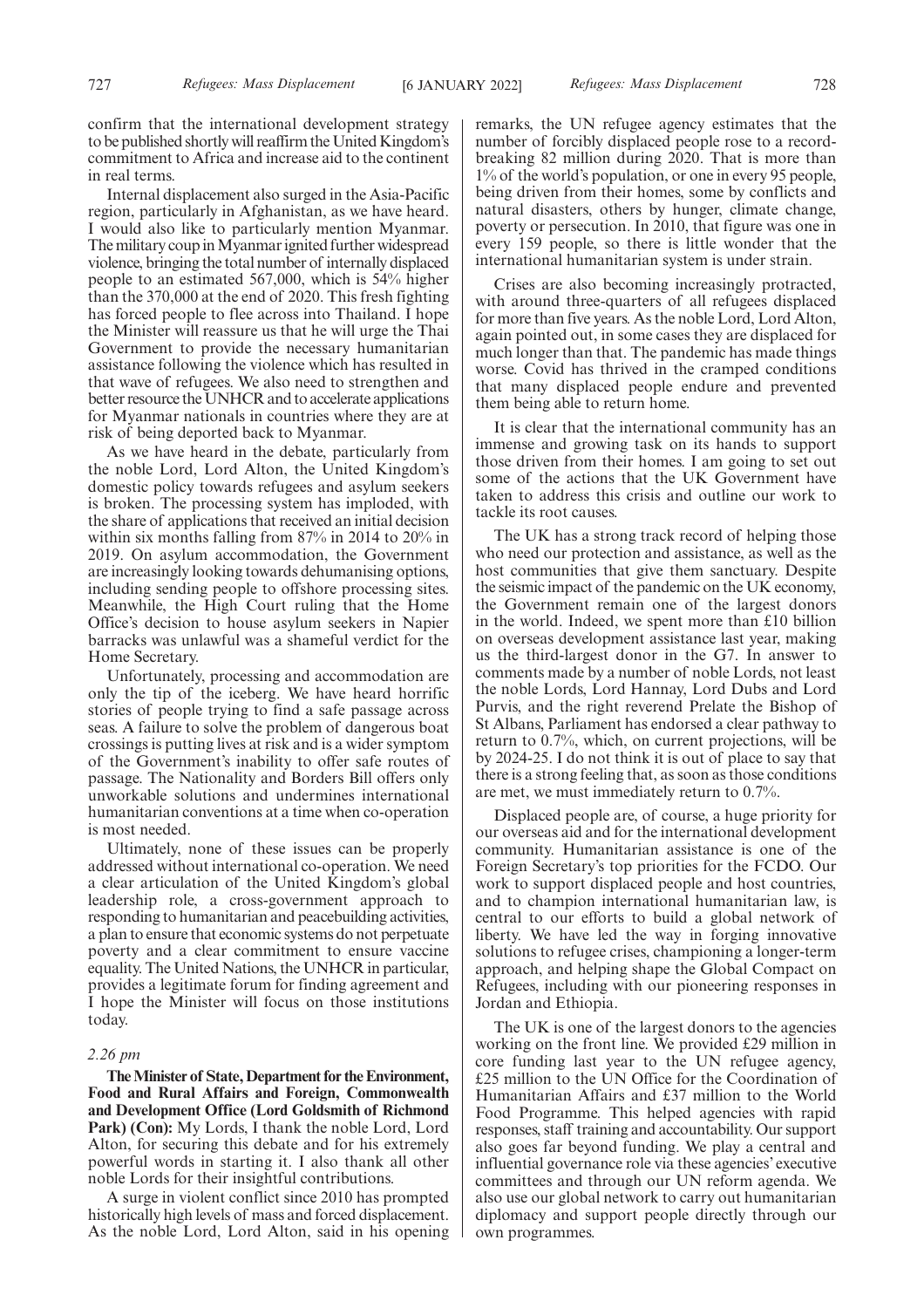[LORD GOLDSMITH OF RICHMOND PARK]

In response to the increasingly drawn-out nature of crises and the years of strain they put on host communities, we have worked with international partners on innovative longer-term solutions. Our focus is on a holistic approach, restoring dignity and offering refugees a viable future while supporting their hosts. As the noble and right reverend Lord, Lord Harries, and the noble Lord, Lord Griffiths, both said, this approach has won global acceptance through the internationally agreed Global Compact on Refugees. To reassure them both, the UK remains absolutely committed to the compact. It aims to help refugees stay near their homes and to support host communities by investing in education, job creation and economic growth. Our commitment to the global compact is reflected in our country programmes, including our contribution of more than £320 million to the Rohingyas in Bangladesh since the crisis began four years ago, which has provided life-saving food, healthcare and sanitation for refugees. It has also assisted vulnerable neighbouring countries.

The conflict in Syria, which a number of noble Lords raised, has been one of the largest crises in history in terms of displacement. In response to this, we have provided more than £2 billion of support to 5.5 million refugees and their host communities since 2012. In response to the noble Lord, Lord Purvis, our support in Syria has direct impacts and benefits for Yazidi communities, who have perhaps been on the receiving end of more horrific abuse than almost anyone else. I will have to ask the relevant Minister to respond on his question around the Sinjar agreement and get back to him; I am afraid I do not know the answer to that.

In northern Iraq, we continue to work with humanitarian agencies and Iraq's Government to ensure that displaced persons can return home in a safe, dignified and voluntary manner. Meanwhile, in Yemen, the UK has contributed over £1 billion of humanitarian assistance since the start of the conflict. This supports the most vulnerable groups, including those who have had to flee their homes.

The noble Lord, Lord Collins, remarked on the rapidity with which things have deteriorated in Ethiopia as an example of how things can unravel incredibly quickly in unexpected parts of the world. In Ethiopia we have provided more than £76 million of humanitarian aid since the start of the conflict in Tigray. This includes food and water for the most vulnerable communities across northern Ethiopia. We will also deliver health, mental health and psychosocial support to around 40,000 displaced persons. Very briefly, in response to the noble Lord, Lord Collins, I cannot, obviously, go into details around the international development strategy, but I can tell him that our strategy will reaffirm very clearly our commitment to Africa. I am sure we will discuss—and perhaps debate—the issue in due course.

The worsening humanitarian situation in Afghanistan is also hugely concerning; I note the comments from the noble Baroness, Lady Smith. We are doubling our humanitarian and development assistance this financial year to £286 million. This is providing life-saving food and emergency health services, shelter, water and hygiene services. The increase has also boosted our support to the UN's regional response and to the neighbouring countries that are hosting many of those refugees.

Resettlement to stable countries is clearly a hugely important strand of the global compact. In the UK, since 2015, we have resettled more than 25,000 men, women and children seeking refuge from persecution. We have issued more than 39,000 visas under the refugee family reunion rules, around half of which were to children.

In response to the noble Baroness, Lady Smith, the noble Lord, Lord Alton, and a number of other noble Lords, the Government's Afghan citizens resettlement scheme will provide up to 20,000 vulnerable people with a safe and legal route to resettle in the UK. I think that makes it the most generous such scheme in this country's history. It is worth reiterating that, in the space of just two weeks, Operation Pitting—I hope I have that right—brought 15,000 people to safety in the UK. Working in incredibly difficult circumstances, a very large number of people were moved, in record time, to positions of safety. We are working with the UNHCR to design and open up that scheme so that it is more appropriate for the ever-changing circumstances, and we will be able to provide more details on that very soon.

The scheme I described earlier will also prioritise those who have assisted UK efforts in Afghanistan and stood up for our values, such as democracy, women's rights, freedom of speech and the rule of law. It will focus on the most vulnerable people, such as women and girls, and members of minority groups. Under Operation Warm Welcome, we are helping Afghans arriving in the UK to rebuild their lives, find work, pursue education and integrate within their new local communities. Since 2015, the UK has assisted more people through resettlement schemes than any other country in Europe.

Children, of course, need to be at the heart of our work; that point has been made in a number of speeches today. They make up 42% of all displaced people, and we know that children in fragile and conflict-affected countries are more than twice as likely to miss out on school compared with their counterparts in peaceful nations. If these children are to have any hope and the chance of a fulfilling and prosperous future, it is essential that we support them to continue that education.

That is why in Nigeria, for example—I say this partly in response to the comments of the noble Baroness, Lady Cox—our humanitarian programmes have enabled more than 200,000 conflict-affected children to access education. With more than 2 million internally displaced people in Nigeria, our £425 million humanitarian programme is also supporting 1.5 million people with food assistance and providing access to toilets and clean water.

More broadly, the UK is also a founding member of, and the largest donor to, Education Cannot Wait, the global fund for education in emergencies. We have committed £90 million to the programme from 2019 to 2023. With our support, the programme has helped more than 4.5 million children continue their education over the past three years, through periods of crisis and conflict.

Besides helping those in immediate need, it is crucial—as almost every speech in this very debate has emphasised, and in particular the comments of the right reverend Prelate the Bishop of Leeds—that we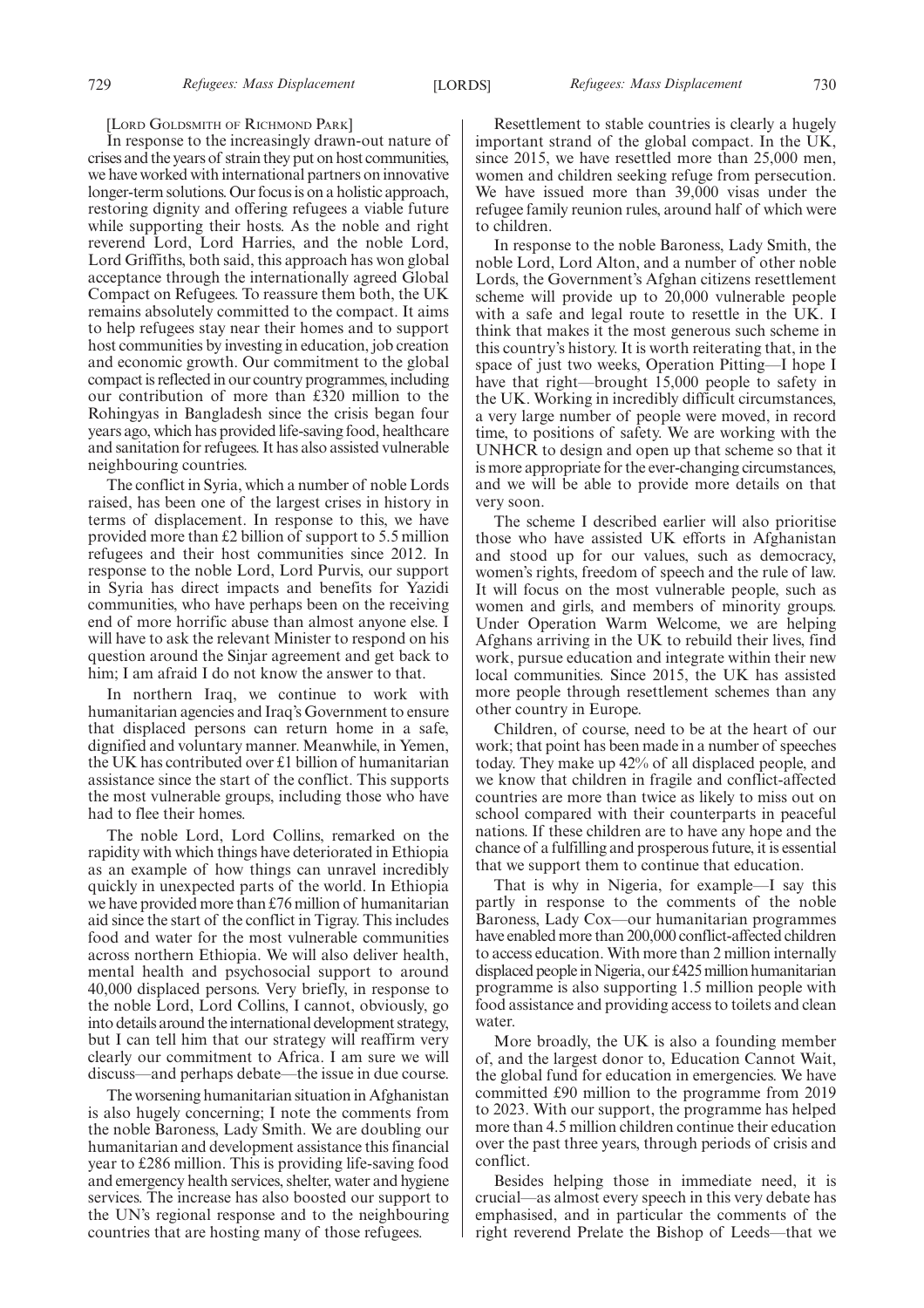address the root causes of displacement. That is absolutely central to our approach. It is not only central to our approach; it is directly in our own interest, as well as being the right thing to do. Addressing the triggers—from conflict to climate change, and from poverty to abuse of human rights—is a key strand of our integrated review, which sets out our plans to address these challenges over the next 10 years. We will use all the political, security, development and trade levers we have to reduce tensions, end conflicts, build stability, protect freedoms and spread opportunity and prosperity across the globe. The multilateral system is central to that approach, but we will not be constrained by its limitations.

The noble Baroness, Lady Bennett, helpfully provided the environmental context, which is a looming and growing context for so many of the movements that have been described today. She talked about the need to clear up our supply chain and about commodities causing deforestation and contributing further to climate change and displacement. Cleaning up our supply chains is a key commitment that we have made, and we are at the early stages of this. Much of what was discussed and agreed at COP involved the need to break the link between commodities and deforestation and to put stopping deforestation at the heart of our global response to climate change. I commend her also for her campaign—which she did not mention today—for the recognition of ecocide, which I think has a direct bearing, and certainly will have an even bigger bearing as the years go by, on the issues we are discussing today.

Conflicts will continue to be the main driver of displacement, and we will do all we can to prevent, manage and resolve them. The UK has contributed over £160 million to the UN peacebuilding fund since its inception, and in May last year, we announced a further £10 million for this financial year. We continue to work with UN agencies, funds and programmes, as well as international financial institutions and important regional bodies such as the African Union. This will help to ensure effective and sustainable approaches to reducing conflict in fragile states.

For lasting peace, we know that women must have a seat at the table; the noble Baroness, Lady Greengross, made this point very powerfully in her speech. We know that when women participate in peace processes, there is a 35% increase in the probability of a peace agreement lasting at least 15 years. That is why the UK Government are leading proponents of the women, peace and security agenda.

To reduce forced displacement, we will continue to stand up for human rights and international humanitarian law and use our influence to hold to account those who violate them. As part of our efforts to defend human rights, as noble Lords will know we introduced a new system of Magnitsky sanctions in July 2020 to target human rights violators and abusers around the world. We have used the global human rights sanctions regime to designate nearly 80 individuals and entities involved in some of the most notorious human rights violations in recent years. That includes government officials and bodies in Belarus, Myanmar, China, Russia and North Korea. The UK also works with partners at the UN to target human rights violations and abuses.

For example, we implement UN sanctions against individuals involved in human trafficking and human rights abuses against migrants in Libya.

Sexual violence is another recurrent cause of displacement. Since the launch of our ground-breaking Preventing Sexual Violence in Conflict Initiative in 2012, successive UK Governments have transformed the way the international community deals with those crimes. We have sent more than 80 deployments of UK experts to affected countries. We have trained more than 17,000 police and military personnel on sexual violence issues. We have also committed more than £50 million to support numerous projects around the world. In November, the Foreign Secretary launched a major new global campaign to stop sexual violence against women and girls in conflict around the world. She is bringing together partners to condemn rape and sexual violence in conflict as a red line. This year, the UK will also host a global conference in which we hope to unite the world in action.

**Lord Purvis of Tweed (LD):** Before the Minister moves on, as he rightly said, all those pernicious elements in Africa have been and continue to be present in Nigeria. The Government have cut their support from £250 million, as the Minister said, but he did not say that it will go down to just £60 million in 2023. Has an objective developmental system of assessment been carried out to inform that cut, given the fact that this pressure is ongoing, or are these simply arbitrary cuts?

**Lord Goldsmith of Richmond Park (Con):** The noble Lord made the point well in his speech that there have been cuts across the board as a consequence of the move from 0.7% to 0.5%. That involved lots of difficult decisions; it is not something that I think most people welcomed. We have a pathway that will return us to 0.7%, hopefully in the next couple of years. As I said to the noble Lord, Lord Collins, when we publish our development strategy we will reaffirm the importance and centrality of the continent of Africa in our vision and plans. I very much hope that the noble Lord, Lord Purvis, will be reassured by the report when it is published, but I cannot go into the details at this point.

As a number of noble Lords have rightly said, all the science tells us that climate change and environmental destruction are likely to become a bigger and bigger reason for the increasing movement of people in the coming years; the right reverend Prelate the Bishop of Leeds, the noble Lords, Lord Dubs and Lord Loomba, and the noble Baroness, Lady Kennedy, made similar points. The UK has played a leading role in the global response to climate change. COP 26 made unexpected and really important progress on adaptation and climate finance, which are obviously essential to managing climate displacement. The work that we did in the run-up to COP 26 and the work that we will do this year as the COP president, which will be no less intense than the work that was done last year, are a really positive example of internationalism and in many ways embody what many of us mean by "global Britain".

Domestically, we have committed to doubling our international climate finance to £11.6 billion over the next five years. We will put a significant chunk of that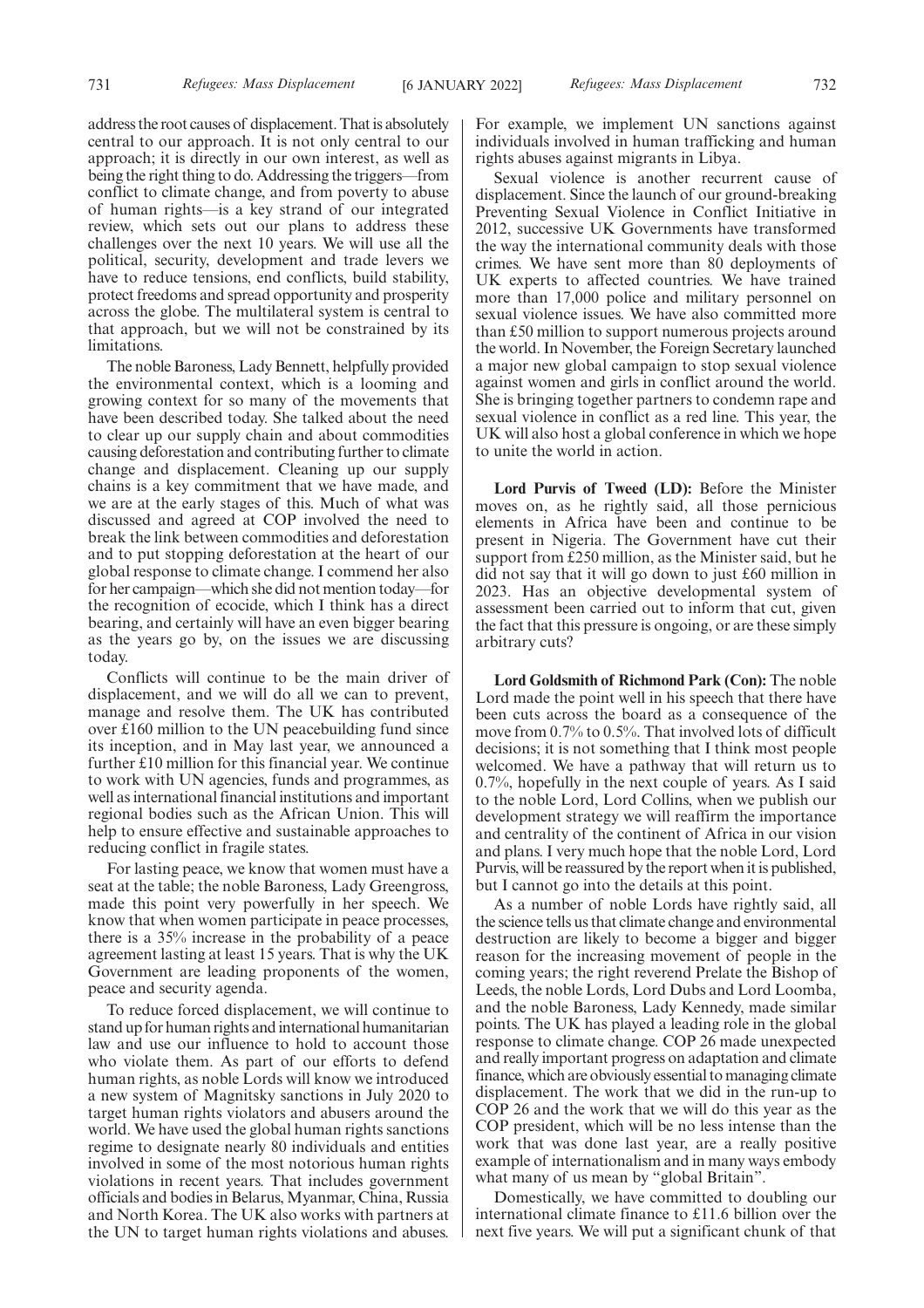[LORD GOLDSMITH OF RICHMOND PARK]

into helping to restore and protect nature as a serious and central contribution to tackling climate change. Above all, that £11.6 billion will be spent in a way that supports vulnerable countries to make themselves more resilient to climate change, and in doing so we hope to ease future migration pressures.

The tragic truth is that forced displacement is happening on a biblical scale today. Before I make that point, I want to comment on, without necessarily answering, the powerful speech made by the noble Lord, Lord Hayward. He issued a number of important questions to the CEO of Coca-Cola, Mr Quincey, and I encourage Mr Quincey, if he is paying attention to this debate, simply to answer them. It is important that he does.

As I said, forced displacement is happening on a record scale today. All the signs suggest that this will continue and that the trend is upwards. In the face of this terrible human suffering, I am proud that the UK has a strong record of helping those who need our protection. I pay tribute to the generosity of all host nations and communities who welcome those driven from their homes, and to the tireless work of those who support them in the most difficult circumstances. The international community can address need on this scale only through a holistic approach, with countless painstaking political, diplomatic, military and humanitarian interventions. The UK Government are committed to doing all we can—harnessing our political clout, diplomatic expertise, military know-how and humanitarian reach—to support the displaced and give them hope of a viable future.

I thank noble Lords for their comments.

## *2.45 pm*

**Lord Alton of Liverpool (CB):** My Lords, I was particularly pleased when I saw that the noble Lord, Lord Goldsmith of Richmond Park, had been asked to reply to this debate in your Lordships' House. He is well known for painting on a big-picture scale, and undoubtedly he will have heard from all the speeches in the debate that this is a canvas that gives him enormous scope to use the position he is now in, the ability he clearly has and the idealism and pragmatism that he brings together.

There is nothing wrong with having good, altruistic motives and combining them with self-interest. That has been a theme throughout this passionate, knowledgeable, rich, reasoned and urgent debate. We have heard a lot about the push factors, in comparison with yesterday's debate, which focused on the pull factors. We have heard about the role of global corporations; the displacement of widows, children and women; the consequences of the breakdown of the rule of law and international institutions; the consequences of dehumanising and stigmatising refugees; the need for wise statecraft and diplomacy in combating conflict; the central role of our development programme; Magnitsky sanctions; and individual and collective actions, including boycotts. Many specific places and ideas have been mentioned.

I am struck that we were encouraged to think not just about percentages but about individual people. We were reminded that it comes down to the one in 95 people in the world who are displaced. We heard a lot about systems failure, not least the failures of the

Security Council and its role in creating insecurity. We heard about leadership and the need for more international resolve, not less.

This has been a very good debate, but what we do about it as we go away from your Lordships'House today is what will really count.

*Motion agreed.*

## **Energy Costs**

*Question for Short Debate*

*2.48 pm*

## *Asked by Baroness McIntosh of Pickering*

To ask Her Majesty's Government what assessment they have made of the effect of rising energy costs on households, and in particular (1) pensioners, and (2) those on low incomes.

**Baroness McIntosh of Pickering (Con):** My Lords, I am delighted to have secured this important debate. I look forward to all contributions from all sides of the House. I declare my interest as the honorary president of National Energy Action.

At the outset, I want to set out the scale of the problem. All those currently caught in fuel poverty are those who live on the lowest incomes: that is, below the poverty line and on 60% of the average median income. National Energy Action estimates that 4 million households already live in fuel poverty, and that was before the energy increases in October last year. It is estimated that those increases have put a further 500,000 households into fuel poverty. Moreover, a further 1.5 million people could be forced into fuel poverty when the price cap is removed in April if the rises are as bad as is feared.

I thank the NEA for its briefing for today and indeed the House of Lords Library for its helpful and comprehensive briefing—it is immensely helpful. By April this year, there could potentially be 6 million households living in fuel poverty in the United Kingdom. Many of those will live in rural areas off the main energy grid, dependent on fuels such as oil, liquid petroleum gas and solid fuels, which are not subject to the price cap. As the Institute for Fiscal Studies and other organisations have said, real incomes are stalling yet inflation and prices are rising for food and other essentials. We also know that taxation will increase from April next year.

What is the background to this debate? Wholesale energy prices recorded a record increase in the run-up to December last year, reaching an all-time high and about nine times higher than the year before. Crucially, there is a lack of energy storage in the UK; I understand that we have on average only 60 days of gas storage as opposed to three months in Germany and other European countries. We in the UK import 50% of our gas, so we are extremely sensitive to price rises on the global gas market. Around 85% of UK homes use gas central heating. The cap on energy prices is being lifted on 1 April 2022. I look forward very much to hearing from the Minister in responding to the debate; I understand that there is breaking news that the Government are intending to take action well before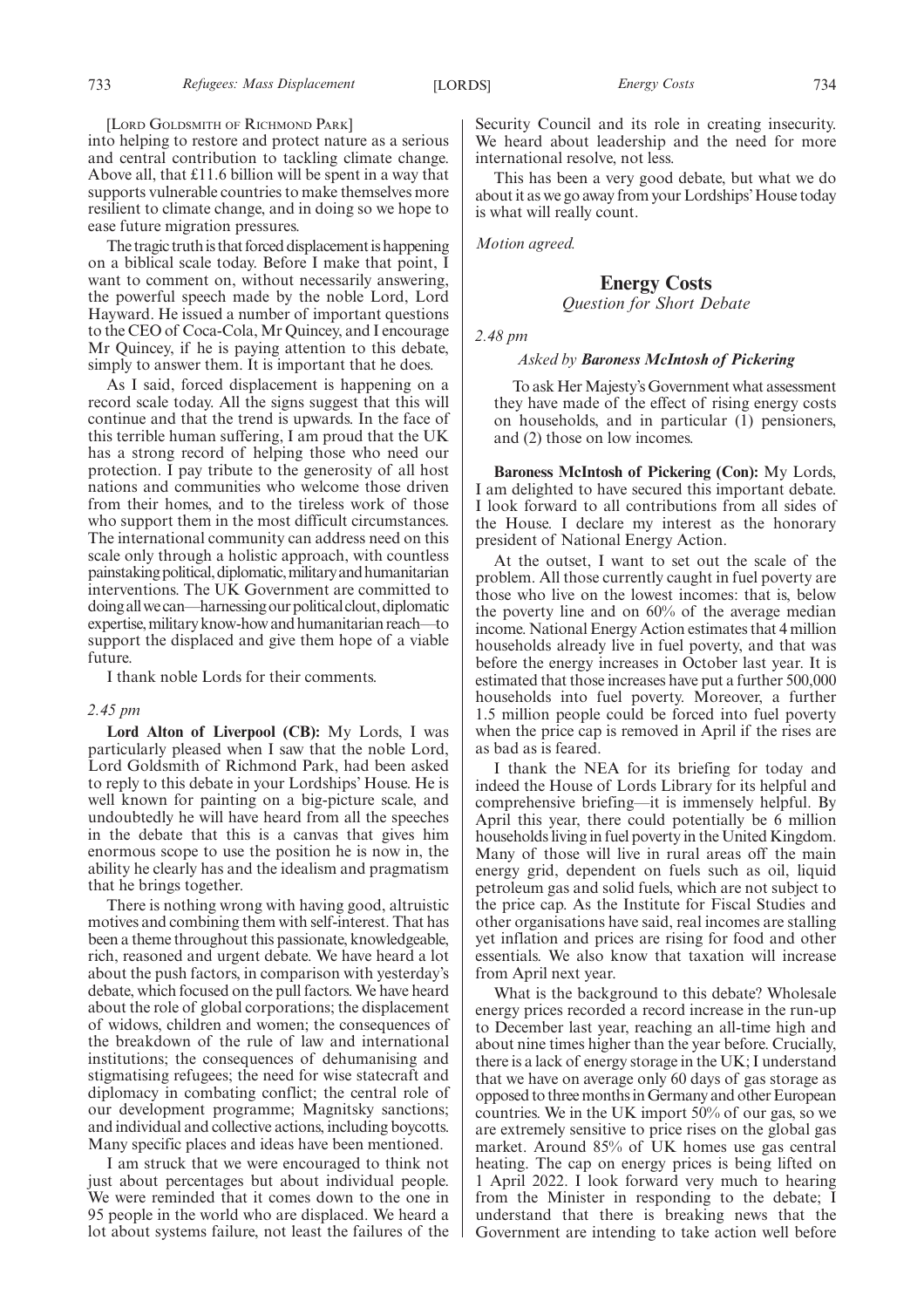the April deadline. I also welcome the fact that Ofgem is currently consulting on the length of term of reviews on the price cap.

Currently, 25% of household electricity bills will fund renewable energy costs, yet energy generation should rightly be funded either out of general taxation or, perhaps more appropriately, by raising capital in the market in the normal way. What is unacceptable is that, to date, the price of energy has increased for domestic consumers by £235 since the previous October. That is compounded by the fact that the cost of energy company failures impacts on consumers too. Since August 2021, 26 energy suppliers have gone out of business. Ofgem estimates that UK households will have to pay between £80 and £85 extra on their energy bills in 2022-23 as a result of these recent energy supplier failures. Others, such as the banking group Investec, put this as a potential £120 per household. Given that, as I mentioned above, certain fuels, especially those used predominantly in rural areas, are not covered by the price cap, this is a very real problem indeed.

What action would I like the Government to take? I welcome the fact that current schemes, such as the warm home discount and energy company obligations, help in so far as they do. They offer a lifeline targeted at reducing energy costs, especially for those on low incomes and vulnerable households. These schemes could be increased in value and their focus could be extended. That is probably the easiest option and one bringing the best and swiftest results to the fuel poor. National Energy Action is also looking to pioneer a new social tariff, which I imagine would operate in a similar way to the social tariff in the water sector. It seems incredible that there is no social tariff as yet in the energy sector, and I urge the Government to look favourably on these proposals.

Equally, the Government could suspend green levies on energy and electricity bills, and I urge them to do so. They are currently used to fund renewable obligations and feed-in tariffs. In my view, in my view, it is inappropriate to ask those living in fuel poverty to pay for the next generation of renewable energy. It would be more appropriate for energy companies to raise the money for infrastructure costs from the market as other utilities have to do, raising finance in the same way as do water and telecommunication companies. I therefore urge the Government to lift, either temporarily or permanently, green levies on domestic energy bills.

I also propose that the Government consider either a short-term reduction or suspension of VAT on fuel. This would be a Brexit dividend that we have been told we can benefit from, as we were unable to do so previously. However, as we have now left the European Union, we could now do so. This would save households between £90 and £150 on their domestic bills.

I would also look to restructure the market. Every time an energy company fails, it should not be for consumers to pick up the sizeable cost; it should be borne by the market. I also urge the Government to expand winter fuel payments to those 65 or under who qualify for cold weather payments—an easily identifiable group. They could benefit by up to a £300 discount in this way on their energy bill and support an additional 2.4 million people on low income of working-age households. I also urge the Government to accelerate payment of utility debt across the United Kingdom, which would help to alleviate those living in fuel poverty.

I also make a plea that we need to adapt to climate change. We currently lose approximately 30% of electricity through overhead power line transmission. These power lines are vulnerable to extreme weather events such as gales and snowstorms and they are now bigger and heavier and cover longer distances than ever before. We saw in November last year the unfortunate event of a catastrophic power failure in rural parts of the north-east of England, where for six days people had no electricity, hot water or heating. That is unacceptable in modern times.

The recent figures for those living in fuel poverty, as identified by National Energy Action, show that currently the largest numbers of those living with the highest levels of fuel poverty are, surprisingly, 35 to 49 year-olds, followed by 60 to 74 year-olds, then 50 to 59 year-olds and finally, 75 year-olds and older.

I urge the Government to revisit the legal basis for green levies and look anew at competition in the energy sector. I personally oppose fracking, which is neither cost effective nor environmentally sustainable. However, a better option would be to boost energy from waste, particularly where this is done so effectively, such as in North Yorkshire at the Allerton waste facility. I urge that the energy created is put into the local grid, helping those living in areas of low temperatures and often high fuel poverty.

I end with a plea to my noble friend, his department and the Government to pursue the actions which I have identified above: to expand the warm home discount across the whole of Great Britain to cover a further 2 million households; to consider introducing a social tariff; to reduce or cancel VAT on energy bills and scrap the green levies; to support more people through winter fuel payments; and to look carefully at restructuring the energy market. I look forward very much to my noble friend's response to this debate.

## *2.58 pm*

**Lord Lilley (Con):** My Lords, I congratulate my noble friend on securing this timely and important debate. I will make four simple points.

First, higher energy costs hit the cold, the old and the poor hardest. The further north you go, the colder it gets and the bigger your heating bills. The lower your income, the higher the proportion of it that goes on your energy bills. The older you are, the more warmth you need, so the bigger your heating bills. So higher energy bills do not just target the cold, the old and the poor but are directed straight at the Government's new supporters in the working class and the north as well as their long-standing supporters among the elderly.

Secondly, wherever net-zero policies which increase energy costs have become a political issue, they have been electorally disastrous. In France, they provoked an uprising of the gilets jaunes, forcing President Macron to rescind his diesel tax increase. In Australia, a Conservative Government looked doomed to defeat by a Labor Party waving the green flag, but when the Conservatives opposed the carbon tax they snatched victory from the jaws of defeat. In the Netherlands, when the government coalition proposed green taxes,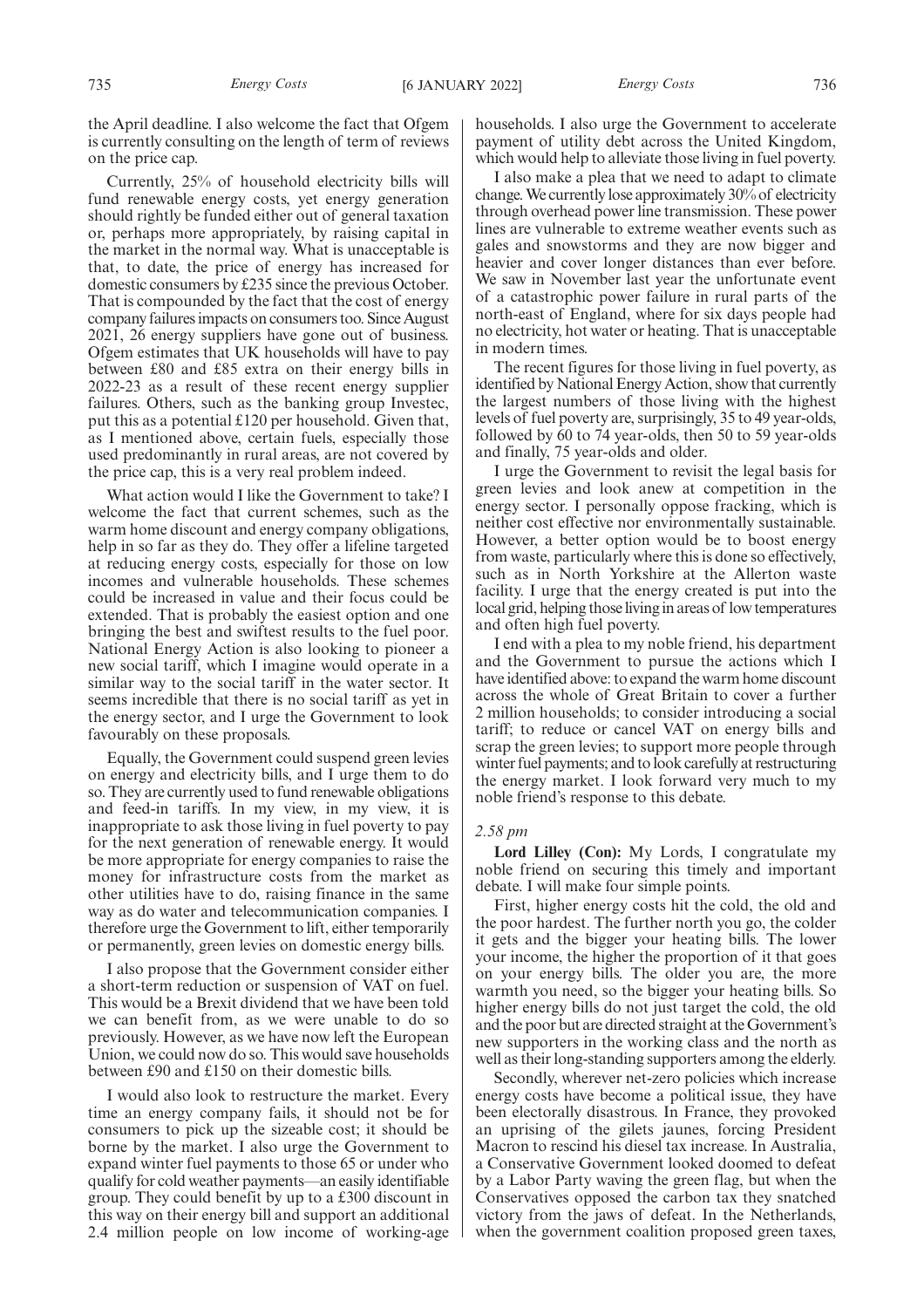an entirely new party formed to oppose this became the biggest single party in the municipal elections. In Canada it was a similar story for the provincial elections, and yesterday an uprising in Kazakhstan was triggered by an increase in LPG prices.

Thirdly, we will need gas for many years to come. At this very moment—or 10 minutes ago—40% of our electricity is being generated by gas power stations. Only 37% comes from renewables. Even if we install more windmills, we will need gas back-up because the wind often does not blow and the sun never shines at night. We will need gas for electricity generation for ages. There is no economic alternative. Moreover, we will need gas for home heating for years to come. Even if we go ahead and ban new gas boilers in 2030, millions of homes will continue to rely on gas for their existing home boilers to heat their homes for decades thereafter.

We have a huge gas potential in the North Sea and the Bowland shale in Lancashire. Eco-fanatics opposed using this, even though domestic gas would reduce emissions compared to importing LNG from Oman or the US. They oppose it because their priorities are deindustrialisation and virtue signalling; reducing carbon emissions is not really their top priority. We should stop caving in to them and give permission for development of new fields in the North Sea and drilling for shale gas in Lancashire and elsewhere.

Fourthly, this is not just a temporary problem. There is an acute short-term problem, which the Government should alleviate by reducing VAT on fuel to zero—as we can now do since we are outside the EU—and suspending green levies, which add 23% to electricity bills. Even after the present world shortage subsides, households will continue to face long-term rises in energy costs as long as we pursue a policy of net-zero carbon emissions without any reference to cost-effectiveness. Indeed, the cost of installing heat pumps and the necessary insulation will have a far greater impact on the households affected than has been the case with the present energy crisis. The reaction of those households will probably be enough to bring down a Government—we ain't seen nothing yet.

I hope we will think again and take the impact on households into account.

#### *3.03 pm*

**Lord Hendy (Lab):** My Lords, I congratulate the noble Baroness on securing this debate. This year the UK faces what the Resolution Foundation has called a cost-of-living catastrophe. Does the Minister agree with the Leader of the House of Commons that the rise in national insurance planned for April should be scrapped?

Noble Lords have suggested, and will suggest this afternoon, ways of dealing with the rise in energy prices. The impact on pensioners is obvious: the way to deal with it is to raise the state pension and the winter fuel allowance. I wish to focus on those on low incomes. The Resolution Foundation and the Office for National Statistics have shown that the real value of wages has been more or less flat since 2008 and is predicted to fall this year. The pandemic and Brexit introduced fluctuations in some sectors but these have not had a wider impact. Britain is a low-wage, lowproductivity economy. Given the Government's stated objective to reverse this, presumably the Minister will agree with the new year message from Frances O'Grady of the TUC that Britain needs a pay rise.

The question is how that might be achieved. Treating workers as commodities on the so-called labour market, where the price of their labour is fixed by employer demand on one side and mitigated by the need of workers to keep themselves and their families from penury on the other, does not produce a high-wage, high-productivity economy. The Government should look to the real high-wage, high-productivity countries such as those of Scandinavia, and note that the key feature which produces such results is high levels of collective bargaining—levels of over 70% and as much as 90% of workers covered by collective agreements. Even the European Union has now finally recognised the importance of collective bargaining coverage of 60% or more in its proposed directive on the minimum wage. In contrast, in this country, from a level of around 85% of British workers, which ran from the Second World War until the 1980s, collective bargaining coverage has been steadily driven down by government policy and restrictions on unions to something less than 25% today. That means that three-quarters of our workers, some 24 million of them, have no collective say over their terms and conditions, and next to none is in a position where an employer will negotiate with them individually.

Given the UK's commitment to promote collective bargaining as articulated in the International Labour Organization's convention No. 87, which was recently reiterated in the trade and co-operation agreement with the EU, and in the UK-Australia free trade agreement, will the Minister consider reintroducing the wages councils legislation, first promoted by Sir Winston Churchill in 1909, which required compulsory collective bargaining across each sector of industry where it did not occur voluntarily? The resulting agreements were binding on every worker and every employer in the sector. It was introduced and functioned precisely to remedy the blight of low wages.

The Minister might also consider developments in New Zealand, where legislation was introduced last year to introduce fair wage agreements, much like those of the wages councils, and in Spain on 29 December, just a week ago, where there was a restoration of collective bargaining, by agreement with the social partners.

## *3.07 pm*

**Lord McNally (LD):** My Lords, when I was in my sixth-form debating society, we would occasionally have a debate entitled "Something must be done." That mood was well captured in yesterday's *Daily Telegraph* "Chopper Politics" column, written by its chief political correspondent, Christopher Hope. He said: "Everyone can see the cost-of-living crisis about to hit millions of British households in the spring. Oddly though, the Prime Minister appears to be all at sea about how to deal with it." The validity of that statement is beyond doubt and the Question of the noble Baroness, Lady McIntosh, for which I am grateful, goes to the heart of the impending crisis, with its impact on pensioners and those on low incomes.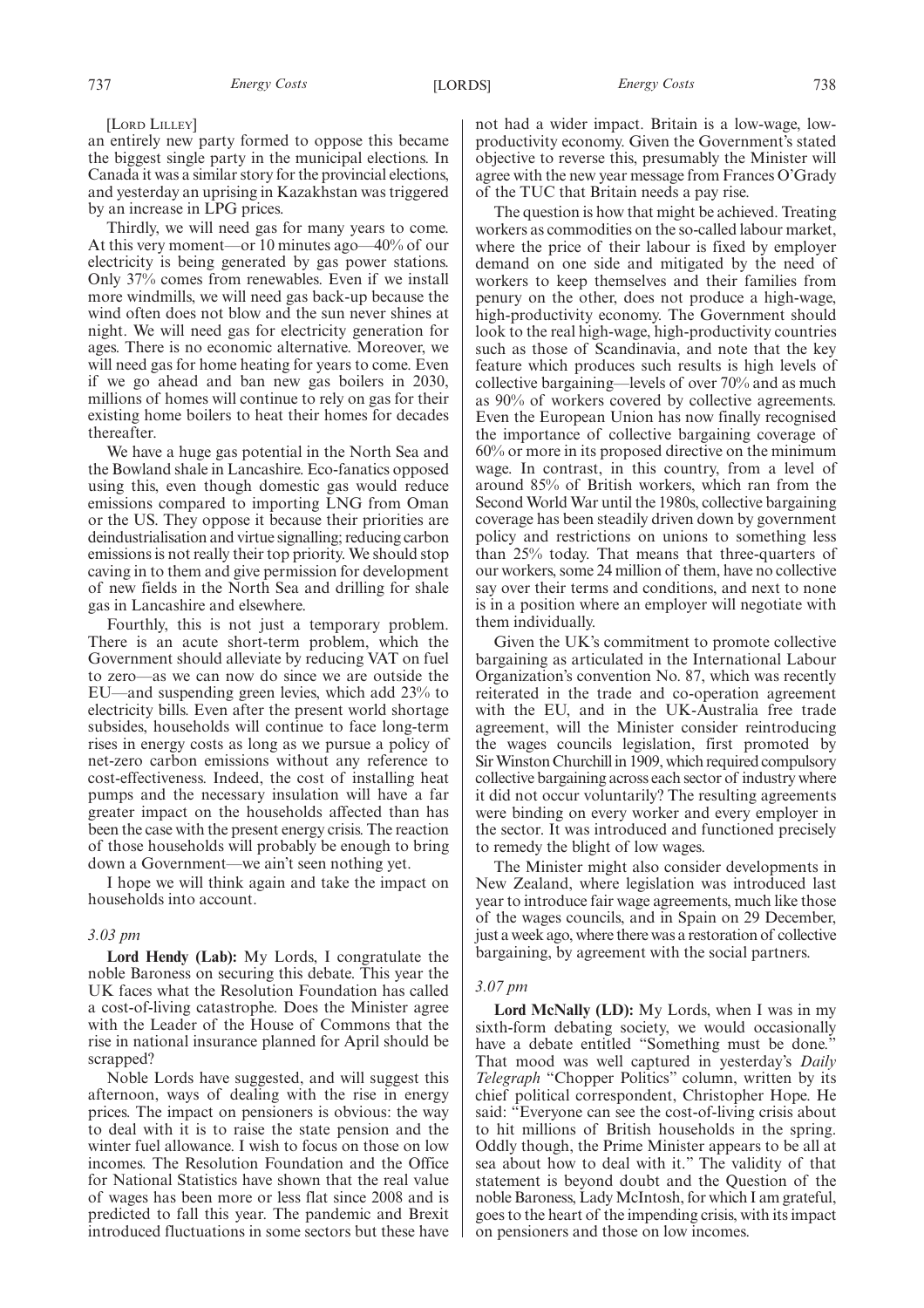We have just had a contribution from the noble Lord, Lord Lilley, that goes to the heart of this dilemma. We have on the one hand his "stop the world, I want to get off" approach against the commitments that the Government made only recently in Glasgow. It will be interesting to see how the Minister responds to both challenges.

There is no shortage of suggestions for measures to deal with the matter. We heard some in great detail from the noble Baroness, Lady McIntosh, and the Labour Party and a significant number of Conservative Back-Benchers favour a significant cut in VAT. The Prime Minister immediately stamped on that idea because it would help

"a lot of people who perhaps don't need support"

with rising living costs. That might well be true, but it will not feel that way to voters in Uxbridge, Surrey or where the noble Lord, Lord Lilley, used to represent in Hertfordshire when they open their energy bills in the spring.

So whatever the response and whenever it comes, the Government must give the country clear direction, not only on short-term measures but on a clear and sustainable national energy policy. That would be difficult for a Prime Minister who seems to work only to a 24-hour rolling news cycle.

The initiative announced by my right honourable friend Ed Davey for a Robin Hood tax on the gas and oil companies would enable the Government to help the vulnerable in immediate need and provide encouragement and resources to help with home insulation and other energy-saving measures in the long term. It is that combination of long-term planning for the future and immediate help to the most vulnerable that is most likely to result in parliamentary and public support for the difficult choices that the Government are going to have to make.

I presume that we have all received the excellent brief for this debate from Energy UK setting out the facts about the gas price crisis and the fragility of the UK energy market. That brief asks two pertinent questions. When will the Government launch their fairness and affordability call for evidence, which was expected in April 2021, on the options for energy levies and obligations to help to rebalance electricity and gas prices, and support green choices? What estimates have BEIS and HM Treasury made of the implications of the high wholesale gas costs for the whole economy and inflationary pressures on business and households? Perhaps the Minister could address those questions in his reply.

After two years of Covid, we are moving into even more uncertain times in the economy. Such times need a Government who are strong in leadership and clear in policies. I fear that at the moment we have neither.

## *3.12 pm*

**Lord Berkeley (Lab):** My Lords, I congratulate the noble Baroness on securing this debate. It is topical and she outlined very clearly the problems that we face. I was struck by her figure of 6 million people being in fuel poverty, because we must remind ourselves that we need energy to survive as a country, as individuals and as a society.

The noble Lord, Lord Lilley, talked about the pressure towards zero carbon, which I will not go into now because he did so clearly, but the other option for people is, of course, to consume less and change our lifestyle. It may be possible to do something like that with transport, but it is much more difficult to do with the things that affect fuel poverty. I was struck by a recent Eurostat report that set out that across Europe 63% of one's energy consumption—a good average—is on space heating. If one tries to cut out space heating, one is shivering. One can cut out water heating and have cold showers. One can cut out cooking and lighting, but the biggest demand by far is for space heating. The report also says that in 2019 the residential sector represented 26.3% of final energy consumption. That means that we have an energy supply problem.

Putting it simplistically, we now have a situation whereby demand exceeds supply. We have all read about the way in which the Russians are playing off the European Union—Germany in particular—on the supply of gas. Renewables are not there; the noble Lord, Lord Lilley, mentioned France's nuclear situation and the fact that the interconnector is not functioning as a result. Therefore the price goes up, and, as several noble Lords have asked, how much has it gone up?

There is no easy short-term solution, because unless something is done in the short and the long term, people will continue to shiver. The Prime Minister has said that the energy shortage is a short-term problem. I see that in the *Daily Express* today the Chancellor said that there is a limit to how much government can do. There may be a limit to what the Government want to do, but in practice the Government can do what they like. They obviously respond to the electorate.

I hope that the Minister when he responds will tell us not just about the short-term solutions that are needed, as other noble Lords have said, but about a long-term solution to help the large number of people the noble Baroness said it was about 6 million—who are going to suffer and shiver, not just this winter but for many winters to come, unless we do something to put this issue on to a sound, long-term basis.

## *3.57 pm*

**Lord Sikka (Lab):** My Lords, I thank the noble Baroness, Lady McIntosh of Pickering, for this debate.

The effects of high energy prices upon low-income households are exacerbated by the Government's wrong policies. The cut in universal credit has made millions of households energy poor. Disposable incomes of the less well-off will be further depleted by the 1.25% Johnson tax and the freezing of personal allowances and income tax thresholds. We already know that VAT on domestic fuel and the green levy are regressive and hurt the poorest the most. Millions of retirees are unable to afford the high energy costs. Despite the triple lock, some 2.1 million pensioners live in poverty. The government response is to cut the real value of the state pension, which in April this year is due to rise by 3.1%, while the rate of inflation is expected to be double that. The age-related winter fuel payment of between £100 and £300 has remained unchanged since 2011. If it was linked to energy prices, it would need to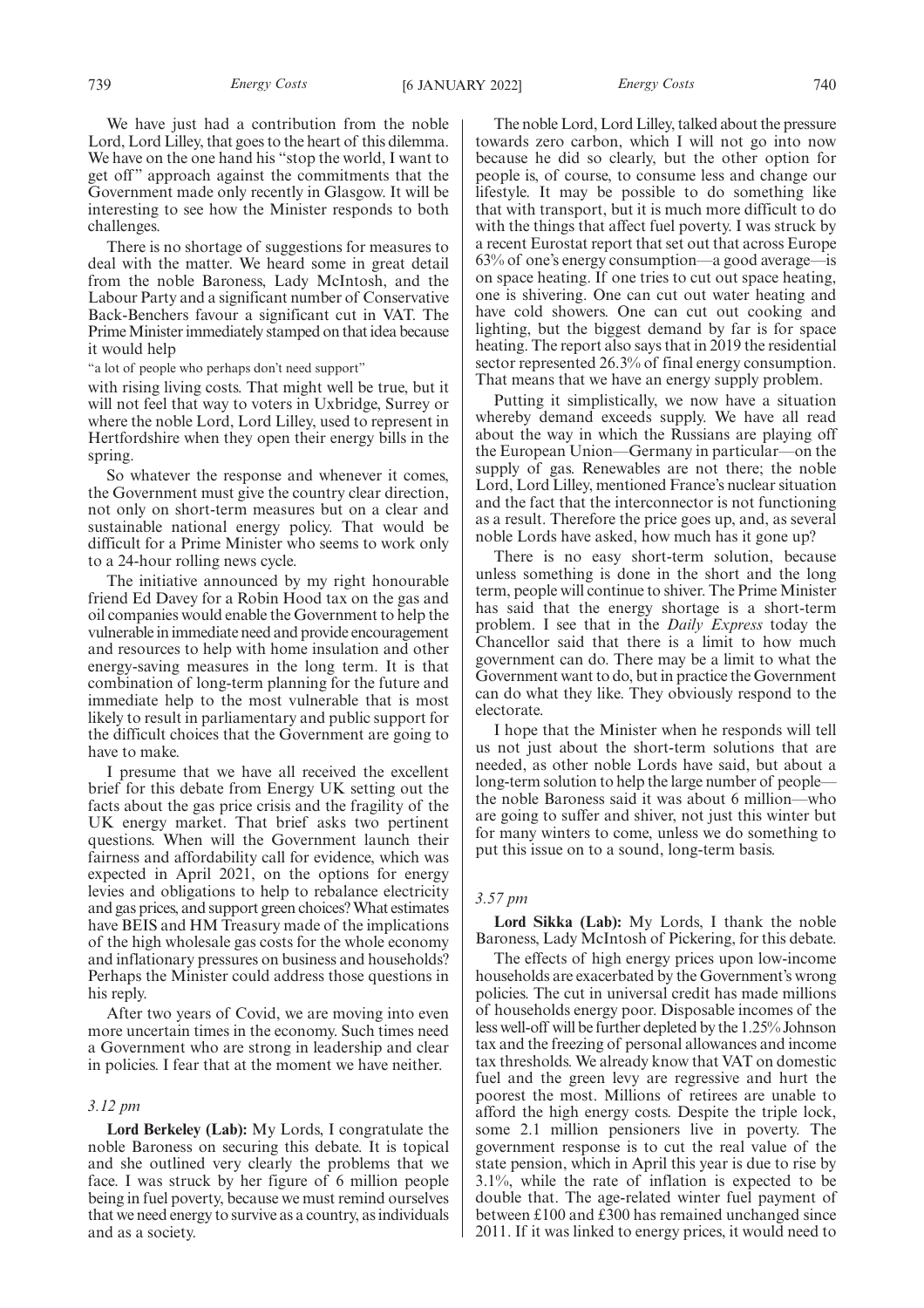[LORD SIKKA]

be double that. Due to the Government's policies, millions of people will suffer hardship and thousands will die from fuel poverty.

The privatisation of the energy industry has also been disastrous. There is little focus on the long-term, and that has deepened the crisis. In the past decade, the big six energy companies, mostly foreign-owned, have paid £23 billion in dividends, equivalent to 82% of their pre-tax profits. The investment in infrastructure is pitiful. The UK relies upon gas and electricity imports from Belgium, France, Ireland, Norway, Russia and elsewhere. The UK has around nine terawatt-hours of stored gas reserves, equivalent to 2% of annual demand, compared with equivalents of between 25% and 37% in major EU countries. As a result, people are highly exposed to price shocks.

Ofgem has failed to provide energy security and market stability or monitor the financial stability of energy companies. The collapsed Bulb Energy had, on its last balance sheet, bank loans of £54 million, owed suppliers £466 million and had accumulated losses of  $\text{\pounds}223$  million. However, its share capital was only  $\text{\pounds}100$ . With such gigantic leverage, bigger than the leverage of Lehman Brothers and Bear Stearns, neither Bulb nor its parent company Simple Energy, which had debts of £1 billion, were in any position to manage the volatility in the market. Ofgem did absolutely nothing to deal with that.

To mitigate the crisis, I urge the Government to do five things: first, reverse cuts in universal credit and planned tax increases; secondly, abolish VAT and the green levy on domestic fuel; thirdly, double the winter fuel payment and restore the real value of the state pension; and fourthly, provide funds to insulate homes.

The cost of these four things can easily be met by taxing unearned income at the same rates as earned income. Applying that to capital gains would raise £17 billion extra in income tax and £8 billion in national insurance contributions—more than enough to cover the cost.

Fifthly, and finally, the energy sector should be brought under public ownership so that the country can plan for the long term and we can end profiteering and abuses by energy companies.

## *3.20 pm*

**Baroness Boycott (CB):** My Lords, I am very pleased to support this debate, but I am always sad that we have to have it at all. In her Question to the House, the noble Baroness asks about the effect of rising energy costs. In my few minutes, I will talk about the effect this will have on food.

Potentially, 6 million households—not 6 million people—will have to choose between heating and eating, paying a bus fare or buying sanitary towels. Some 2 million of those households are, at the moment, keeping their heads above water, but come 1 April they are liable to sink below the waterline.

These energy price rises affect everything in the life of a family. Food is always the part of the budget that is squeezed. You can always, more or less, buy something cheaper and thus less healthy, or you can just choose not to eat at all. This already happens, not just in families but in cash-strapped councils and schools, which take bits of the schools food budget as it passes through their hands. Too many of our children are being served cheap food that limits their physical and mental progress; now even more of them will be suffering that at home. For many more, breakfast will be reduced to a packet of crisps and a fizzy drink; that might fill them up for a moment, but who is thinking of the long-term damage? Of course, we see all this in the Covid epidemic.

Food prices are also rising. The Government's own food security report, published just before Christmas, acknowledges that the poorest 20% of households are "more impacted by changes in food prices",

and that

"With a decrease in income alongside the percentage spent on food having remained the same, the poorest households"

have had a really "diminished budget" since 2017. But why is food always singled out as an item of expenditure that can be, and often is, the first to be cut? The report again explains that

"expenditures such as electricity and gas bills are…non-discretionary, meaning that it is difficult for a household to cut back on spending."

In a subsequent paragraph, the report confirms:

"For some households, it could also mean that people might rely on food aid",

or completely miss meals.

The Government are armed with all the facts they need to justify action. They know full well that without such action there will be more visits to the food bank. This has certainly been the case at Feeding Britain. One little boy said to his mum when they were aboard one of our food buses the other day, 'Do we really need to go home, mummy? If we stay here we have the internet, it's warm and there's food". A dad who recently joined one of our affordable networks commented to a volunteer that he had the first piece of meat he had been able to afford in six weeks. Aboard another of our food buses, two-thirds of people signing up at the first couple of stops required both low-cost food and emergency credit on their meter. One family in London recently sought help late on a Friday afternoon, with just 5p on their meter. Even if they could get some food, how would they cook it? Pensioners have been especially badly hit. As I have spoken about before, they are reluctant, through a matter of pride and despair in this country, to have to turn to food banks. We have been able to set up many food banks in Glasgow—not something I am proud of having to do.

I urge the Government to look at every possible bit of support they can through the social security system and things such as the Robin Hood tax, the warm homes discount and winter fuel supplies. I also urge the Government not to turn their back on investment in green energy. It would be a very short-sighted decision to say that we will stop funding our investments in this direction. We will all pay for it in the long run. Quite frankly, the energy companies have made enough money out of all of us over so many years that to tax them to try to stabilise this situation seems only fair and just.

## *3.24 pm*

**Baroness Fox of Buckley (Non-Afl):** My Lords, I heartily welcome this short debate from the noble Baroness, Lady McIntosh. I am just surprised that the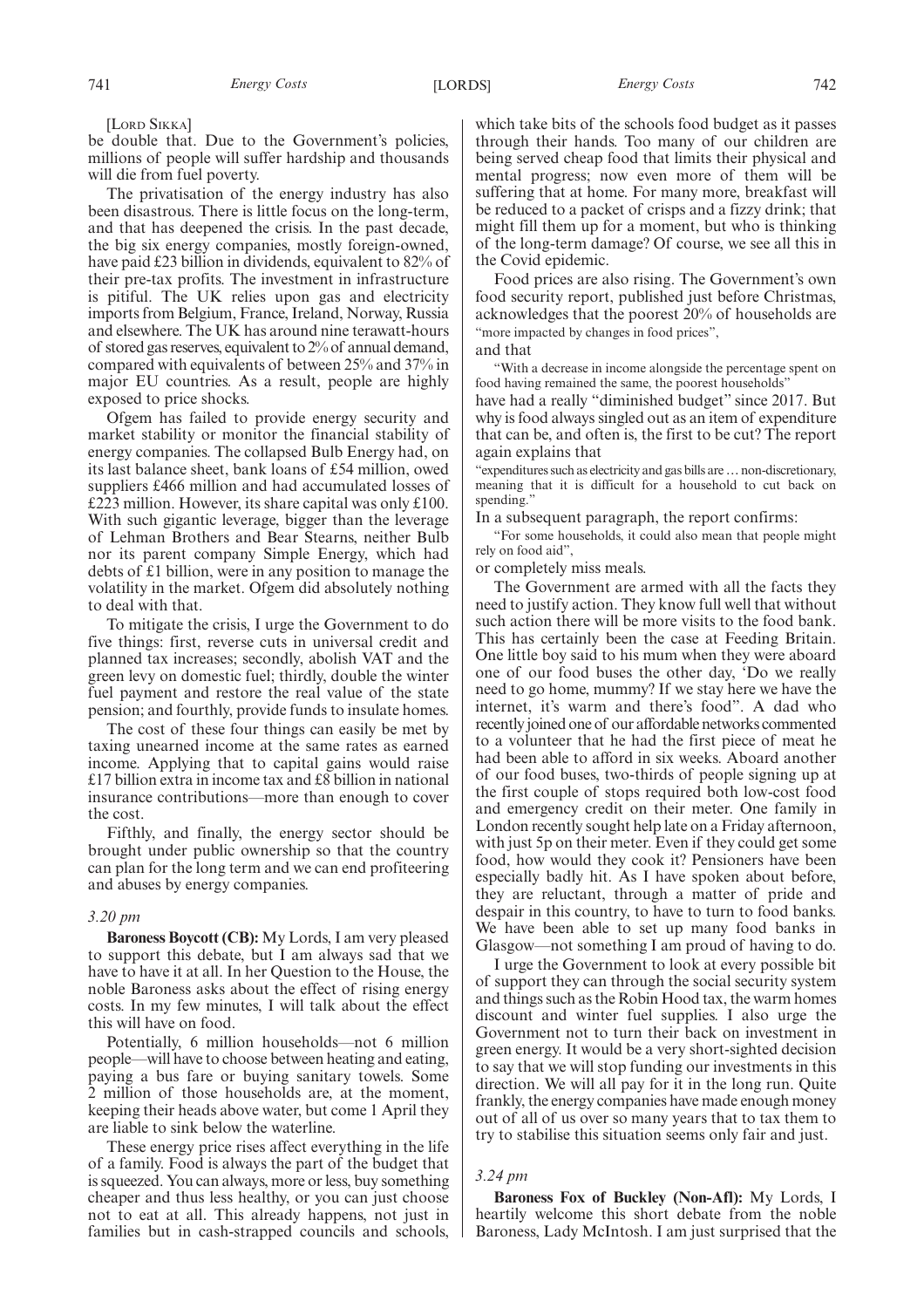Chamber is not packed out. We hear a lot about emergencies—publichealthemergencies,NHSemergencies and, of course, the mother of all emergencies, the climate change emergency—but millions not being able to afford energy in the UK in 2022 really is an emergency and will be immediately devastating for many individuals and institutions.

When we talk about climate-related deaths, I hope we count those people who could die of the cold because they cannot afford bills. This is also not just about consumers. Think of all those businesses struggling because of lockdown policies. These extra energy costs will be a hammer blow and will lead to many cafés, pubs and factories shutting up shop—hardly levelling up. Two small charities I know that work respectively with vulnerable women and the homeless have told me that they will not be able to keep their premises open because of energy bills.

Of course I welcome short-term fixes—yes, scrap green taxes and VAT—but this surely demands a major rethink of energy strategy. I understand partly that this immediate crisis is caused by international lockdown measures, but as economics writer Phil Mullan points out, we need to untangle contingent factors from long-term endemic issues affecting gas shortages and higher energy prices. I quote him:

"long-term problems … derive from the … transition … from fossil fuels, and the absence of reliable alternative energy"

supplies. I agree, and this points to how green policies and tougher and tougher targets for decarbonising energy supplies are one major reason for the hike in energy bills that has left our energy supplies so precarious and left ordinary people to foot the bill.

We need to stop letting carbon reduction policies be placed ahead of securing the supply of cheap, reliable energy. I would like the Government to address the following four areas. First, having spent millions subsidising renewables, will the Minister concede that the headlong embrace of wind power means that the UK is vulnerable to energy shocks when the wind stops blowing? Until the technology exists to store wind, surely we need to recognise that fossil fuels, gas turbines and coal-fired power stations are still needed.

Secondly, can we stop neglecting nuclear power, given that it is a clean, stable energy source that produces carbon-free electricity? The onerous, prohibitive and exorbitant regulatory bureaucracy and the years of delays in building new plants needs to stop. Indeed, I suggest that the Government emulate—wait for it—the EU's Ursula von der Leyen; you never thought I would say that. They should label nuclear as green if they need to do so to brandish their eco credentials post COP 26.

Thirdly, unlike the noble Baroness, Lady McIntosh, I think we should look again at fracking. A vast supply of gas lies beneath our feet, and if the UK extracted just 10% of its shale gas resources it could meet gas needs for the next 50 years. Can the Government please lift their seemingly indefinite moratorium on fracking?

Fourthly and finally, I suggest that the best way the Government can lower energy bills is to review, and indeed scrap, some of their own wrong-headed eco policies—none more so than my bête noire, the imposition of heat pump boilers. They are costly to install and you have to wait 24 hours to get a limit of 17 to 19 degrees, yet they are likely to lead to even more green levies on gas bills. They should go. What we mainly need is a complete overhaul of our energy policies so that energy price crises do not become the new normal.

## *3.28 pm*

**Lord Oates (LD):** My Lords, I congratulate the noble Baroness, Lady McIntosh, on securing this timely and important debate. Although I do not often agree with the noble Baroness, Lady Fox, I absolutely share her view that this is an emergency. After that, however, I think we part company. The Minister knows that I always want to be helpful to him, so I will share some of the practical suggestions that, as my noble friend Lord McNally told the House, the Liberal Democrats have recently set out to tackle the immediate energy price crisis.

Noble Lords will be aware of the excess profits currently being generated by oil and gas companies as consumers suffer. Consequently, we propose a windfall tax on these profits to support vulnerable individuals and families. This Robin Hood tax would raise an estimated £5 billion to £7 billion, which would be spent on the following: doubling the warm home discount, taking £300 off the bills of 7.5 million vulnerable households, and extending the discount to all those on universal and pension credit; providing up to £600 a year to 11.3 million elderly pensioners to help with heating bills through a one-off doubling of the winter fuel allowance; implementing a 10-year home insulation scheme to reduce energy bills in the long term, including £500 million to be spent on emergency insulation in the next year through fully granted funds for those in fuel poverty and on low incomes; and, finally, establishing a £500 million fund to support energy-intensive businesses, protect jobs in the sector and help companies to reduce their long-term energy requirements.

These are practical short-term measures that the Government could take now, if they had the will. In the longer term, they have to construct an effective energy policy, which should be centred on three principles: first, reducing energy waste; secondly, massively increasing our energy storage capacity; and thirdly, accelerating renewable deployment. Although we face an undeniable crunch on household energy bills today, over the decade from 2010 to 2020—the last full year for which government figures are available—total household expenditure on energy and overall household energy bills based on average consumption both fell significantly in real terms. This was due significantly to reduction in consumption as a result of new heating and energy-efficiency measures introduced during the coalition Government by the then Secretary of State, one Ed Davey. Total household energy expenditure in real prices fell from £28 billion to £23 billion. During that time, average annual household consumption of gas fell from 17,651 kilowatt hours in 2010 to just 12,225 kilowatt hours in 2020.

As the Climate Change Committee has reported, measures to reduce emissions from the UK's 29 million homes have since stalled. Energy usage in homes has increased and adaptations of the housing stock to meet the impact of the changing climate are lagging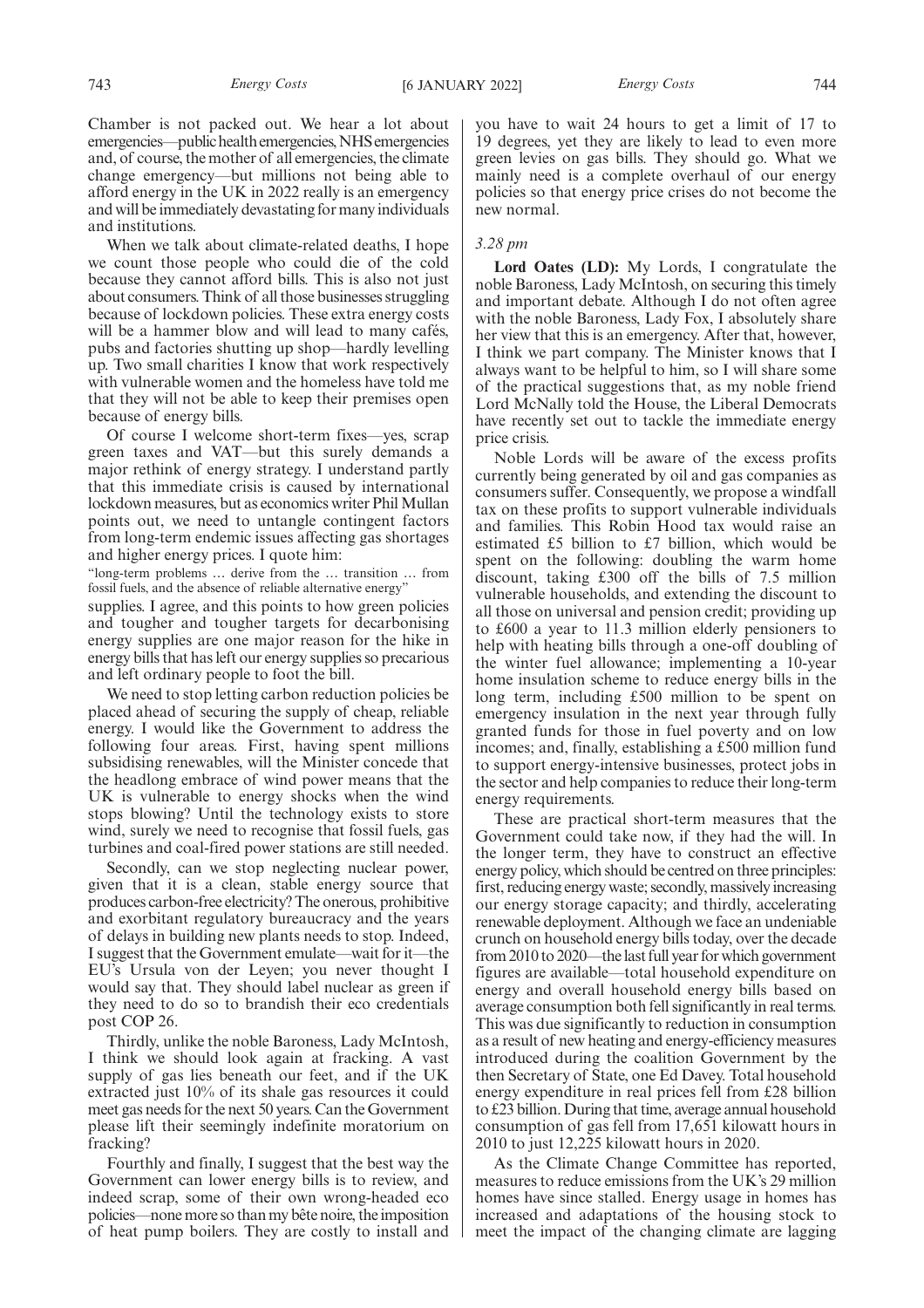## [LORD OATES]

far behind what is needed. The Government urgently need to address this issue. As the NAO report on the green homes grant fiasco recommends, the Government must

"engage with the installer market on the proposed design of any future scheme and base its planning on a realistic assessment of how long it will take … the market to mobilise the skills and capacity to meet demand across … the country."

Can the Minister tell us what discussions the Government are having on this? Can he also tell us why the Government have failed to take up the Minimum Energy Performance of Buildings Bill tabled by my noble friend Lord Foster of Bath, which places a duty on the Secretary of State to achieve the Government's energy-efficiency targets for homes, by placing them in legislation and requiring annual reports on progress provided to Parliament? A very similar Bill was proposed in another place by the late David Amess. It would be a fitting tribute to his memory if the Government would now implement this in law.

I will avoid being provoked into an intemperate response to the curious comments of the noble Lord, Lord Lilley. I simply conclude by saying that the influence of climate defeatists on past Conservative policy is one of the key reasons for the difficulties in which we now find ourselves.

## *3.33 pm*

**Lord Grantchester (Lab):**I thank the noble Baroness, Lady McIntosh, for introducing this topical debate on rising energy costs and their effect on the cost-of-living crisis being felt across communities while the Government dither. The Government have conducted three rounds of industry talks and are yet to come forward with robust plans. They are still considering a range of options to protect consumers from the full impact. I thank all noble Lords for their many contributions, admirably expressed from around the House, which have laid bare the cause and effect of the recent spike in energy gas market prices—the highest seen in October 2021 being surpassed in December, now nine times higher than prices a year ago.

The UK imports approximately 50% of its gas, making it especially sensitive to price rises. Some 85% of homes use gas central heating. In addition, gas is used to generate around 30% of the UK's electricity, with knock-on effects on electricity prices. The Government have set the conditions for this crisis and need to respond.

At this stage, I also draw attention to the impact on rural households, so often ignored but nevertheless still important. They tend to be off-grid and vulnerable to spikes in diesel prices for their heating, as well as transport costs. I also thank my noble friend Lord Hendy for his remarks on the effects on low-income households, and my noble friend Lord Sikka for his remarks on the old in our society.

Labour has called for an immediate cut in VAT on fuel bills, from  $5\%$  to  $0\%$ , for the winter six months of this year. This can happen immediately to reduce the burden and disruption in the market from the October rise in the price cap to £1,277 for the so-called "reference customer" and from the bankruptcies experienced by utilitycompanies.Thiswouldalsobenefitruralhouseholds.

The scrapping of VAT on fuel for homes would bring benefits of £2.4 billion to consumers this winter and would be absorbed by the excess of forecast VAT receipts that the Government have received from inflation and increases in supply chain, materials and transport costs experienced throughout the economy. In addition to this immediate benefit, the Government can deliberate on medium-term measures to be introduced once the new price cap is announced on 7 February. This is forecast to see it rise by 40% to a new high of over £2,000 in annual household bills.

As the Minister will appreciate, it was Labour that called for the consumer price cap that the May Government introduced under the Domestic Gas and Electricity (Tariff Cap) Act 2018. At this time, Labour argued that the full five-year period, which I recollect from the legislation, would be needed for an effective market to be created. With the disruption from collapsing utility companies, can the Minister foresee that not only will the full duration to 2023 be required but extension may also be necessary?

Energy companies have requested a loan scheme to smooth out the volatility. Ofgem is considering changes to the price-cap mechanisms. Can the Minister repeat the confidence, which he expressed in answer to a previous question, that the Government are happy with the operation of the tariff cap and the application of the supplier of last resort process? Administrators have access to £1.7 billion in government loans for Bulb customers. UK households will already be paying an extra £80 in their energy bills from these recent collapses, according to Ofgem. That is why, in the medium-term, Labour is also considering measures to help pensioners and low-income families from targeted changes to the warm home discount and ECO schemes. The noble Baroness, Lady Boycott, is correct to direct attention to the wider effects on families and to speak against scrapping green levies.

In the longer term, Labour plans to upgrade the UK's 30 million homes through its climate investment pledge of an additional £28 billion in green investment each year of this decade. This is the decisive decade for the climate emergency, and Labour plans immediate energy efficiencies to upgrade 19 million homes to reach energy efficiency—EPC band C. This is the size of the cost-of-living crisis that the Government need to have answers for.

## *3.38 pm*

**TheParliamentaryUnder-Secretaryof State,Department** for Business, Energy and Industrial Strategy (Lord Callanan) **(Con):** My Lords, I first pay tribute to and thank my noble friend Lady McIntosh for securing this debate on what is, of course, an extremely important topic. I think that all of us will agree that the debate has, yet again, been interesting and informative. I am also grateful to all others who contributed.

First, I make it absolutely clear that this Government are committed to supporting vulnerable households with their energy bills, both now and in the long term, as we seek to decarbonise our energy system and transition to net zero by 2050. I say to the noble Lords, Lord Berkeley and Lord Grantchester, that the Government are currently engaging with stakeholders,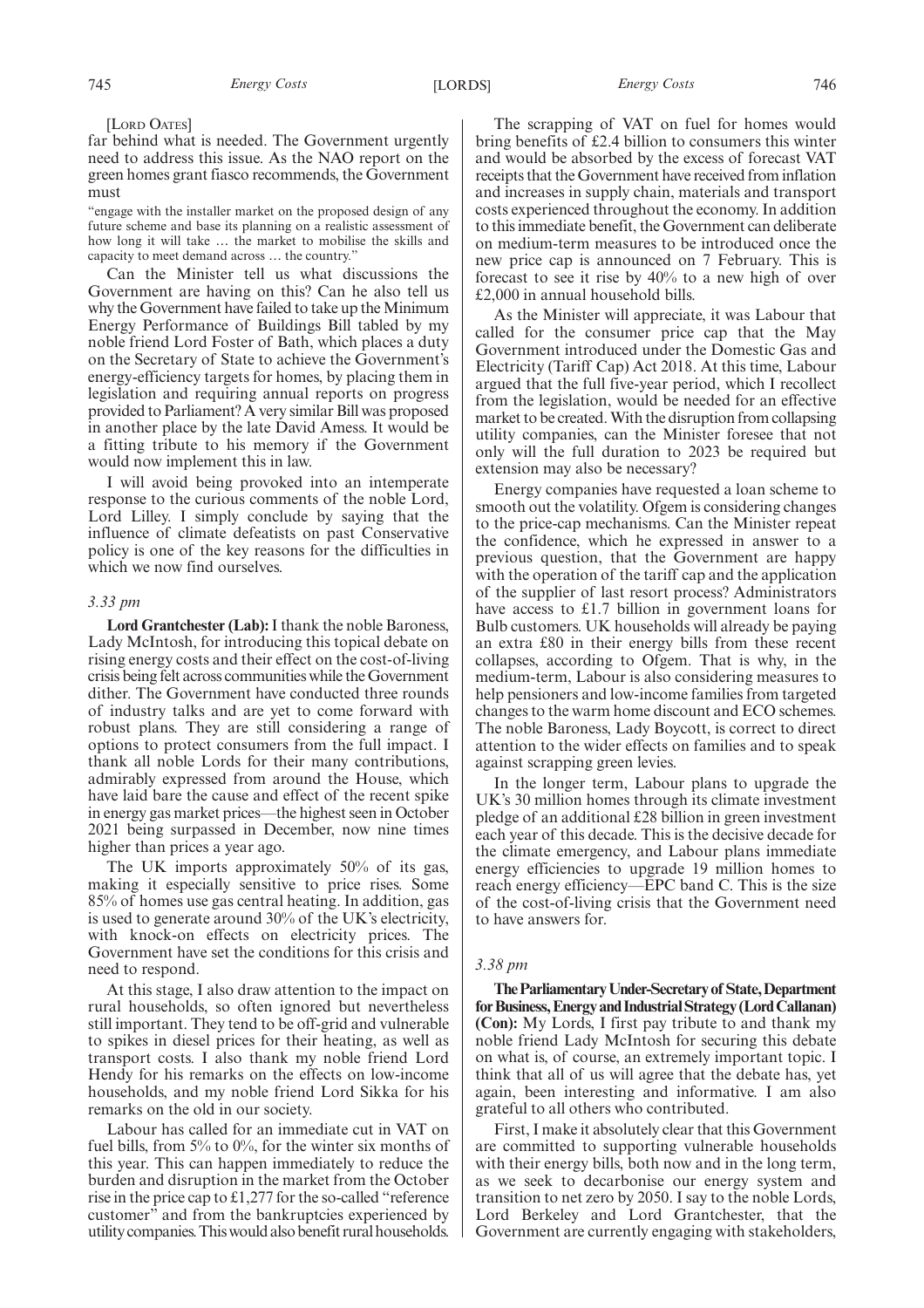including consumer groups, energy retailers and other business sectors to consider what further action may be necessary in the short term.

The recent rise in energy prices has been driven by the increase in the price of wholesale gas, the demand for which has grown, as we and other nations recover from the Covid pandemic. Consequently, higher gas prices were observed internationally in the latter half of 2021, with tremendous increases across the world. In addition, greater liquefied natural gas—LNG—demand in Asia, upstream maintenance affecting supply capacity last summer, a fire at one of the UK's major electricity interconnectors with France, and increased demand for gas in electricity generation in the UK and on the continent, as coal is disincentivised, have all played a role in and contributed to rising prices.

However, it is important to emphasise that this has not impacted on our energy security. The Government continue to work closely with Ofgem, National Grid, National Grid Gas and other key industry organisations to monitor gas supply and demand.

A number of Peers—the noble Lord, Lord McNally, the noble Baroness, Lady Boycott, the noble Lord, Lord Hendy, and others—raised the issue of protection for households. The Government already have a wide range of support measures in place to help the most vulnerable households reduce their energy consumption, through both rebates and energy efficiency measures. These include, first, the warm homes discount, providing support with energy bills through rebates and helping households to stay warm and healthy in winter. The scheme currently provides more than 2 million low-income and vulnerable households with a £140 rebate of their winter energy bill, and BEIS has already consulted on proposals that would expand the scheme from about £350 million to £475 million per year at 2020 prices, which will help the scheme to reach 3 million households from winter 2022-23 onwards. Let me say to my noble friend Lady McIntosh that in 2011, that scheme replaced the social tariff to which she referred, and, in our view, it provides better targeted support than the tariff. The additional funding and proposed reforms would mean that 780,000 more households would receive rebates every winter, with a proposed increase in the value of rebates to £150 per household. In addition, most households would receive their rebates automatically, without having to apply.

On the many points raised on energy efficiency by the noble Lords, Lord Berkeley, Lord Oates, and others, we of course have the energy obligation scheme, which has already installed 3.3 million measures in 2.3 million homes. We are increasing the amount that energy suppliers invest in energy efficiency measures for low-income households, extending ECO until 2026 and boosting its value from £640 million to £1 billion per year. We estimate that this will help at least an extra 305,000 families with green measures such as insulation and low-carbon boilers, which will reduce their energy demand and save them an average of £300 a year on their dual fuel bills.

I remind the noble Lord, Lord Oates, that we are also investing more than £2 billion in other energy efficiency schemes through projects such as the home upgrade grant, the local authority delivery scheme, the sustainable warmth competition, which brings together HUG 1 and LAD 3, and the social housing decarbonisation fund. All those measures are helping to provide long-term solutions by improving the energy efficiency of homes.

In addition, the Department for Work and Pensions provides support for both vulnerable users and pensioners through its winter fuel payment and cold weather payment schemes. The winter fuel payment is worth between £100 and £300 and is paid automatically to those in receipt of state pension or other social security benefits, while the cold weather payment is a £25 payment for vulnerable householders on qualifying benefits when the weather is expected to be unusually cold. In addition, the Department for Work and Pensions announced last autumn a £500 million support fund to help those most in need this winter, and that includes provision for utility costs, including energy.

A number of noble Lords—the noble Lord, Lord Grantchester, and my noble friend Lady McIntosh in particular—raised the issue of the price cap, which has protected households this winter from the short-term volatility of wholesale gas prices. Ofgem has confirmed that the cap will stay at the current level this winter. The Government have committed to retaining powers to implement a price cap beyond the current long-stop date of 2023, should that be necessary. I say to the noble Lord, Lord Hendy, that the Government have made protection of consumers their priority, and the price cap has indeed protected millions of consumers. Setting it is, of course, a matter for Ofgem, and the regulator has issued a number of consultations in recent weeks on how the price cap could adapt to changes in the cost of supplying energy to households; we look forward to its decision on this matter. In the longer term, in reply to the noble Lord, Lord Grantchester, the Government are looking at how policy costs that help to fund low-carbon energy infrastructure, to provide support to vulnerable consumers and to ensure security of supply are distributed between gas and electricity.

My noble friend Lord Lilley raised the issue—I think it was also raised by the noble Lord, Lord McNally—of green levies. As set out in the *Heat and Buildings Strategy*, we will publish a fairness and affordability call for evidence to set out the options for energy levies and obligations in order to help to rebalance electricity and gas prices and to support green choices, with a view to taking decisions this year.

My noble friend Lady McIntosh asked me about a number of matters, particularly the removal of green levies, as did my noble friend Lord Lilley; I think the noble Baroness, Lady Fox made a similar point. I say to all of them that the Government's energy, investment, environmental and social policies have helped to protect the most vulnerable, to lower emissions and to increase security of supply. However, we also want to make sure that our policies enable consumers to make decisions that support decarbonisation. As set out in the *Heat and Buildings Strategy*, as I said earlier, we will publish a fairness and affordability call for evidence to set out the options for energy levies and obligations, in order to help to rebalance electricity and gas prices to support the transition to net zero.

On scrapping VAT on energy bills, raised by my noble friends Lady McIntosh and Lord Lilley and the noble Lord, Lord Sikka, I suspect all noble Lords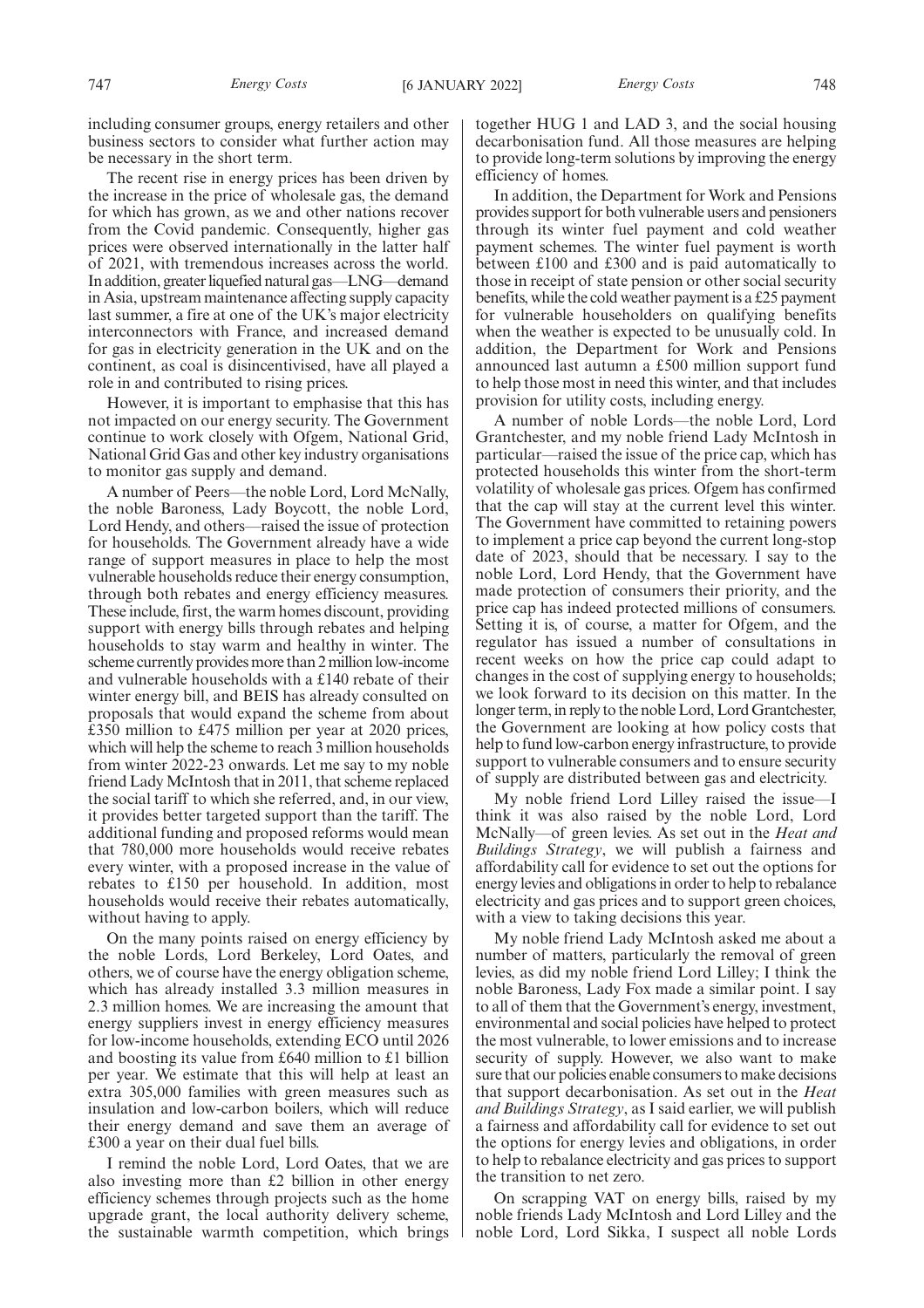#### [LORD CALLANAN]

know that this remains a matter for the Chancellor and Her Majesty's Treasury and is not something I am able to comment on, although it is worth bearing in mind the point made by my noble friend Lord Lilley: that the only reason why we can even consider doing this is that we have now left the EU.

On energy loss from transmission lines, raised by my noble friend Lady McIntosh, the Government and Ofgem recognise the value of minimising energy losses in reducing emissions and protecting consumers from unnecessary cost. It is an important feature of Ofgem's regulation of energy companies.

The noble Lord, Lord Grantchester, and my noble friend Lady McIntosh raised the issue of off-grid homes. The Government are of course aware that the price of oil has remained around levels not seen since 2018, which has had an impact on the price of heating oils. Heating oil consumers are of course able to shop around for the best price for each delivery, and we believe that this provides the best long-term guarantee of competitive prices.

On the costs of renewables and decarbonisation, raised by the noble Baroness, Lady Fox, as we set out in the*Net Zero Strategy*, the Government are introducing a balanced range of low-carbon technologies, including new nuclear and hydrogen technologies. The noble Baroness also raised the important issue of the costs to businesses. We recognise the impact of rising energy prices on businesses of all sizes, and Ofgem and the Government are in regular contact with business groups and suppliers.

Unfortunately, I am running out of time, so I say in conclusion that the Government are committed to protecting vulnerable households in respect of their energy bills, which is why we have in place the many support schemes I have outlined to help those most in need, both through direct financial rebates and through measures to improve energy efficiency in the home. We will continue to engage with consumer groups and industry and consider what further support may be necessary. I apologise to those noble Lords whose points I did not get a chance to refer to, but I will write to them.

*3.49 pm*

*Sitting suspended.*

## **Education: Return in January** *Statement*

*The following Statement was made in the House of Commons on Wednesday 5 January.*

"With permission, I would like to make a Statement regarding the return to all educational settings for children, students and staff. There have been a number of adjustments to the start of this term, and I am grateful for the chance to update the House in more detail on what that means.

Although we are beginning the transition from pandemic to endemic, Covid has undoubtedly been the greatest threat to our way of life since the Second World War but, just as we did then, we are going to get on with the job. I know that our teaching communities have been adversely affected by the omicron variant, which is why I issued our recent call to arms, urging any teachers who have stepped away from the profession or who have retired to return, even if it is for just a few hours a week, so that we can keep children learning. I am glad to say that we have already seen the first volunteers heading back to our classrooms, including at least two of our own, my honourable friends the Members for Eastbourne (Caroline Ansell) and for Stoke-on-Trent North (Jonathan Gullis), as well as staff from my department who have answered that call. They do this House great credit, and I am sure I speak for the whole House when I say that we thank them and wish them well. I will have a better idea at the end of this week of the exact number of former teachers who have come forward to lend their support.

Even so, schools will be suffering some degree of staff absences. At the end of last year the figure was about 8% of staff off and that is likely to rise, with increasing cases in school and among young people as we return to school. However, let me say this: I have absolute faith in our teaching communities. Teachers, classroom assistants, nursery providers, heads and lecturers in all our education settings have worked miracles throughout this pandemic and continue to do so. To ease some of the burden, there will be a short temporary break from Ofsted inspections during the first week of term as schools undertake on-site pupil testing. Ofsted will also encourage settings that have been hit badly by Covid-related staff absences to ask for a deferral of planned inspections. We will work with supply agencies to make sure that schools can continue to function, and that we prioritise children's learning face to face and, of course, in the face of staff absences.

In November, we reopened the Covid workforce fund, and we are extending it to the February half-term to support schools that are facing the greatest staffing and funding pressures. I would like right now to be crystal clear about one thing: we must do everything in our power to keep all education and childcare settings open and teaching in person. Face-to-face education is the best way for children and young people to learn and develop. You do not have to be the Education Secretary to know this. Teachers know it, parents know it and kids know it better than any of us.

I would now like to outline the additional measures we have put in place to make that possible and at the same time limit the spread of infection. On 26 November, every single nursery, school, college and university was invited to order supplies of lateral flow tests, and they will have received their allocation of the 31 million tests, in advance of their pupils, students and staff returning, through a dedicated supply channel. As a result, all our education and childcare settings were already well prepared for the start of this term.

It is because we know that one of the most effective weapons in our Covid arsenal is a robust testing programme that all secondary schools were asked to provide one on-site test for pupils at the start of term. They are getting on with that job right now, and I thank them for it. All college and university students and all staff have been asked to self-test at home before they return to the classroom. Secondary, college and university students, and education staff and childcare staff, should then continue to test themselves at least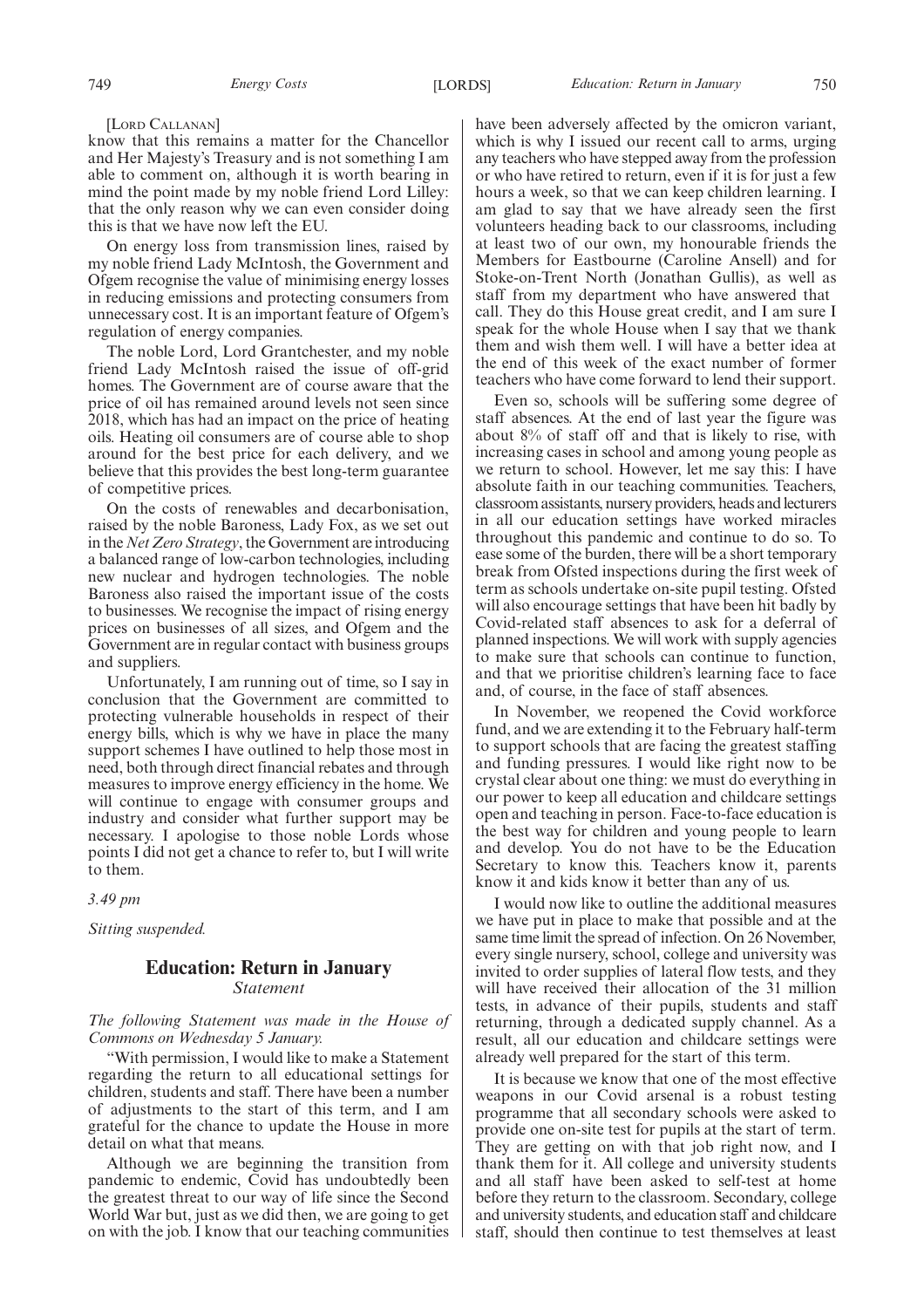We continue to welcome international students to the United Kingdom, and universities stand ready to support any students who are required to quarantine on arrival. Overseas students should not worry, because visa concessions remain in place for international students to allow them to study remotely until 6 April this year.

The best way people can safeguard themselves and their families is by getting jabbed. The British public have responded magnificently, with around 60% having received all three jabs. We want to make sure that everyone gets vaccinated as soon as possible, which is why I have been urging parents to get the second doses for 12 to 15 year-olds that are now on offer. They can make appointments for both doses on the NHS booking service, and any children who are at risk in the five-to-11 age group can also get a jab by the middle of this month. There will also be a vaccination service in schools for those children who are eligible for jabs, beginning on Monday.

We have already delivered more than 350,000 carbon dioxide monitors, which settings have found extremely helpful in managing ventilation. Teachers have told us that they are finding the monitors helpful to manage ventilation, and in the majority of settings existing ventilation measures are perfectly adequate for the job. For the few—the very few—cases where maintaining good ventilation is more challenging, we are sending out up to 8,000 air cleaning units from next week. Alongside other protective measures such as testing, vaccinations and better hygiene, these will help to manage transmission and keep settings open.

To keep as many people as possible learning in school and college and higher education, we have said that face coverings should be worn in classrooms and teaching spaces for pupils and students in year 7 or above. We would not normally expect teachers to wear face coverings in classrooms if they are mainly at the front of the class delivering a lesson. I know people feel very strongly about this, and some have said we are wrong to do it. I follow the data, however, as I have always done. The UK Health Security Agency has said that the measure will help reduce transmission at a time when rates of infection are so high with the omicron variant. My department has also looked at observational data from a sample of 123 schools where face coverings were in use in the autumn term and found that there was a greater reduction in Covid absence compared with those where students did not wear face coverings.

Obviously, wearing face coverings is not ideal. It is distracting for children at a time when they should be concentrating or listening to their teachers. I also know that it is not great for any child's well-being, and I have commissioned staff from my department to conduct further research to better understand the negative impacts of face coverings on education along with publishing the initial findings today, but I have to strike a balance between the vital need to keep schools

open and reducing the spread of infection. As my honourable friend the Member for Stoke-on-Trent North rightly pointed out in his article in the *Times*,

'Facemasks are a price worth paying to keep kids where they belong, in the classroom.'

So, for the shortest possible time, and not a day more, that is what we will recommend. It is the sensible and pragmatic thing to do, and it is a proportionate thing to do.

I will review the recommendation on 26 January when I hope the data will allow us to ditch masks in class. Our young people have put up with an awful lot over the past two years. By doing everything that has been asked of them, they will have sacrificed many of the things all of us here took for granted when we were growing up. I am determined that we take whatever precautions we have to take now for the shortest possible time so that children can get back to the life that they should be leading and that they deserve.

We all owe it to this generation to give them the worldclass education they deserve. For this reason, I commend this Statement to the House."

#### *3.54 pm*

**Lord Watson of Invergowrie (Lab):** My Lords, I am pleased to take this opportunity to wish both noble Baronesses on the Front Bench opposite and all noble Lords a happy and healthy new year, and certainly a better one than 2021—which, I have to say, is not a high bar to set.

We welcome the Statement on the return of education settings, although it is noticeable that the Secretary of State had very little to say about post-school education and nothing at all, not a single word, about preschool education. Can the Minister say what advice and support have been offered to early years and nursery settings to ensure that they remain as safe as possible and that as many as possible can remain fully or near fully functional? It is essential that four year-olds are school ready come September, and parents would value an indication as to what the Government are planning to ensure that. I am sure they would agree that additional funding would be a significant start.

We welcome the Secretary of State's stated determination to do everything possible

"to keep all education and childcare settings open"

and to ensure teaching in person. In pursuit of that aim, the Government will have the full support of the Official Opposition.

Yesterday's *Times* newspaper quoted the chair of Ofqual as saying that schools may need to suspend specialist subjects and focus on core lessons as a means of coping with staff absences. The Secretary of State's call for former or retired teachers to return to the profession to cover for staff shortages caused by Covid is sensible, and we hope it will prove successful. Interestingly, the Statement informs us that two of those who have answered the call are Tory MPs. Given the Government's recent record in by-elections, I suspect that it is unlikely the pair will be permitted to return to their profession full-time.

The Statement also says that, at the end of 2021, the level of staff absences in schools was around 8%, a figure likely to rise given the increase in Covid cases.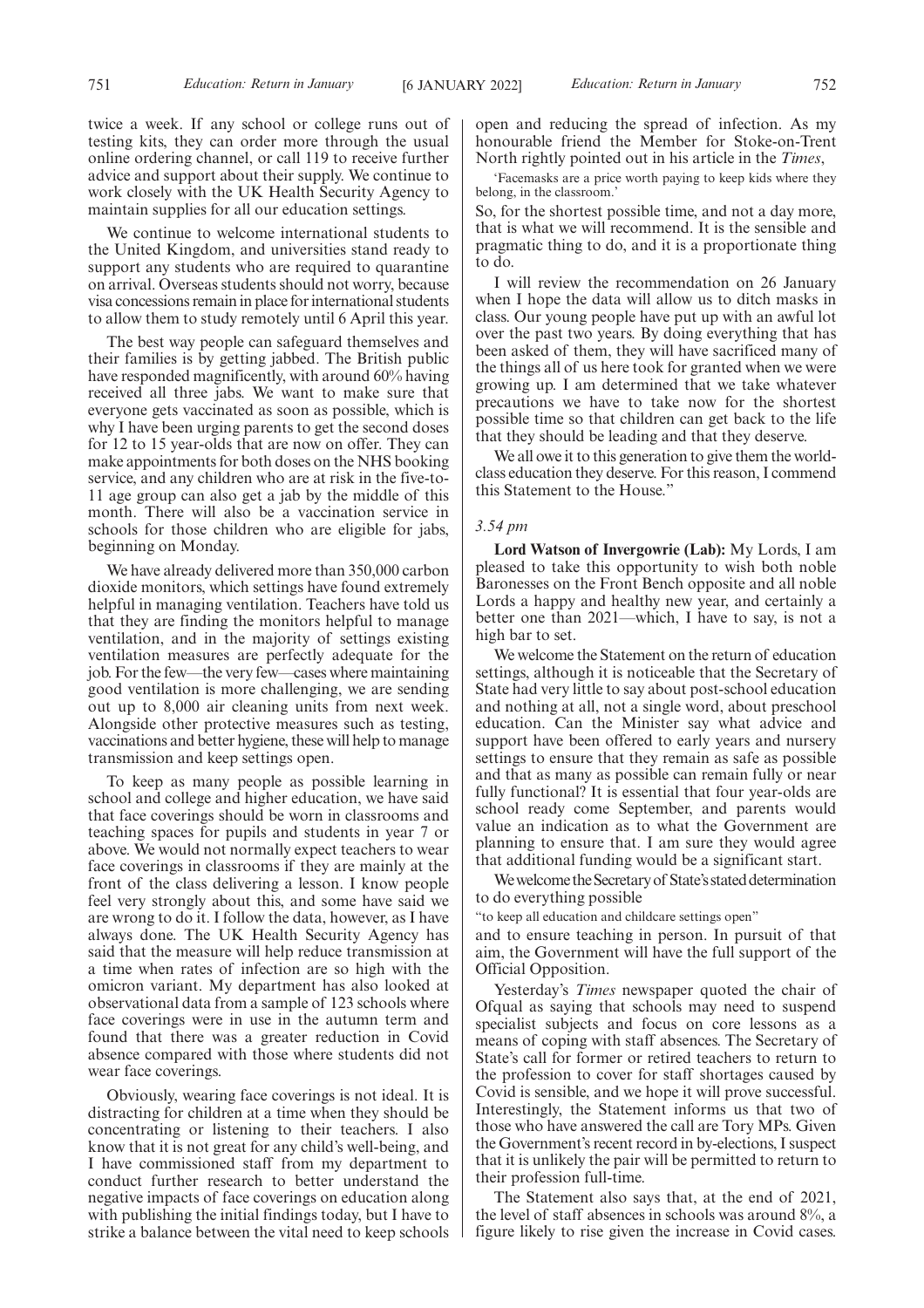#### [LORD WATSON OF INVERGOWRIE]

Since the Department for Education monitors daily whether a school has closed, can the Minister say how many schools have not opened so far this term?

Then there is the vexed question of air purification. In May 2020, SAGE first recommended to the Government that all educational spaces should be effectively ventilated inamannerthatdoesnotrelyjustonopeningwindows—not a pleasant prospect in winter. In answer to my colleague Bridget Phillipson MP in the other place, the Secretary of State said yesterday that

## "8,000 air purifying devices are going out as of next week".—[*Official Report*, Commons, 5/1/22; col. 54.]

That will be at least 600 days after SAGE first flagged the importance of school ventilation. Meanwhile, a pilot study of air purifiers has been undertaken in schools in Bradford. Can the Minister say when we can expect to see the report of that pilot?

The Statement says that there will be a short break from Ofsted inspections in secondary schools due to lateral flow testing. We believe that it is much too short a break and that asking only current heads of schools not to participate in Ofsted inspection teams is also not helpful. It is probable that many current senior staff also undertake Ofsted inspection work, and taking them out of their own school for that to continue when their primary duty is to help minimise staff shortages due to Covid is irresponsible. Can the Minister tell noble Lords how many current school staff a week on average are taken out of their schools because of Ofsted inspection duties? How many schools have asked recently for an inspection to be deferred because of high staff absenteeism?

For reasons that I hope the Minister will be able to explain, the Statement had nothing at all to say about examinations. Indeed, it required a direct question from Bridget Phillipson to elicit from the Secretary of State yesterday that BTECs and other vocational exams will proceed as planned this month. Noble Lords also heard an education Statement this week last year, and one of the contentious issues then was that BTECs were to proceed with their January exams while those for students sitting A-levels were not. The Minister and noble Lords will be familiar with the Government's controversial plans in the Skills and Post-16 Education Bill to defund most BTECs, and it seems that the failure to give them so much as a mention in this Statement underlines the low level of importance attached to these qualifications by many in the DfE. Their future remains uncertain, but it is not acceptable for the futures of these young people studying them and currently preparing to sit their exams to remain uncertain.

There remains much uncertainty surrounding the immediate future of young people at all stages of their education. Parents deserve to have clear evidence of planning by the Government and, while some signposts are included in this Statement, there is no mention of a plan B should the worst happen and exams be disrupted for a third successive year. I do not expect the Minister to respond on that point, because even to admit that a plan B exists would be perceived as a sign of government weakness, not least by the more extreme elements of her own parliamentary party. This Statement represents a start point, no more.

**Baroness Garden of Frognal (LD):** My Lords, I wish a happy new year from these Benches to everyone who is here. I shall try not to repeat what the noble Lord, Lord Watson, has said, but on many of these issues we are singing from the same hymn sheet. There is much to welcome in this Statement, and I must start by paying tribute to our wonderful teachers who have pulled out all the stops and worked horrendous hours to try to supply interesting learning online to their students. I have a teacher daughter, and she was working absolutely horrendous hours during that time.

Teachers have been at the sharp end, a much sharper end than where Ministers have been. I, too, am delighted that two MPs have answered the call to arms by returning to the classroom, but I am disappointed that teachers who have stepped away from the classroom were, I understand, advised to contact supply agencies, not their local schools. Can the Minister explain this? It is likely to deter many willing ex-teachers. We recognise that having teachers is essential and that their subject expertise is less important, although many subjects will suffer without professional expertise. I think I have probably been away from the classroom for too long to offer my old skills, but I will never forget my supply teaching days, which included a woodwork lesson in a room surrounded by lethal tools and large angry boys who realised that I was not going to be qualified to let them loose with practical work. I was lucky to get out alive on that occasion, but here I am today with the help of general knowledge quizzes, mental maths tests and an instinct for survival. I hope that ex-teachers who return to the classroom are not faced with such situations today.

We warmly welcome the policy to keep education settings open. There is much evidence of the great harm done to children and young people deprived of classroom teaching. Children need communal learning experiences and social interaction to develop the best from education. Sitting alone talking to a screen is no substitute.

On the provision of lateral flow tests, what assurances can the Minister give that schools will not be hit, as much of the country has been hit, by shortages? We are lucky here that the Bishops' Bar seems to have supplies, as I drew a blank trying to find a chemist or an online supplier which would let me have tests yesterday. Will schools and colleges have priority bookings? Where should they send pupils if they run out and pupils cannot be tested at home? What is being done about those who peddle misinformation on vaccines? Will the Government bring in exclusion zones around schools so that those messages are not heard by our young people? Can the Minister say something about the catch-up programme and, as the noble Lord, Lord Watson, asked, the position about mock exams and real exams in the summer? Can entrants be assured of exams in person?

We, too, are concerned at the Secretary of State's defence of the very belated announcement of only 8,000 air purifiers for more than 300,000 classrooms in England in which he said that they do not need them. Will the Government publish the data from the  $CO<sub>2</sub>$ monitors that shows that only 8,000 classrooms need them? When will they arrive at schools? How many classrooms will one unit service? Opening windows in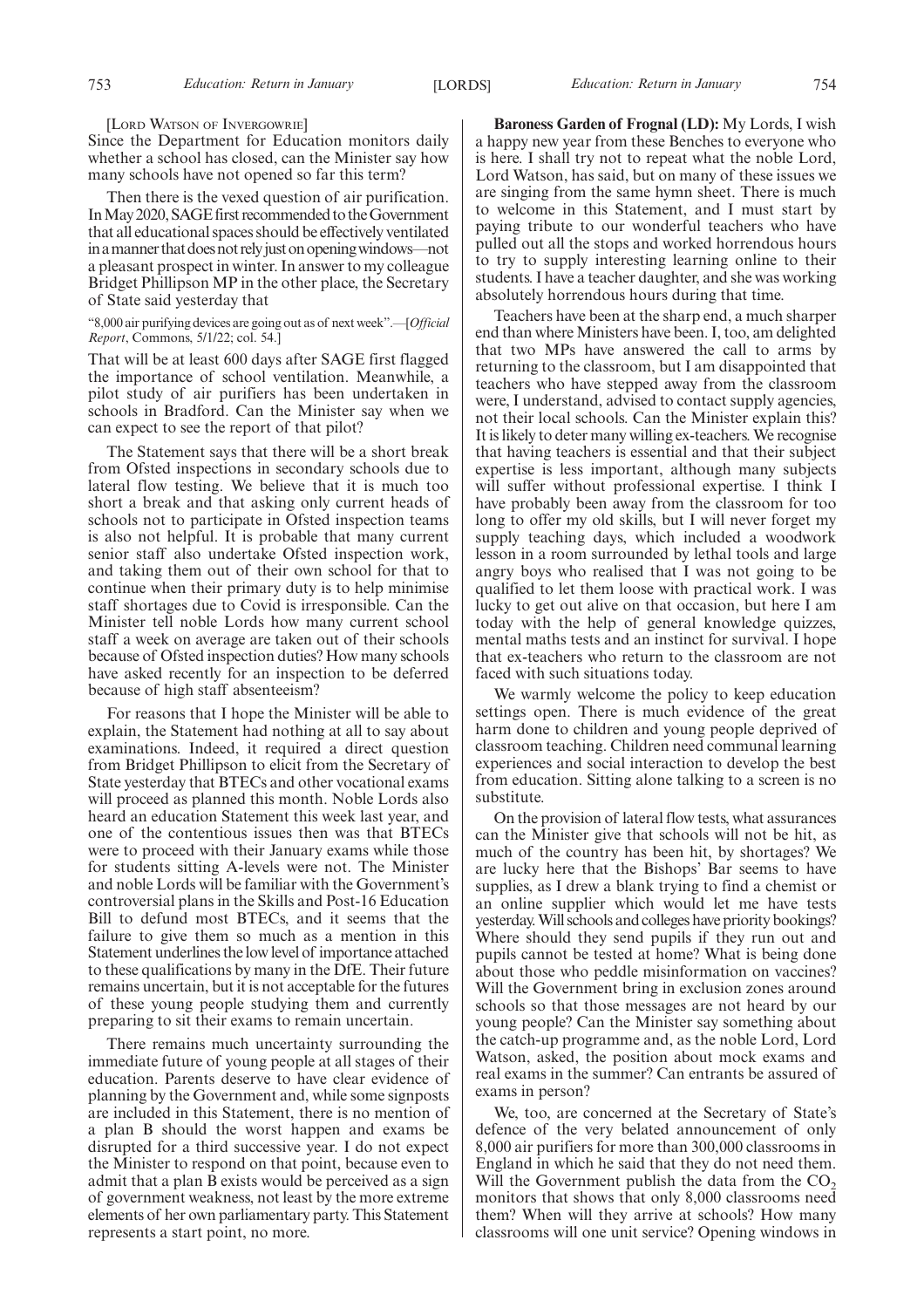this weather is likely to lead to very chilled students, but proper ventilation is a key to battling Covid. Can the Minister also say why the department is recommending Dyson air purifiers when there are far cheaper ones available on the market and Dyson has demonstrated his loyalty to the country by taking his workforce overseas? Are there not British-based companies which would welcome this business?

On face masks, which will obviously impact teachers' and students' ability to communicate but which I recognise are probably a necessary evil, can the Minister say what provision is being made for deaf or hard-ofhearing students who normally lip-read? I have a deaf friend who has found life very difficult trying to understand anything that has been said by mask-wearing people. Does the Minister have proposals for such people?

We all recognise the pressures on education in this unprecedented situation and we will do all we can to support government measures where we can, but many teachers, parents and children will be thinking and saying that this is too little and too late. Time will tell how effective the Government's measures have been. I look forward to the Minister's reply.

**TheParliamentaryUnder-Secretaryof State,Department for Education (Baroness Barran) (Con):** I thank the noble Lord and the noble Baroness for their good wishes for 2022 and offer my good wishes to the whole House. I echo the sentiments of the noble Baroness, Lady Garden, about the extraordinary job that our teachershavedone,andIknowthenobleLord,LordWatson, shares that sentiment.

I will respond to the points the noble Lords raised. The noble Lord, Lord Watson, started by asking about early years and post-school education. Guidance has been provided to all educational settings, including early years, further education and higher education. The testing capacity that we have set aside for all in education applies to those settings also.

The noble Lord, Lord Watson, referred to the absence rate among the teaching workforce, which was around 8% at the end of last term. It is slightly higher at the moment, at around 8.5%. I think the noble Lord is right that we should expect to see it rise, which is why we have encouraged schools to think about flexible ways of delivering the curriculum, with an absolute emphasis on trying to keep children in classrooms. We know that about 99% of primary schools opened at the beginning of this term. We are just cleansing the data on secondary schools, because they had a number of inset and testing days, which makes it slightly more complicated to analyse. I will be happy to update the House when we have that data.

The noble Lord asked about the Bradford study in relation to ventilation. That trial is being funded by UKHSA through the Bradford Teaching Hospitals NHS Foundation Trust's research centre. The results of the study are expected in October 2022. More broadly, the noble Baroness, Lady Garden, asked about the justification for 8,000 ventilators and why we are using Dyson. If I may, I think the noble Baroness was quite ungenerous about the role that Dyson has played during the pandemic. She will remember, and I am sure will acknowledge, the extraordinary work it did to supply ventilators in ICUs. Dyson is one of the

suppliers the department is using but, in addition to the 8,000 units, there is a marketplace for schools that feel they need additional units, through which a range of suppliers are providing equipment. The 8,000 figure comes from the data from the  $350,000$  CO<sub>2</sub> monitors that we supplied, as promised, last term, which shows that additional ventilation needs in some spaces can be addressed through opening a window, but other spaces need extra support, hence the air purification equipment.

I will try to clarify the situation in relation to Ofsted. As the noble Lord said, we have suspended Ofsted inspections for the first week of term. We have also very much encouraged schools which are suffering particularly high levels of staff absence and which have an Ofsted inspection due to ask for a deferral of that inspection. We would expect that to be looked on very generously. In relation to staff, my understanding is that there will be no extraction of staff from schools and that this does not relate just to head teachers, to whom the noble Lord referred. However, all Ofsted inspections relating to safeguarding are continuing, for obvious reasons.

Both noble Lords asked about the situation with exams. There was nothing in the Statement about exams because there is nothing new on exams; our intentions in relation to exams remain unchanged. The lack of reference to BTECs has absolutely nothing to do with a lack or low level of respect—I think those were the noble Lord's words—on the part of the department or its Ministers.

In relation to the use of supply agencies for those returning to the classroom, that of course does not prevent retired teachers contacting a local school. I am sure the noble Baroness heard the same interview with Sir Michael Wilshaw that I heard, when he talked about going back to his local school, but it is fair to say that supply agencies will know where needs are greatest. We have extended the time for the Covid workforce fund so that the costs of using supply teachers are covered.

The noble Baroness asked whether I could give an assurance about the availability of tests. Having listened to the debate, not in your Lordships' House but in the other place and in the media, this seems to be an area where there is real misunderstanding. For year 7 and above pupils and staff, we have a separate supply of test kits. Schools were informed in November, then reminded in December, to order tests for testing at the beginning of this term; we delivered around 31 million tests to schools, early years settings, colleges and universities in the weeks commencing 6 and 13 December in readiness for that testing. We received a further 17.6 million orders for test kits from schools between 8 and 28 December, and those will be delivered by 14 January. If schools find that they have run out of test kits, for whatever reason, there is an emergency line and those deliveries are normally turned around in 48 hours. Any education setting can place a new order for lateral flow devices 10 calendar days after its previous order has been confirmed.

Misinformation, which the noble Baroness raised, is extremely troubling and something that we are concerned about. She will remember that it was debated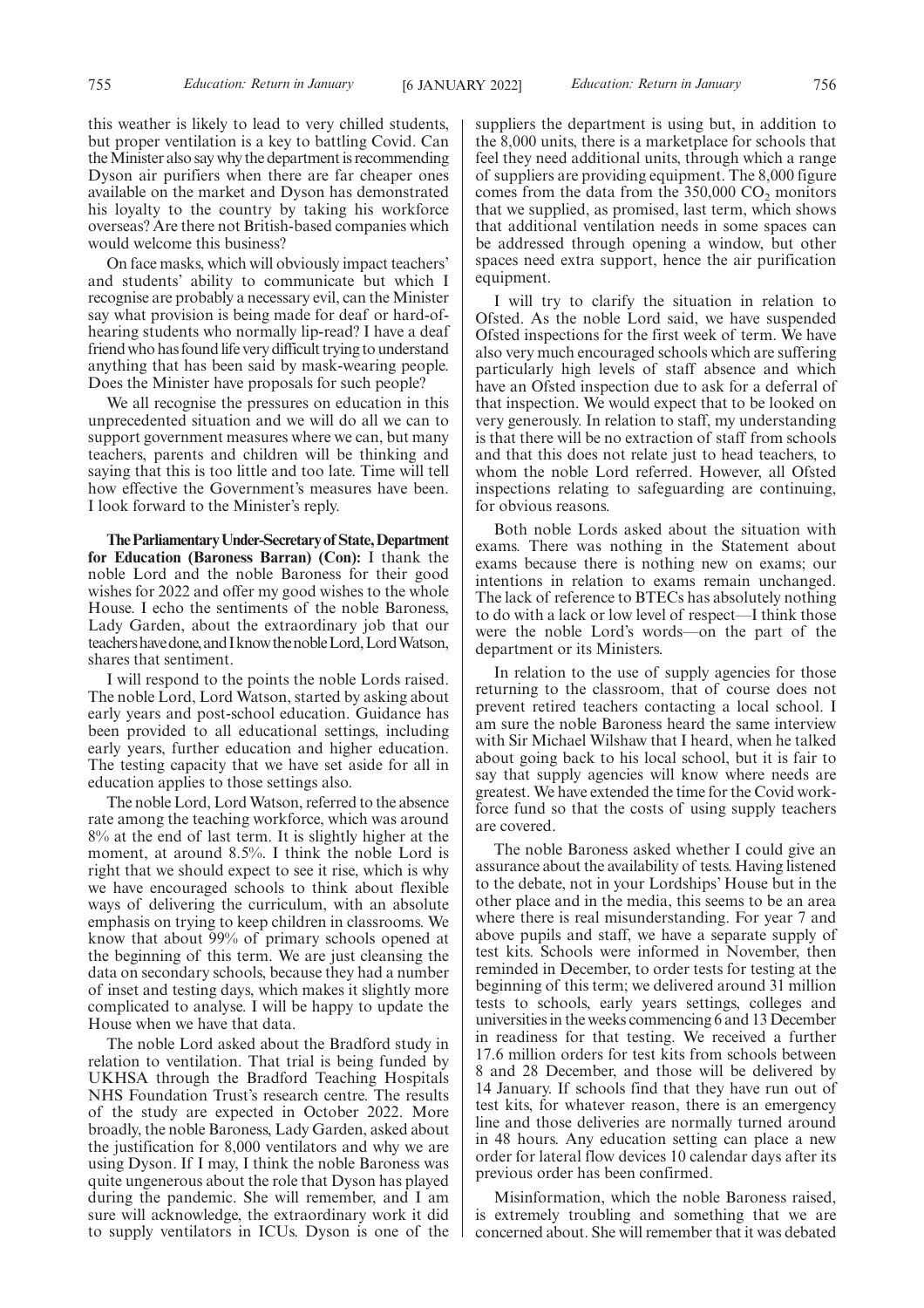#### [BARONESS BARRAN]

extensively during the Police, Crime, Sentencing and Courts Bill. The police have powers to deal with those sorts of protests and a lot of work has gone on to improve the liaison between schools and the police, but we share her concern.

Finally, in relation to face masks, we very much encourage the use of discretion with them, where appropriate. Teachers facing a classroom and teaching are not expected to wear a face mask. We absolutely recognise the difficulties that deaf children face but we encourage schools to use their discretion in ensuring they can accommodate those children, just as they accommodate every other child.

## *4.13 pm*

**Lord Young of Norwood Green (Lab):** My Lords, I would like to raise the importance of keeping all staff in schools. That requires vaccinations to be readily available for not just teachers but cleaning and catering staff. From my contact with somebody who runs a significant number of primary academies, that is still a significant problem. If you want to keep the maximum number of children in school, you need to ensure that there is no problem with teachers getting vaccinated. Also, there is bound to be some learning online but there is still a problem with some children, especially in low-income houses, having a lack of available laptops or iPads—or, perhaps even more challenging, a decent broadband connection. Those are some of the issues that I hope the Minister will address.

**Baroness Barran (Con):** I thank the noble Lord for his question. He will have seen the same figures that I saw about the extraordinary efforts over Christmas on the vaccination booster campaign, with remarkable numbers—900,000 people a day—being vaccinated. I know that he was talking about staff but it is also really important for pupils. Almost half of 12 to 15 year-olds have now had their first vaccination, so extraordinary progress is being made but he makes a valid point: we need everybody to be vaccinated who is able to be. In relation to the availability of devices and data, he will be aware that we distributed more than 1.3 million devices and, where needed, data dongles so that children working from home were able to do so if they did not have access to them. We keep that closely under review.

**Baroness Fox of Buckley (Non-Afl):** My Lords, I was glad to hear in the Statement that face-to-face education is the best way for children and young people to learn and develop—I agree—but face mask to face mask is not face to face. There is a lot of concern that face masks are really not necessary but are a bit of theatre and performance when the young are not under threat from this variant and when the Education Secretary's newly published evidence is being widely described as not fit for purpose, as very thin and even as misinformation, which is leading to a lot of cynicism. Will the Minister comment on the fact that, according to the BBC and the NASUWT, a huge number of north-west secondary pupils are not following guidance because they just do not believe in it? They are refusing to do LFTs or wear masks. In one school, 67 out of 1,300 pupils are not following guidance—I do not want them to be punished, by the way; I rather admire it. Can the Minister indicate how the young can be convinced when the evidence just is not there that face masks will protect them in schools? Other things might, but not face masks.

**Baroness Barran (Con):** To pick up on the noble Baroness's final point, face masks—as she puts her face mask on enthusiastically—

**Baroness Fox of Buckley (Non-Afl):** Not enthusiastically at all.

**Baroness Barran (Con):** Face masks are part of the answer. As the noble Baroness well knows, it is a mixture of a number of elements, including—importantly —vaccination, ventilation, hygiene, testing and face masks. She may have heard my right honourable friend the Secretary of State say yesterday that face masks will not stay on a day longer than they need to, and we will review them on 26 January.

I want to make two points. First, beyond the evidence that we have gathered from 123 schools—I am surprised at the noble Baroness's remarks, which I think are harsh; having read it myself, I would not agree with her—there is also advice from Sage, there are randomised control trials from UKHSA and there is international evidence, all of which build a picture of this being part of an effort to control infection at a time when the virus is rampant.

Secondly, I guess it depends on which kids you listen to but based on the interviews with young people that I have seen, they are really pragmatic. They say they would much rather not wear face masks, but they understand, and they feel a bit safer. They will put up with it, as they have to. It is not what anybody wants, but it is part of making sure that schools stay open and parents feel confident that their children can go.

**Baroness Bennett of Manor Castle (GP):** My Lords, I am aware that the Minister was venturing somewhat outside of her portfolio, but I point out with regard to her response to the Front-Bench questions that Dyson did not supply any ventilators to the NHS and the Dyson ventilator never received MHRA approval. It is a point of fact.

My question builds on the Front-Bench questions about the up to 8,000 air-cleaning units that the Statement says will be sent out next week. I am delighted finally to see ventilation for the first time playing a significant role in a government Statement on Covid; this is progress. However, as the Front-Bench questioners pointed out, there are 300,000 classrooms and 8,000 air cleaners. From my knowledge of this area—I have met some people from the industry—I think that, to be effective, at least two cleaners would be needed for an average-size classroom, so we are talking about a tiny fraction. This will be an issue, particularly in many new classrooms. Speaking from experience, having been a school governor—possibly for my sins—on the building committee for the rebuild of a school, I remember that the one thing the teachers asked for was opening windows. What did we get? Windows that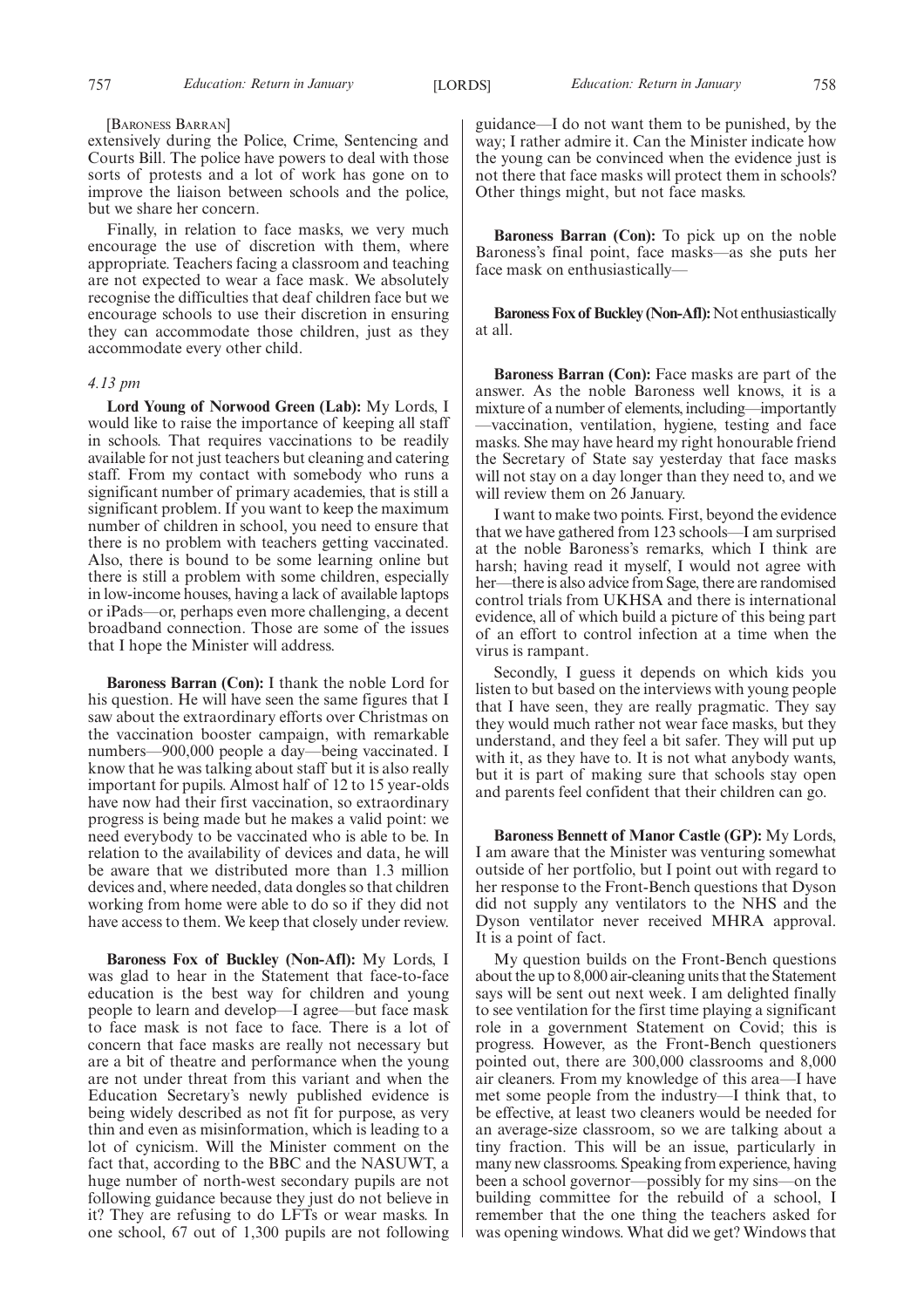did not open. I believe that many new schools have windows that do not open, and that will present a huge ventilation problem.

My question to the Minister is—maybe she does not know the answer at this moment; perhaps she could write to me—how many of those 300,000 classrooms have windows that cannot be opened?

**Baroness Barran (Con):** I am not sure, with respect, that the question asked by the noble Baroness is the right question. We had  $350,000 \text{ CO}$ , monitors in schools last term. They are portable and are moved around multiple classrooms, staff rooms, lavatories—all over the school. From those we have readings showing where there is an elevated level of  $CO<sub>2</sub>$ . Those spaces, which amount to about 8,000, are where we are putting in the ventilators. If the noble Baroness does not believe the Government, she might look at Teacher Tapp, which came up with the same figure.

**Lord Lexden (Con):** My noble friend did not reply to the question from the noble Lord, Lord Watson, about the comments from the head of Ofqual, who seems to think that teachers of music should be redeployed to teach other subjects. Surely, we need more music in our schools, not less.

**Baroness Barran (Con):** One can never have enough music in one's life, but the point we are trying to make is that we are in a relatively brief—hopefully—but intense and challenging period for schools. We trust teachers and head teachers to make the right judgments about how to use their resources. If that involves some flexibility in the curriculum or combining two class groups if a teacher is off sick, then we trust them to do that intelligently, well and in our children's interests.

## **Legislation: Skeleton Bills and Delegated Powers**

*Motion to Take Note*

*4.21 pm*

## *Moved by Baroness Cavendish of Little Venice*

That this House takes note of the increasing numbers of skeleton bills and the associated use of delegated powers within them.

**Baroness Cavendish of Little Venice (CB):** My Lords, this is a debate about power and the damage done to ordinary people and democracy when the workings of power are hidden. In this country, laws which affect people's lives are increasingly being made through delegated powers, secondary legislation and regulations which do not require the parliamentary scrutiny that voters expect. However, voters themselves are largely unaware because the shift in power towards the Executive is cloaked in technical language. The heading of our debate today would make most people's eyes glaze over, and I thank all my noble friends for recognising its importance.

During a global pandemic, it is one thing to restrict people's freedoms by pushing rules through quickly using procedural mechanisms which require minimal scrutiny by Parliament. Laws introducing the national lockdowns, limiting social gatherings and closing offices and schools were all made through public health regulations, the vast majority of which became law before being seen by Members of either House of Parliament. That is understandable—although I have been staggered to discover how keen Ministers have been to use this route. Over 100 such Covid regulations have been made in this way since March 2020. However, it is quite another thing to find that, beyond Covid, we are sleepwalking into a world where Governments increasingly rule by diktat, without even fully realising the cumulative effect of what can often seem to them like small tweaks made for efficiency.

Two excellent reports guide our debate today: the Secondary Legislation Scrutiny Committee report, *Government by Diktat*, and the report by the Delegated Powers and Regulatory Reform Committee, *Democracy Denied*. I am delighted to see that the noble Lords, Lord Blencathra and Lord Hodgson of Astley Abbotts, are both speaking in this debate, as are many other noble Lords who are much more expert than me.

Each of the reports contains a stark warning about a shift in power towards the Executive which has been occurring for decades. They describe in detail how Bills are often drafted only in outline, as skeletons

"so devoid of content they leave the real operation of the law to Ministers.'

Of course, the important detail is left to secondary legislation. They describe how Henry VIII powers let Ministers amend and even repeal Acts just by making regulations, and how Whitehall is using guidance and protocols as a form of disguised legislation, with legal effect but no oversight. According to these reports, hundreds of laws are being imposed on all of us, with no effective scrutiny and control by Parliament. This should be better known.

Exceptional powers are lent, not granted, to Governments by the legislature, in times of emergency. In such times, such powers should be returned in their entirety as fast as possible. Yet Governments of all stripes have increasingly sought to expand their power. In 2006, the Legislative and Regulatory Reform Bill sought to give Ministers the power to amend, repeal or replace any Act of Parliament by simply making an order. That was eventually withdrawn, after pushback from the House of Lords Constitution Committee. But during the financial crisis of 2008, the Banking Act gave the Treasury power to disapply any other relevant statute bearing on the Act, which was a pretty substantial power. In 2010, the Constitutional Reform and Governance Act allowed any Minister to make changes, again by ministerial order, as she or he considered appropriate. There are many other examples, which I am sure we will hear about in a moment.

Cynics might suggest that, when any Government have a large majority, they will get their way anyway, and so does this really matter? The principle of our parliamentary democracy is that Parliament's core constitutional functions are to legislate and to hold the Government to account in order to protect individuals from the arbitrary exercise of power. One of the important aspects of secondary legislation, as you all know, is that, unlike Acts of Parliament, it is not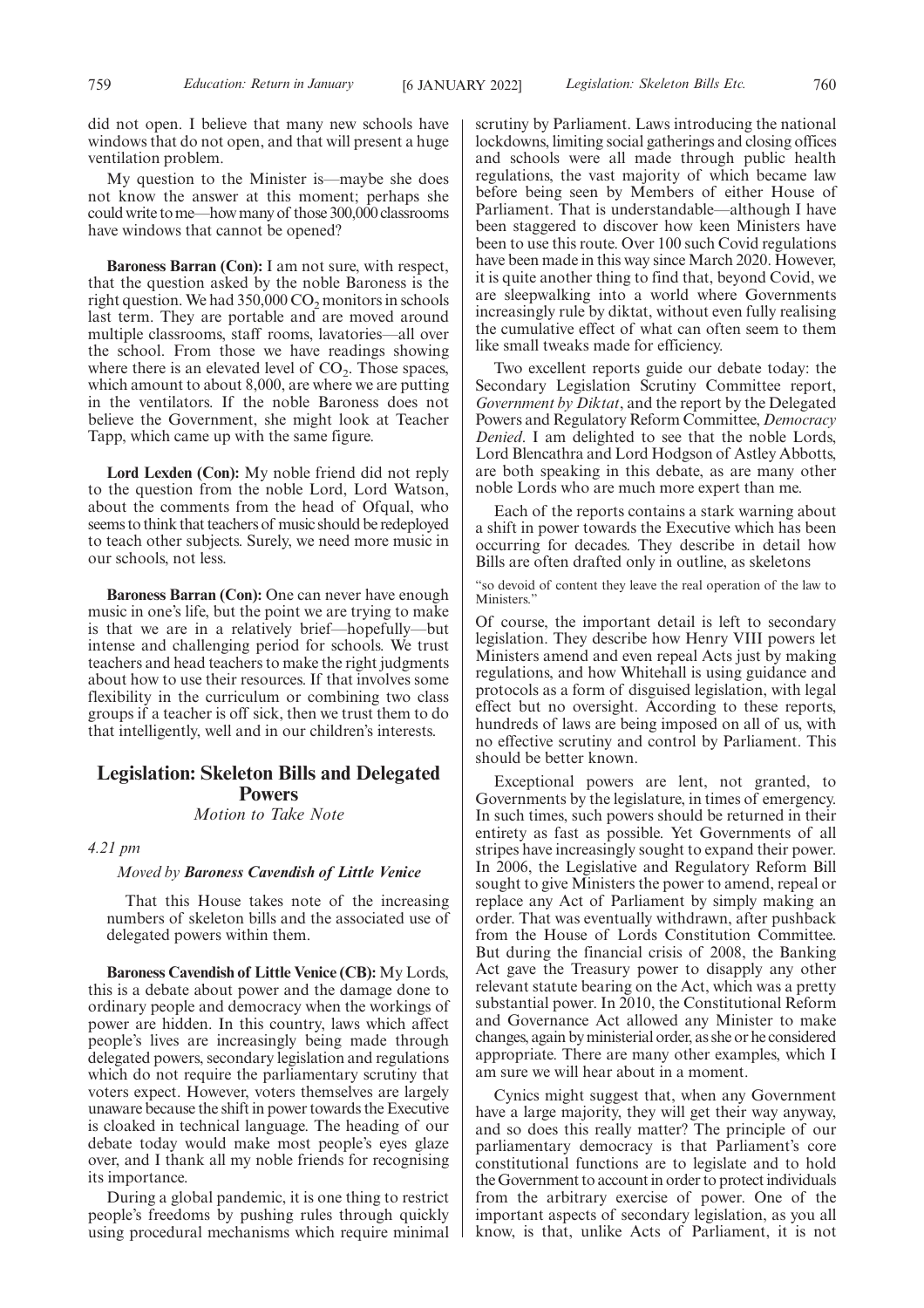[BARONESS CAVENDISH OF LITTLE VENICE]

subject to several stages of robust scrutiny; it is debated only once in each House, if at all, and it cannot be amended—it can only be accepted or rejected as a whole, and wholescale rejection is, unsurprisingly, something this House has been reluctant to do.

I am not alleging any grand conspiracy to subvert the constitution. While this Prime Minister has perhaps been keener than some others on Henry VIII clauses, he is by no means alone in wanting to expedite business. And I am not in any way comparing him to Henry VIII, although in writing this I did reflect that he has actually outdone Henry VIII in some ways: he has broken with Brussels—the new Rome—and he has had his third marriage blessed by the Catholic Church. But I know that he believes in the sovereignty of Parliament; after all, he led a withdrawal from the EU in order to reassert our parliamentary sovereignty.

The truth, I think, is more banal. It is that Whitehall increasingly finds it convenient to use these powers. I know from experience, as do many of us here, that Ministers are usually mightily relieved if they are told that they can get something done without the tedium of having to go back to Parliament. Who would not be relieved? When you are in government, it can feel unbelievably hard to get anything done at all.

But the cumulative effect is, I fear, corrosive. To quote the noble and learned Lord, Lord Judge, in a speech he made as Lord Chief Justice, if Whitehall gets into the habit of using Henry VIII clauses,

"we are … in … danger of becoming indifferent to them." This indifference, I fear, encourages Governments to be too casual. Shortly before Christmas, the Home Secretary added 18 pages to the Police, Crime, Sentencing and Courts Bill which had not been there when MPs voted on it in July, including on the right protest, where this Government's stance seems to me to be approaching the Orwellian. If the Executive add things to Bills after MPs have voted, or if they use skeleton Bills to push the detail to later, ultimately Parliament is not really clear what it is being asked to approve, and that is dangerous for democracy.

The committees write that the use of delegated powers may also conceal a growing tendency to draft Bills before thinking through the underlying policy. I will refrain from pointing out examples of where that might have been the case—I am sure we all have our favourites—but we should not be putting Parliament in a situation where it is not clear what it is being asked to approve.

What is the common defence for using such powers? Necessity. We are always told the same thing: "We need to get this done quickly, and trust us, we will not abuse the power". But as William Pitt once warned,

"Necessity is the plea for every infringement of human freedom." When scrutiny is limited, essential checks on executive power are lost. I often wonder why those in power today do not think more about what they are going to feel when the other lot get into power tomorrow.

I will leave it to others to outline the detailed recommendations made by the committees, but I very much support the suggestion that it would be useful for end-of-Session reports from both committees to form the basis of regular debates in the House on issues relating to the balance between primary and secondary legislation, the quality of legislation and the provision of explanatory materials.

I also wonder whether it would be possible to establish the equivalent of the Delegated Powers and Regulatory Reform Committee in the House of Commons, so that MPs can see the explanations for proposed delegations and get the opinion of a legal adviser with a higher profile. I say this partly because of the contacts I had with a number of Back-Benchers after I wrote about these issues a few months ago in the *Financial Times*. A number of MPs contacted me to say that they felt these were issues of real importance which they did not know enough about. If that is true, that is a gap in our democracy.

I will finish, if I may, with a personal reflection. Some years ago, I ran a campaign to expose miscarriages of justice that I believed were occurring in the family courts, which were taking children away from their families on the basis of evidence which, in my opinion, was not always sufficiently robust. My campaign resulted in the Government changing the law to open the family courts to more scrutiny. But to achieve that, we had to fight our way through thickets of legalese and rafts of procedural language which were preventing ordinary people seeing what was being done in their name. I think we face a similar but much bigger version of this in the issues we are debating today, and I hope that we can find ways to communicate their importance to the public.

In conclusion, laws affect our lives and rights. They should not be made by bypassing the very institutions which are supposed to be a check on power. We need a fundamental reset in the culture of both Ministers and senior officials, who should in fact be the gatekeepers of democracy. I beg to move.

#### *4.31 pm*

Lord Blencathra (Con): My Lords, I warmly congratulate the noble Baroness on setting out the case so thoroughly and eloquently on the inappropriate delegated powers that skeleton Bills contain.

In December, the Secondary Legislation Scrutiny Committee and the Delegated Powers Committee published joint reports heavily criticising skeleton Bills. Let us be clear: our criticism was not an attack on this current Government alone, since the abuses of delegated legislation have been growing under all Governments for the last 30 or 40 years—not just since Brexit or Covid.

What do I mean by abuses? Our Delegated Powers Committee report listed four main concerns, including: first, skeleton Bills, which we are debating today; secondly, the growing predilection of departments to stick Henry VIII clauses on to every Bill, just in case it might be convenient in the future; and, thirdly, the sub-delegation of legislative powers. These are laws made not even by Ministers as secondary legislation but by people or bodies who have been granted the powers to do so. These tertiary rules can have a big impact on citizens and are legally enforceable.

We will have a perfect example of this before us on Monday, when the Home Office will have to table an urgent amendment to correct unlawful guidance produced by the College of Policing. Our report on the police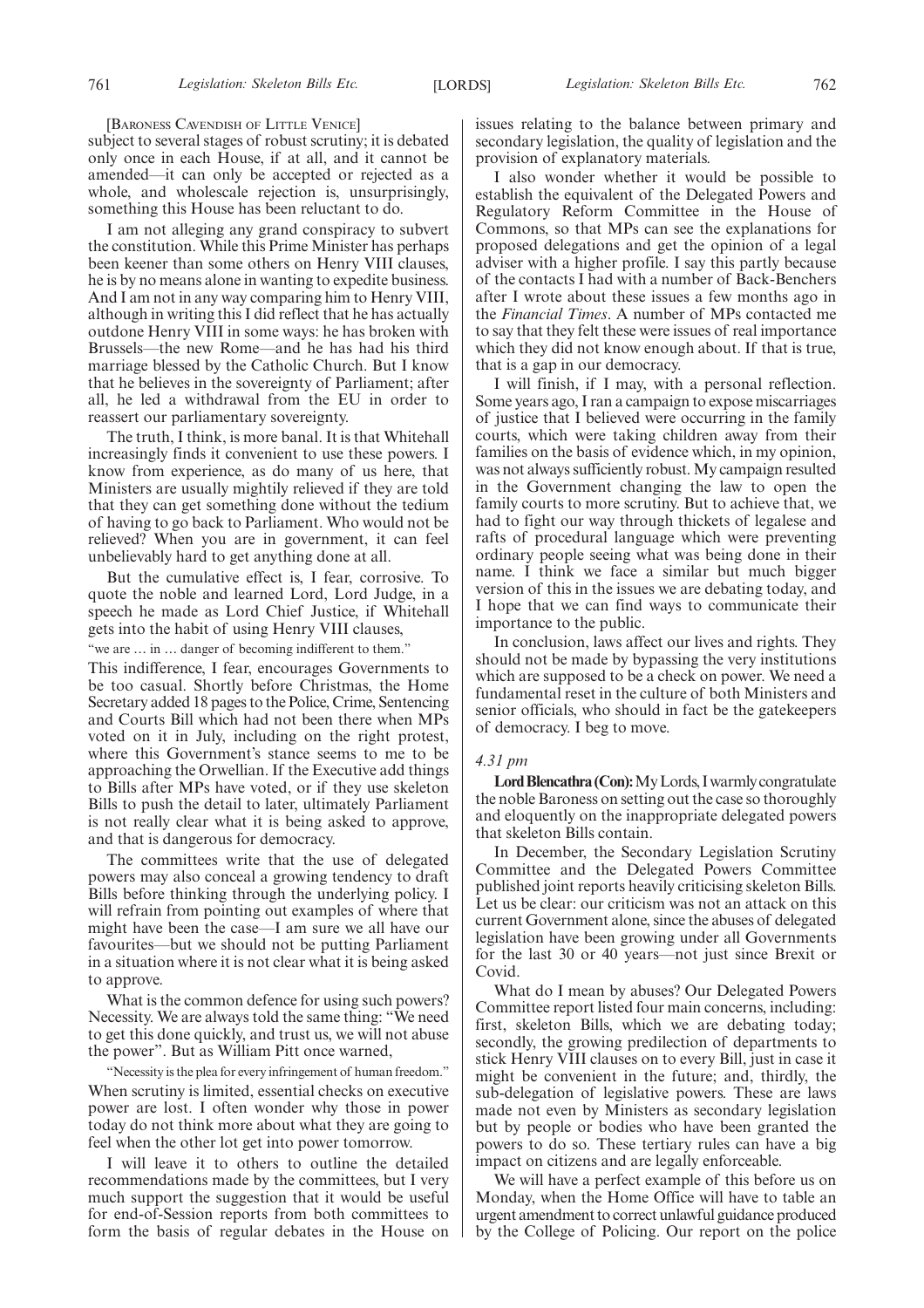Bill criticised the fact that the College of Policing is not a statutory body but a private limited company, but the dear old Home Office had been merrily shovelling to it powers to invent statutory guidance. I have tabled an amendment to say that all such guidance should be held in abeyance until the college has been approved by Parliament, since its guidance could be illegal. Well, what do you know? The Court of Appeal ruled on Christmas Eve that its guidance on placing 110,000 innocent people on a criminal records list for non-crime hate crime was unlawful, and the Home Office tabled an amendment just yesterday to rectify it. Both Houses of Parliament will now have a chance to debate it for the first time. How much more possibly illegal guidance is being manufactured by third parties which will never be exposed unless it is challenged in court?

Our fourth concern was disguised legislation. Guidance which is advisory need not be approved by Parliament, but so much of it now is guidance which one "must have regard to". While it is not technically mandatory, our experience is that everyone treats it as such because the issuing body tells them that it is compulsory.

A year ago, we had an excellent little Bill on school uniforms which permitted the Department for Education to issue guidance. I moved an amendment to say that the guidance should be subject to the negative procedure, but the official answer was—I paraphrase slightly—that it was merely advisory. The department had issued lots of guidance every year and had gotten away with it not being checked by Parliament before, so why should it start now? There was also the usual answer that the department would consult all the relevant experts and stakeholders, and that we parliamentarians should not worry our pretty little heads about it.

However, noble Lords ought to see the press release that the department issued in November with the advisory guidance. It is headlined:

"Schools will need to follow statutory guidance"

and talks about "new legally-binding guidance" that "schools will be required to"

follow and saying that the DfE

"guidance means schools … must ensure"

and so on. That does not sound advisory to me. This guidance should have been seen by Parliament, even just under the negative procedure, but drafters of Bills have become wise to the fact that we and this House will criticise things called guidance. So they now use disguised terminology, calling guidance "determinations", "protocols","directions","arrangements"—evena"public notice". What a wonderful way to make laws: do not bother with MPs and Peers, just publish a notice in the *London Gazette* and, hey presto, new rules.

I have deliberately covered more issues than just skeleton bills because these are part of a whole menu of thoroughly inappropriate delegations that should have no place in a democracy. Of course every democratic Government in the world needs secondary legislation if they are to work, but the nature and extent of that secondary legislation is what matters.

I conclude by saying to my noble friend and all government Ministers that not a single one of our recommendations would prevent any Government passing their full legislative and political programme. It would simply mean that both Houses of Parliament would have the chance to debate, if we wished, a little more secondary legislation than we do now. How can any Government object to that?

## *4.36 pm*

**Baroness Andrews (Lab):** My Lords, I congratulate the noble Baroness, Lady Cavendish, on her choice of debate and the brilliant way in which she introduced it. As a member of the DPRRC, it is a particular pleasure to follow our chair, the noble Lord, Lord Blencathra—the Braveheart who led us into this important report alongside his colleague, the noble Lord, Lord Hodgson of Astley Abbotts. I am sure the Minister knows how formidable a duo he faces.

What is different about the two reports at the heart of this debate is not just the arresting language or, indeed, the fact that we have a pincer movement on Westminster and Whitehall; it is the nature of the analysis and the depth of the recommendations, which will go beyond this Chamber. This is about context.

Take the titles of the reports, for a start: *Democracy Denied?* and *Government by Diktat*. One might be forgiven for thinking that these were the product of some raving pamphleteer but no, they are not. They come from the two most senior scrutiny committees in the House, and the language is justified. They express with little reservation all the frustration that we in this House have felt for a long time at the growing contempt for Parliament, which has been accelerated by the expediency of Brexit, the concentration of ministerial powers, the interpretation of "emergency" in terms of Covid and the stranding of Parliament.

The reports confront this challenge holistically and head on. They take the long view: they look backwards over a century of accumulated frustration but they also look forward. If Parliament is to reassert its power, it will be for the long term. Over the years, the DPRRC has won many battles on the Floor of this House. What we have been less successful at is changing and challenging habits, which these reports do. What should be exceptional has become business as usual, whether it is skeleton Bills or delegated powers.

The prescription set out in these reports goes far beyond "Chaps should do better". It challenges the Government in principle and in practice to assert and govern by the basic principle that legislation is the servant of parliamentary democracy. In that context, the state we are in is not an extension of a game of cat and mouse between Ministers and Parliament. The reports document a structural shift in both the culture and strategy of the Government and Whitehall—that is, a culture that says that anything goes, anything can be tried on and any excuse can be offered and a strategy through which Ministers can, without restraint, hide in delegated legislation aspects of policy that need to be open to scrutiny and challenge. Skeleton Bills, Henry VIII powers and guidance rather than regulation are defended on the grounds of urgency and flexibility, no matter how flimsy or, frankly, nonsensical the argument. It is a creative culture, as we have seen in the raft of inventive ways, language, protocols, directions and so on in the form of disguised legislation.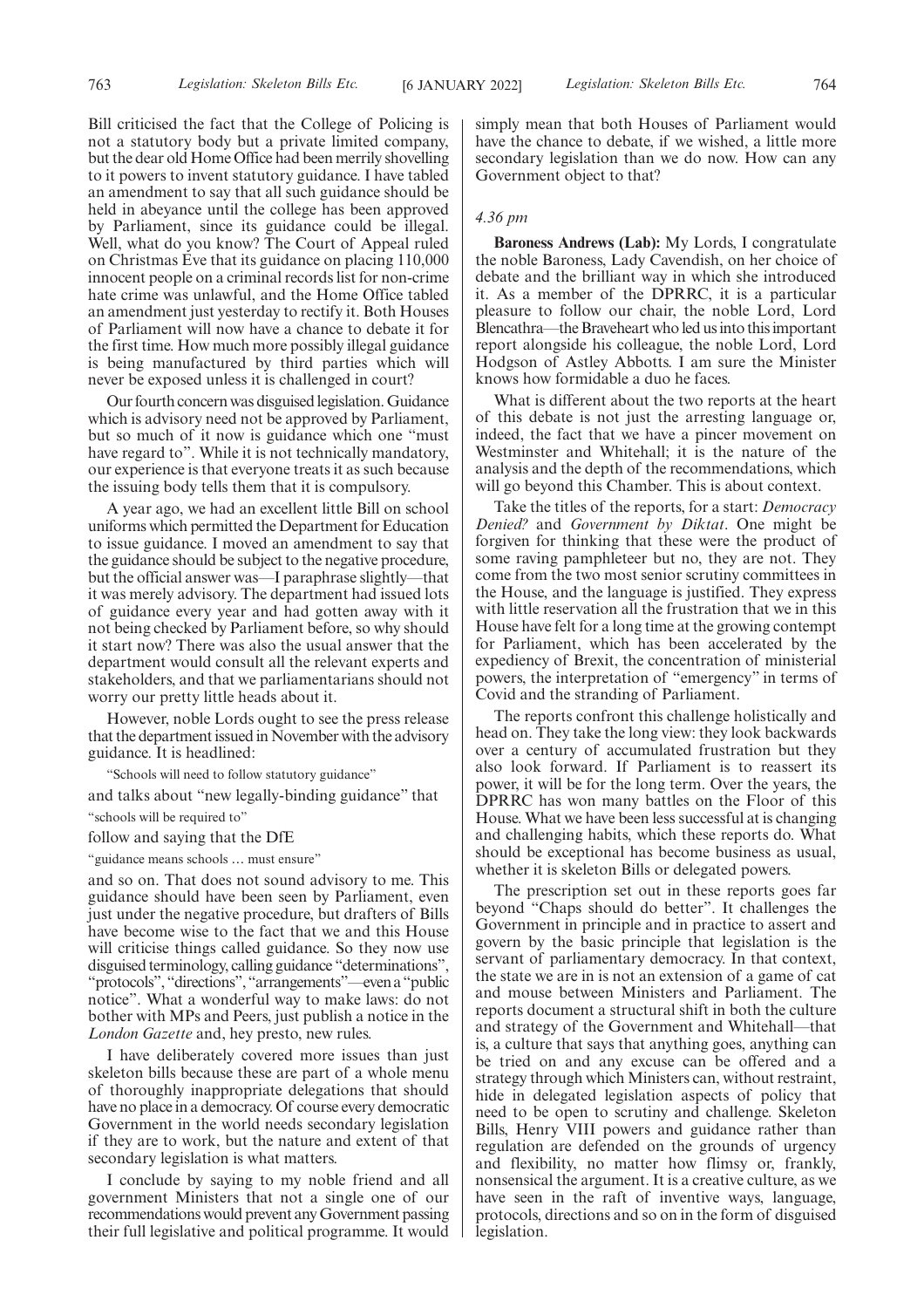[BARONESS ANDREWS]

The point is that this transfers powers to people and institutions that are well out of Parliament's sight, sometimes in contested areas when the police are asked to do something by guidance that should have been regulation. The impact of this secondary legislation is the sharp end of the law: the point at which perverse consequences that could have been cleared away become real and make a real difference to people.

Sometimes it is argued that the Government do not understand what they are doing—of course they understand. Why else would they have introduced attempts to prorogue Parliament, or indeed to strip out treaty obligations by law? It marches on: the Health and Care Bill has so much delegated legislation and, with 50% of it beyond parliamentary control, the committee had to weigh it rather than analyse it.

We can no longer rely on the good chaps reasserting control. A reset means putting the Cabinet Office on the line so that its own guidance insists that the making of all legislation and the behaviour of Ministers is subject to the explicit principle of parliamentary democracy. It means identifying skeleton Bills as the outlaw Bills that they are and treating them as such, and it means ensuring that every civil servant assumes that Henry VIII powers can expect to be constrained by regulation.

It is time that we reopened the whole debate over the nature of secondary legislation and the sole nuclear option open to us. We ought to revisit this because it disables us as a Parliament. If we intend to strengthen Parliament in future, we have an obligation now to revisit that.

**Baroness Scott of Bybrook (Con):** May I remind noble Lords that the limit for speaking is four minutes? We have a long list of speakers tonight.

## *4.41 pm*

**Lord Bridges of Headley (Con):** My Lords, I start by congratulating the noble Baroness, Lady Cavendish, on securing this debate and her masterful speech, as well as the two committees on their excellent, hard-hitting reports.

I am conscious that, unlike many speaking today, I am not a constitutional expert, nor am I a lawyer. That said, what I do know is that although much of what we are talking about may sound abstract, this debate —about the power of Parliament versus the Executive and the processes that underpin our democracy—has a direct impact on all our lives. If those processes that underpin scrutiny and accountability are not cherished and nurtured, and the Executive are allowed to chip away at them, the freedoms that we all take for granted risk being eroded. My concern is that this is happening thanks to a subtle but profound shift in the culture of government over the last 30 years—a shift that is having a big impact on process and, therefore, on democracy itself.

Politicians' lax approach to Cabinet government has led to sofa government and the rise in the power of unaccountable special advisers. The 24-hour media cycle, turbocharged by social media, fuels hysterical calls that something must be done to tackle a problem or Ministers' demands for an eye-catching initiative. Process, precedent, accountability and scrutiny are all seen as mere irritants that get in the way of action.

Having worked in No. 10—many moons ago with my noble friend the Minister and more recently as a Minister—I know only too well what happens. To manage a crisis on the evening news or a Twitter storm, a press release is cobbled together, which spawns a piece of legislation barely longer than the press release itself, which then gives rise to a skeleton Bill full of delegated powers. This creates the issues that these excellent reports touched on and which the First Parliamentary Counsel delicately mentioned in her evidence when she talked about the

"practical or political drivers to bringing forward the legislation at a particular time"

and the "great demand for legislation".

As has just been said, delegated powers are necessary. But we now have a culture in which Ministers either push for, or allow, half-baked legislation—not, as the Prime Minister might call it, "oven-ready"legislation—to be brought to Parliament. The fact that Mr Rees-Mogg could find, in the mountain of Acts passed, only one example of legislation—the Cities and Local Government Devolution Act—to justify skeleton Bills makes me conclude that we must act to stop this culture of creating more skeleton bills and turning Parliament into a graveyard of democracy.

Cultural change take years, but processes can be changed quickly. Let me ask my noble friend—he is an old friend who I know is a steadfast defender of parliamentary democracy—a simple question: does he agree that it should be made explicitly clear to Ministers and the Civil Service that skeleton Bills are, in the words of the report, "rarely justifiable" and, if so, that this is written explicitly into the Cabinet Office's *Guide to Making Legislation*? That would begin to put the genie back in the bottle.

## *4.45 pm*

**Baroness Thomas of Winchester (LD) [V]:** My Lords, I shall speak in shorthand in this very welcome debate. As a former chair of the Delegated Powers Committee, I am familiar with this battleground, and I have the scars to prove it, particularly from the Public Bodies Bill.

First, as the noble Lord, Lord Bridges, said, the practice of bringing framework Bills to Parliament must be discouraged from the outset, however tempted Governments are to use them. Secondly, the House must have agreed procedures to swing into action if there are inappropriate delegations. I endorse the "scrutiny reserve" plan in *Democracy Denied?*, but we must beware: no Government will agree to this willingly if it means that legislation will be held up. So we must watch out for that.

Before closing, I want to say that I hope that the House will never give up its priceless unfettered power over secondary legislation, even if it is hardly ever used.

## *4.47 pm*

**Lord Judge (CB):** I do not feel like following any of those speakers; they have said everything that I want to say. It is awfully tempting to sit down, but I should just mention one or two things.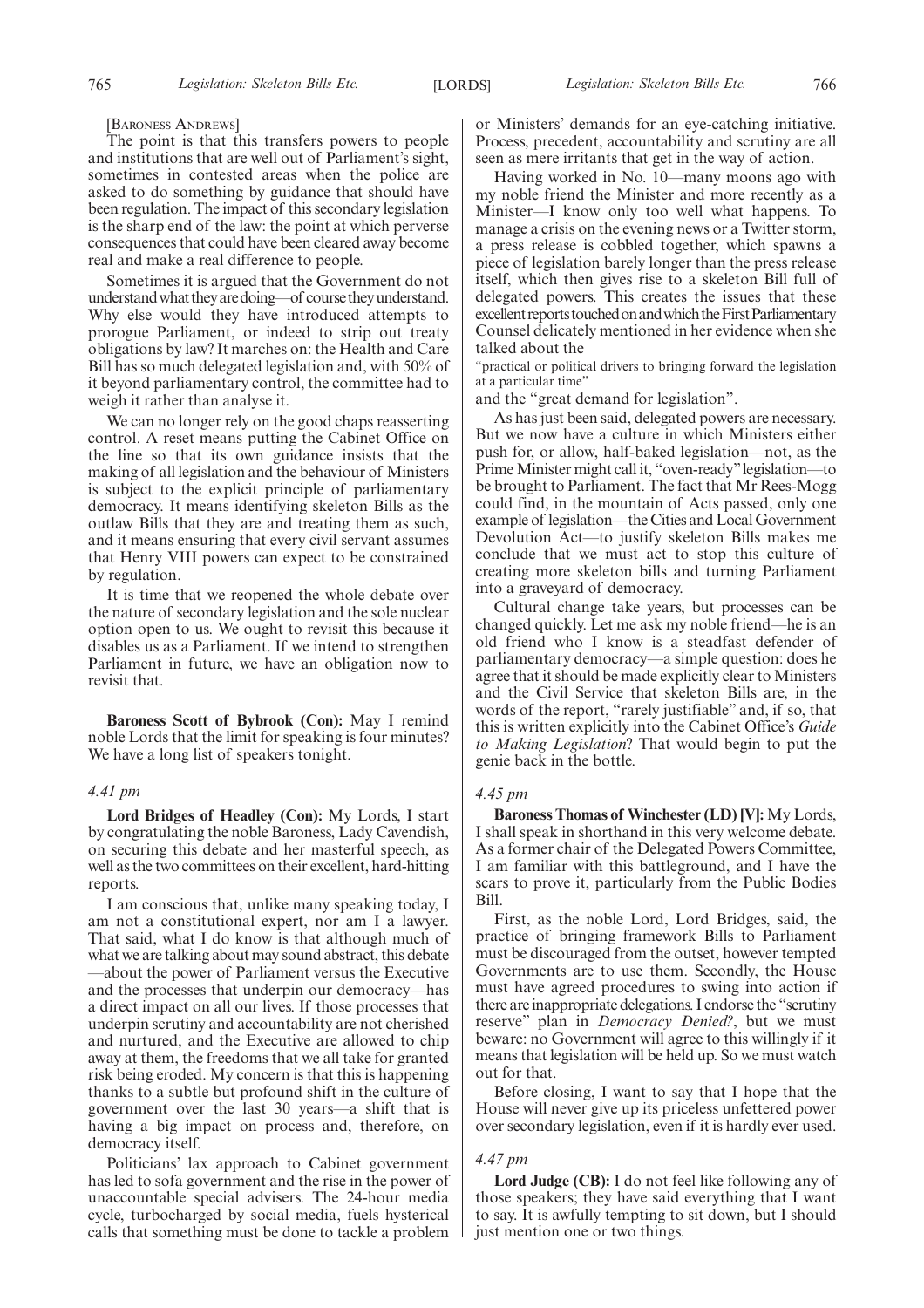The noble Baroness, Lady Cavendish, referred to something that I said when I was Lord Chief Justice. It was a political speech—nothing to do with party politics—and I addressed the issue of Henry VIII clauses. That was more than a decade ago. The moral of the story is that judges should not interfere in the political processes—because no one took the slightest bit of notice of what I had to say. Indeed, the response was the opposite: the departments invented a new button on their computers that said "Henry VIII" on it, and every piece of legislation since I spoke has had it pressed and Henry VIII drawn into it. So I have given the Red Bull treatment to Henry VIII and the corresponding treatment for somnolence—I do not know what the right pill is for that—so we just go on producing delegated legislation. It is more than 10 years since I spoke, and has the House of Commons rejected a single piece of delegated legislation? No. I am sure that every piece of delegated legislation that we have had has been sublimely wise, but the House of Commons has not rejected a piece of delegated legislation since 1979—1979, for heaven's sake—when thousands and thousands of pages, in small print, are sent out to us every year, telling us all how we should live.

I go back to the time when Henry VIII was first trying to get these powers. It is an interesting story. This Parliament had given him the power to decide that he was the Pope—or the head of the Church in England—who would succeed him, that he could bring down the monasteries and that he could do anything that he liked. But the one thing that it drew the line at is something that we have been pathetic at. It said: "No, we will not give you the power to amend our statutes." Here we are doing it 400 years later.

It is sometimes said that Thomas Cromwell fell because he introduced Anne of Cleves into Henry VIII's bed and she could not quite arouse his—whatever you call it—interest. I must say, nobody ever asked her what she thought about him. But that is not the whole story. When I retire, I will launch a piece of research which will demonstrate that Thomas Cromwell fell because he did not produce for the king the power that the king wanted: absolute power. If he had had time—his head came off too quickly—he would have thought of skeleton Bills, guidance, protocols, and so on. However, he did not have time. However, if we turn to Henry VIII for inspiration and to Thomas Cromwell for further inspiration, we are running up a very strange path.

I have three suggestions. First, let us never ever pass legislation like Clauses 55 and 56 of the current police Bill, which enable the Secretary of State to define what the Bill means by "serious disruption" after it has been enacted. We should reject any and every Henry VIII clause until the Minister identifies the specific areas it is intended to address and then we should limit the Henry VIII power to a power to amend specific clauses in the instant Bill, not any statutory provision in any Bill past and to come. Finally, on statutory instruments, we should at least have the power to have a process to say, "We agree with 99 but number 100 we do not want."

## *4.51 pm*

**Lord Hodgson of Astley Abbotts (Con):** My Lords, I add my thanks to the noble Baroness for introducing this important debate. When I wrote to her, I said that this was not an issue that would have them dancing in the saloon bar of the Dog and Duck but that, nevertheless, it would affect their lives even if they did not know about it.

I have the privilege—it is a privilege—to chair the Secondary Legislation Scrutiny Committee of your Lordships' House. As my noble friend Lord Blencathra has explained, we have been working together to introduce these two reports. I will not repeat what we said in our SLSC report, which is entitled *Government by Diktat*, except to thank my noble friend Lord Sherbourne, who we will hear from in a minute, as the progenitor or author of the word "diktat", which has resonated so well in the House and in the country. However, I will quickly remind the House about one thing. Last year, the SLSC looked at 901 pieces of legislation—every law binding on every citizen—passed with, I think we can all agree, a very inadequate level of scrutiny.

The reaction to our two reports was positive; indeed, the number of noble Lords who wish to speak this afternoon shows that we have struck a chord. In the last couple of minutes that I have I will turn the guns forward and decide what we could do to remedy and improve the situation. I have two suggestions. First, to pick up on the point the noble Baroness made, we have to discuss and make common cause with the Commons about how we might improve the situation. Any change will inevitably restrict the power of the Government, and no Government will like that. Many reasons will be given why these proposals are worthy but not necessary, and I am sure we will hear a great many of them from my noble friend when he winds up shortly. Without being unduly cynical, I hope that the House will forgive me if I say that I think the enthusiasm from Her Majesty's loyal Opposition, always with an eye on the future, may be only limited, and that tears may be shed but they will be crocodile tears. The killer blow is the allegation—the accusation—that this is an attempt by the unelected Lords to tell the elected Commons how to do their job better. It is not a fair accusation or allegation; this is about the balance of power between the legislature and the Executive—between the two Houses of Parliament and the Government.

My second suggestion is perhaps slightly more radical. We in Parliament might be able to agree that the pace of change in our modern society is so fast that the more stately rate of change and passage of primary legislation is possibly too slow to keep up with events. We may have to accept that, in future, more fundamental changes will have to be contained in regulation. If we were to accept that, the Executive, the Government, might in return accept that new and better methods of scrutinising these fundamental changes could be introduced. This would not need wholesale reform but could be focused on improving methods of scrutiny of regulations that are of high statutory significance. If the Government could bring themselves to accept that as a first step, we would be on the way to improving a situation that, as I think every Member of the House agrees, is unsatisfactory.

## *4.55 pm*

**Lord Rooker (Lab):** My Lords, I too congratulate the noble Baroness. I much enjoy her *FT Weekend* pieces and I have detected a major change in tone in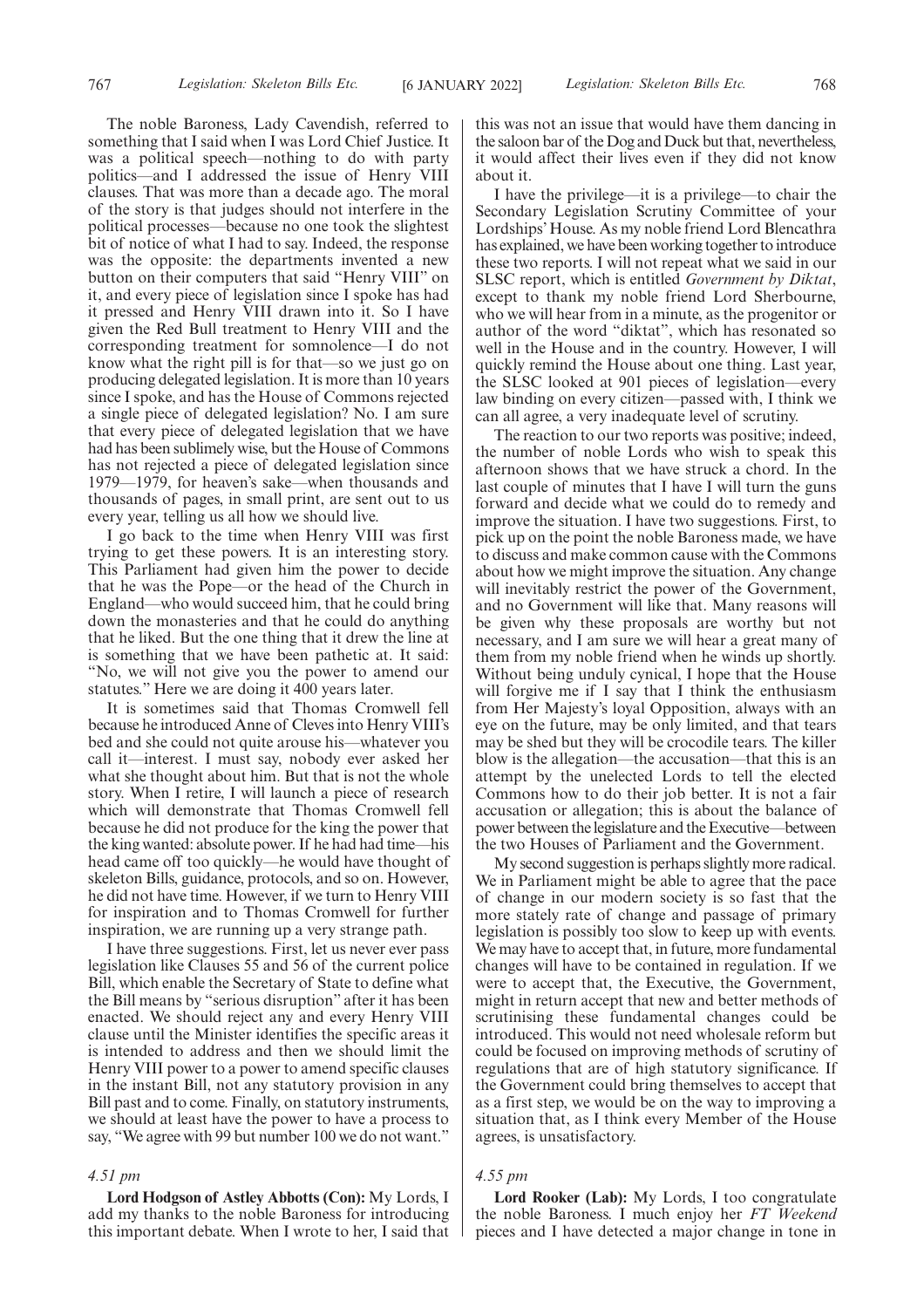## [LORD ROOKER]

the last three or four months. I used New Year's Eve to read the report from the Delegated Powers and Regulatory Reform Committee cover to cover, and I admit to feeling quite bad about it—bad about my sheer ignorance of what had been happening to the imbalance between the Executive and Parliament. Of course, I was aware of the odd complaint, but I confess to being sadly unaware of the wholesale undermining of Parliament's role. Built-in checks and balances have been dismantled on a huge scale.

Others have been seized of the issue, as paragraph 32 makes clear, such as the Wakeham commission in 2000 and the Leader's Group in 2011. Over the years, those involved—I do not know who they are—have almost acted as a conspiracy by seeking to make the issue one between the elected House and this unelected House. Having served in both Houses for over 20 years and having been a Minister in both, I can fairly say that that is not the issue. The issue is indeed the relationship between the Executive and Parliament. I have been at the same place as the noble Lord, Lord Bridges, on emergencies and everything else in both Houses.

It also seems sensible to ensure that Parliament must never be in ignorance of the laws passed in its name. The report highlights the disturbing new trends in detail. As disguised law goes, I am familiar with some of the terms—"mandatory guidance", "to have regard to", powers to determine "arrangements" and "protocol"—but I had never heard of "public notice". That was a new one, the consequences of it anyway. All combine to camouflage legislation.

The most worrying aspect of the discussion is tertiary legislation. That appears deadly. We have indeed delegated far too much to the Executive. I do not want this to be misunderstood, but I deeply regret that parliamentary counsel has acquiesced to all this. I have never picked up bad vibrations from parliamentary counsel to any of this. I know they are government lawyers, but parliamentary counsel is their title.

I have two points to make. Sitting days for Parliament are not mentioned. I think they should be controlled by Parliament, via the Speaker and the Lord Speaker, not the Government. If this were the case, government using the excuse of emergency very fast legislation fixed by Ministers without recourse to Parliament because it is not sitting or is not due to sit could be avoided. If we decide to sit as and when necessary, that would be one excuse out the door.

There is a strong case for a targeted and limited ability of Parliament to amend some SIs. "Targeted and limited"is a phrase I picked up during the discussion on one of the breaches of international law in the other place. It would be targeted and limited; there is no way we would go for wholesale. That should be looked at in detail.

I am interested in the future and in solutions. Chapter 5 is crucial. Some of the recommendations in chapter 5 are for the House, not the Government, so there is no excuse that the Government will not buy them. For two or three key matters, the House should make the decision. That is where the power lies, so that is really important. Scrutiny reserve is the key recommendation. I do not want to put a hierarchy on them, but that seems to be the nuclear option. The fact is that they should all be accepted.

## *4.59 pm*

**Lord German (LD):** My Lords, congratulations to the noble Baroness, Lady Cavendish, and amen to everything that has been said. I shall concentrate on the antidote to the legislative creep that has been described so well by earlier speakers.

If we are to continue to get skeleton Bills and skeleton clauses—or, as the Government like to call them, enabling Bills and enabling clauses—we must have better provision for examining secondary legislation. The important balance is between the legislature and the Executive. That is the cornerstone of a functioning democracy. Together with the judiciary, the balance and independence of each are critical for them to truly act as the representatives of our people.

I deprecate the use of delegated powers as a substitute for imperfect policy-making. I want to look at the issue of electric scooters. The delegated power that gave electric scooters the right to exist in this country only if they were from a hire company, they could drive at no more than 15.5 mph, and anyone using them had to have a driving licence has been outshone by the over 100,000 electric scooters operated illegally across this country. In fact, I was driving at 30 mph down a 30 mph road and was overtaken by an electric scooter. So noble Lords can imagine that this is an example of what delegated power is dealing with, as a substitute for imperfect policy-making.

Looking at the problem from the other end of the telescope, what can be done to achieve a proper role for the legislature in retaining its crucial job of scrutiny and ensuring that our laws are fit for purpose? There are three ways outlined in the excellent reports that the two committees have produced. One is an enhanced procedure allowing Parliament or committees of the two Houses to comment on a draft instrument before the final form is laid. The second is to amend the Statutory Instruments Act 1946 to allow enhanced scrutiny and amendments to be made to secondary legislation. The third is to require Ministers to undertake consultation on any secondary legislation derived from skeletal clauses or Bills before bringing them before Parliament, and for those pieces of legislation to introduce and include a report on how the findings of the consultation have been taken into account.

I would like to add a fourth: a flagging mechanism where either House could indicate that a piece of secondary legislation deriving from a skeletal Bill or clause was unfit for purpose or failing to meet its declared intention. The flag would require the Government to temporarily withdraw the instrument, look at it again and produce a revised version.

I am not wedded to any of those four proposals or any combination of them, and there may well be more, but, in the light of the fundamental concerns raised both in this debate and in the two reports to the House, there is an urgent need for action by both Houses, preferably together, in order to inquire into the changes that we need to undertake to fulfil our legislative function and to recommend a way forward for Parliament.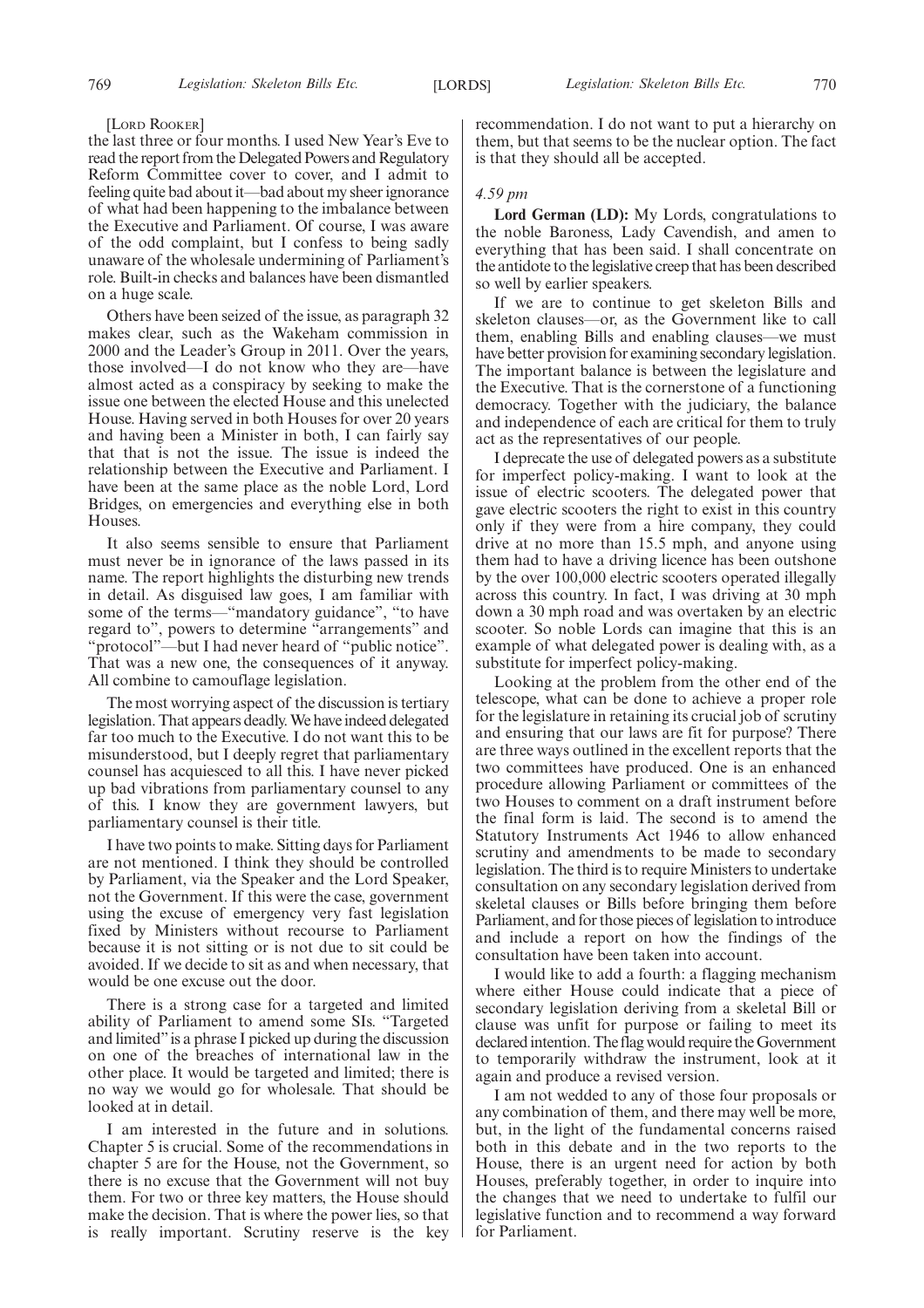It is genuinely Parliament's role to investigate this. It is our role as a legislature, which is gradually being eroded. As a first step, would it be possible for both Houses to co-create a committee or an inquiry to look at these matters and bring forward suggestions to both Houses on how we could improve the situation? It is clear that the creep cannot continue, but both Houses together can make it stop.

## *5.03pm*

**Lord Brown of Eaton-under-Heywood (CB):** My Lords, I shall focus on a single provision, Section 10 of the Human Rights Act 1998, a classic Henry VIII provision. In essence, it provides that by ministerial order you can amend legislation found incompatible with our convention obligations. Last year, this House in fact sanctioned a remedial order amending Section 9 of the Human Rights Act by allowing extended circumstances in which damages can be awarded in respect of a judicial act.

A Policy Exchange paper at the time questioned both the vires of the order and, more forcefully and persuasively perhaps, its propriety. More recently, in a much more comprehensive report addressing a whole range of suggested amendments to the Human Rights Act, Policy Exchange returned to Section 10, advocating that future legislative change should be secured by primary legislation and certainly that Section 10 should not be used to amend the Human Rights Act itself.

Section 10 has also been the subject of consideration by the Gross committee in its recent independent review of the entire Human Rights Act, and on this issue, its report recommended, first, amending Section 10 to clarify that remedial orders cannot be used to amend the Act itself and, secondly,

"potentially better use of the JCHR powers of scrutiny"

of the remedial order-making power. I should just note that the JCHR, for which in other important respects, the Gross committee also recommends an enhanced safeguarding role under the Human Rights Act, at the time of the 2020 amendment to Section 9, failed not merely to address the vires argument but even to draw the ministerial order to the special attention of the House on the basis, as heralded in its 2001 statement of principle, that

"it appears to make unusual or unexpected use"

of powers conferred by the statute under which it is made.

Coming, finally, to the MoJ consultation paper just issued on the reform of the Human Rights Act, one is heartened to note passages which, as the paper itself notes, go further even than the Gross committee. It says this:

"There is a case for retaining remedial orders under the urgent procedure only, as a means of addressing urgent (and compelling) cases where leaving the law unamended, even for a short period, could be damaging.

And then there are these important words:

"This must be weighed, however, against the constitutional arguments against executive legislation, which may suggest removing the power entirely."

How good it is to see in a government document issued, no doubt, under the aegis of Mr Raab—so plain a recognition of the constitutional argument against executive legislation. We should focus on that.

## *5.07 pm*

**Lord Sherbourne of Didsbury (Con):** My Lords, as a member of the Secondary Legislation Scrutiny Committee, I have seen us comment on thousands and thousands of SIs, and we have been very fortunate to have a brilliant team of advisers and clerks to help us do our work, so I am not surprised that, recently, a House of Commons report praised the Lords for the scrutiny and expertise that they bring to SIs.

However, when it praised us for scrutinising SIs, I asked myself what they mean by scrutinising. Imagine I am doing a deal and my lawyer says to me, "I'd like you to scrutinise the draft contract." I look at it and say, "I have now studied it very carefully, but I do not like certain parts of it." The lawyer says, "By scrutiny, I simply meant comment on it—you can't actually change it; you cannot reject it; it is a fait accompli." That is our position with SIs in this place. Except on the rarest occasions, that is what we do in the House of Lords when we scrutinise SIs. We pass thousands and thousands of them unamended; we are not allowed to amend them and, by convention, we are duty bound to pass them.

As other noble Lords have said, these SIs can impose very detailed and onerous restrictions and burdens on the day-to-day life of individuals, businesses and organisations. They often come into force immediately, and Parliament just waves them through compliantly. This is why we called it *Government by Diktat*, and it is no wonder that the Government are trigger-happy with SIs.

You might ask, "Why doesn't Parliament reject them from time to time?" A Government with a majority in the House of Commons will always get its way, and in this House, if we were to reject an SI, as we cannot amend it, we would kill it stone dead, and we are understandably very reluctant to defy the elected Chamber when we are unelected.

As the noble Lord, Lord German, said, we cannot expect the Government to change their ways. We will go on having an avalanche of SIs, skeleton Bills and Henry VIII powers. It is Parliament that has to look at how to change our ways. We will have to have a really serious look, either through a Joint Committee or through our procedure committees, but the only way we will change the way we deal with SIs is for Parliament to grasp this nettle.

## *5.10 pm*

**Lord Davies of Brixton (Lab):** My Lords, this is an important issue in terms of controlling the Executive and establishing the role for your Lordships' House. I very much welcome the fact that this debate has been introduced by the noble Baroness. It refers specifically to skeleton Bills, but by incorporating the two committee reports the debate is somewhat wider. I do not make any apology for that.

I will use my brief time to highlight one specific issue identified by the Delegated Powers and Regulatory Reform Committee: that of the recent growth in the use of what the committee describes as "disguised legislative instruments". This is dealt with in paragraphs 92 to 120 of its report. The committee provides various examples of this trend, but the common factor is that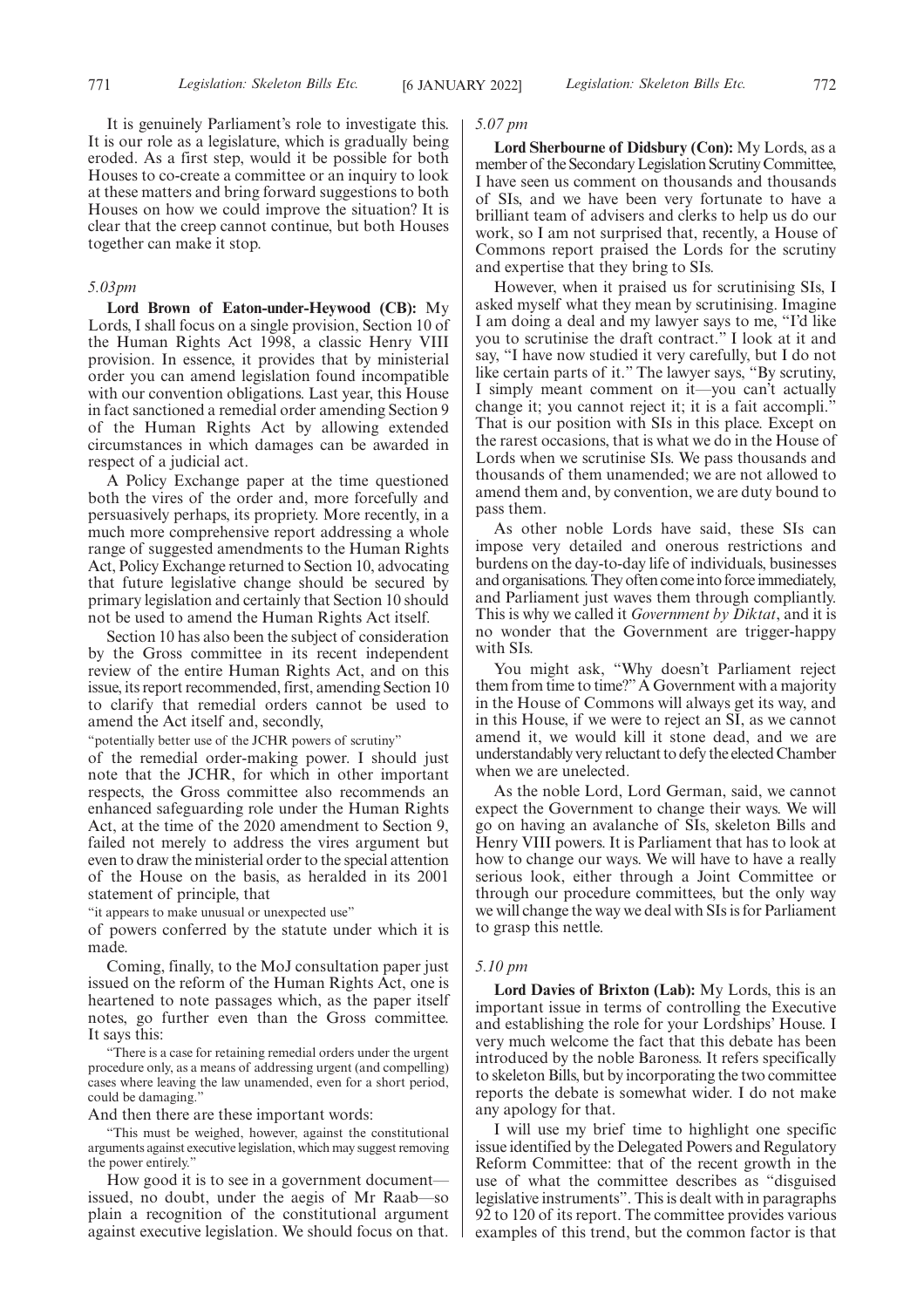## [LORD DAVIES OF BRIXTON]

Ministers are being given the power to supplement primary legislation with what is, in effect, disguised legislation: instruments that are legislative in effect but not subject to parliamentary oversight. Examples have been quoted. The committee refers to

"powers to make a 'determination'… to determine 'arrangements' … to issue a 'code of practice', a 'protocol' or a 'public notice'", and my major concern, to issue "directions". The committee concluded that the

"the multiplicity of disguised legislative instruments is confusing to Parliament and to the public, and does not … promote the good law principles of law that is clear and accessible."

The use of Treasury and other departmental directions in the context of the legislation on public service pension schemes sparked my concern, but I have subsequently come to understand that it is a wider problem, as highlighted in paragraph 101 of the committee's report. It arises from Section 12 of the Public Service Pensions Act 2013, which provides a mechanism for what is called the cost cap as a limit on employer contributions. It provides that the cost cap should be determined in accordance with Treasury directions.

We have just had the McCloud and Sargeant case, which the Government lost, and there is a very expensive remedy. The Government have decided, by using directions, that the cost within the cost control mechanism should be borne by the members. I do not wish to argue the case for or against that decision, but it is manifestly a matter of public policy, where Parliament should have appropriate oversight over such an important decision.

Although we need to understand that there is not a hierarchy of significance in terms of different forms of legislation, some directions have a bigger and more immediate impact on individuals, their income and benefits than some pieces of legislation. Yet we spend a lot of time on the legislation and do not even get to see the directions. This is surely wrong. I think that is in accordance with the committee's conclusions. It sets out a simple principle:

"In the absence of convincing reasons to the contrary",

these devices "should not be used." Will the Minister let us know whether he shares the concern about disguised legislation? If so, what steps will be taken to limit its use?

## *5.14 pm*

**Viscount Eccles (Con):** My Lords, I think we are approaching some form of consensus but the problem is: what does one do when one has achieved that consensus? Many years ago, I was on the Merits Committee and subsequently on the Delegated Powers Committee. We experienced many of the issues that have been highlighted in these two excellent reports. It was on those committees that I discovered the depth of skill and professionalism of the staff of this House. They were a mine of historical and current information. They told us many of the things that the committees are being told again today.

However, it has always been the case that Executives want to make their lives easier by limiting the powers of legislatures. As life gets more complicated, there is no chance at all that that is going to go away. After all, everybody would like to have a weekend off every now and again. Although sometimes I think that the stress on Parliament is exaggerated, it is nevertheless true that there is a problem of parliamentary time.

One can have all the good ideas about what should happen. I well remember coming out of a trustees meeting at Kew, where we had seven members of the Royal Society on the board. They had extremely good ideas and the chief executive of what was then SmithKline Beecham said to me afterwards, "John, we need to remember that although we have a lot of people who have very bright ideas with which we agree, we will be lucky if we can find one or possibly two people who can carry them out."

Therefore, the challenge to this House is: what can we do about this complicated and unsatisfactory situation? We have to start from a position where we do not have much leverage, and that is never a comfortable position to be in when one is in negotiation. I agree with my noble friend Lord Hodgson of Astley Abbotts that we need to limit our ambitions to something we believe is negotiable and for which we may have the leverage. That would be—although it entails a lot more work—an increase in our ability to scrutinise, and practice of scrutinising, secondary legislation. That is probably the most practical road to go down.

I should like to share just one memory. I was on the Merits Committee when we threw out the statutory instrument to set up a grand casino in Manchester. So that has been done and there is no reason why the House of Lords should not, given suitable debate on the detail, go down that path again. However, as has been said by several Members, our relationship with the Back Benches of the House of Commons will also be the clue as to whether we can get there and improve this situation.

## *5.18 pm*

**Viscount Stansgate (Lab):** My Lords, I thank the noble Baroness, Lady Cavendish, for securing this debate and for the excellent way in which she introduced it. I sense that the mood of the House very much agrees with many of the arguments she made. I am conscious, too, that many Members with great expertise are taking part—we have heard from some of them already—so, in the brief time I have I can make only a few points.

First, secondary legislation is absolutely essential to the running of a modern Government. I fully expect the Minister to emphasise that when he replies from the Dispatch Box, but process and procedure still matter, and we are having this debate because it is the abuse of secondary legislation that is its subject. When the Minister replies, perhaps he could be more explicit about the criteria by which the current Government deem that abuse to be justifiable in some cases and not in others.

It has been at least three years since the Constitution Committee of your Lordships' House first identified skeleton Bills as a recurring problem, and the history of this issue goes back many years. What we heard today made me feel that not only would I have liked Henry VIII to have taken part, but Thomas Cromwell would have been an advantage.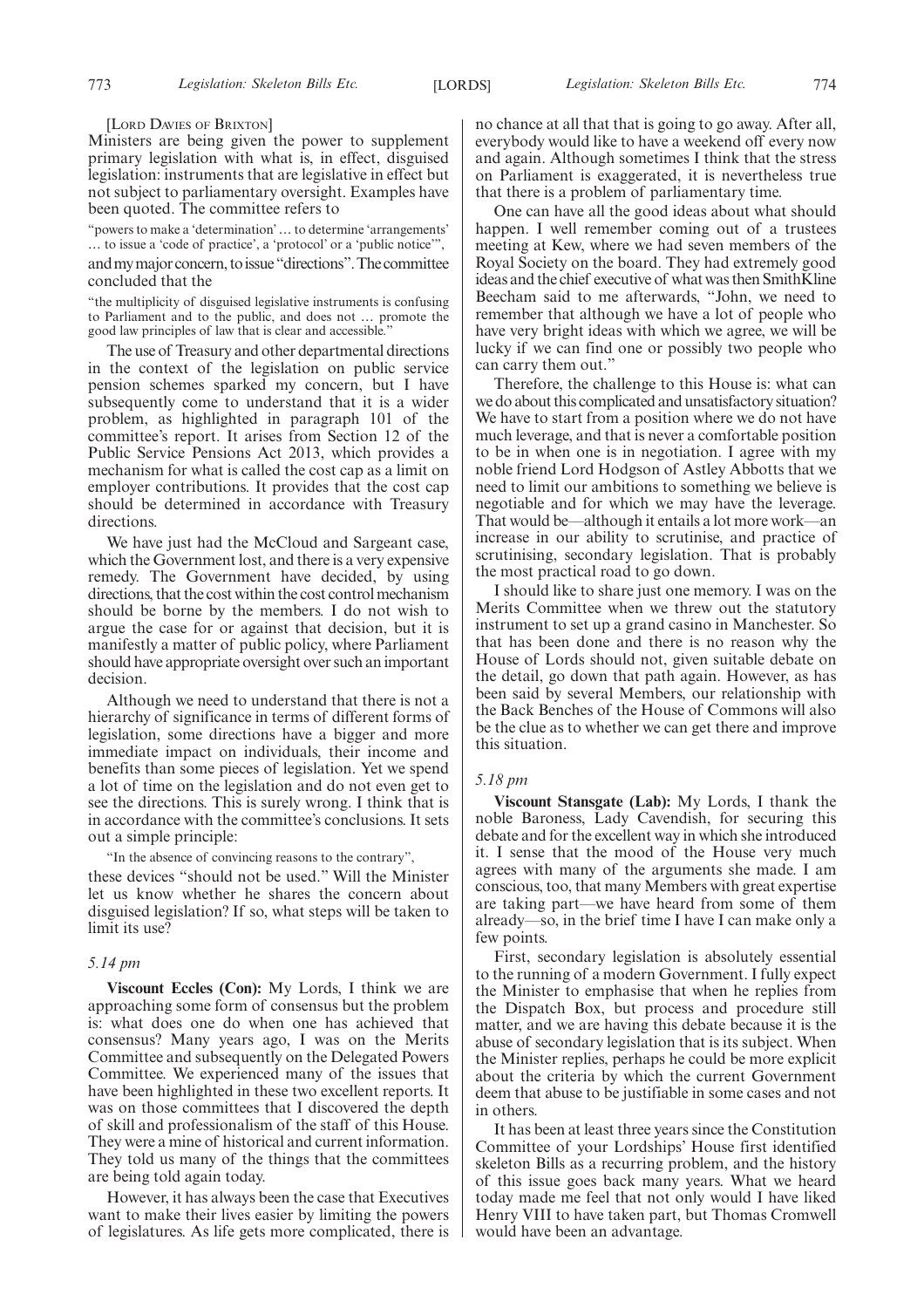Just before Christmas, I went to speak to a secondary school. I deliberately brought with me these two excellent reports, because I wanted to make sure that those sixth-formers discussing the British constitution were aware that it is not solely the rose-tinted version of parliamentary accountability so often portrayed. They were very intelligent sixth-formers, and I wanted them to know that parliamentary scrutiny of the Executive is creaking at the seams—that is putting it mildly.

For how much longer can we assert that Governments are effectively held to account by this mother of Parliaments? For how much longer can we promote our current system as a role model? The direction of travel is more than worrying. Parliament is losing power to the Executive, and power in the Executive is gradually being concentrated in Downing Street. Within Whitehall, power can pass from elected Ministers to unelected civil servants. Skeleton Bills benefit the Whitehall machine in so far as the details filled in later give the Civil Service, rather than Ministers, more of the opportunity to shape and preside over the detail. I note with great interest what the noble Lord, Lord Blencathra, said about the new nomenclature used to describe the many different ways in which secondary legislation is used.

Meanwhile, of course, Ministers are not subject to the scrutiny they should be at the Dispatch Box. If something goes wrong, which occasionally it does, the chances are that the Ministers originally responsible have moved on and hence escape the kind of scrutiny that taking a substantial Bill through Parliament would entail.

I was particularly interested in one point in the *Financial Times* article by the noble Baroness, Lady Cavendish: that the Government do not seem to wonder what others might use these powers they are creating for. It reminded me of 1972 and the Heath Government, who passed the Industry Act in that year. For a free-market Government, they introduced considerable powers over industry. I remember it well; it was described at the time as "Heath's spadework for socialism". I mention it now only to emphasise the point that the noble Baroness made to the government Benches: one day they may feel slightly differently about what is being done, because there are precedents that they might come to regret.

When it comes to the remedy, I say only—as my time is up—that it is clearly time to consider our power to amend statutory instruments. I fully endorse the excellent recommendations made and very much hope that fair-minded Members on all sides of the House will agree that that is one way forward: not the wholesale rejection of SIs but selected amendments.

## *5.22 pm*

**Baroness D'Souza (CB):** My Lords, the following blunt phrases crop up repeatedly in the authoritative committee reports *Democracy Denied?* and *Government by Diktat*:

These phrases, and those such as

"most draconian powers ever seen in peacetime",

indicate disquiet at the increasing use of skeleton Bills where the meat, both policy and technical, is supplied by means of secondary legislation, including Henry VIII powers, statutory instruments, tertiary legislation and guidance.

The recent upsurge in concern about the relationship between the Government and the Executive is by no means a new phenomenon. Parliamentarians were voicing similar concerns in the Donoughmore committee in 1932, the Jellicoe committee in 1992 and ever since in various articles, debates and lectures, notably the lecture on Henry VIII powers given by the noble and learned Lord, Lord Judge, at King's College in 2014.

Clearly, there is a place for delegated legislation, but the democratic problem arises when Governments seek to push policies into secondary legislation, thereby depriving them of proper, sustained debate and amendment. This happened during the passage of the Brexit Bill and with the emergency Covid legislation. In recent years the Government have thus exercised an authority over lawmaking that goes well beyond the filling in of technical and administrative gaps, and strays into issues of policy and principle.

It has become a habit, and one which we in this House are reluctant to confront; we all remember to our cost the Strathclyde report of 2015, following the vote on the tax rebates secondary legislation. This, as noble Lords will recall, was an executive order and was challenged because of a very recent report indicating that acceptance of the policy as set out in the order would immediately catapult several hundred thousand families into dire poverty. Following a Motion to Regret, on which noble Lords overwhelmingly voted "content", subsequent discussion at government level revolved around how to ensure that the wishes of the elected House were not thwarted. However, as we all know, the real issue was, and is, the relationship between the Government and the Executive.

Parliamentary scrutiny is a good thing; it is in fact the raison d'être of this House. What must never be minimised is the democratic process that enables the operation of parliamentary sovereignty on a daily basis and not just at elections. Again, as the noble and learned Lord, Lord Judge, has said:

"At the heart of the development of our constitutional arrangements, Parliament is there to protect us from authoritarianism, from despotism, from an over mighty monarch, but also from an over mighty executive."

The two reports in question offer some solutions to this disturbing trend. Perhaps the most radical are those that seek to reset the balance of power. These might be initiated by Ministers taking on the responsibility of making reasoned decisions on whether or not a Bill should include delegated legislation and publishing these reasons in advance. The guiding principle here would be that such legislation is drafted only in the most exceptional circumstances and where the use of delegated legislation can be fully justified.

Finally, I suggest that the oxymoron of "mandatory guidance" should be immediately removed from the parliamentary lexicon.

<sup>&</sup>quot;a critical moment has been reached … signing a legislative blank cheque…should be used only in the most exceptional circumstances … striking and disturbing recent developments … egregious erosion of democratic accountability … wide and ill-defined delegated powers … *The New Despotism* … disguised legislative instruments".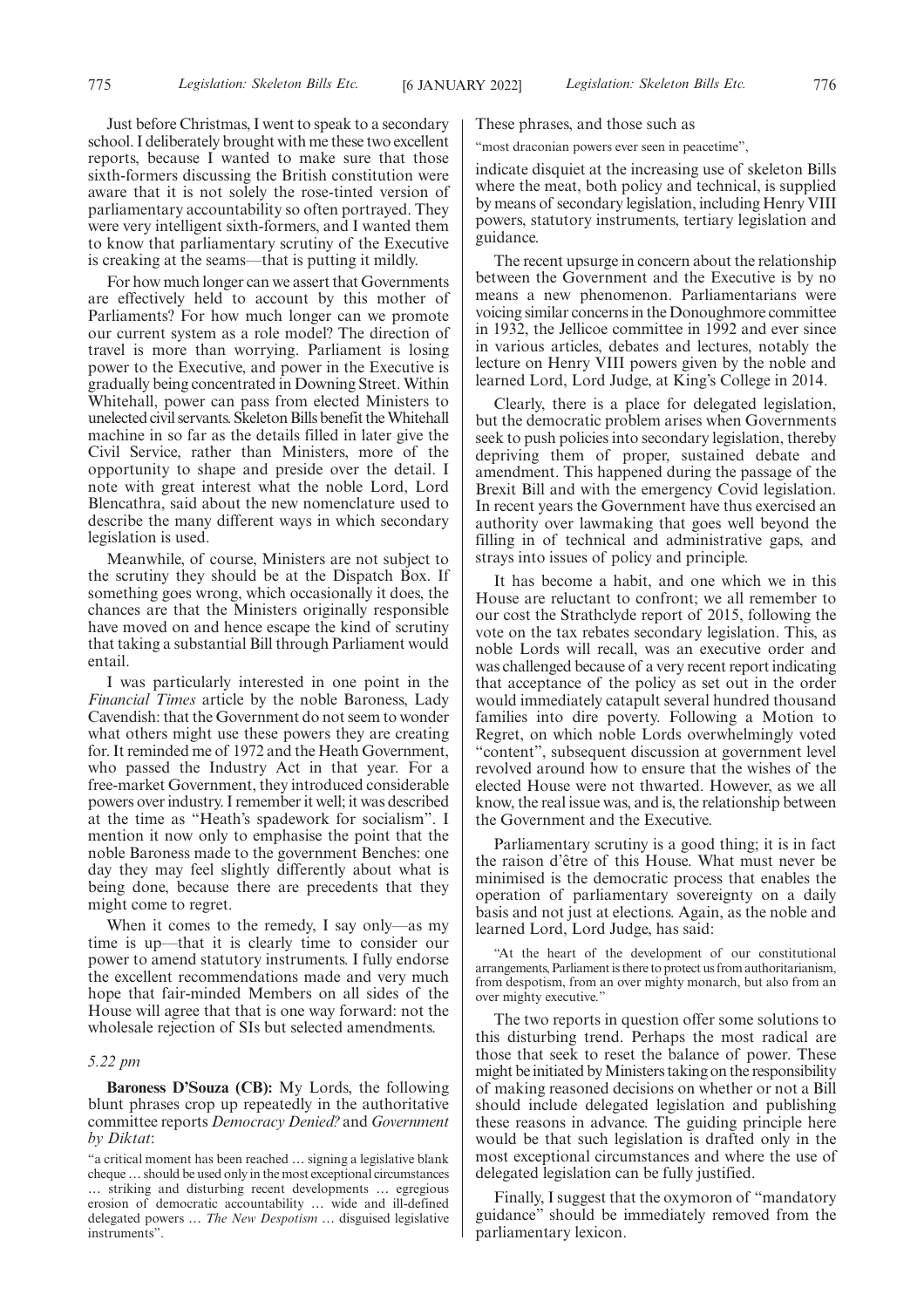## [BARONESS D'SOUZA]

The time has come to address this trend, and the Minister is earnestly entreated to take these reports very seriously and act upon them because, as the noble Baroness, Lady Cavendish, made absolutely clear, it matters.

## *5.27 pm*

**Lord Norton of Louth (Con):** My Lords, I too congratulate the noble Baroness, Lady Cavendish, on initiating this debate. I too commend and endorse the powerful reports of the Delegated Powers and Regulatory Reform and the Secondary Legislation Scrutiny Committees.

Governments are under pressure to produce results. The "something must be done, and done quickly" mentality affects Governments of all persuasions. The tendency is to resort to legislation—to passing a Bill. Whether legislation is actually needed is another matter. One indication that it is not is the volume of statute law that has never been brought into effect. One study found over 480 Acts of Parliament passed between 1960 and 2020 with at least one section or schedule not yet commenced. Governments are tempted to give themselves wide powers to cover all sorts of potential problems. Skeleton Bills represent part—but only part—of a wider, growing problem in the Government's approach to legislation. We need to come up with a solution that addresses the problem holistically.

I wish to commend a proposal that has been raised before, including in this House by the Leader's Group on Working Practices, in its report of 2011, and in the Commons by the Political and Constitutional Reform Committee, in its 2013 report, *Ensuring Standards in the Quality of Legislation*. Each endorsed the proposal for a legislative standards committee to examine each Bill against a set of objectives embodied in a code of legislative standards. It would be able to identify and report on skeleton Bills prior to their consideration in either House and it would not be constrained in the way our committees dealing purely with secondary legislation are constrained. As the Hansard Society told the Political and Constitutional Reform Committee:

"Parliament should at least be a partner in the process of setting the standards of what constitutes a well prepared piece of legislation, rather than permitting the executive to determine this from bill to bill. If Parliament is serious about checking the growth of the statute book and improving the quality of law-making, then it must be both more imaginative and muscular in asserting its role and function vis-à-vis the executive."

The Secondary Legislation Scrutiny Committee recommends that both Houses and government agree procedures for determining what our skeleton Bills—and what the consequences of such determination—should be. If government and the other place are not too keen, I think we should be prepared to go it alone with our own legislative standards committee. That would play to our strengths.

## *5.30 pm*

**Lord Hendy (Lab):** My Lords, as a member of the Delegated Powers and Regulatory Reform Committee, I take the opportunity to join my noble friend Lady Andrews in paying my deepest respects to the superb chairpersonship of the noble Lord, Lord Blencathra, of that committee. I do not want to miss the opportunity to also pay my respects to the counsel that advises that committee—in particular, to our committee clerk, who indeed graces the Table before us today. Needless to say, I wholeheartedly endorse the report—and I can say that because my contribution to it was truly negligible. In particular, I endorse its recommendations.

Having been on the receiving end of a rap over the knuckles by the committee in respect of my own Private Member's Bill for a failure to properly regulate a delegated power that I was going to give to the Secretary of State, it might be thought that I would have some sympathy for those in government who impose delegated legislation on us—but of course I do not. In my case, it was inadvertent, and probably negligent inadvertence at that. In the hands of government, as the title of our report describes, it is a denial of democracy. It may not be conscious, of course, but that is the effect of extensive delegation and skeleton Bills.

Like the noble and learned Lord, Lord Judge, but in my case much more predictably, I find that everything that I wanted to say in the debate this afternoon has already been said, but much better than I could say it. In sitting down, I want to express what I, as a batter at the end of the order, sense to be a consensus in the House: that there should be, with the other place, a joint committee to consider the way forward and to avoid the situation in which we now are. It is a crucial moment in parliamentary history, and we must deal with it.

## *5.33 pm*

**Lord Janvrin (CB):** My Lords, I add my thanks to the noble Baroness, Lady Cavendish, for securing this debate this afternoon. I declare my interest as yet another member of the Delegated Powers Committee, and indeed a past member of the Secondary Legislation Scrutiny Committee during the time of the Strathclyde review.

I certainly share the view that abuse of delegated powers and a lack of proper scrutiny of secondary legislation corrodes our system of democracy. There are matters of fundamental constitutional principle involved here, but there is also a good British pragmatic principle at stake. Good scrutiny makes better law. Ignoring Parliament has, I submit, a practical cost. As others have pointed out, Brexit, and more so Covid, have certainly revealed far more widely the nature and effect of this marginalisation of Parliament. Therefore, it is not surprising that this issue is moving up the political agenda, and I welcome the momentum given to it by the two recent Lords reports and by the work of the Constitution Unit and the Hansard Society.

I will make three points, briefly because much has been said already. First, I too commend the noble Baroness, Lady Cavendish, for drawing particular attention to skeleton legislation. It has long been a source of parliamentary concern, and the number of skeleton Bills has grown significantly in recent years. I join in asking the Minister for his views on a "scrutiny reserve", as proposed in the Delegated Powers Committee report, to allow that committee to take evidence from a Government Minister who introduces a skeleton Bill before that Bill's Second Reading.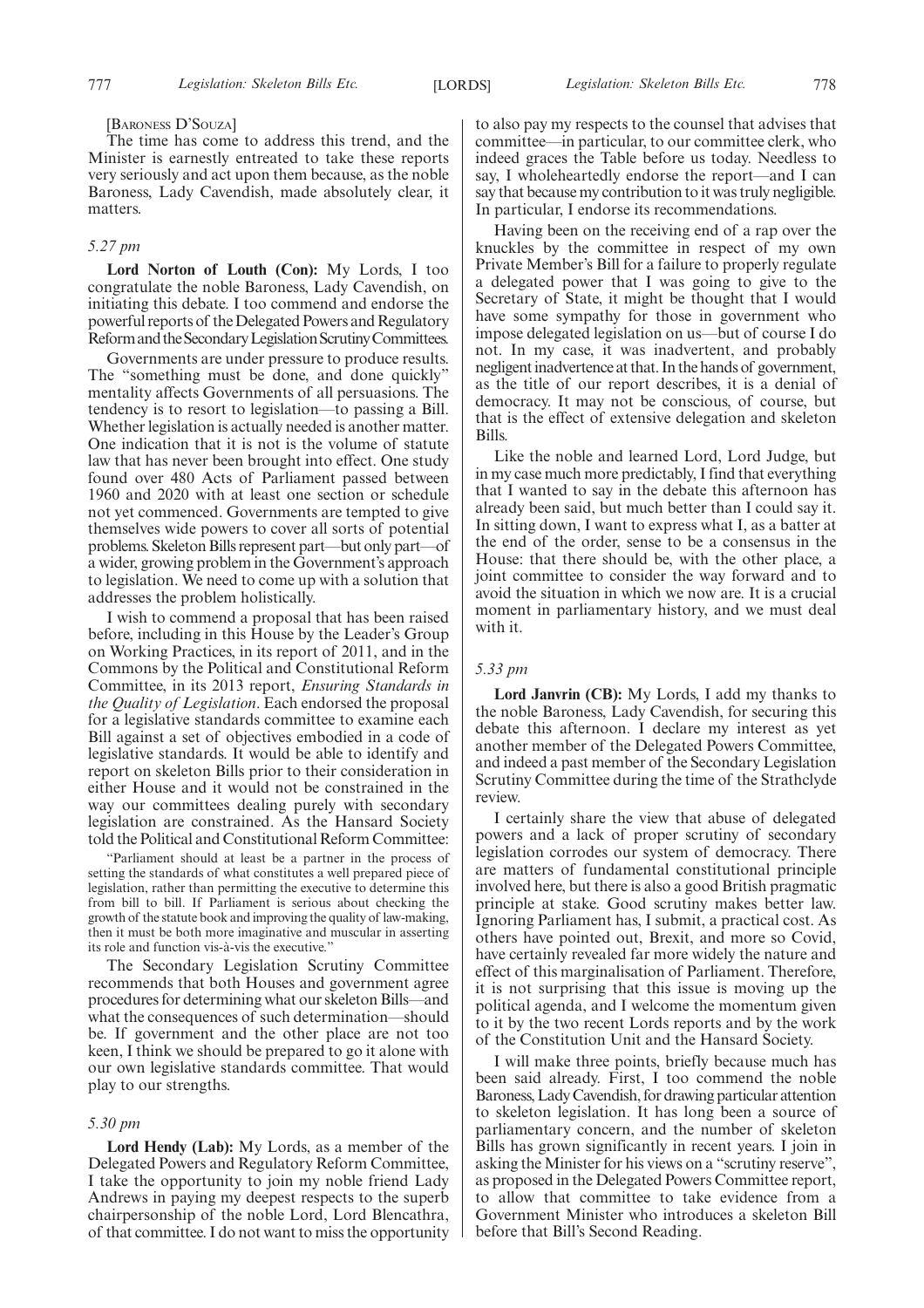Secondly, as has been widely mentioned, there are other ways in which the Government inhibit effective scrutiny of their legislation by Parliament, including through Henry VIII powers, tertiary legislation and disguised legislation. The Delegated Powers Committee report looks to address some of these practices by a major revision of the Cabinet Office *Guide to Making Legislation*, not least to emphasise that constitutional principle is more important than political expediency. This suggestion specifically addresses what the noble Baroness, Lady Cavendish, referred to as a growing Whitehall indifference. Would the Minister support this sensible and reasonably modest step?

Thirdly, I join others in thinking that, in this field of delegated legislation, rebalancing this relationship between Parliament and the Executive raises much more fundamental questions, which have already been mentioned. Should both Houses of Parliament make common cause to develop more effective secondary legislation scrutiny procedures? In particular, should some means be found to allow the amendment of secondary legislation, perhaps in exceptional circumstances?

I share the view that there is a rising and, dare I say it, bipartisan tide of concern here. To rise with it, might the Government see any advantage in having a much wider look at this, even among their many other pressing priorities? I wonder whether there is scope to think about a new statutory instruments Act to replace the existing legislation, which, I notice, is as old as I am. The Minister has well-toned and well-honed political antennae. I look forward to his reply, although I fear it may fall short of an epiphany moment.

## *5.38 pm*

**Lord Lisvane (CB):** My Lords, I congratulate my noble friend on securing this debate, her excellent article in the *Financial Times* and her outstanding speech to move the Motion. I speak as a former member of the Delegated Powers Committee and as a current member of the Secondary Legislation Scrutiny Committee. I think, as has been generally agreed this afternoon, both committees have done an excellent job in highlighting this—not to mince words—blight upon the legislative process.

Of course, skeleton Bills, although a baneful phenomenon, are only part of the problem. It has for some time been routine for Bills of every sort to contain wide ministerial powers, subject to minimal parliamentary control and scrutiny. The Delegated Powers Committee does an excellent job, but it cannot hold back the tide. Understandably, we see these problems through the lens of the relationship between the Executive and Parliament, and the leaching of power away from Parliament by these means should be a matter of wide constitutional concern.

The Government's own definition of "good law" is law that is

"necessary, effective, clear, coherent and accessible."

We are dealing here with law that fails the "accessible" criterion, because when Parliament deals with the parent legislation it is so often not clear how delegated powers will be used—as they are too often for matters of principle and policy that should be in primary legislation.

The real losers are our citizens. We in this House may not represent them, but we can act in their best interests. They and business, industry, our national institutions and civil society need to know how the law will be changed, to have the opportunity to comment and make representations, and to know how it will end up applying to them. It is all the more surprising that the House that is elected seems to engage so little with these issues. At the very least, there is the powerful argument, which has already been mentioned, that an Administration of a different party will happily use extensive delegated powers that the party presently in power thought would be for its especial convenience.

Four minutes is not long enough to have a really satisfactory rant, although the present state of affairs certainly deserves it. We are agreed that things have come to a pretty pass, but, as noble Lords have said this afternoon, the real question is: what do we do about it? Most of the sophisticated suggestions about new procedures would probably require extensive amendment of the Statutory Instruments Act, passed in 1946—only yesterday, I should say to my noble friend—when secondary legislation was concerned only with detail and the Donoughmore principles were observed.

The Delegated Powers Committee could routinely report on Bills starting in the Commons when they are introduced there, as it did very successfully with some Brexit legislation. That is taking its recommendation in paragraph 154 a little further. We might have a Joint Committee on delegated powers, but that would depend on a greater degree of interest and enthusiasm at the other end of the building. We could simply vote down draft affirmatives that should have been in primary legislation, although we would then be operating on what I term the "Strathclyde caution", despite the splendidly fierce words of the noble Baroness, Lady Andrews, a little earlier.

I have heard noble Lords say that there should be no more than two rounds of ping-pong and that there is some sort of convention to that effect. It is not so. For example, the Corporate Manslaughter and Corporate Homicide Bill, which I remember very well, had 10 exchanges—five on each side. So perhaps we should set ourselves the task of making the securing of improper delegated powers really inconvenient, even to the edge of double insistence—not over the edge, but within shouting distance. That might concentrate ministerial minds powerfully.

## *5.42 pm*

**Lord Liddle (Lab):** My Lords, I too congratulate the noble Baroness, Lady Cavendish, on introducing this debate and on the way that she shows originality and independence, as she does in her *FT* column. We are very grateful to her.

I have been on a steep learning curve on these issues, having spent a lot of my life in the shadows, as an adviser to senior politicians and Ministers. Recently, in the last 10 years, I have learned quite a bit about the importance of Parliament, which I had not quite appreciated before. I had the luck briefly to be a member of the Secondary Legislation Scrutiny Committee. Under the tutelage of its excellent clerk, her advisers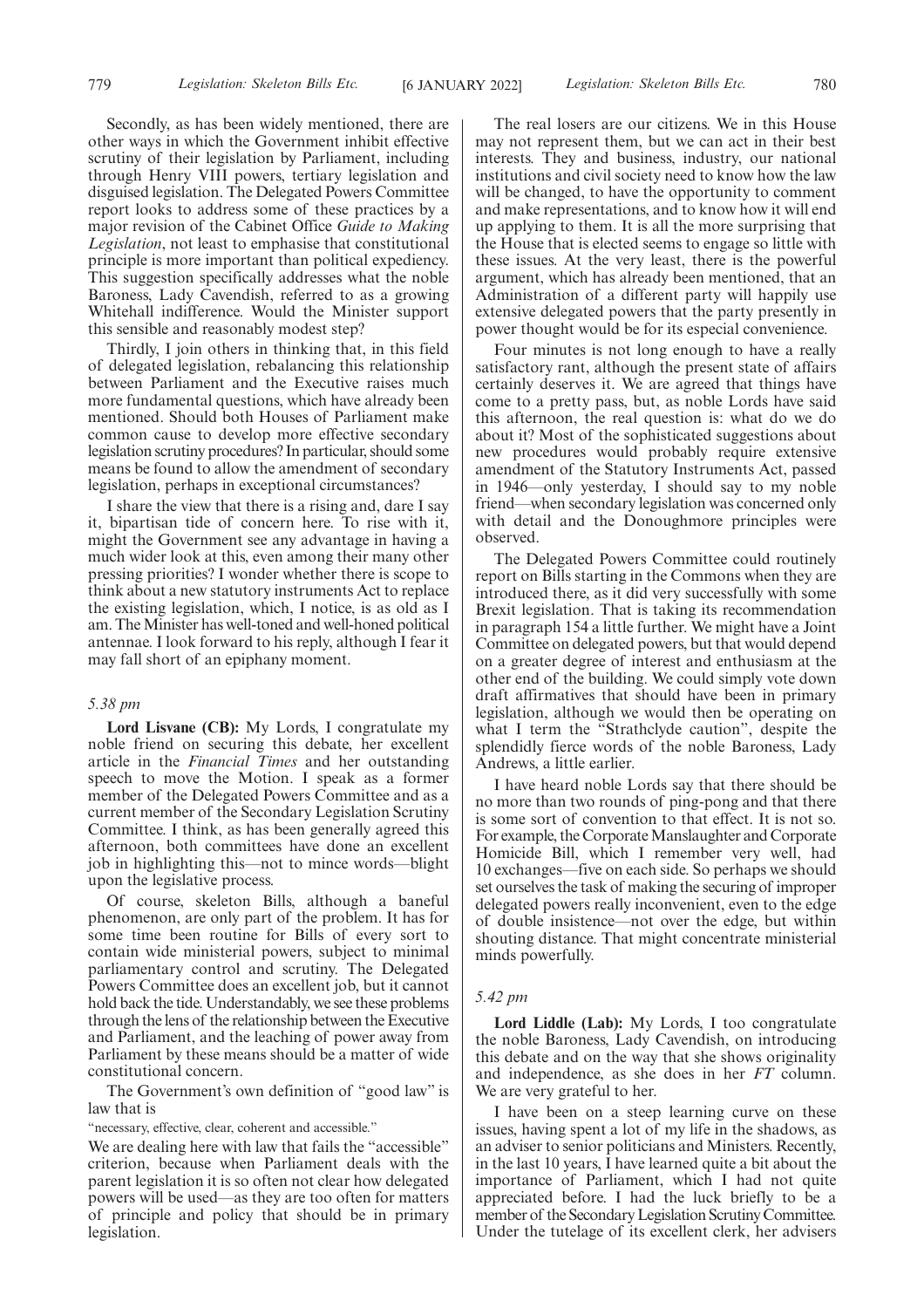## [LORD LIDDLE]

and its excellent chairman, the noble Lord, Lord Hodgson of Astley Abbotts, as well as other distinguished members, such as the noble Lord, Lord Sherbourne, I learned an awful lot. Like the noble Lords, Lord Norton and Lord Janvrin, I have come to the view that it is time that we showed a bit of muscle on these questions.

There is a way through this that does not, as it were, throw the whole question of secondary legislation up in the air. It is there in the reports that have been the background to this debate. First, we need a process for the certification of skeleton Bills. One suggestion that struck me as a good one was that this would be done by the Speakers of this House and of the Commons, rather like the way that money Bills are certified. So skeleton Bills would undergo a process of certification, and, when a Bill or part of it was so certified, we as a House would take additional powers over the statutory instruments that flowed from the use of those skeleton Bills.

We should look at the power to make references back from the SLSC to the department on draft SIs before us. We should be able to propose amendments. Ultimately, the whole House, in extremis, should have the power to reject the statutory instruments that we regard as an abuse of delegated powers. I think this would lead, albeit in a small set of cases, to a transformation of departmental practice and the change in culture on the part of the Executive that a lot of us are looking for.

## *5.45 pm*

**Lord Anderson of Ipswich (CB):** My Lords, one of the lesser highlights of my festive season, which I have to admit was almost as unexciting as the New Year's Eve of the noble Lord, Lord Rooker, seems to have been, was to read in the *House* magazine the advice of the noble Lord, Lord Pickles, on how to be a Minister.

"Few Acts of Parliament change much",

he reflected.

"It is secondary legislation that delivers policy."

Of the many recent examples that confirm the truth of the noble Lord's words, the most striking for me is the commitment to achieve net-zero greenhouse gas emissions by 2050, introduced under the Climate Change Act 2008 without any opportunity for meaningful debate about what consequences that would involve. A more significant policy decision, now that Brexit is behind us, it would be hard to imagine.

It has been a joy to hear today the vigour and the independence of our chief champions, the noble Lords, Lord Blencathra and Lord Hodgson of Astley Abbotts. I thank them and their hard-working committees, so many past and present members of which are here today. There seems to be a consensus among your Lordships, including those such as the noble Lord, Lord Bridges, with recent experience of ministerial office, that the scrutiny tools we have for delegated legislation are mismatched to their task. There is little guidance as to when statutory instruments are inappropriate, or by what procedure they should be made, or as to when Henry VIII clauses are allowed. There is no power to amend, and the power of your Lordships' House to reject delegated legislation—a power undiminished by the Parliament Acts—lies unused, apparently out of fear that it is one of those powers that cannot be used without massive and destructive retaliation.

The Hansard Society in its current review, which I welcome, has a quite a job on its hands. No doubt it will propose sensible solutions, as others have before. But then comes the important question posed by the noble Viscount, Lord Eccles. Why would any Government favour fewer skeleton Bills and more scrutiny of delegated powers? Let me suggest two reasons, both connected with the courts. First and rather obviously, the courts can strike down only provisions that do not appear in an Act of Parliament. If the Act is reduced to a skeleton, the meat is taken off the bone and may be more easily devoured. Secondly, the stronger the scrutiny of Parliament, the less the courts will intervene. I learned recently that the French administrative court, the Conseil d'État, suspended no fewer than 51 Covid restrictions in the year to April 2021, including for the infringement of human rights to assemble, to private life and to worship. In some 200 other Covid cases, according to the court's website, the Government amended their practices or were given advice by the court before judgments were issued.

Our courts are far less inclined to intervene, partly because of the weight they place on parliamentary scrutiny. The position was set out by Lord Sumption in the second Bank Mellat case in the Supreme Court. He stated that,

"when a statutory instrument has been reviewed by Parliament, respect for Parliament's constitutional function calls for considerable caution before the courts will hold it to be unlawful on some ground (such as irrationality) which is within the ambit of Parliament's review. This applies with special force to legislative instruments founded on considerations of general policy".

He added that parliamentary review may also be enough in itself to satisfy the requirement of fairness.

My time is over. Perhaps I may give the last few seconds from the Back Benches in this debate to the Member of Parliament who deprecated what he called

"the new fashion of legislation by way of skeleton"

and concluded that

"on the whole the old-fashioned way of saying in an Act of Parliament what is meant is certainly the better method of legislation."—[*Official Report*, Commons, 1/8/1899; cols. 1072-73.] His name was Augustine Birrell KC, and his critique was addressed to the Marquess of Salisbury's second Government in 1899. It is high time, I suggest, to act on those sound instincts.

## *5.50 pm*

**Lord Wallace of Saltaire (LD):** My Lords, this has been an excellent debate and well worth all of us postponing our journeys home—I wish more noble Lords had been here. I hope the Minister will respond, after reflection, in writing to all those who have taken part in the debate about some of the important issues which we have been discussing, as well as, of course, responding to the two committee reports which we are discussing.

We have been talking about both the balance of power between Parliament and government and the quality of policy-making. The noble Lord, Lord Bridges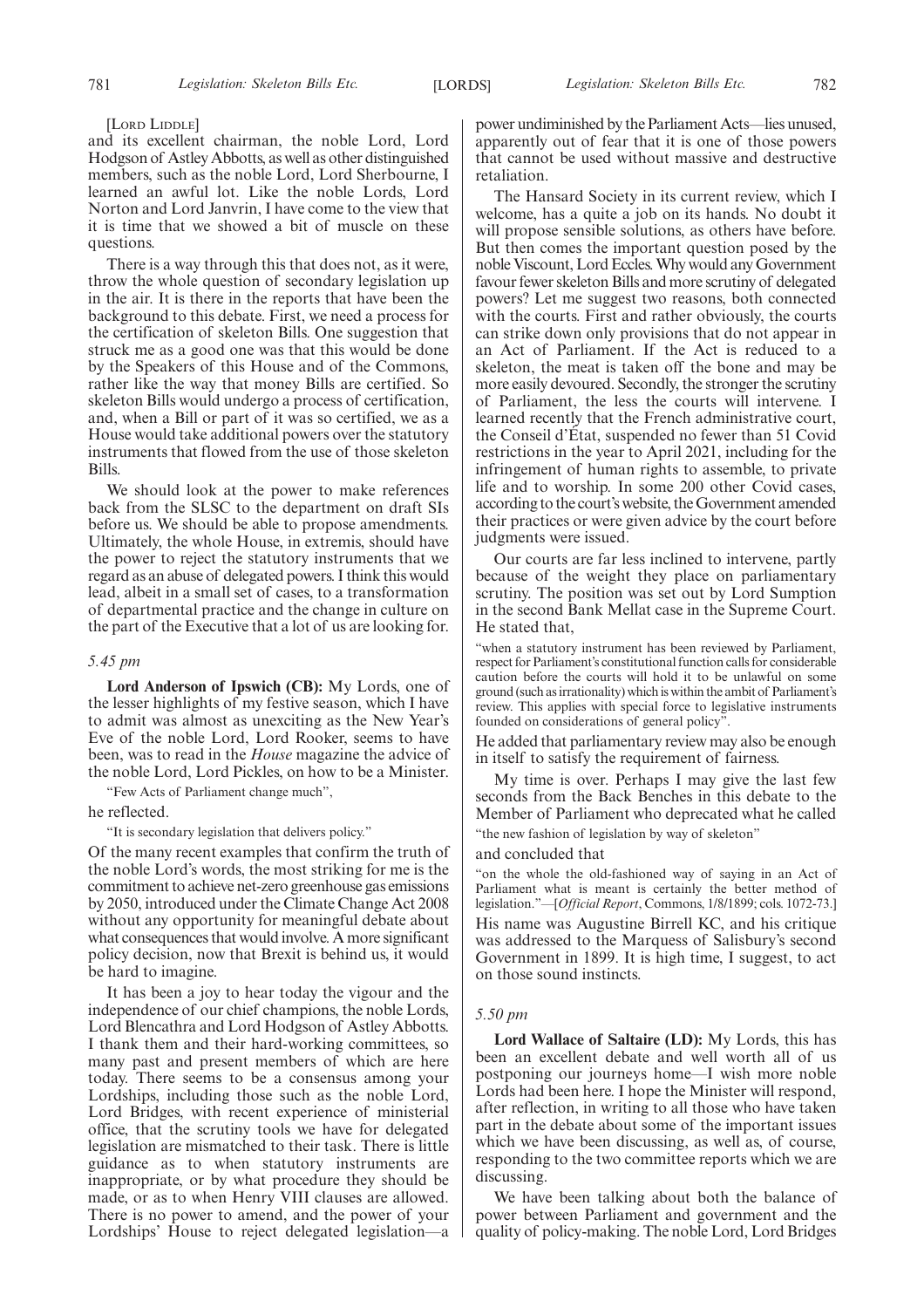of Headley, remarked that we are facing a good deal of half-baked Bills at the moment. I have certainly read through two half-baked Bills over my recess—the Higher Education (Freedom of Speech) Bill, which is a real mess, and the Elections Bill. I also read the highly critical report of the Commons Public Administration and Constitutional Affairs Committee on the Elections Bill, which was published on 7 December. In paragraphs 48 and 49 it states:

"The melange of delegated powers provided for in this Bill serves to highlight, and potentially adds to, the complexity of an already disparate body of electoral law …The Government should present the draft secondary legislation as early as possible, as committed to by then responsible Minister, Chloe Smith MP, to enable due consideration by both Houses and stakeholders of the proposed secondary legislation that will provide further detail on the purpose and implementation of the Bill prior to that legislation being laid or made."

As an example of the style of the Bill, I quote from Schedule 6, paragraph 18:

"The Minister may take whatever steps the Minister considers appropriate to promote awareness among qualifying people of the changes made by section 11 to the overseas elector franchise."

That is the sort of thing that surely has to come out, and I hope the Minister will accept that.

In winding up, the Minister might like to tell us whether the Government will publish this draft secondary legislation before the Elections Bill receives its Second Reading in the Lords, and whether they will also publish their response to this highly critical PACAC report, which concludes in effect that the Bill in its current state is not fit for purpose. If the Government provide neither of these before the Bill reaches us, it will be appropriate, I suggest, for the Lords to rule that the Bill be paused until they have been received. The strength of these Commons criticisms means that there is a case for withdrawing the Bill in its present form and radically redrafting it. I suggest it might even amount to contempt of Parliament to attempt to push such a Bill through as it stands without taking such criticisms into account.

I say to the Minister that I have hard experience of Bills being paused when I was in his position in the Cabinet Office in the Lords. A Bill was paused for several months for extra consultations and it came back considerably improved. I note that at paragraph 39 the Secondary Legislation Scrutiny Committee recommends precisely that for skeleton Bills, saying that departments should be

"pressed into providing illustrative draft statutory instruments before second reading, to show how the powers were intended to be used."

That, I suggest, should become a general principle: a draft of secondary legislation proposed under a Bill before Parliament should be published before either House concludes its scrutiny on it.

One of the basic rules, which has been quoted already, that any democratic Government should follow is to refrain from pushing through powers for Ministers which they would object to if they found themselves in opposition, with another party in power. Since the last election, this Government have been behaving as if they expect to be in power for a very long time and can therefore afford to reinforce executive power and sweep away parliamentary objections.

The polls now suggest that this is a less likely outcome of the next election than it seemed six months ago. Wise Conservatives should remember that limited government used to be a sound Conservative principle, and that if and when they again find themselves in opposition, they might deeply regret tipping the balance between Parliament and the Executive so far in favour of executive power. I can almost hear the weighty speech that the noble Lord, Lord Strathclyde, would then make about the importance of a strong Opposition and the wisdom of the Government giving way to constitutional objections and reasoned criticisms.

There are contradictions in the Government's attitude at the present moment in calling for cuts in the policymaking ranks of the Civil Service while pressing forward with a heavy legislative agenda and on centralised legislative powers. That is a recipe for poorer-quality legislation and policy outcomes—of course, so is the increasing frequency with which senior and junior Ministers change positions. There is hardly time for a Minister to learn his or her brief before they move on again, leaving frustrated and bewildered officials to greet their successors.

I mention in passing that both these reports talk about the need to ensure that there are adequate resources for parliamentary scrutiny. That is a point that we should not lose, and I hope that the relevant committees will look into that.

The question of how we get down from the temporary surge of both post-Brexit legislation and the response to Covid is another important matter that we all need to look at. We should be returning to the normal pace of legislative change after this, not allowing the rush of each new Minister deciding that he or she wants a Bill and is going to compete to push it through, with the consequences that the noble Lord, Lord Norton, suggests.

It has been said by several Members—including the noble Viscount, Lord Stansgate, the noble Lord, Lord Janvrin, and others—that Parliament should now assert its right to amend secondary legislation or, at least to start with, to send it back more regularly to the Government to ensure that the quality of that legislation is more carefully examined before it is submitted.

Of course, the concentration of power in London and the weakening of local government in England has increased the pressure on government policy-making and the congestion in parliamentary scrutiny. I note that Ministers now issue detailed guidance to local authorities and parcel out funds to local government in multiple small packages; according to one figure I saw recently, less than £250,000 is being sent out in small packages to various local authorities in some cases. Whitehall and Westminster would be much less choked if more decisions were taken by locally elected bodies, as in other democratic states. Sadly, we have a Government that seem fundamentally to distrust local government.

The House of Lords, in turn, would be less heavily burdened with scrutiny if the Commons was more conscientious in its legislative tasks. I note, for example, that the Commons went through the entire Committee, Report and Third Reading stages of the Dissolution and Calling of Parliament Bill in 100 minutes—scarcely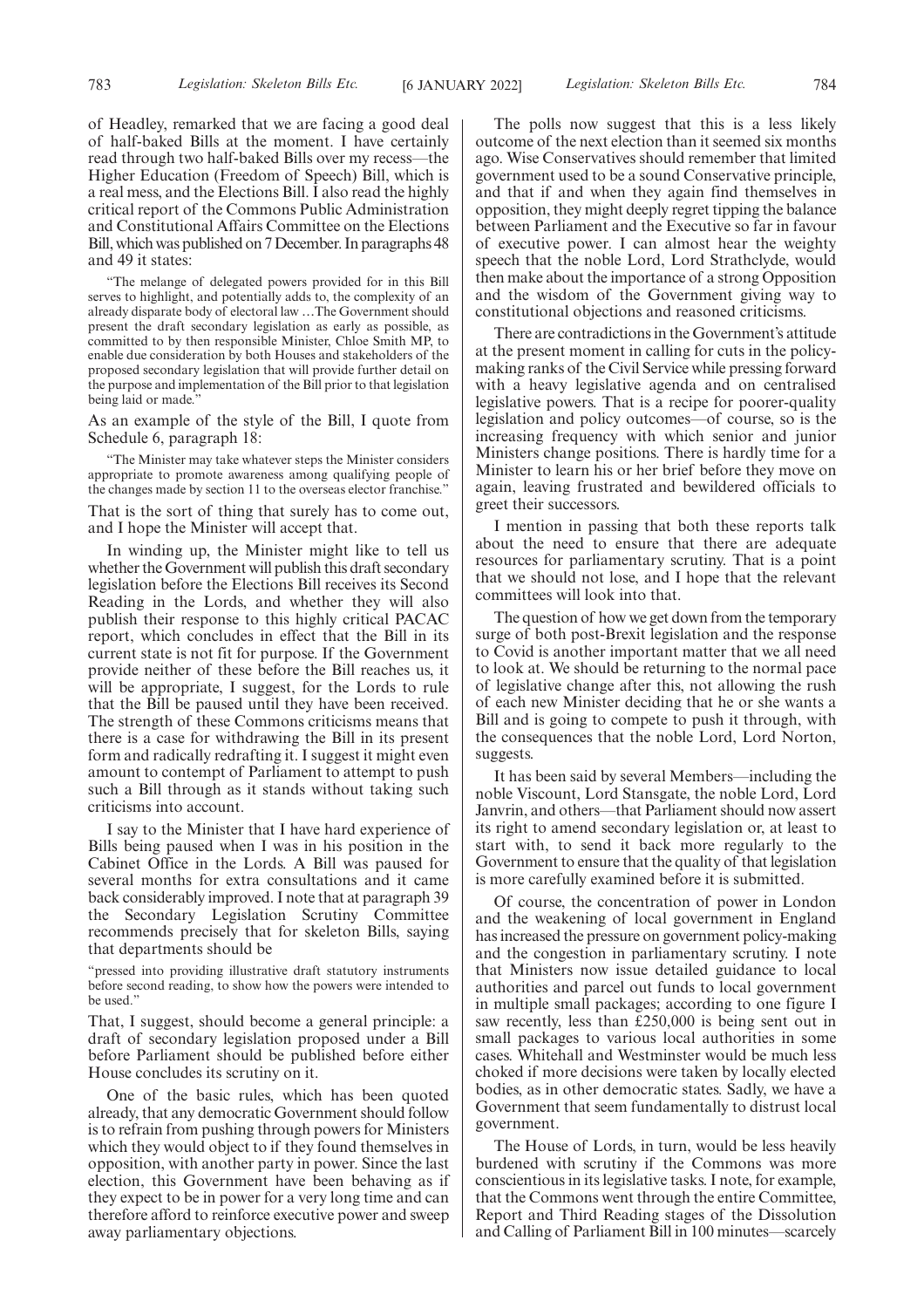[LORD WALLACE OF SALTAIRE]

time for any serious debate. We are all familiar with Bills which arrive in the Lords with many of their clauses unexamined in the Commons.

The respective roles of the first and second Chambers of Parliament come into play here, and the importance of the scrutiny and revising role the second Chamber plays in our overcentralised state raises broader issues than we can touch on now. That is a matter for a broader discussion of parliamentary and constitutional reform which our Government promised to launch in their 2019 manifesto but have sadly backed out of. However, we need to tackle those issues, and I suggest that one of our key committees—probably the Constitution Committee—needs to therefore return to the question of the role of the second Chamber, how it should be expanded, and how, as the noble Viscount, Lord Eccles, and others said, we persuade the new generation of Members of Parliament at the other end that we play a necessary, useful and increasingly important role here.

## *5.59 pm*

**Baroness Smith of Basildon (Lab):** My Lords, let me first say how grateful we are to the noble Baroness, Lady Cavendish, for the opportunity to debate these two reports today and for the excellent way in which she introduced this debate, which set us off in the right direction. She mentioned the House of Commons having its own committees; one of the things I always say to new MPs about the things that I wish I had known as a new MP is about these two committees and how useful the reports they produce are when examining legislation. Although we have had a brief debate, I hope we will have a further opportunity, when the Government respond to these two reports, to debate them alongside the Government's response to look for the way forward.

The debate today has been thoughtful and proportionate; there is always a danger that it can descend into a whinge session on all the things we think are wrong. What has happened today is that we have seen productive and sensible suggestions for ways forward. I am not saying that there are no circumstances in which a Government should introduce a skeleton Bill, and I do not think that was the consensus today. But essentially, if it is deemed necessary to do so then the means by which the provisions are considered need to be improved.

These two reports have identified three broad categories regarding legislative scrutiny. One is the relationship between Parliament and government, and therefore the role of Parliament. My noble friend Lord Rooker made a point which I had also intended to make: too often, the Government confuse and conflate the arguments between the Commons and the Lords, but it is actually between the Executive and Parliament where the debate should be had. Thinking about the Strathclyde report, when I became Leader of the Opposition in your Lordships' House one of the first things I faced was Jacob Rees-Mogg—perhaps in the role of Cromwell, I thought, having listened to the noble and learned Lord, Lord Judge—threatening this House with 1,000 new Peers if the Government did not get their way on a piece of legislation.

The second category was on the balance between primary and secondary legislation. The third is the slide, whether deliberate or just careless, into bad practices in drafting and considering legislation that undermine parliamentary democracy and therefore undermine good legislation.

The use of delegated powers and secondary legislation is not inappropriate in every circumstance; it is certainly not for the normal uprating and relatively minor and non-contentious issues. There generally is no issue where policy has been clearly set out in primary legislation and the SI or delegated legislation does not deviate from it. However, using delegated powers to avoid effective parliamentary scrutiny, whether because the detail is unavailable or because it is too time-consuming to introduce primary legislation—too much hassle—is where the problem arises.

The concern about skeleton Bills and delegated powers is not new. As we heard, in 1992 Lord Jellicoe's committee responded to the "considerable disquiet" on this issue. That led to the establishment of what is now our Delegated Powers and Regulatory Reform Committee. The Cabinet guidance on legislation still refers civil servants and Ministers to that Lords committee, yet the latest version of the guide, produced in 2017, downgraded how Governments respond to its recommendations. Instead of the Government seeing the DPRRC as an aid to good legislation, they have moved towards seeing it as a challenge to them getting their own way.

In 2018, our own Constitution Committee reported on delegated powers and the legislative process, and it identified similar concerns. At that point, I had identified two examples where I thought there was inappropriate use of secondary legislation. The first was in December 2010, with the increase in higher education tuition fees from £3,000 to £9,000—that was clearly a policy issue. The second was on tax credits in 2015, where this House did not vote against an SI but just asked the Government to bring in mitigating measures before taking it forward. As your Lordships will recall, the Government hugely overresponded and overreacted to that when we saw the Strathclyde report.

Neither of those examples would have fitted the statement by Chris Grayling, the former leader of the Commons, that SIs were for "minor, technical and mundane" changes. I think we have moved a long way from that. I would argue that the process used by the Government in those two examples made those issues even more contentious than they needed to be.

Another example is the Childcare Bill in 2016, which in the Government's first Session started its parliamentary passage in the Lords, mainly because the broad policy objective was uncontroversial. But it rapidly became clear that the detail was unavailable and a view had been taken that that could be sorted out later in statutory instruments, even including a provision providing for a custodial sentence. Then we had the Children and Social Work Bill, which contained 55 references to the use of secondary legislation, though no drafts of those orders were available, and 20 clauses on social workers with all the detail in regulation. About half the Bill was framework or skeleton.

I understand the arguments that legislation may need to be updated regularly or that consultation is required, but in both the cases I have mentioned the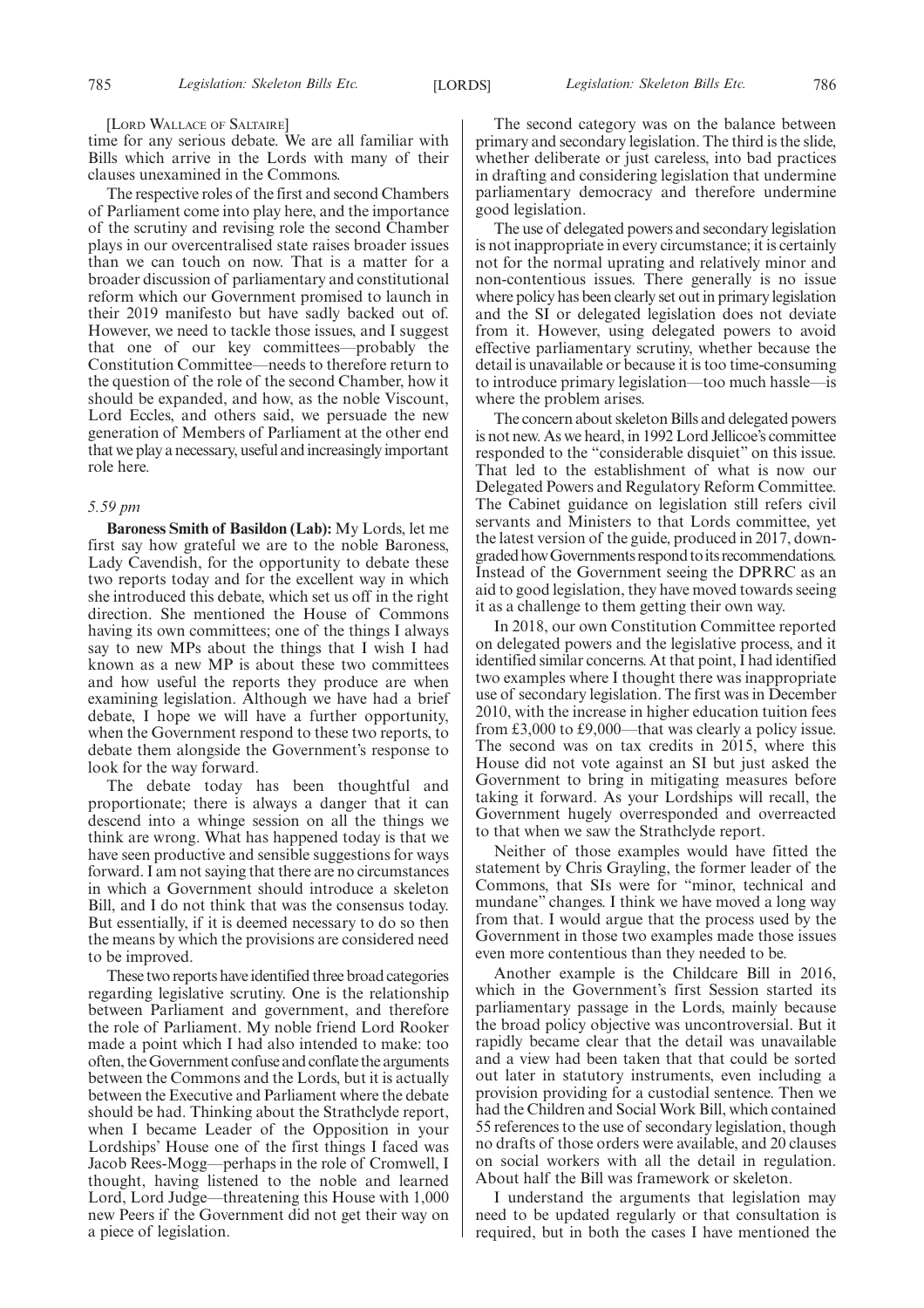Where a Government consider that they have to introduce a skeleton Bill—perhaps because of parliamentary timetabling—we should look at additional ways of enhancing the process. We have heard some examples today. The DPRRC makes the helpful recommendation of a scrutiny reserve, providing time for Ministers to provide further information, evidence and justification. I have previously called for all draft regulations in such cases to be made available at least prior to Report.

My noble friend Lord Liddle's proposal that there should be certification of a Bill as a skeleton Bill, and that in those very limited circumstances the statutory instruments could be amendable, deserves further consideration. I think that could be helpful. It would not encourage skeleton Bills through laziness or any parliamentary sleight of hand, but, where it was essential, Parliament would still have the opportunity for effective consideration. I also commend the recommendation by the noble Lord, Lord Norton, for a legislative standards committee; I think that would be helpful, certainly for some of the drafting and what I call the workability of legislation. So there are ways of doing this better.

Noble Lords will be aware of the 2006 report by the Joint Committee on Conventions, which emphasised that your Lordships' House had a limited role when considering secondary legislation but also concluded that one of the very few situations when the House had constitutional cover for a fatal Motion against an SI was

"when the parent Act was a 'skeleton Bill', and the provisions of the SI are of the sort more normally found in primary legislation".

Your Lordships' House is, wisely and rightly, uncomfortable with fatal Motions, so the kind of process that has been described today by noble Lords across the House would certainly present a more moderate and helpful way forward without disrupting the Government's timetable or the programme of legislation.

When parliamentary scrutiny is evaded, Professor David Judge—of the University of Strathclyde, interestingly —refers to that as "the dark side". He identifies the essential components for effective scrutiny as a willingness by the Government to have their legislation properly scrutinised, alongside the willingness and the capacity of Parliament to do so. There is not time today to consider all the practical recommendations in the two reports that have been brought to the House today, but it is clear that they all require the willingness of both parties, or at least one party, and that is where we ought to direct our energies and efforts.

I have a couple more comments to make about scrutiny. The first is that we have heard before in your Lordships' House—indeed, from the Minister the Government's unpersuasive argument against amendments: "The House of Commons didn't amend this Bill, so likewise your Lordships' House shouldn't vote for any amendments either." My objection to that is twofold. First, the reason for our consideration is

that there may be further information, a new issue or a different viewpoint that has come to light and which it would be helpful for Members of the other, elected House to consider, especially when that part of the Bill has not even been considered in the other place because of timetabling.

My second objection is that it misrepresents and overstates the role of your Lordships' House. We are a scrutinising and advisory Chamber, and any amendment to primary legislation by this House has to be voted on by the elected MPs. My noble friend Lord Rooker has on more than one occasion referred to your Lordships' House, perhaps unkindly, as a sub-committee of the House of Commons, and it is the case that our deliberations on primary legislation have to go to the Commons. A Government who are confident of their position have nothing to fear from the scrutiny of your Lordships' House, but it is understandable that a weak Government who do not enjoy the confidence of their MPs may not want to reconsider an issue—in which case that is not about support from this House but about support in the other place.

Finally, Select Committees are probably the most important non-legislative role that Parliament has. When examining ministerial attendance at Select Committees, it is clear that it is not just the "Today" programme on Radio 4 that has its invitations rejected because no government Minister is available. That should change in all cases, especially when Select Committees are looking at legislation or its impact. Ministers should not refuse or unnecessarily delay their appearance before a Select Committee.

It is clear that considerable intellectual efforts and practical experience have been brought to bear in producing these reports. The noble Baroness, Lady Cavendish, brought the reports together, and her experience and the evidence in her *Financial Times* article have been helpful to the House in considering these issues. I look forward to the Minister's response today, but also to a further debate, when we can examine and discuss the Government's response to these two reports.

## *6.11 pm*

**The Minister of State, Cabinet Office (Lord True) (Con):** My Lords, I do not agree with my noble friend Lord Hodgson of Astley Abbotts that this debate would not interest people in the Dog and Duck—though it has to be said I have not felt like either a dog or a duck in this debate but rather like one of those creatures in a shooting gallery at the circus, as each one of your Lordships has risen to take aim. This subject should interest people in the Dog and Duck, and it rightly interests your Lordships. The subject matter and the quality of the debate justifies, amply and fully, the decision of the noble Baroness, Lady Cavendish of Little Venice, to bring this important matter before the House. I thank her for the measured and balanced way in which she set out her arguments, and I pay that tribute to other noble Lords who have spoken.

Good, clear, well-scrutinised legislation should be the objective of us all. I am quite happy with the idea expressed—one might not agree with this but I do—that the quality of government is improved by scrutiny.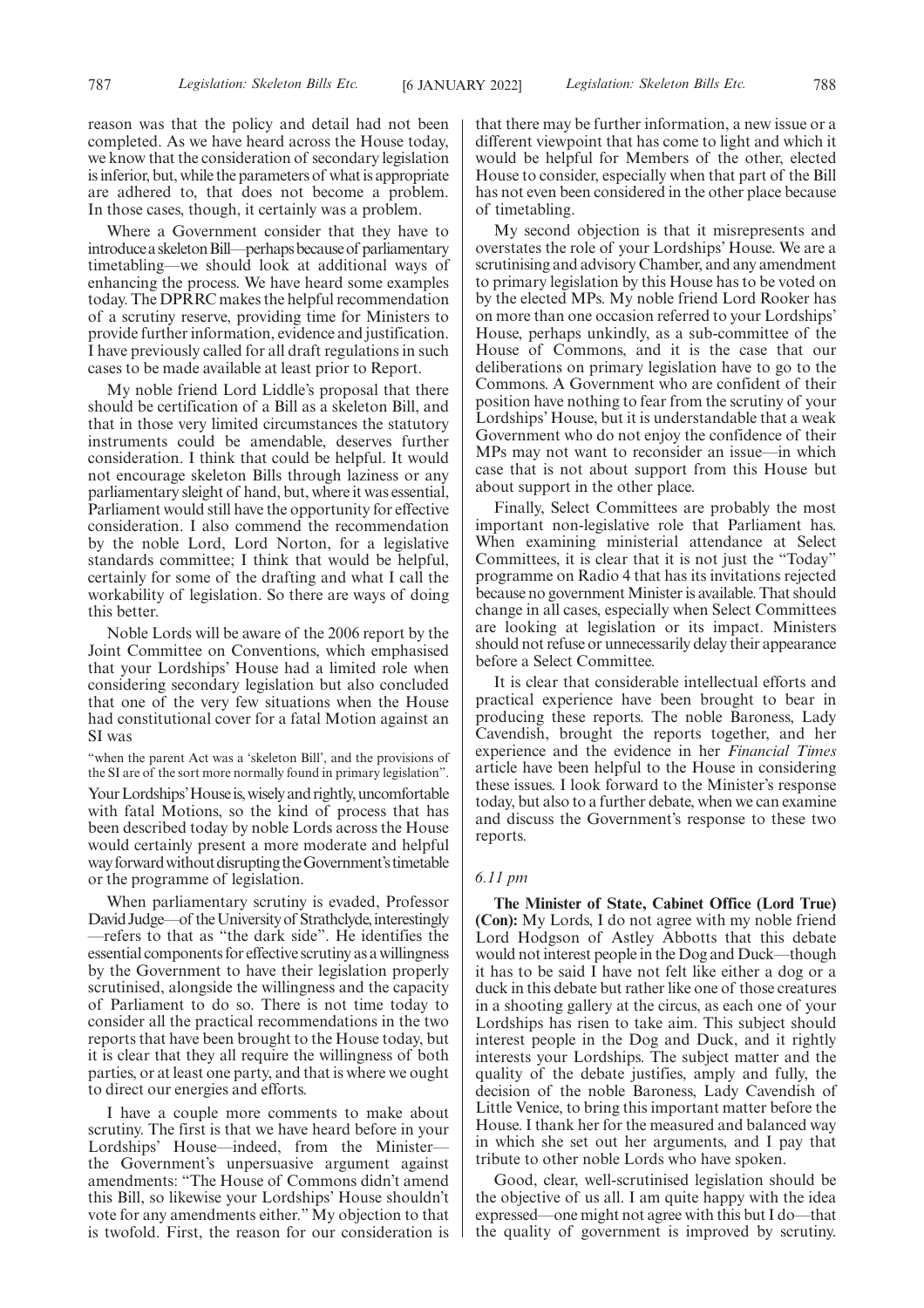[LORD TRUE]

Here I agree with my noble friend Lord Norton of Louth that it is the constitutional right and duty of this House to ensure that the laws that any Government bring forward are of a high standard in both their policy intent and their drafting.

Many noble Lords made points addressing the ability of each House of Parliament to reject but not amend legislation. That is a matter not for the Executive only but for Parliament. As my noble friend Lord Sherbourne acknowledged, there is an issue that relates to your Lordships' House in that regard. This House maintains the power and right to examine statutory instruments laid before it. The Government support the declaration made in 1994:

"That this House affirms its unfettered freedom to vote on any subordinate legislation submitted for its consideration."—[*Official Report*, 20/10/1994; col. 356.]

Between 1950 and 2015, this House withheld consent to seven statutory instruments.

The Government agree with my noble friend Lord Strathclyde in his review after the House withheld agreement to the tax credits regulations in 2015 that in respect of these matters the will of the elected Chamber should prevail. There is no mechanism for the elected Chamber to overturn a decision by this House on a statutory instrument, and the Government said at the time that this could not remain unchanged. As we go forward, we will keep that situation under review, and we remain prepared to act if the primacy of the Commons is threatened.

I am sorry to have started on what might seem to be a minatory note, because I am actually profoundly interested in the many varied and interesting contributions made by noble Lords. As several—indeed, all—of them have justifiably noted, we have the benefit of a pair of carefully considered reports on the process of legislation from your Lordships' Delegated Powers and Regulatory Reform Committee and the Secondary Legislation Scrutiny Committee. These are both thorough and learned reports, as one would expect of the committees in question. I congratulate my noble friends Lord Blencathra and Lord Hodgson, as well as all those noble Lords who served, on the quality of the reports. They deserve a full and proper response from the Government. I cannot pre-empt that response at the Dispatch Box today; it will be published in the usual way and, I trust, in the not-too-distant future. I say to the noble Lord, Lord Wallace of Saltaire—I nearly said, "my noble friend", as we were noble friends for years—that this debate will certainly be taken into account as we consider the response.

Noble Lords will not be surprised to know that I did not particularly care for the soundbite titles—that democracy has been denied or this Government operate by diktat. I have never got out of bed wanting to diktat and I do not intend to start doing so at this advanced age.

The Government consider that this House's role as a revising Chamber is of the utmost importance. In this House, we have the privilege of hearing from highly informed and experienced experts and practitioners from every walk of life, if occasionally with a soupçon of political spin. The Government take that expertise seriously and listen carefully to the concerns raised by noble Lords on all sides of the House. I share the opinion expressed by all, including in the conclusion of the noble Baroness opposite, that Bills often leave this House better than when they arrived. We should facilitate that process, which is of course down to the hard work, skill and knowledge of many noble Lords here today and the two committees that submitted these reports.

As my noble friend Lord Blencathra underlined, the issues raised here today are not new. For hundreds of years, Parliament has aimed to strike the right balance between allowing the Government to act and ensuring that Parliament's voice is heard. The noble and learned Lord, Lord Judge, reminded us that this dilemma goes back to Tudor times. Parliament must consent to changes in the law. I understand some of the concerns expressed, and we will consider carefully what has been said. Skeleton Bills attract attention but, as the noble Baroness, Lady Smith, acknowledged, they may have their place and are not unknown; indeed, the noble Baroness, Lady Cavendish, will remember from her time in No. 10 that the Cities and Local Government Devolution Act 2016 and the Childcare Act 2016, referred to by the noble Baroness, Lady Smith, were examples of this.

The procedures for the delegation of powers are now well established. They almost invariably have parliamentary oversight through the negative or affirmative procedure or other procedures that Parliament has decided are appropriate. I remind noble Lords that delegated powers are granted only by Acts of Parliament, each of which will have been thoroughly scrutinised in this House and the other place.

Although it is true that there has been a general trend over the years—indeed, over many years, and not solely under this Government—of increasing numbers of statutory instruments being made, this is not a straightforward issue. As society evolves and becomes more complex, so do our laws. Government does more than it did 50 or 100 years ago. Your Lordships will have differing views on the desirability of that, although I rarely come to this Chamber without being asked for the Government to do more. Be that as it may, the world is more complex. Public expectations of the state are higher, and technological change is accelerating. As my noble friend Lord Hodgson of Astley Abbotts said, in order for the Government and our laws to adapt to this fast-changing world, they need to have delegated powers to give them the flexibility and speed to act and react; indeed, I think that every noble Lord who has spoken has acknowledged the necessity of delegated power.

Over the last few years in particular, the Government have needed to respond to a changing and complex landscape; first, following the referendum and general election decisions that the UK should leave the EU, and then, of course, with the response to the Covid-19 pandemic, to which many noble Lords have referred. It was right that the Government responded in the face of the pandemic to protect lives and livelihoods, while reducing the spread of Covid-19, including variants.

The alternative to delegated powers is to continually return to Parliament for every minor or technical change. I venture to suggest that this would not be the most practical use of noble Lords' time or expertise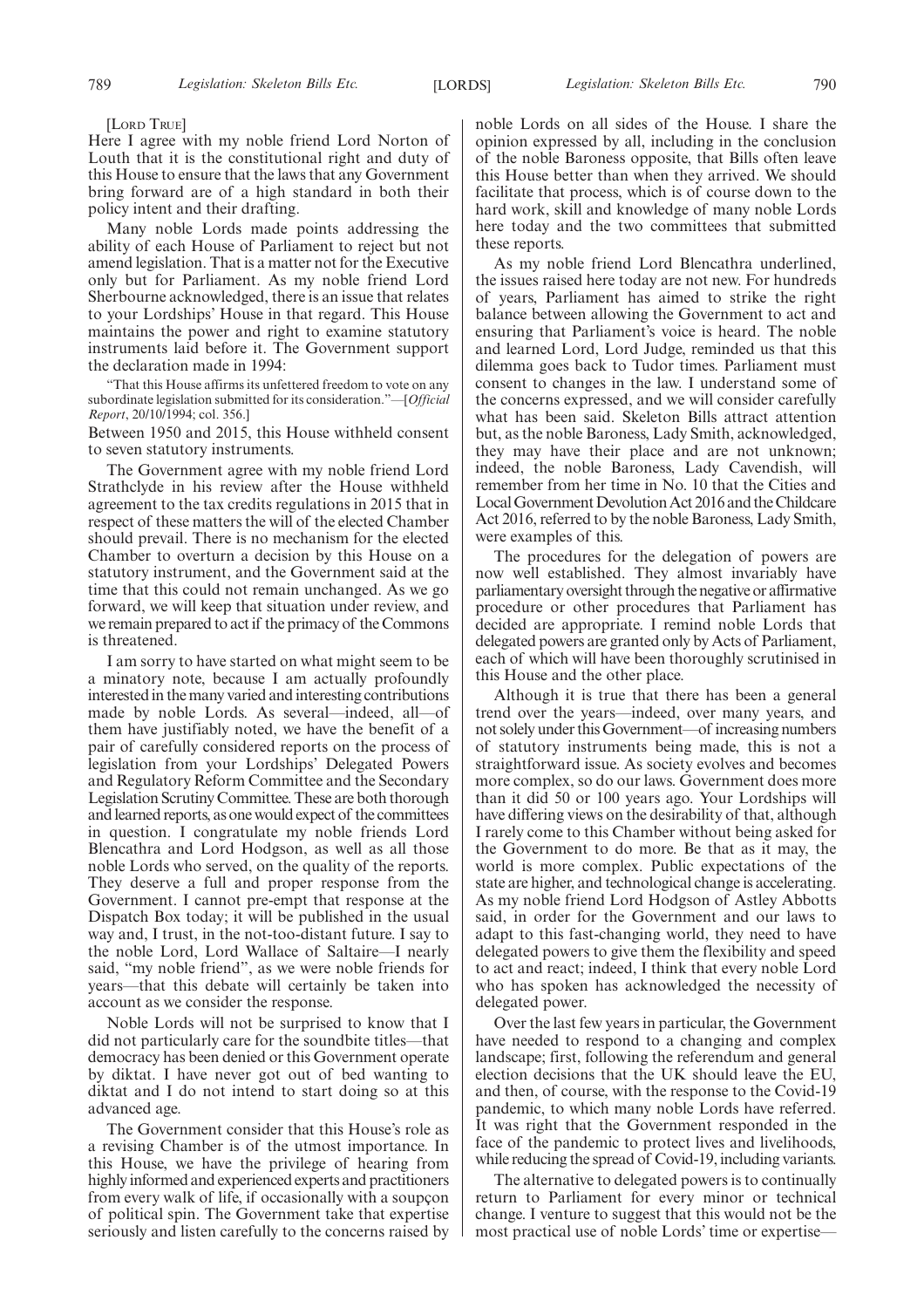I do not think that anyone has suggested in the debate that that should be the case. The Government share the view of their predecessors that delegated powers are necessary. We believe that the processes around their creation and implementation are robust and have sought to improve them.

**Lord Hodgson of Astley Abbotts (Con):**I am grateful to my noble friend for giving way. He was kind enough to quote me, but he quoted only half of what I said. I said that life is more complicated and therefore we would need more delegated legislation on important issues, but the Government had to give more and better methods of scrutiny. He quoted half of what I said about the concessions by the legislature, but he did not give the concession that the Government must make in response to that.

**Lord True (Con):** My Lords, I am sad; I was seeking courteously to acknowledge the contribution made by my noble friend. I am grateful that he has reiterated what he said. I have said, and will say again, that the Government will carefully consider the points made by his committee and others, which embrace much of the second part of what he said.

I was referring to the efforts made by the Government to improve implementation. In the last few years, all departments have been asked to appoint a Minister and senior official to be responsible specifically for secondary legislation. Departments are responsible for the quality of their own secondary legislation, and Ministers can be asked to account for their department's performance to the Parliamentary Business and Legislation Cabinet Committee. All statutory instruments laid by Ministers must now go through the PBL Committee triage process. This is relatively new. Departments are given laying dates to limit the number of statutory instruments being considered at any one time by Parliament. This process ensures that there is a steady flow of statutory instruments being laid before Parliament and therefore, I hope, facilitates better scrutiny. These changes have strengthened the Government's approach to secondary legislation and created a clearer structure for accountability.

Before a Bill is introduced by the Government, we take steps to ensure that any and all powers contained within it are justified. Ministers are brought before the Parliamentary Business and Legislation Cabinet Committee, where the Bills are examined in detail. The Lord President of the Council, who chairs that committee, told the Delegated Powers and Regulatory Reform Committee earlier this year that he will

"invariably ask for the powers to be justified"

#### and that

"it is in the interests of the Government to be as specific as possible in the Bills that have been brought forward."

I have the privilege of being a member of that committee and can assure noble Lords that the Lord President is as good as his word.

Ministers must seek the agreement of the PBL Committee prior to introduction of a Bill. They must provide the committee with a delegated powers memorandum and the committee will examine each power and the justification for it. The Lord President wrote to the chairs of the DPRRC, SLSC and Constitution Committee setting out that—and I profoundly agree with this sentiment-

"Bills with substantial powers, though sometimes essential, should not be a tool to cover imperfect policy development.'

I agree with what the noble Baroness opposite said about that. The PBL Committee is one mechanism through which this is safeguarded as the committee must be satisfied that the powers are necessary and essential before agreeing a Bill's introduction. The committee, as the Lord President went on to say,

"discusses every single power and every single Henry VIII power that comes forward. It has a note provided to it on the use of powers and the legal consequences of those powers. The law officers sit in and we have to be convinced that those powers are needed and are proportionate. The law officers are very important in this, particularly in relation to Henry VIII powers."

The noble Viscount, Lord Stansgate, asked about the control mechanism. PBL is the check and the pressure to ensure that Bills are fleshed out at the first stage. Noble Lords can be assured that any Bills with delegated powers have been interrogated internally before being brought to this House and the other place. In every meeting on delegated legislation, consideration is of course given to the likely challenges to be presented in your Lordships' House. As this debate demonstrates, your Lordships have a great interest in delegated powers, and I repeat that it is in every Government's interest to ensure that before a Bill arrives here, each and every power is justified and subject to the appropriate parliamentary procedure.

Of course, this is a matter of judgment. Sometimes the DPRRC will make a different judgment. I and all Ministers fully respect that. The Government examine any report and concerns about these powers in a Bill seriously and bring amendments when necessary. There is, of course, further scrutiny of such powers when a Minister decides to use them. Your Lordships will be well aware of the differences between these procedures, and the Government greatly appreciate the work of the Secondary Legislation Scrutiny Committee and others in holding us accountable through their examination of instruments.

I am aware of the amendment tabled by my noble friend Lord Blencathra, and that of my noble friend Lady Williams, on the code of practice for non-crime hate incidents. I look forward to hearing speeches, but it is not right to begin the debate on the police Bill here or to discuss the amendments tabled to it. That is for another day, and other noble Lords will wish to take part. The House will have its chance to consider whether that is an appropriate delegation of power, as is right and proper.

I am also aware that the noble Lord's committee has made recommendations in its report relating to guidance, and that a number of noble Lords, including my noble friend Lord Blencathra, the noble Baroness, Lady Andrews, and the noble Lord, Lord Davies of Brixton, have spoken on this. I agree that guidance is not law, as the Leader of the House of Commons said in evidence to the noble Lord's committee when he stated:

"I very strongly agree … that guidance is guidance, and the law is the law.'

That is right, but I have heard what has been said in this debate and we will carefully consider the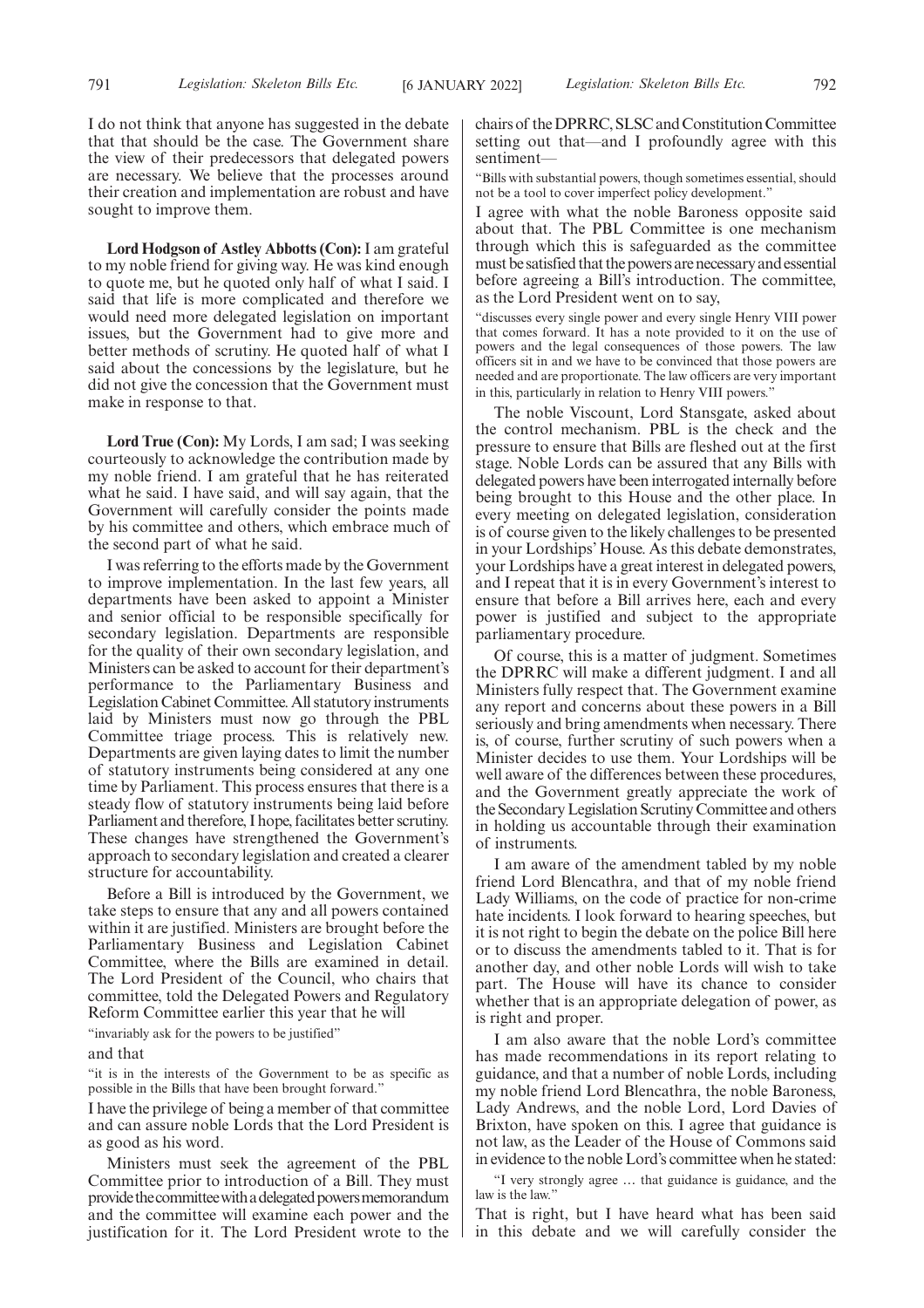## [LORD TRUE]

recommendations of the report. We will carefully consider the reports of both your Lordships' committees and will publish the responses shortly.

I am tempted to respond to many suggestions made in the debate. The noble Lord, Lord Janvrin and my noble friend Lord Bridges of Headley cast particularly fruity-looking flies. Your Lordships will appreciate that I will not respond specifically at this stage, but I can assure you that we are carefully considering those recommendations, including those that suggest amending the language of the Cabinet Office's guide to making legislation. I do not wish to pre-empt the Government's response today. I hope that we will have a further opportunity to consider that, but I cannot speak for the usual channels.

In a changing and complex world, delegated powers are necessary for the proper functioning of government. I acknowledge that the particular circumstances of the last few years have at times meant legislating at pace and taking a greater number of powers that at one time would have been inconceivable to many of us, to ensure flexibility as the situation evolves, especially in responding to the pandemic. As the pandemic abates, I am hopeful that we will find ourselves returning to a more predictable rhythm of producing and passing legislation. The noble Lord, Lord Wallace, referred to this. He will forgive me if I refer to his specific points on the Elections Bill separately.

The Government have confidence in their processes, and the processes in Parliament, to ensure that laws are necessary, clear and effective. I repeat: we will take on board the reports of the two committees and your Lordships' comments, in what has been an outstanding debate. Where the Government feel that processes can be improved, we will endeavour to do so.

It is the Government's constitutional role, and indeed their right, to put before your Lordships proposals for legislation they judge to be expedient to deliver on their manifesto commitments and to address the issues of the day. It is Parliament's role to ensure that this legislation is effective, necessary and balanced. Your Lordships have a fundamental place in that.

Your Lordships' views have been heard. I have listened to the debate with very great care. The debate is timely. I am confident that this balance between government and Parliament will continue to evolve for the better. I repeat that I hope the Government will, before too long, be able to respond to the reports recently published by your Lordships' committees.

## *6.30 pm*

**Baroness Cavendish of Little Venice (CB):** I am very grateful to the Minister for making the time and giving such a thoughtful response. I will use the few minutes I saved from earlier to make a few remarks, if that is all right.

I am very glad to hear that serious consideration is being given to the reports of the two committees and some of the suggestions made in the Chamber. I will comment on three of the points the Minister just made. The first was that the world is more complex and that therefore we will need to fast-track more legislation and potentially have more delegated powers. People have thought that the world was more complex for the last 200 years. I am always surprised that a Conservative Government believe in the machismo of legislation. It seems that we have got to a point where the volume of legislation is somehow taken as proof of merit. I question whether the world becoming more complex genuinely necessitates the use of more powers, with great respect to the noble Lord, Lord Hodgson.

The Minister made the point, quite correctly, that Brexit and Covid were extremely unusual circumstances. I think everyone would agree with that. Of course, noble Lords are primarily concerned that the issues we are discussing go way beyond those two issues, and we need to address that.

The third point is that it was interesting to learn that there is now a Minister in each department responsible for secondary legislation. I am not sure that that is a great comfort. If every department now has a Minister responsible for secondary legislation, I have no doubt that they will be keen to push more through. I leave that to your Lordships.

I am delighted that the Minister rightly said that these two committee reports deserve a full and proper response from the Government. I am really grateful to hear that that will happen. As the noble Baroness, Lady Andrews, said, these are reports from some of the most senior and learned people in our country, not from rabid pamphleteers—although I have always rather fancied myself as a rabid pamphleteer. I recognise that the expertise here across the parties is arguing very clearly for fundamental change.

I appreciated deeply the wonderful history lessons we got from the noble Baroness, Lady D'Souza, and the noble and learned Lord, Lord Judge. I will remark on two other speeches. The fact that someone as experienced as the noble Lord, Lord Bridges of Headley, believes that there is what he called a "subtle but profound" change of culture in government is very significant; and the fact that someone as experienced as the noble Lord, Lord Rooker, said that he did not actually know what a "public notice" was should give us all cause to worry. I close by quoting the noble Lord, Lord Rooker: Parliament should never be in ignorance of laws passed in its name. I am very grateful to all noble Lords who have contributed.

## *Motion agreed.*

*House adjourned at 6.33 pm.*